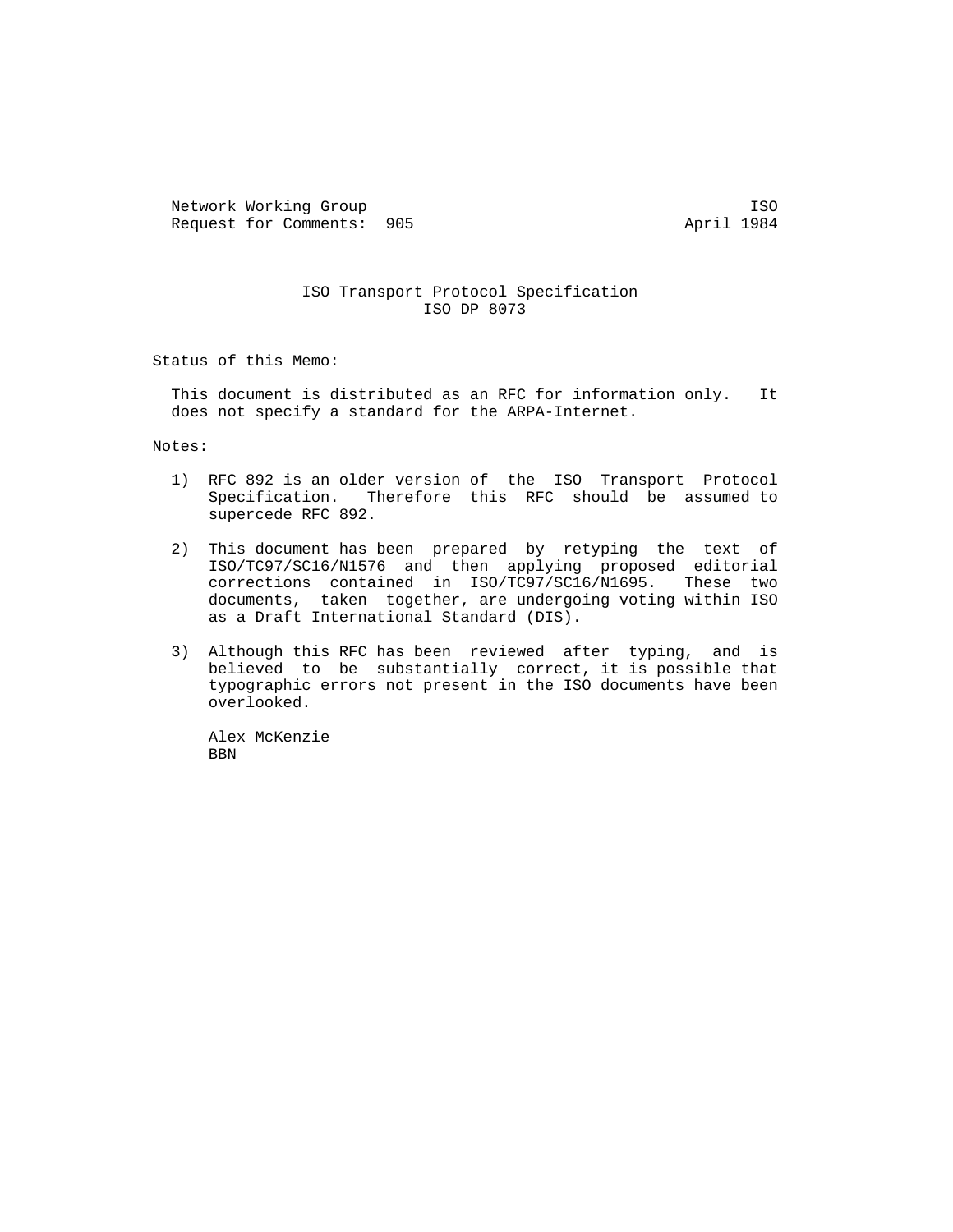# Table of Contents

| 1              |                                                           |
|----------------|-----------------------------------------------------------|
| 1.1            | This International Standard specifies: 3                  |
| 1.2            | $\overline{4}$<br>The procedures are defined in terms of: |
| 1.3            | $\overline{4}$                                            |
| 1.4            | 5                                                         |
| $\overline{a}$ | 5                                                         |
| 3              | 6                                                         |
| 3.1            | $6\phantom{1}$                                            |
| 3.2            | 6                                                         |
| 3.2.1          | 7                                                         |
| 3.2.2          | transport service user:<br>7                              |
| 3.2.3          | network service provider:<br>7                            |
| 3.2.4          | 7                                                         |
| 3.2.5          | 7                                                         |
| 3.2.6          | 8                                                         |
| 3.2.7          | sending transport entity:<br>8                            |
| 3.2.8          | receiving transport entity:<br>8                          |
| 3.2.9          | 8                                                         |
| 3.2.10         | alternative class:<br>8                                   |
| 3.2.11         | proposed class:<br>9                                      |
| 3.2.12         | 9<br>selected class:                                      |
| 3.2.13         |                                                           |
| 3.2.14         |                                                           |
| 3.2.15         | error indication:<br>9                                    |
| 3.2.16         | 10                                                        |
| 3.2.17         | protocol error:<br>10                                     |
| 3.2.18         | sequence number:<br>10                                    |
| 3.2.19         | transmit window:<br>10                                    |
| 3.2.20         | lower window edge: 11                                     |
| 3.2.21         | upper window edge: 11                                     |
| 3.2.22         | upper window edge allocated to the peer                   |
|                | entity:                                                   |
|                | 11                                                        |
| 3.2.23         | closed window:<br>11                                      |
| 3.2.24         | window information:<br>11                                 |
| 3.2.25         | frozen reference:<br>12                                   |
| 3.2.26         | unassigned reference:<br>12                               |
| 3.2.27         | transparent (data):<br>12                                 |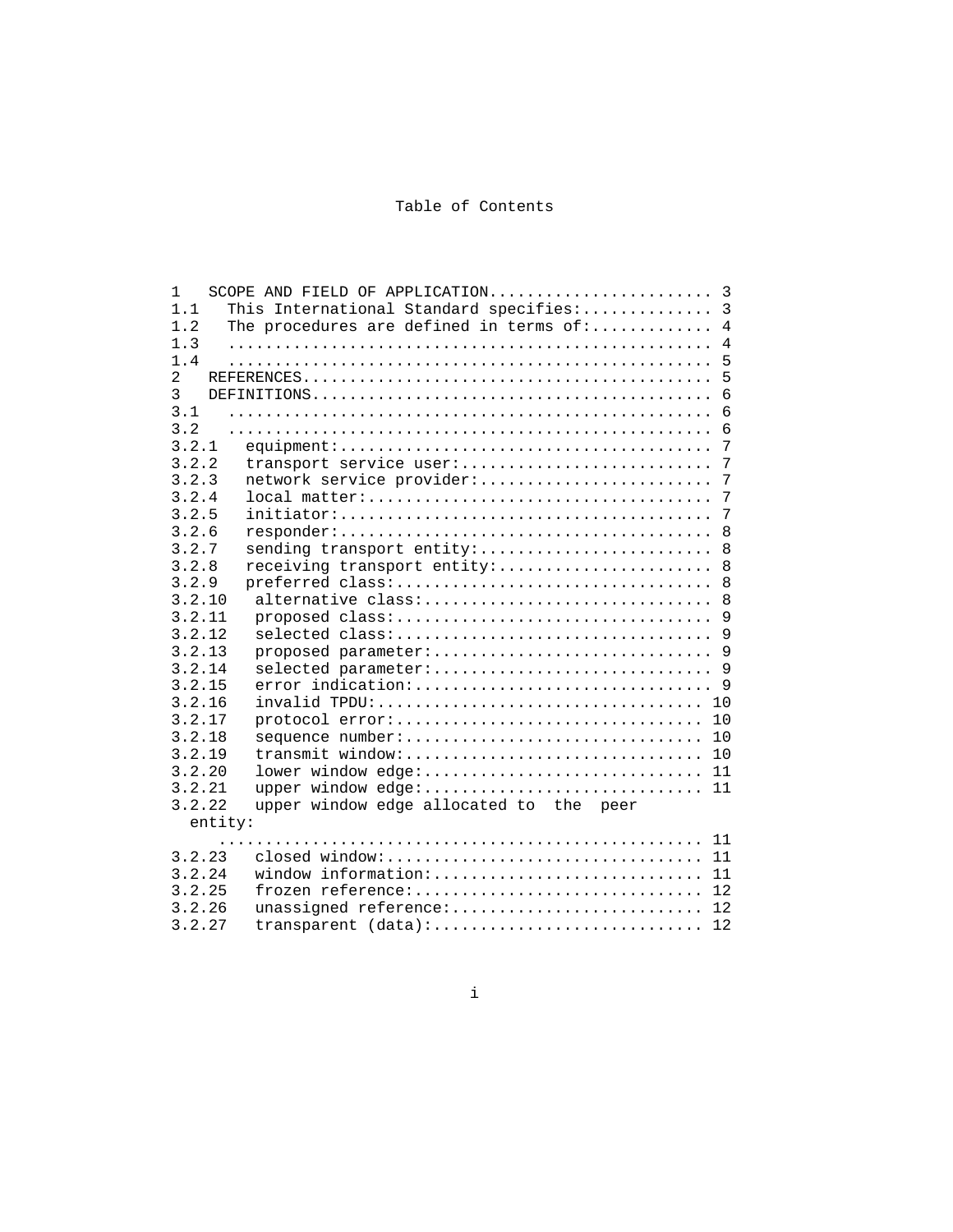| owner (of a network connection): 12<br>3.2.28          |  |
|--------------------------------------------------------|--|
| 3.2.29                                                 |  |
| SYMBOLS AND ABBREVIATIONS 13<br>4                      |  |
| 4.1                                                    |  |
| Types of transport protocol data units 13<br>4.2       |  |
| 4.3                                                    |  |
| Times and associated variables 14<br>4.4               |  |
| 4.5                                                    |  |
|                                                        |  |
| OVERVIEW OF THE TRANSPORT PROTOCOL 15<br>5             |  |
| Service provided by the transport layer 15<br>5.1      |  |
| 5.2<br>Service assumed from the network layer 16       |  |
| 5.3<br>Functions of the Transport Layer 18             |  |
| Overview of functions 18<br>5.3.1                      |  |
| Functions used at all times 19<br>5.3.1.1              |  |
| 5.3.1.2<br>Connection Establishment 19                 |  |
| Data Transfer 20<br>5.3.1.3                            |  |
| 5.3.1.4                                                |  |
| 5.4                                                    |  |
| 5.4.1                                                  |  |
| 5.4.2                                                  |  |
| Choice of network connection 22<br>5.4.3               |  |
| Characteristics of Class 0 23<br>5.4.4                 |  |
| 5.4.5<br>Characteristics of Class 1 23                 |  |
| Characteristics of Class 2 24<br>5.4.6                 |  |
| 5.4.6.1                                                |  |
| Use of explicit flow control 24<br>5.4.6.2             |  |
| 5.4.6.3<br>Non-use of explicit flow control 24         |  |
| Characteristics of Class 3 24<br>5.4.7                 |  |
| Characteristics of Class 4 25<br>5.4.8                 |  |
| 5.5<br>Model of the transport layer 25                 |  |
| ELEMENTS OF PROCEDURE 27<br>6                          |  |
| Assignment to network connection 27<br>6.1             |  |
| 6.1.1                                                  |  |
| Network service primitives 27<br>6.1.2                 |  |
| 6.1.3                                                  |  |
| 6.2<br>Transport protocol data unit (TPDU) transfer 29 |  |
| 6.2.1                                                  |  |
|                                                        |  |
| Network Service Primitives 30<br>6.2.2                 |  |
| 6.2.3                                                  |  |
| 6.3                                                    |  |
| 6.3.1                                                  |  |
| 6.3.2<br>TPDUs and parameter used 31                   |  |
| 6.3.3                                                  |  |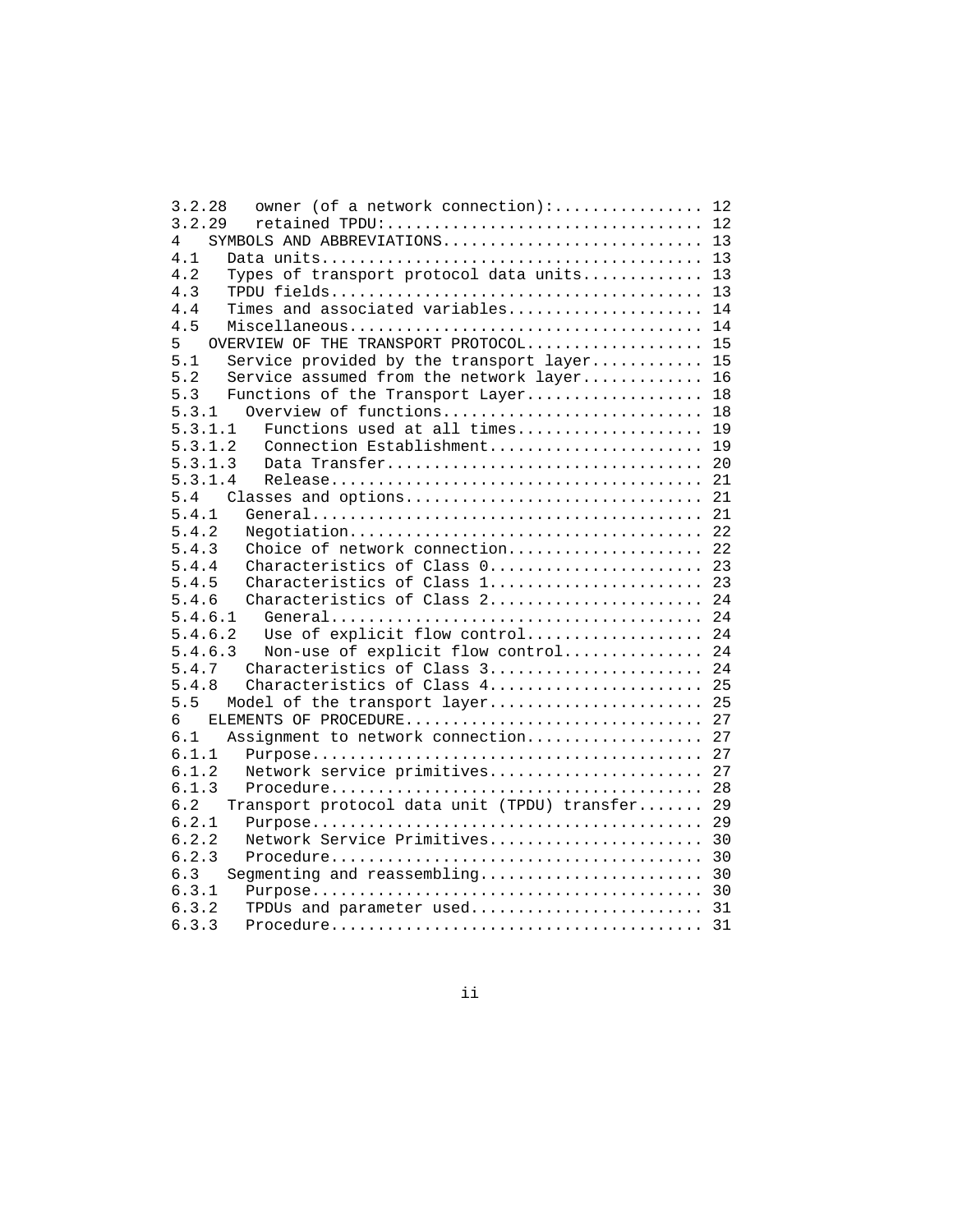| Concatenation and separation 31<br>6.4        |    |
|-----------------------------------------------|----|
| 6.4.1                                         | 31 |
| 6.4.2                                         |    |
| 6.5<br>Connection establishment               | 32 |
| 6.5.1                                         | 32 |
| 6.5.2<br>Network service primitives           | 33 |
| 6.5.3<br>TPDUs and parameters used            | 33 |
| 6.5.4                                         | 34 |
| 6.6<br>Connection refusal                     | 40 |
| 6.6.1                                         | 40 |
| 6.6.2<br>TPDUs and parameters used            | 40 |
| 6.6.3                                         | 41 |
| 6.7                                           | 41 |
| 6.7.1                                         | 41 |
| 6.7.2<br>Network service primitives           | 42 |
| 6.7.3<br>TPDUs and parameters used            | 42 |
| 6.7.4<br>Procedure for implicit variant       | 43 |
| 6.7.5<br>Procedure for explicit variant       | 43 |
| 6.8                                           | 44 |
| 6.8.1                                         | 45 |
| 6.8.2<br>Network service primitives 45        |    |
| 6.8.3                                         | 45 |
| Association<br>of TPDUs with transport<br>6.9 |    |
| connections                                   |    |
|                                               | 45 |
| 6.9.1                                         | 45 |
| 6.9.2<br>Network service primitives           | 46 |
| 6.9.3<br>TPDUs and parameters uses            | 46 |
| 6.9.4                                         | 46 |
| 6.9.4.1<br>Identification of TPDUs            | 46 |
| 6.9.4.2<br>Association of individual TPDUs    | 47 |
| Data TPDU numbering<br>6.10                   | 49 |
| 6.10.1                                        | 49 |
| 6.10.2<br>TPDUs and parameters used           | 49 |
| 6.10.3                                        | 50 |
| 6.11<br>Expedited data transfer               | 50 |
| 6.11.1                                        | 50 |
| 6.11.2<br>Network service primitives          | 50 |
| 6.11.3<br>TPDUs and parameter used 51         |    |
| 6.11.4                                        |    |
|                                               |    |
| 6.12                                          |    |
| Reassignment after failure 52<br>6.12.1       |    |
| Network service primitives 52<br>6.12.2       |    |

iii in die koning van die koning van die koning van die koning van die koning van die koning van die koning va<br>Gebeure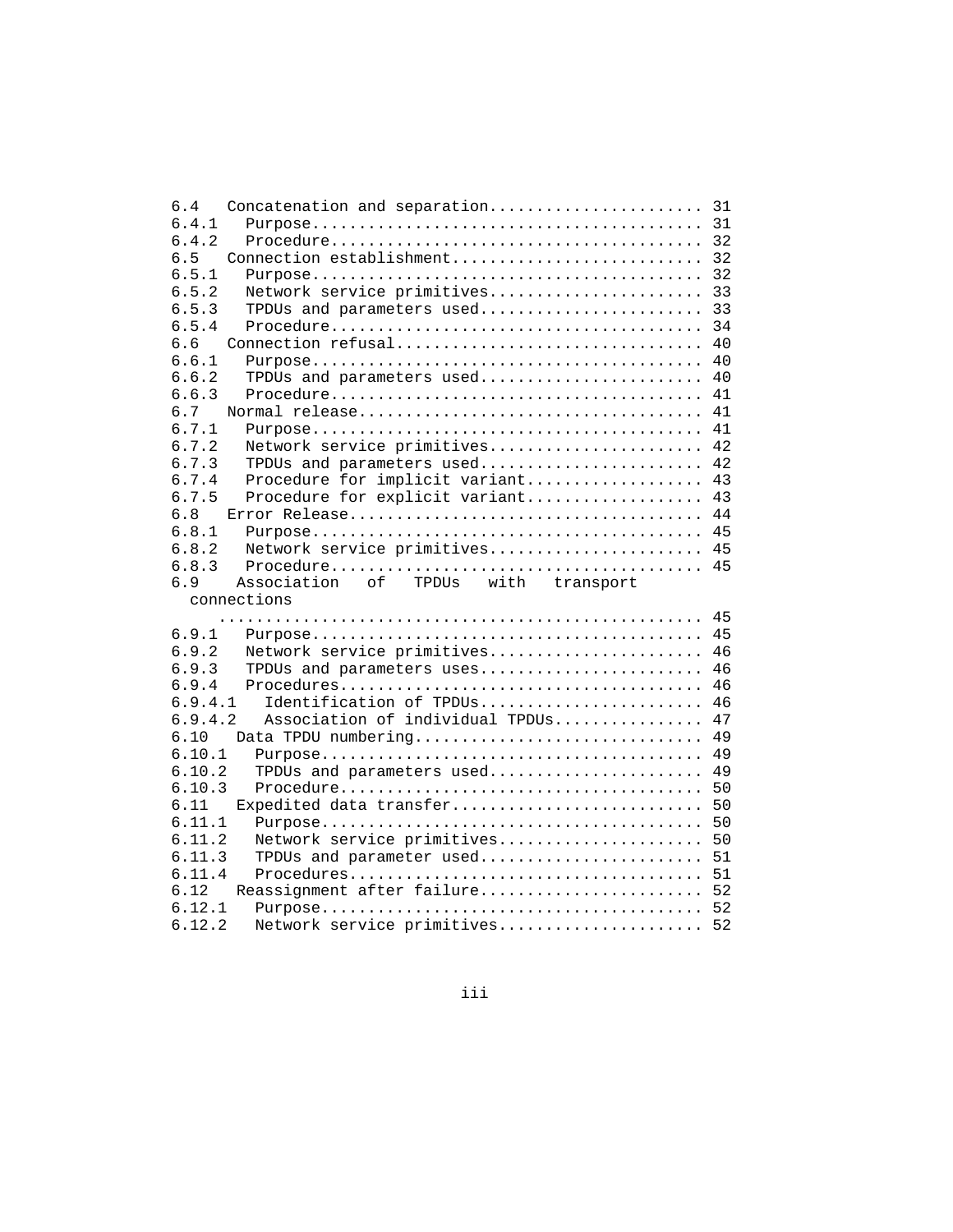| 6.12.3                                                                                                        | 52  |
|---------------------------------------------------------------------------------------------------------------|-----|
| 6.12.4                                                                                                        | 54  |
| Retention until acknowledgement of TPDUs<br>6.13                                                              | 56  |
|                                                                                                               |     |
| 6.13.1                                                                                                        | 56  |
| Network service primitives<br>6.13.2                                                                          | -56 |
| 6.13.3<br>TPDUs and parameters used                                                                           | 56  |
| 6.13.4                                                                                                        | 57  |
| 6.14<br>Resynchronization                                                                                     | 60  |
| 6.14.1                                                                                                        | 60  |
| 6.14.2<br>Network service primitives                                                                          | 60  |
| 6.14.3<br>TPDUs and parameters used                                                                           | 60  |
| 6.14.4                                                                                                        | 61  |
| Active resynchronization procedures<br>6.14.4.1                                                               | 61  |
| Passive resynchronization procedures<br>6.14.4.2                                                              | 62  |
| 6.14.4.3<br>Data Resynchronization Procedures                                                                 | 63  |
| Multiplexing and demultiplexing<br>6.15                                                                       | 64  |
| 6.15.1                                                                                                        | 64  |
| TPDUs and parameters used<br>6.15.2                                                                           | 64  |
| 6.15.3                                                                                                        | 65  |
| 6.16<br>Explicit Flow Control                                                                                 | 65  |
| 6.16.1                                                                                                        | 65  |
| TPDUs and parameters used<br>6.16.2                                                                           | 65  |
| 6.16.3                                                                                                        | 66  |
| 6.17<br>$\text{Checksum} \dots \dots \dots \dots \dots \dots \dots \dots \dots \dots \dots \dots \dots \dots$ | 66  |
| 6.17.1                                                                                                        | 66  |
| 6.17.2<br>TPDUs and parameters used                                                                           | 66  |
| 6.17.3                                                                                                        | 67  |
| 6.18<br>Frozen references                                                                                     | 68  |
| 6.18.1                                                                                                        | 68  |
| 6.18.2                                                                                                        | 68  |
| Procedure for classes 0 and 2<br>6.18.2.1                                                                     | 68  |
| 6.18.2.2<br>Procedure for classes 1 and 3                                                                     | 69  |
| 6.18.2.3<br>Procedure for classes 4                                                                           | 70  |
| 6.19<br>Retransmission on time-out                                                                            | 70  |
| 6.19.1                                                                                                        | 70  |
| 6.19.2                                                                                                        | 70  |
| 6.19.3                                                                                                        | 70  |
| 6.20                                                                                                          | 70  |
| 6.20.1                                                                                                        | 71  |
|                                                                                                               |     |
| 6.20.2<br>TPDUs and parameters used                                                                           | 71  |
| 6.20.3                                                                                                        | 71  |
| 6.21<br>Inactivity control                                                                                    | 71  |
| 6.21.1                                                                                                        | 71  |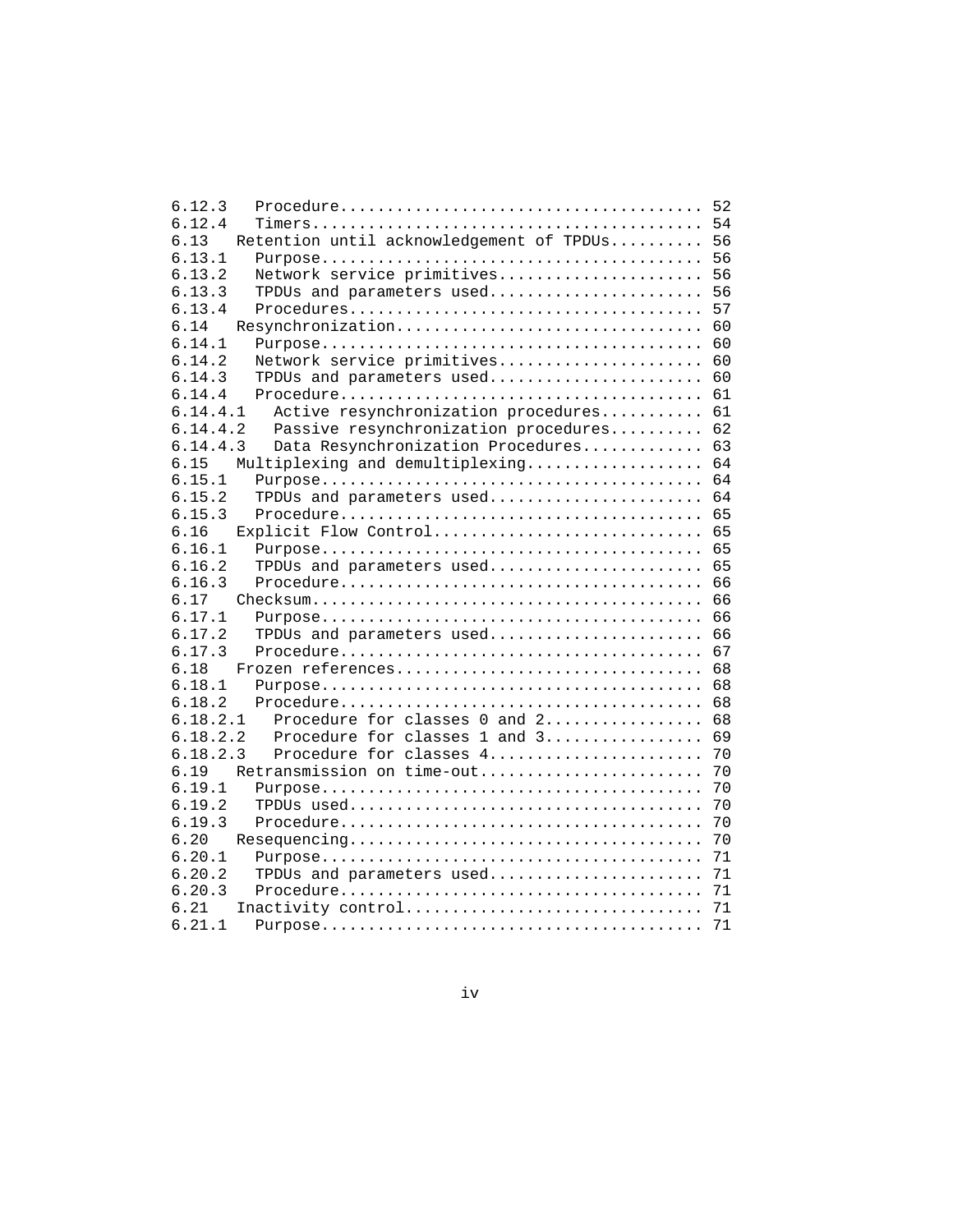| 6.21.2                                                                                    |    |
|-------------------------------------------------------------------------------------------|----|
| 6.22<br>Treatment of protocol errors 72                                                   |    |
| 6.22.1                                                                                    |    |
| 6.22.2<br>TPDUs and parameters used 72                                                    |    |
| 6.22.3                                                                                    | 72 |
| 6.23<br>Splitting and recombining                                                         | 74 |
| 6.23.1                                                                                    | 74 |
| 6.23.2                                                                                    | 74 |
| 7                                                                                         | 76 |
| SPECIFICATION FOR CLASS 0. SIMPLE CLASS<br>8                                              | 79 |
| 8.1<br>Functions of class 0                                                               | 79 |
| 8.2                                                                                       |    |
| Procedures applicable at all times 79<br>8.2.1                                            |    |
| 8.2.2                                                                                     |    |
| 8.2.3                                                                                     |    |
| 8.2.4                                                                                     |    |
| SPECIFICATION FOR CLASS 1: BASIC ERROR<br>9                                               |    |
| RECOVERY CLASS                                                                            |    |
|                                                                                           |    |
| 9.1<br>Functions of Class $1, \ldots, \ldots, \ldots, \ldots, \ldots, \ldots, \ldots, 81$ |    |
| 9.2<br>Procedures for Class 1 81                                                          |    |
| 9.2.1<br>Procedures applicable at all times 81                                            |    |
| 9.2.2<br>Connection establishment 82                                                      |    |
| 9.2.3                                                                                     |    |
| 9.2.3.1                                                                                   |    |
| Expedited Data 83<br>9.2.3.2                                                              |    |
| 9.2.4                                                                                     |    |
| SPECIFICATION FOR CLASS 2 - MULTIPLEXING<br>10                                            |    |
| CLASS                                                                                     |    |
|                                                                                           |    |
| Functions of class 2 85<br>10.1                                                           |    |
| 10.2<br>Procedures for class 2 85                                                         |    |
| Procedures applicable at all times 85<br>10.2.1                                           |    |
| Connection establishment 86<br>10.2.2                                                     |    |
| 10.2.3<br>Data transfer when non use of explicit                                          |    |
| flow control                                                                              |    |
|                                                                                           |    |
| 10.2.4 Data transfer when use of explicit flow                                            |    |
| control                                                                                   |    |
|                                                                                           |    |
|                                                                                           |    |
|                                                                                           |    |
| 10.2.4.3<br>Expedited data 88                                                             |    |
|                                                                                           |    |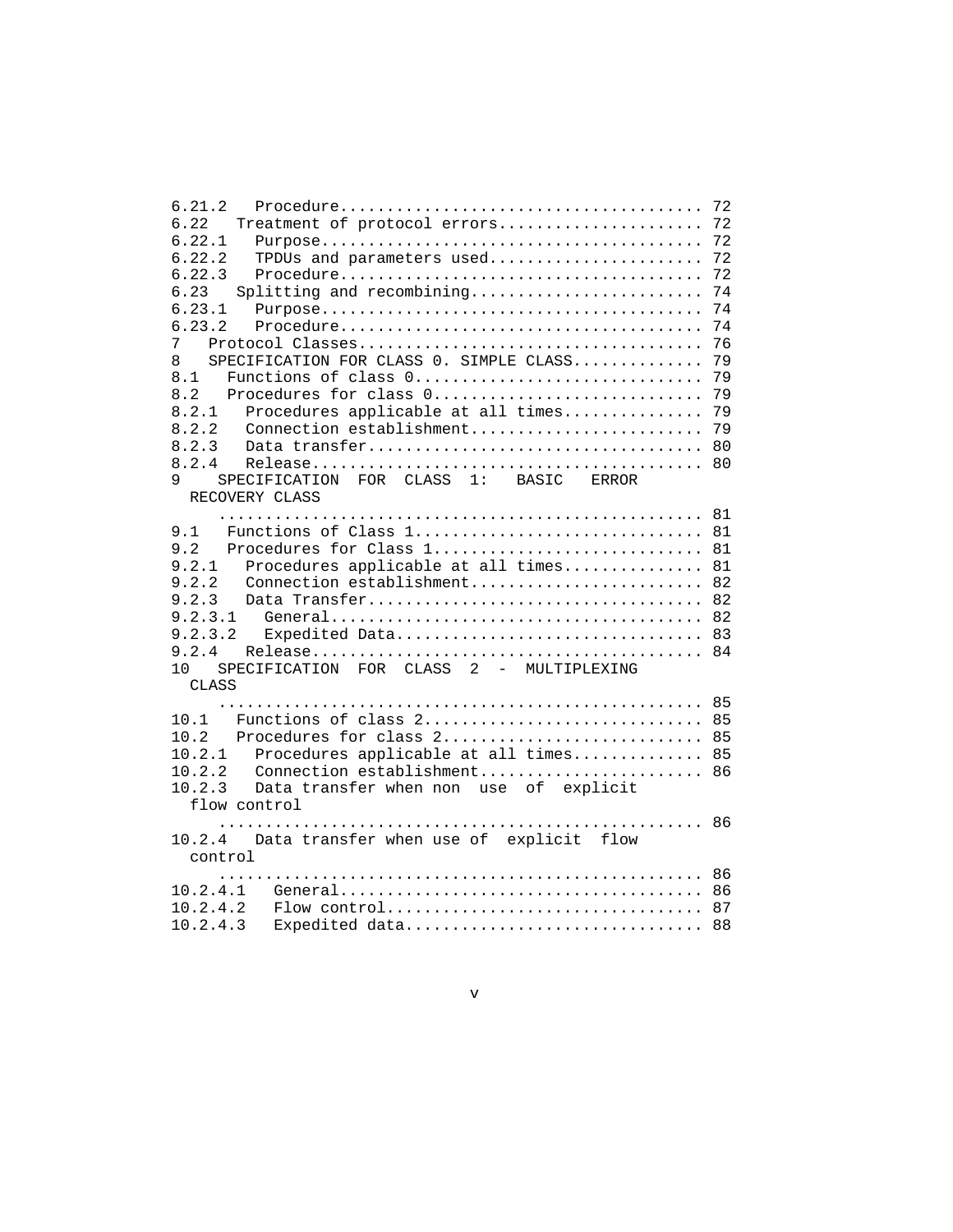```
 10.2.5 Release......................................... 89
 11 SPECIFICATION FOR CLASS 3: ERROR RECOVERY AND
   MULTIPLEXING CLASS
      .................................................... 90
 11.1 Functions of Class 3.............................. 90
 11.2 Procedures for Class 3............................ 90
 11.2.1 Procedures applicable at all times.............. 90
 11.2.2 Connection Establishment........................ 91
 11.2.3 Data Transfer................................... 91
 11.2.3.1 General....................................... 91
 11.2.3.2 Use of RJ TPDU................................ 92
 11.2.3.3 Flow Control.................................. 93
 11.2.3.4 Expedited data................................ 93
 11.2.4 Release......................................... 94
 12 SPECIFICATION FOR CLASS 4: ERROR DETECTION
   AND RECOVERY CLASS
      .................................................... 95
 12.1 Functions of Class 4.............................. 95
 12.2 Procedures for Class 4............................ 95
 12.2.1 Procedures available at all times............... 95
 12.2.1.1 Timers used at all times...................... 95
 12.2.1.1.1 NSDU lifetime (MLR, MRL).................... 98
 12.2.1.1.2 Expected maximum transit delay (ELR,
   ERL)
      .................................................... 98
 12.2.1.1.3 Acknowledge Time (AR, AL)................... 99
 12.2.1.1.4 Local retransmission time (T1).............. 99
 12.2.1.1.5 Persistence Time (R)........................ 99
 12.2.1.1.6 Bound on References and Sequence
   Numbers (L)
      ................................................... 100
 12.2.1.2 General Procedures........................... 100
 12.2.2 Procedures for Connection Establishment........ 102
 12.2.2.1 Timers used in Connection Establishment...... 102
 12.2.2.2 General Procedures........................... 103
 12.2.3 Procedures for Data Transfer................... 104
 12.2.3.1 Timers used in Data Transfer................. 104
 12.2.3.2 General Procedures for data transfer......... 104
 12.2.3.3 Inactivity Control........................... 105
 12.2.3.4 Expedited Data............................... 105
 12.2.3.5 Resequencing................................. 106
 12.2.3.6 Explicit Flow Control........................ 107
 12.2.3.7 Sequencing of received AK TPDUs.............. 108
```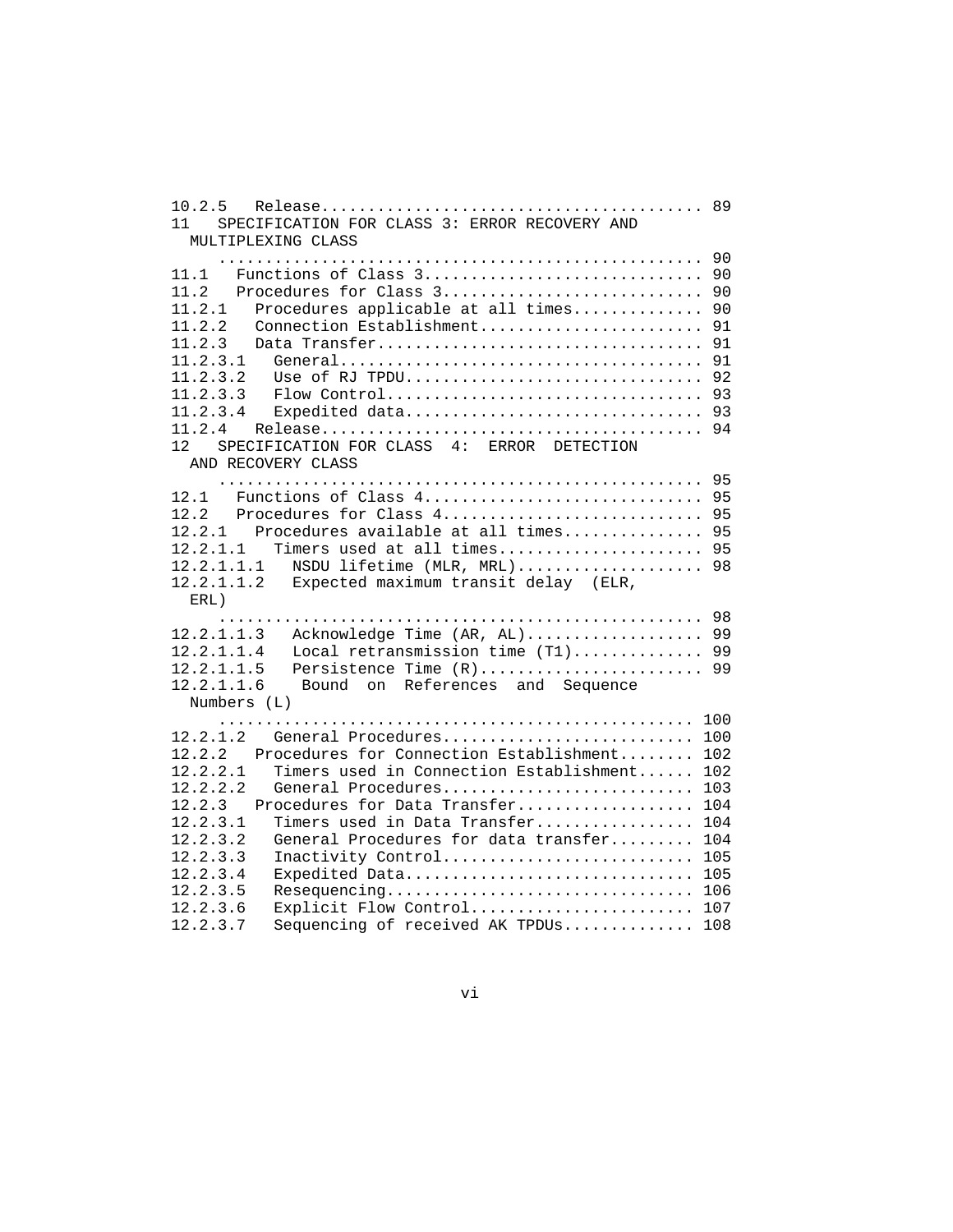```
 12.2.3.8 Procedure for transmission of AK TPDUs....... 109
 12.2.3.8.1 Retransmission of AK TPDUs for window
   synchronization
      ................................................... 109
 12.2.3.8.2 Sequence control for transmission of
   AK TPDUs
      ................................................... 109
 12.2.3.8.3 Retransmission of AK TPDUs after CDT
   set to zero
      ................................................... 110
 12.2.3.8.4 Retransmission procedures following
   reduction of the
      ................................................... 111
 12.2.3.9 Use of Flow Control Confirmation
   parameter
      ................................................... 112
 12.2.4 Procedures for Release......................... 113
 12.2.4.1 Timers used for Release...................... 113
 12.2.4.2 General Procedures for Release............... 113
13 STRUCTURE AND ENCODING OF TPDUS..................... 114
 13.1 Validity......................................... 114
 13.2 Structure........................................ 116
 13.2.1 Length indicator field......................... 117
 13.2.2 Fixed part..................................... 117
 13.2.2.1 General...................................... 117
 13.2.2.2 TPDU code.................................... 117
 13.2.3 Variable part.................................. 118
 13.2.3.1 Checksum Parameter (Class 4 only)............ 120
 13.2.4 Data Field..................................... 120
 13.3 Connection Request (CR) TPDU..................... 120
 13.3.1 Structure...................................... 120
 13.3.2 LI............................................. 121
 13.3.3 Fixed Part (Octets 2 to 7)..................... 121
 13.3.4 Variable Part (Octets 8 to p).................. 122
 13.3.5 User Data (Octets p+1 to the end).............. 127
 13.4 Connection Confirm (CC) TPDU..................... 128
 13.4.1 Structure...................................... 128
 13.4.2 LI............................................. 128
 13.4.3 Fixed Part (Octets 2 to 7)..................... 128
 13.4.4 Variable Part (Octet 8 to p)................... 129
 13.4.5 User Data (Octets p+1 to the end).............. 129
 13.5 Disonnect Request (DR) TPDU...................... 129
          13.5.1 Structure...................................... 129
```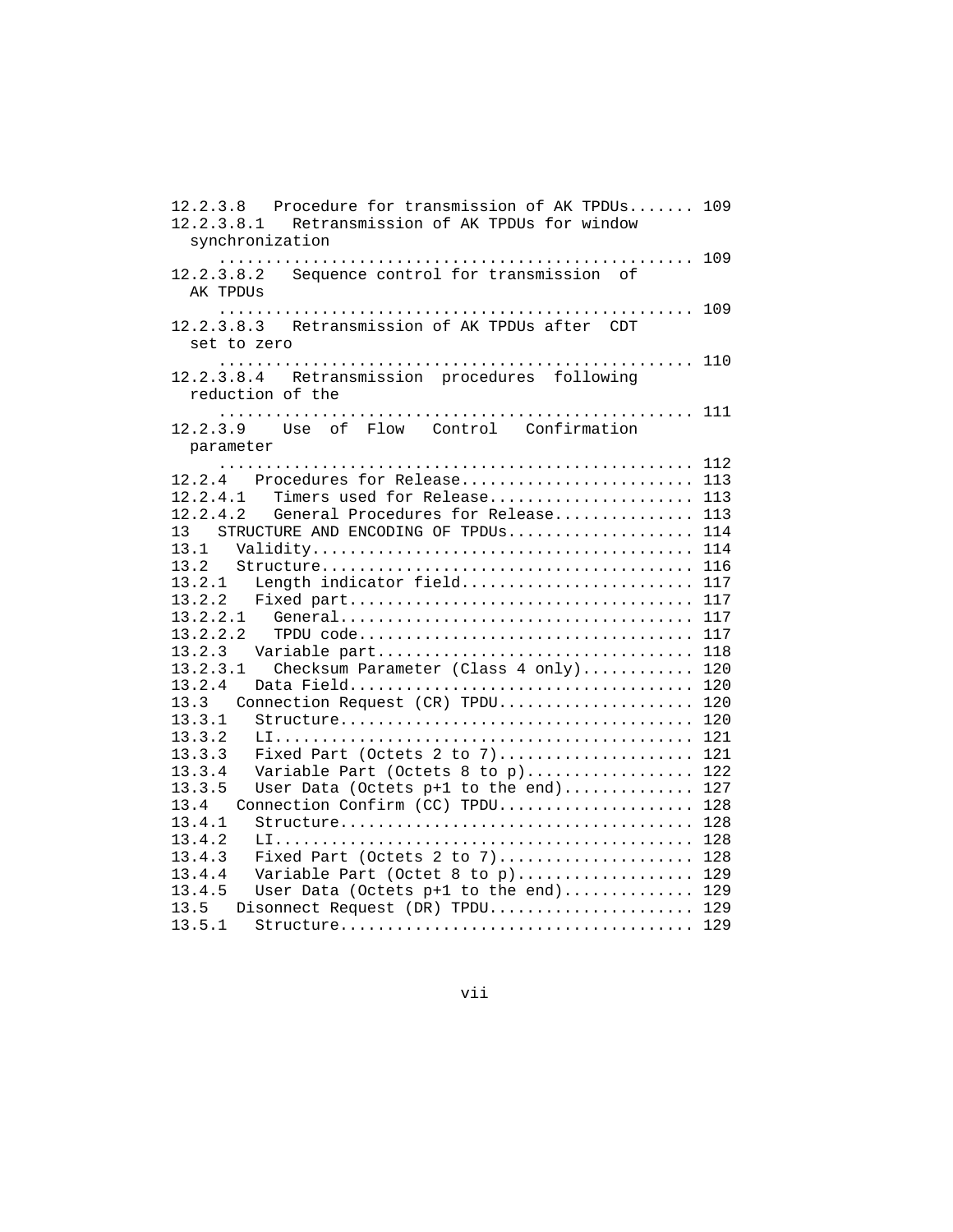| 13.5.2  |                                          |     |
|---------|------------------------------------------|-----|
| 13.5.3  | Fixed Part (Octets 2 to $7.$ 130         |     |
| 13.5.4  | Variable Part (Octets 8 to p) 131        |     |
| 13.5.5  | User Data (Octets p+1 to the end) 131    |     |
| 13.6    | Disconnect Confirm (DC) TPDU 132         |     |
| 13.6.1  |                                          |     |
| 13.6.2  |                                          | 132 |
| 13.6.3  | Fixed Part (Octets 2 to $6)$ 132         |     |
| 13.6.4  | Variable Part                            | 133 |
| 13.7    | Data (DT) TPDU                           | 133 |
| 13.7.1  |                                          | 133 |
| 13.7.2  |                                          | 134 |
| 13.7.3  |                                          | 134 |
| 13.7.4  | Variable Part                            | 135 |
| 13.7.5  | User Data Field 135                      |     |
| 13.8    | Expedited Data (ED) TPDU 135             |     |
| 13.8.1  |                                          |     |
| 13.8.2  |                                          |     |
| 13.8.3  |                                          |     |
| 13.8.4  | Variable Part 137                        |     |
| 13.8.5  | User Data Field                          | 137 |
| 13.9    | Data Acknowledgement (AK) TPDU           | 137 |
| 13.9.1  |                                          |     |
| 13.9.2  |                                          |     |
| 13.9.3  |                                          | 138 |
| 13.9.4  | Variable Part                            | 139 |
| 13.10   | Expedited Data Acknowledgement (EA) TPDU | 140 |
| 13.10.1 |                                          | 140 |
| 13.10.2 |                                          | 141 |
| 13.10.3 |                                          |     |
| 13.10.4 | Variable Part 141                        |     |
| 13.11   | Reject (RJ) TPDU                         | 141 |
| 13.11.1 |                                          | 142 |
| 13.11.2 |                                          | 142 |
| 13.11.3 |                                          | 142 |
| 13.11.4 | Variable Part                            | 143 |
| 13.12   | TPDU Error (ER) TPDU                     | 143 |
| 13.12.1 |                                          |     |
| 13.12.2 |                                          |     |
| 13.12.3 |                                          |     |
| 13.12.4 | Variable Part 144                        |     |
| 14      |                                          |     |
| 14.1    |                                          | 145 |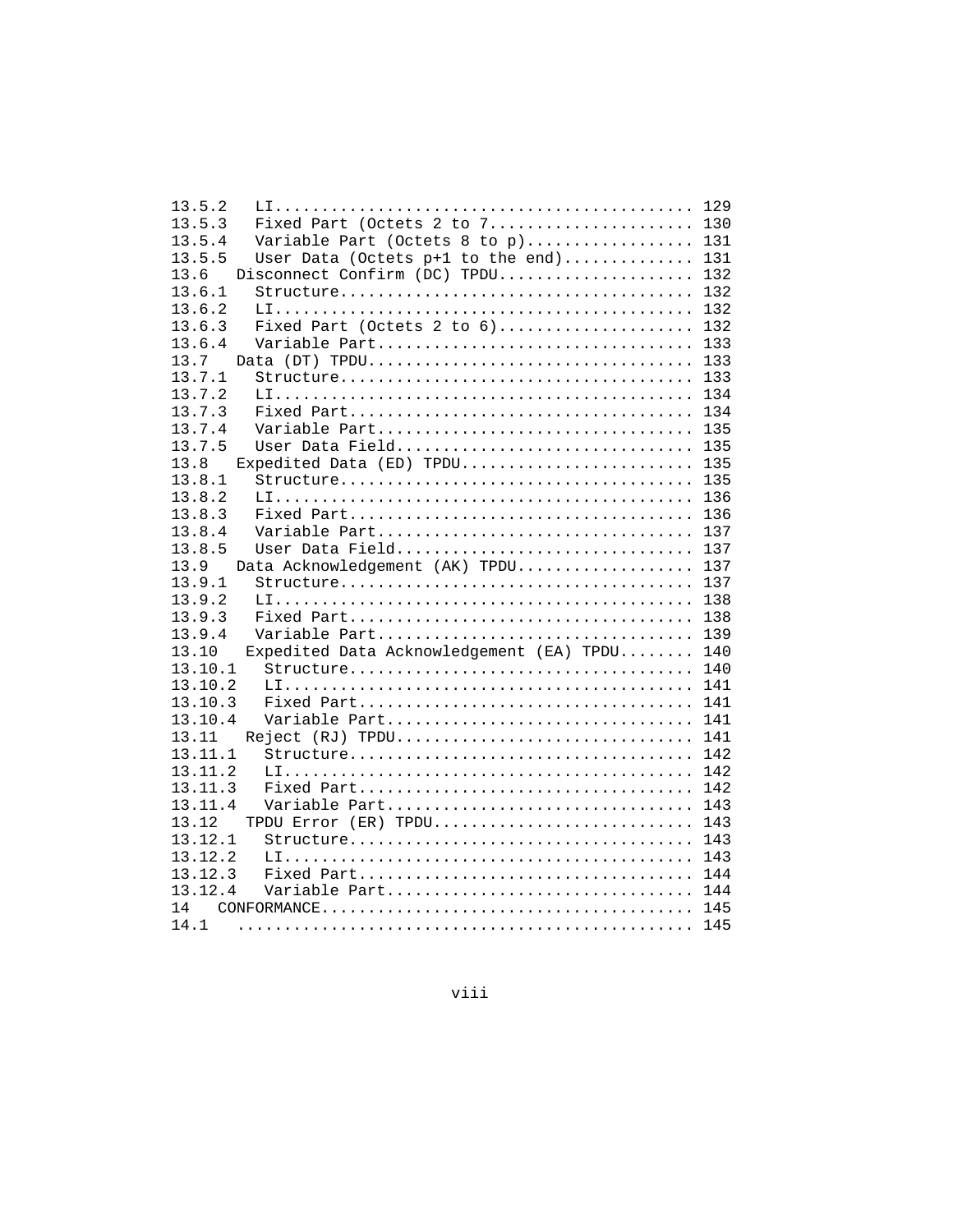| 14.6 Claims of Conformance Shall State 146 |  |
|--------------------------------------------|--|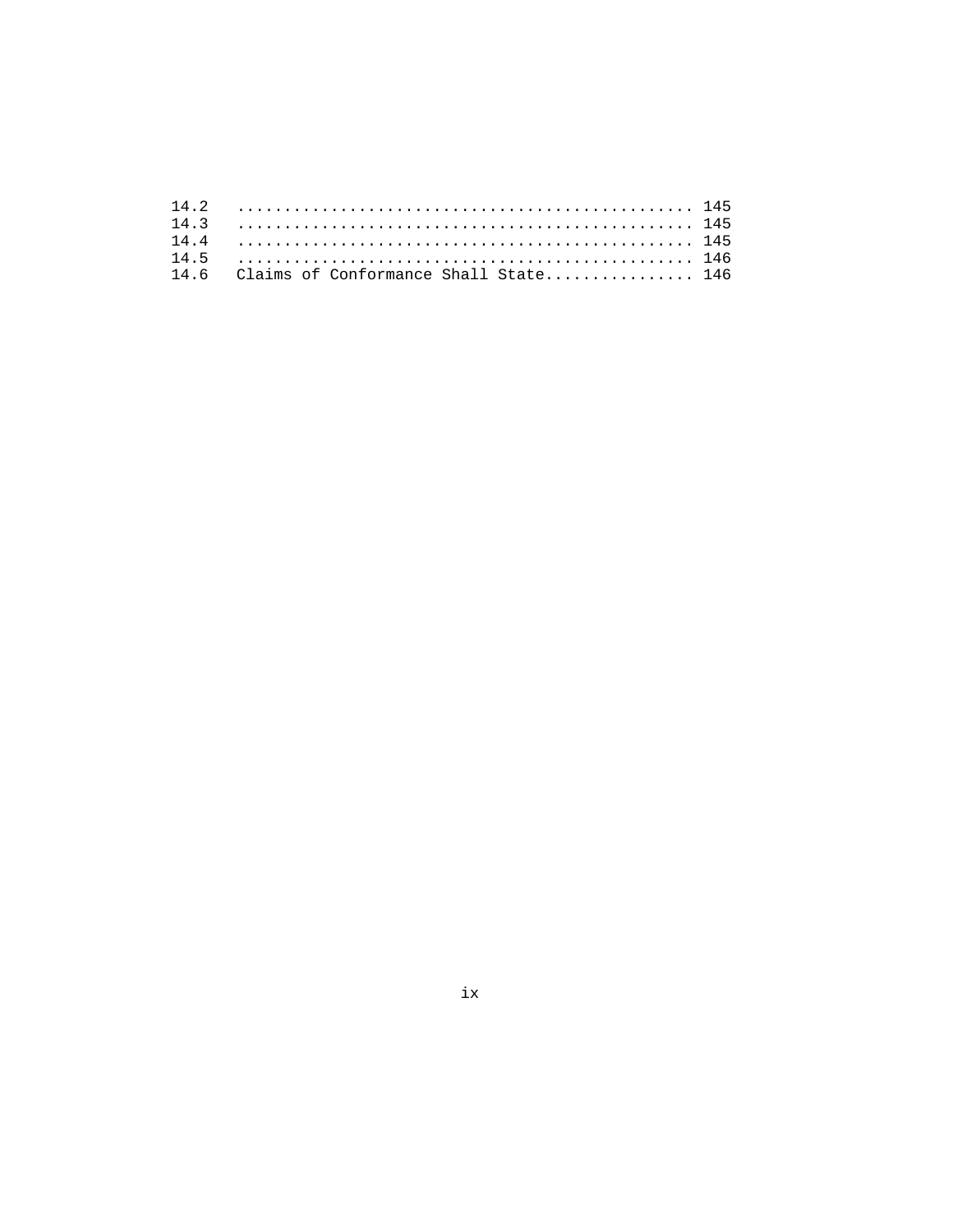#### INTRODUCTION

 The Transport Protocol Standard is one of a set of International Standards produced to facilitate the interconnection of computer systems. The set of standards covers the services and protocols required to achieve such interconnection.

 The Transport Protocol Standard is positioned with respect to other related standards by the layers defined in the Reference Model for Open Systems Interconnection (ISO 7498). It is most closely related to, and lies within the field of application of the Transport Service Standard (DP 8072). It also uses and makes reference to the Network Service Standard (DP 8348), whose provisions it assumes in order to accomplish the transport protocol's aims. The interelationship of these standards is depicted in figure 1.

 -------------------------TRANSPORT SERVICE DEFINITION------------ Transport | --- Reference to aims -------------- Protocol | Specification | --- Reference to assumptions ------- -------------------------NETWORK SERVICE DEFINITION--------------

## Relationaship between Transport Protocol and adjacent services Figure 1 .

 The International Standard specifies a common encoding and a number of classes of transport protocol procedures to be used with different network qualities of service.

 It is intended that the Transport Protocol should be simple but general enough to cater for the total range of Network Service qualities possible, without restricting future extensions.

 The protocol is structured to give rise to classes of protocol which are designed to minimize possible incompatibilities and implementation costs.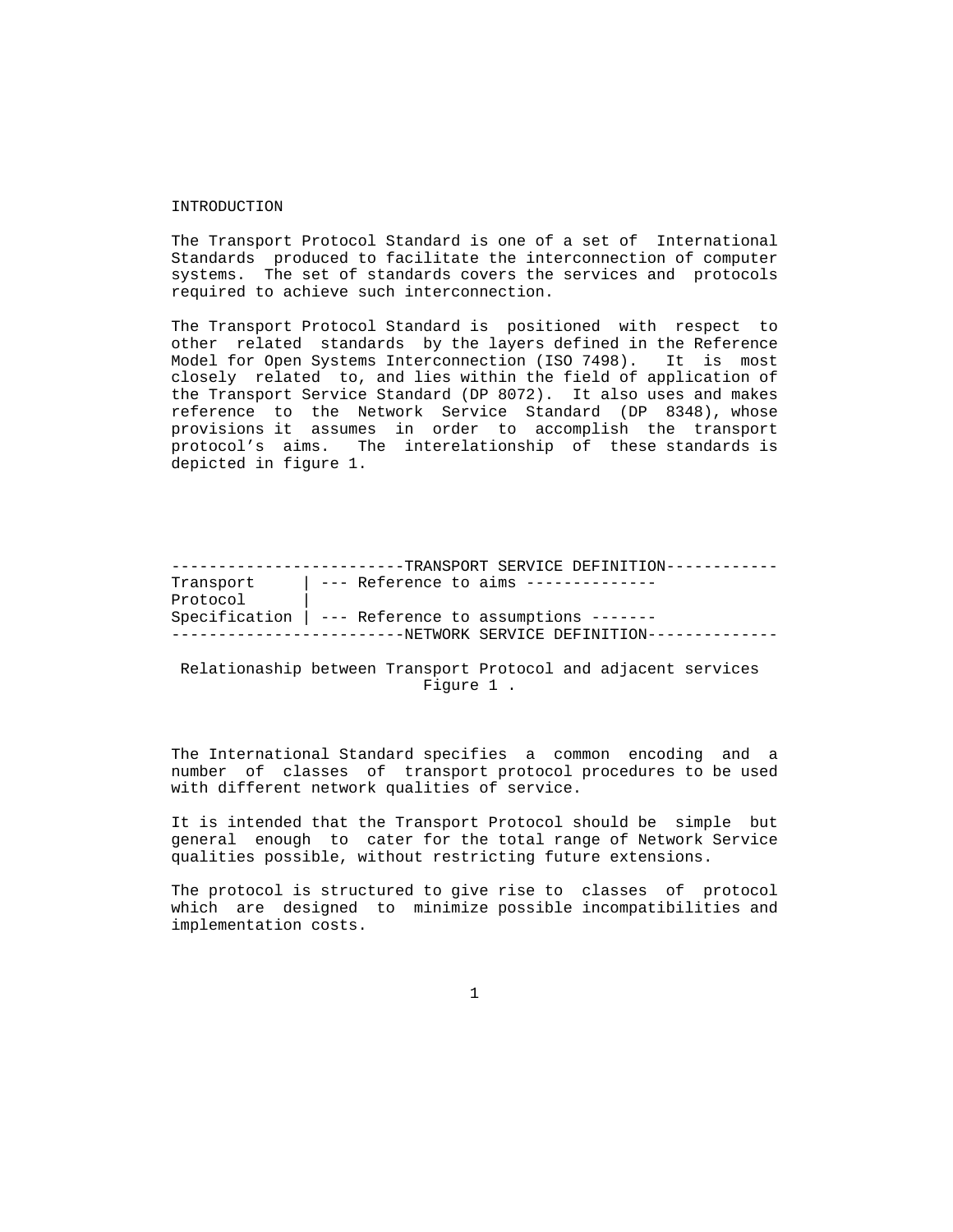The classes are selectable with respect to the Transport and Network Services in providing the required quality of service for the interconnection of two session entities (note that each class provides a different set of functions for enhancement of service qualities).

 This protocol standard defines mechanisms that can be used to optimize network tariffs and enhance the following qualities of service:

- a) different throughput rates;
- b) different error rates;
- c) integrity of data requirements;
- d) reliability requirements.

 It does not require an implementation to use all of these mechanisms, nor does it define methods for measuring achieved quality of service or criteria for deciding when to release transport connections following quality of service degradation.

 The primary aim of this International Standard is to provide a set of rules for communication expressed in terms of the procedures to be carried out by peer entities at the time of communication. These rules for communication are intended to provide a sound basis for development in order to serve a variety of purposes:

- a) as a guide for implementors and designers;
- b) for use in the testing and procurement of equipment;
- c) as part of an agreement for the admittance of systems into the open systems environment;
- d) as a refinement of the understanding of OSI.

 It is expected that the initial users of the International Standard will be designers and implementors of equipment and the International Standard contains, in notes or in annexes, guidance on the implementation of the procedures defined in the standard.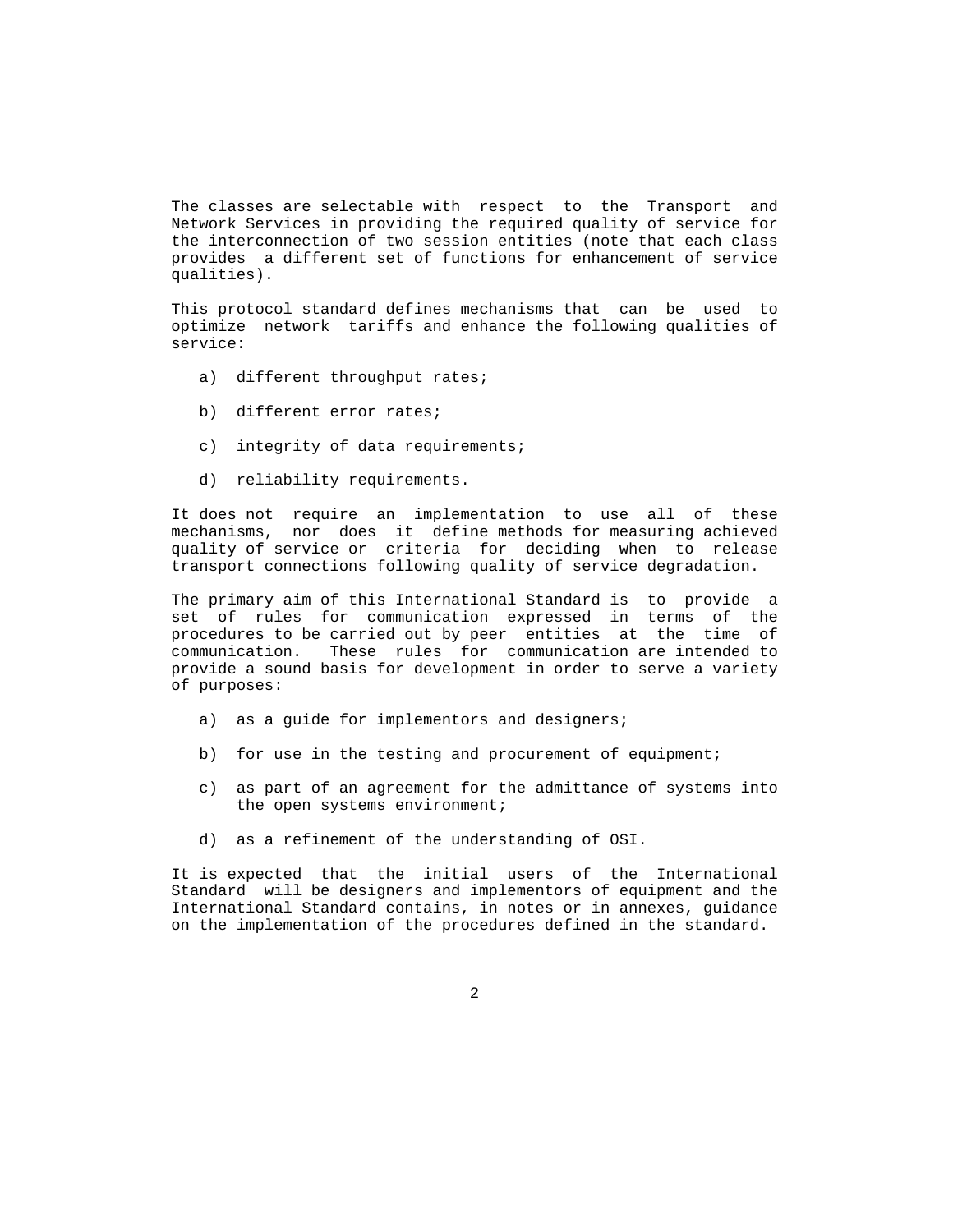It should be noted that, as the number of valid protocol sequences is very large, it is not possible with current technology to verify that an implementation will operate the protocol defined in this International Standard correctly under all circumstances. It is possible by means of testing to establish confidence that an implementation correctly operates the protocol in a representative sample of circumstances. It is, however, intended that this International Standard can be used in circumstances where two implementations fail to communicate in order to determine whether one or both have failed to operate the protocol correctly.

 This International Standard contains a section on conformance of equipment claiming to implement the procedures in this International Standard. Attention is drawn to the fact that the standard does not contain any tests to demonstrate this conformance.

 The variations and options available within this International Standard are essential to enable a Transport Service to be provided for a wide variety of applications over a variety of network qualities. Thus, a minimally conforming implementation will not be suitable for use in all possible circumstances. It is important, therefore, to qualify all references to this International Standard with statements of the options provided or required or with statements of the intended purpose of provision or use.

- 1 SCOPE AND FIELD OF APPLICATION
- 1.1 This International Standard specifies:
	- a) five classes of procedures:
		- 1) Class 0. Simple class;
		- 2) Class 1. Basic error recovery class;
		- 3) Class 2. Multiplexing class;
		- 4) Class 3. Error recovery and multiplexing class;
		- 5) Class 4. Error detection and recovery class,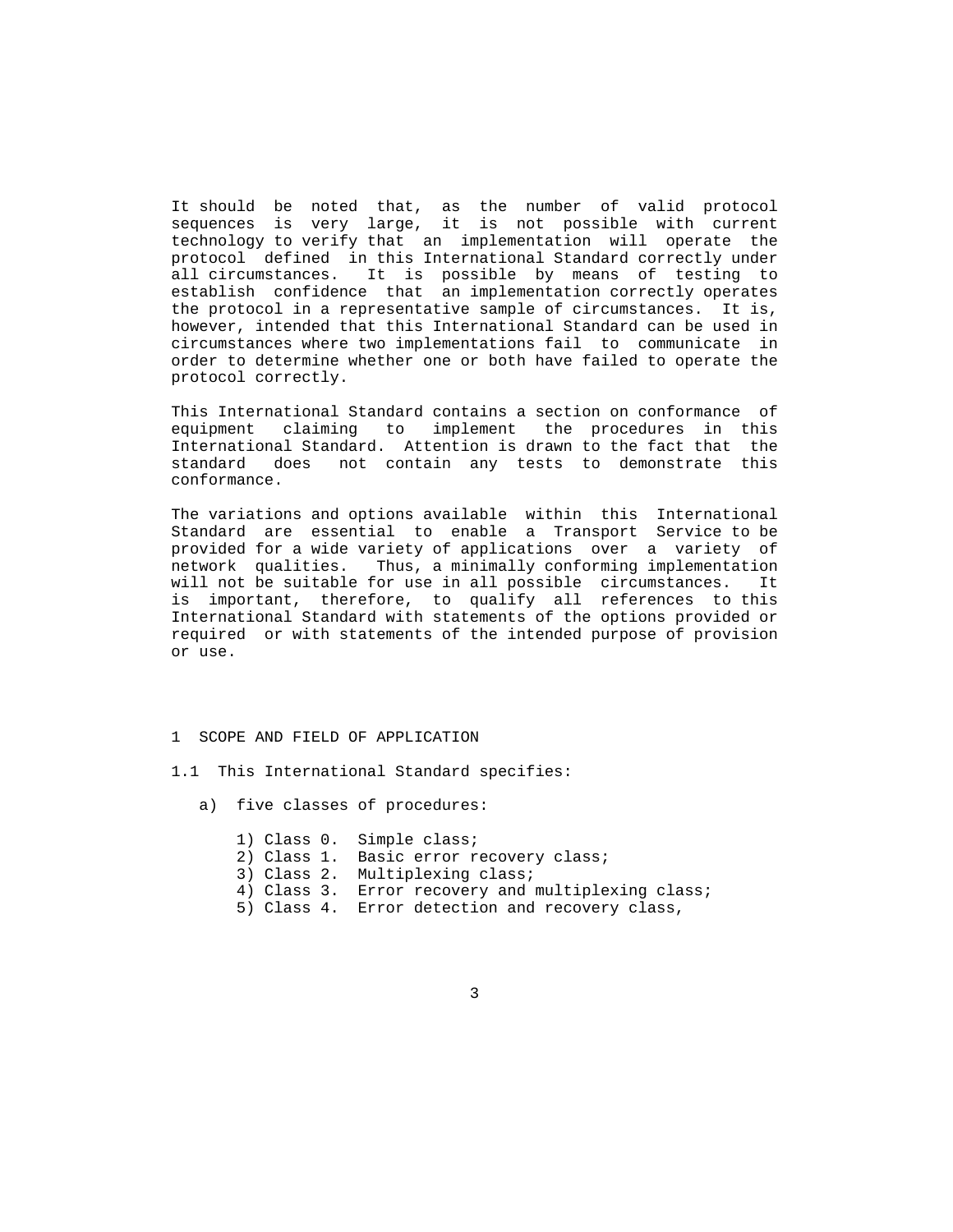for the connection oriented transfer of data and control information from one transport entity to a peer transport entity;

- b) the means of negotiating the class of procedures to be used by the transport entities;
- c) the structure and encoding of the transport protocol data units used for the transfer of data and control information;
- 1.2 The procedures are defined in terms of:
	- a) the interactions between peer transport entities through the exchange of transport protocol data units;
	- b) the interactions between a transport entity and the transport service user in the same system through the exchange of transport service primitives;
	- c) the interactions between a transport entity and the network service provider through the exchange of network service primitives.

 These procedures are defined in the main text of the standard supplemented by state tables in annex A.

# 1.3

 These procedures are applicable to instances of communication between systems which support the Transport Layer of the OSI Reference Model and which wish to interconnect in an open systems environment.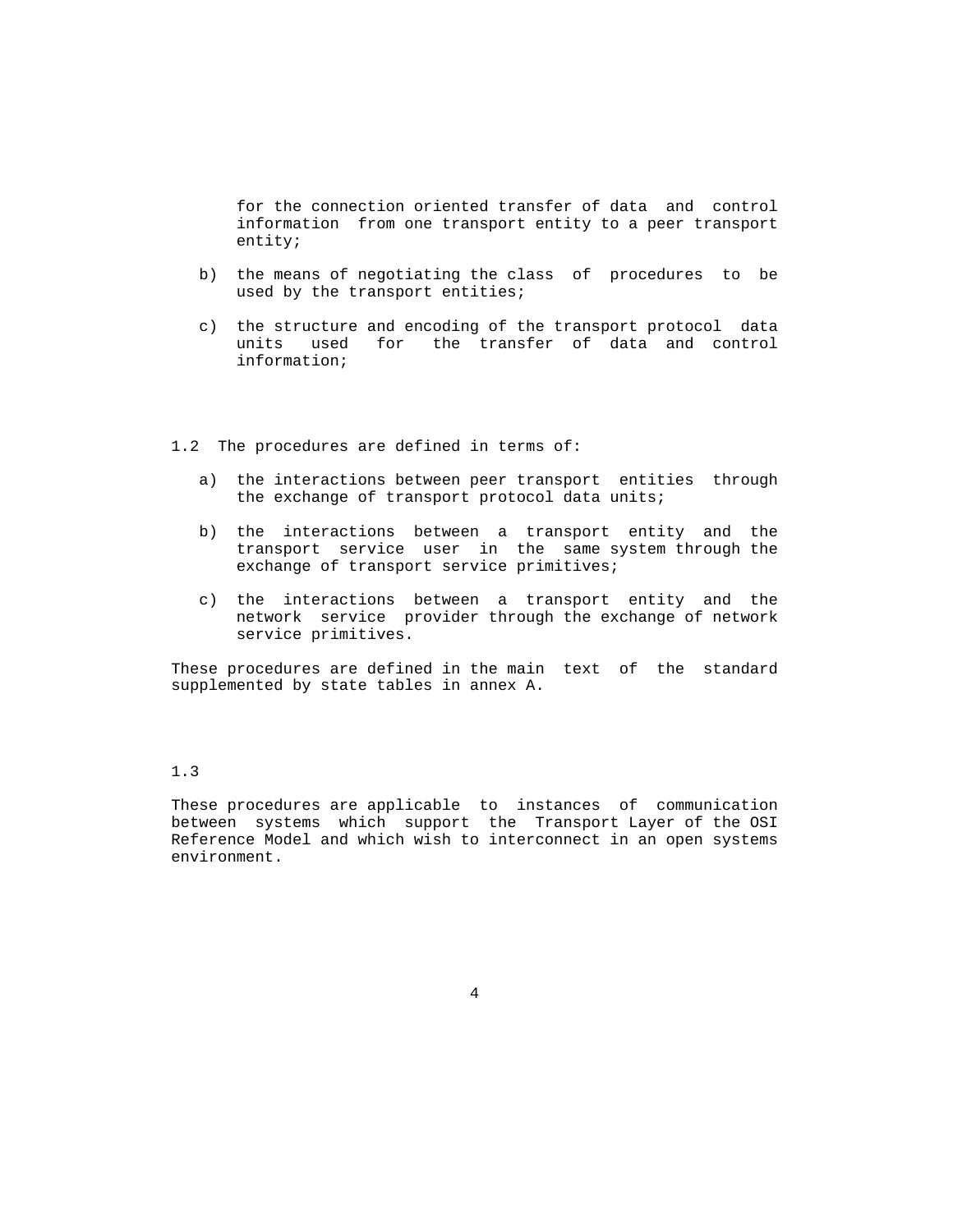1.4

 This International Standard also specifies conformance requirements for systems implementing these procedures. It does not contain tests which can be used to demonstrate this conformance.

- 2 REFERENCES
- ISO 7498 Information processing systems Open systems interconnection - Basic Reference Model
- DP 8072 Information processing systems Open systems interconnection - Transport service definition
- DP 8348 Information processing systems Open systems interconnection - Connection-oriented network service definition.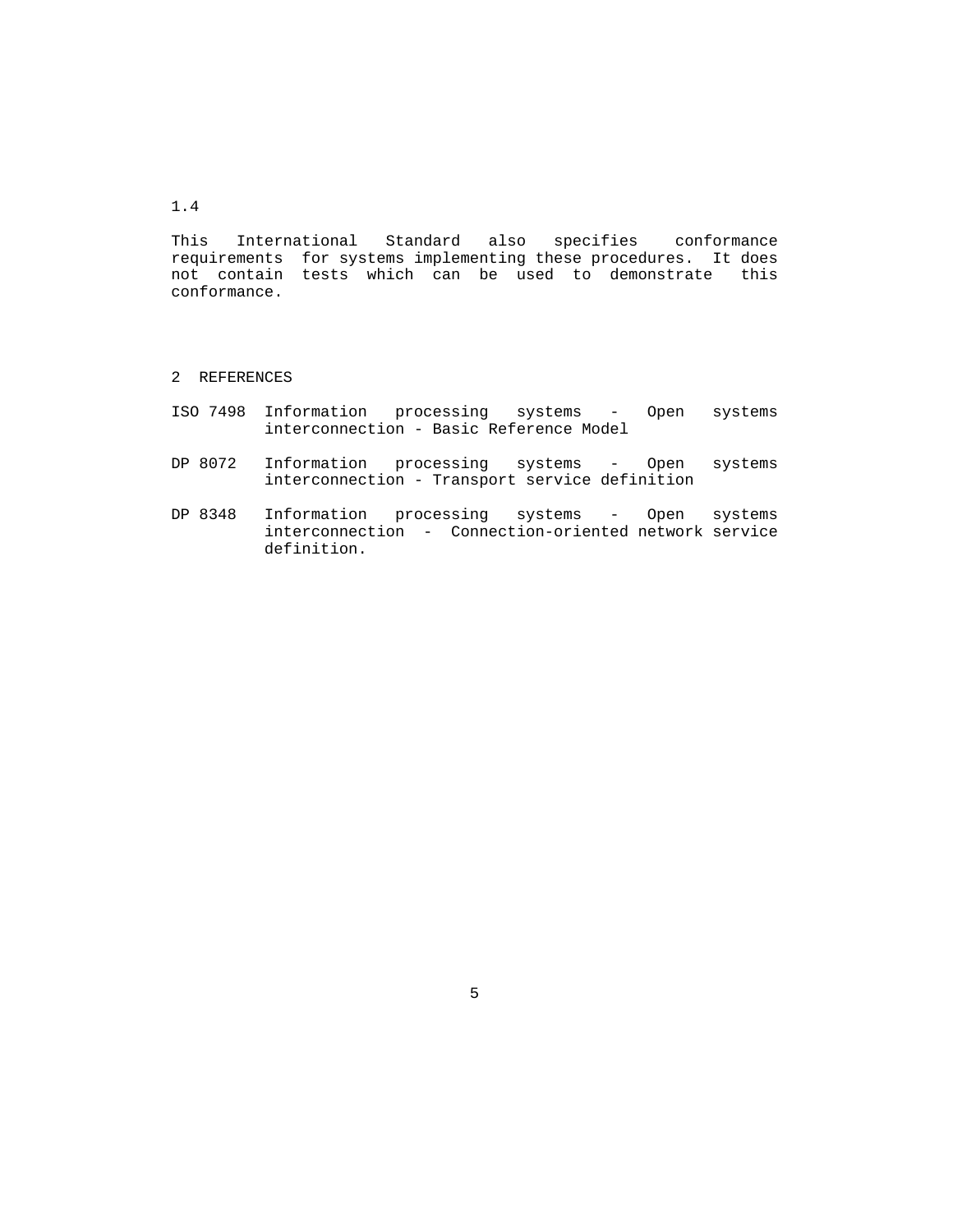SECTION ONE. GENERAL

## 3 DEFINITIONS

 NOTE - The definitions contained in this clause make use of abbreviations defined in clause 4.

## 3.1

 This International Standard is based on the concepts developed in the Reference Model for Open Systems Interconnection (DIS 7498) and makes use of the following terms defined in that standard:

- a) concatenation and separation;
- b) segmenting and reassembling;
- c) multiplexing and demultiplexing;
- d) splitting and recombining;
- e) flow control.

## 3.2

 For the purpose of this International Standard, the following definitions apply: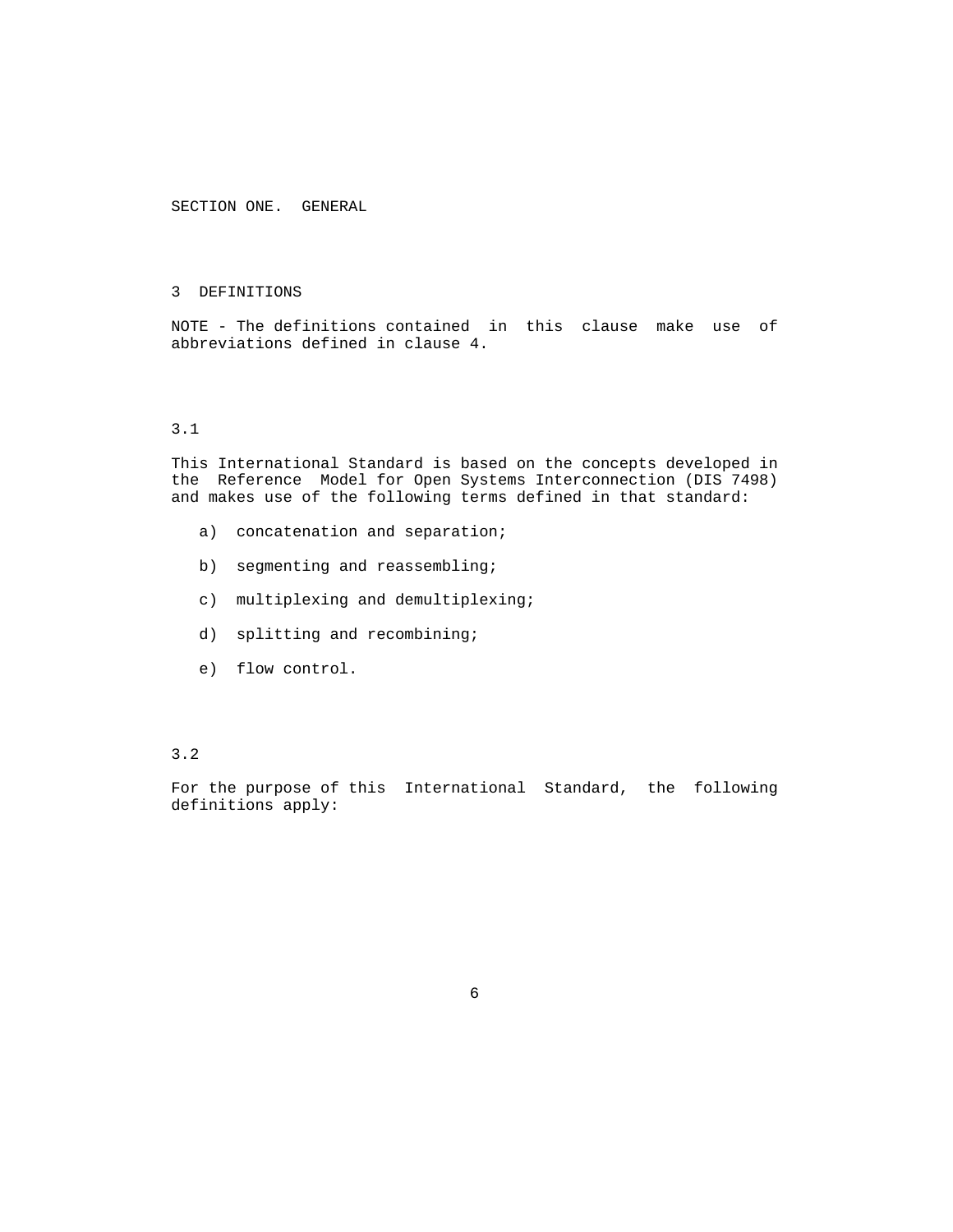# 3.2.1 equipment:

 Hardware or software or a combination of both; it need not be physically distinct within a computer system.

#### 3.2.2 transport service user:

 An abstract representation of the totality of those entities within a single system that make use of the transport service.

#### 3.2.3 network service provider:

 An abstract machine that models the totality of the entities providing the network service, as viewed by a transport entity.

# 3.2.4 local matter:

 A decision made by a system concerning its behavior in the Transport Layer that is not subject to the requirements of this protocol.

# 3.2.5 initiator:

A transport entity that initiates a CR TPDU.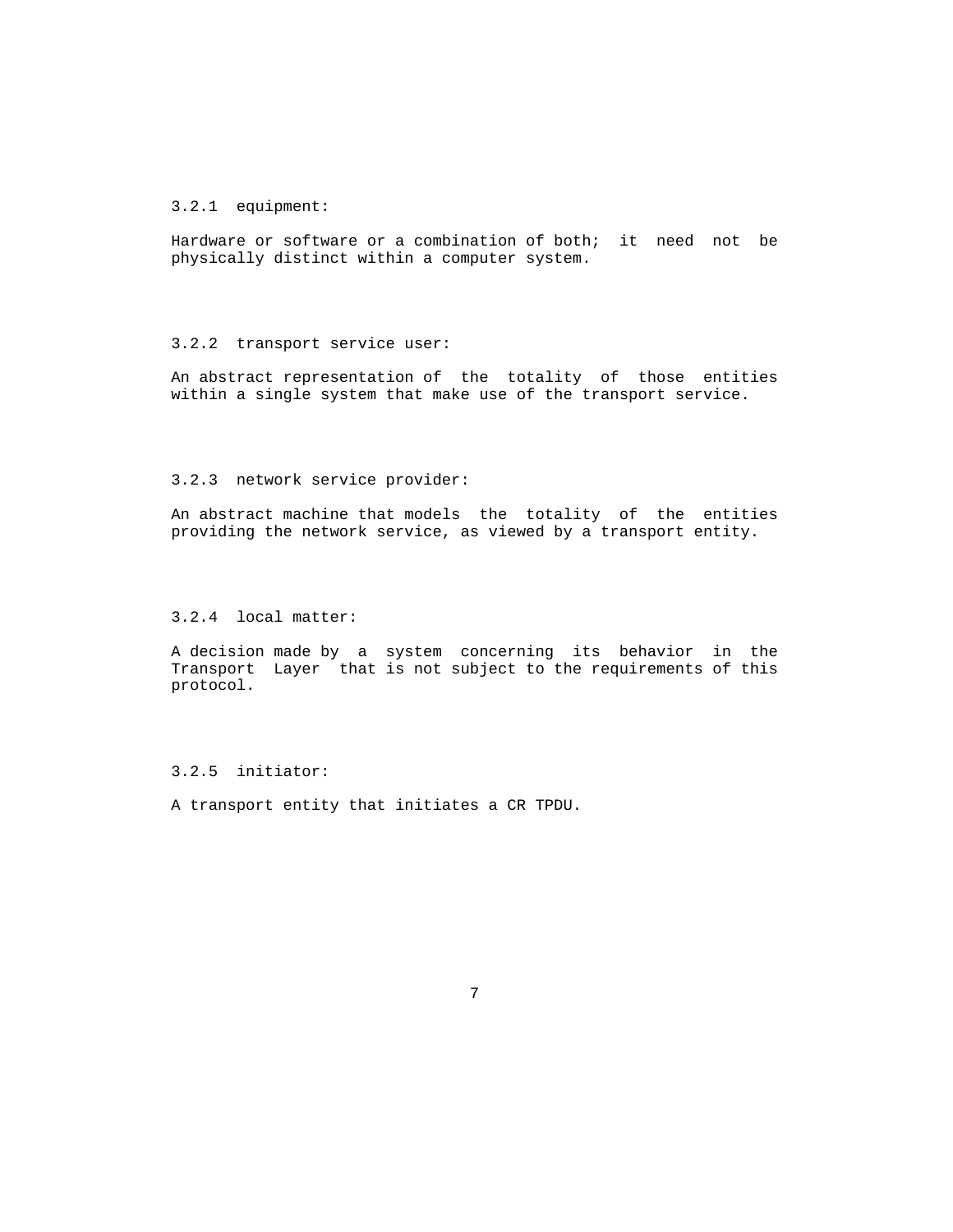3.2.6 responder:

 A transport entity with whom an initiator wishes to establish a transport connection.

 NOTE - Initiator and responder are defined with respect to a single transport connection. A transport entity can be both an initiator and responder simultaneously.

3.2.7 sending transport entity:

A transport entity that sends a given TPDU.

3.2.8 receiving transport entity:

A transport entity that receives a given TPDU.

#### 3.2.9 preferred class:

 The protocol class that the initiator indicates in a CR TPDU as its first choice for use over the transport connection.

# 3.2.10 alternative class:

 A protocol class that the initiator indicates in a CR TPDU as an alternative choice for use over the transport connection.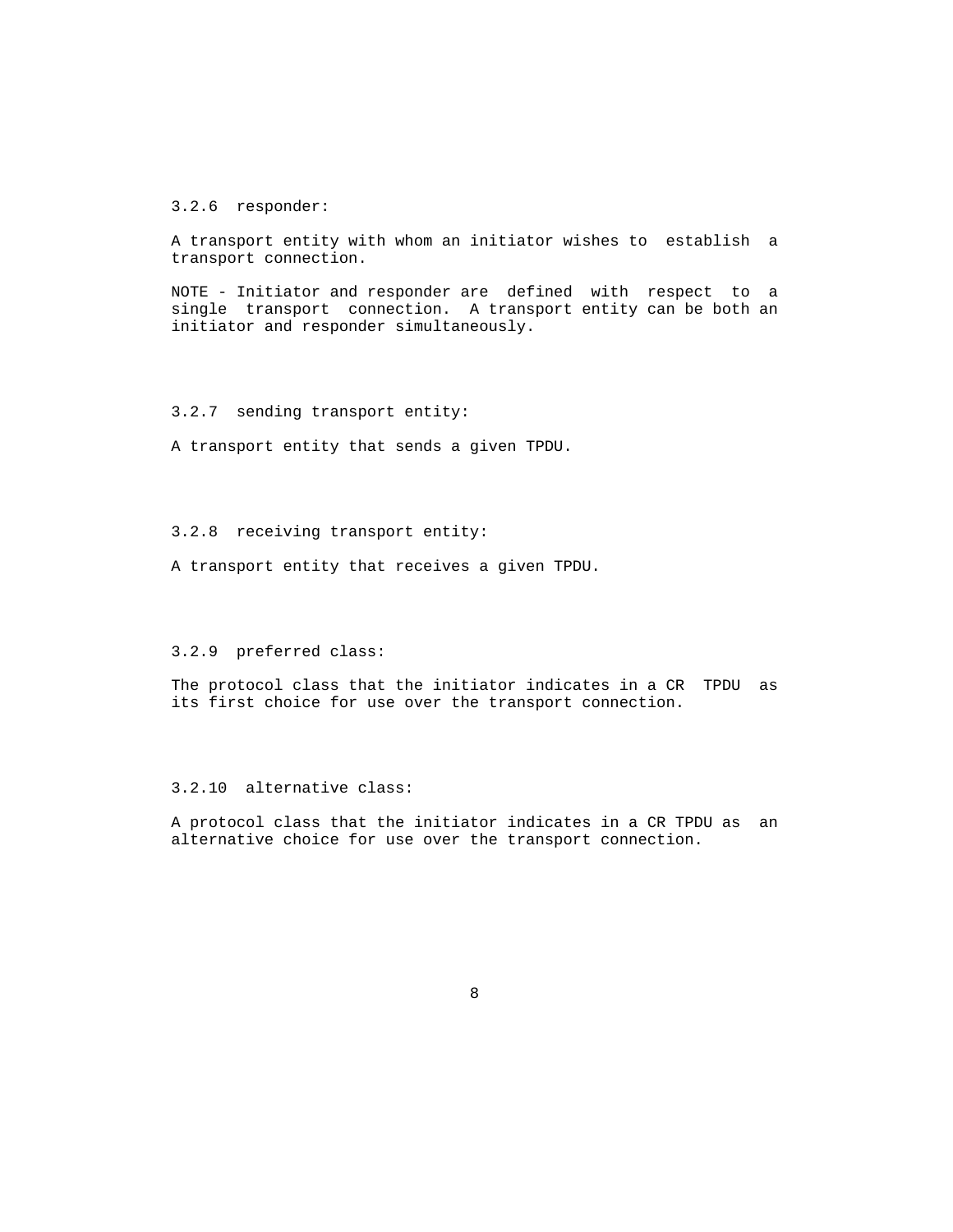3.2.11 proposed class:

A preferred class or an alternative class.

## 3.2.12 selected class:

 The protocol class that the responder indicates in a CC TPDU that it has chosen for use over the transport connection.

#### 3.2.13 proposed parameter:

 The value for a parameter that the initiator indicates in a CR TPDU that it wishes to use over the transport connection.

## 3.2.14 selected parameter:

 The value for a parameter that the responder indicates in a CC TPDU that it has chosen for use over the transport connection.

## 3.2.15 error indication:

 An N-RESET indication, or an N-DISCONNECT indication with a reason code indicating an error, that a transport entity receives from the NS-provider.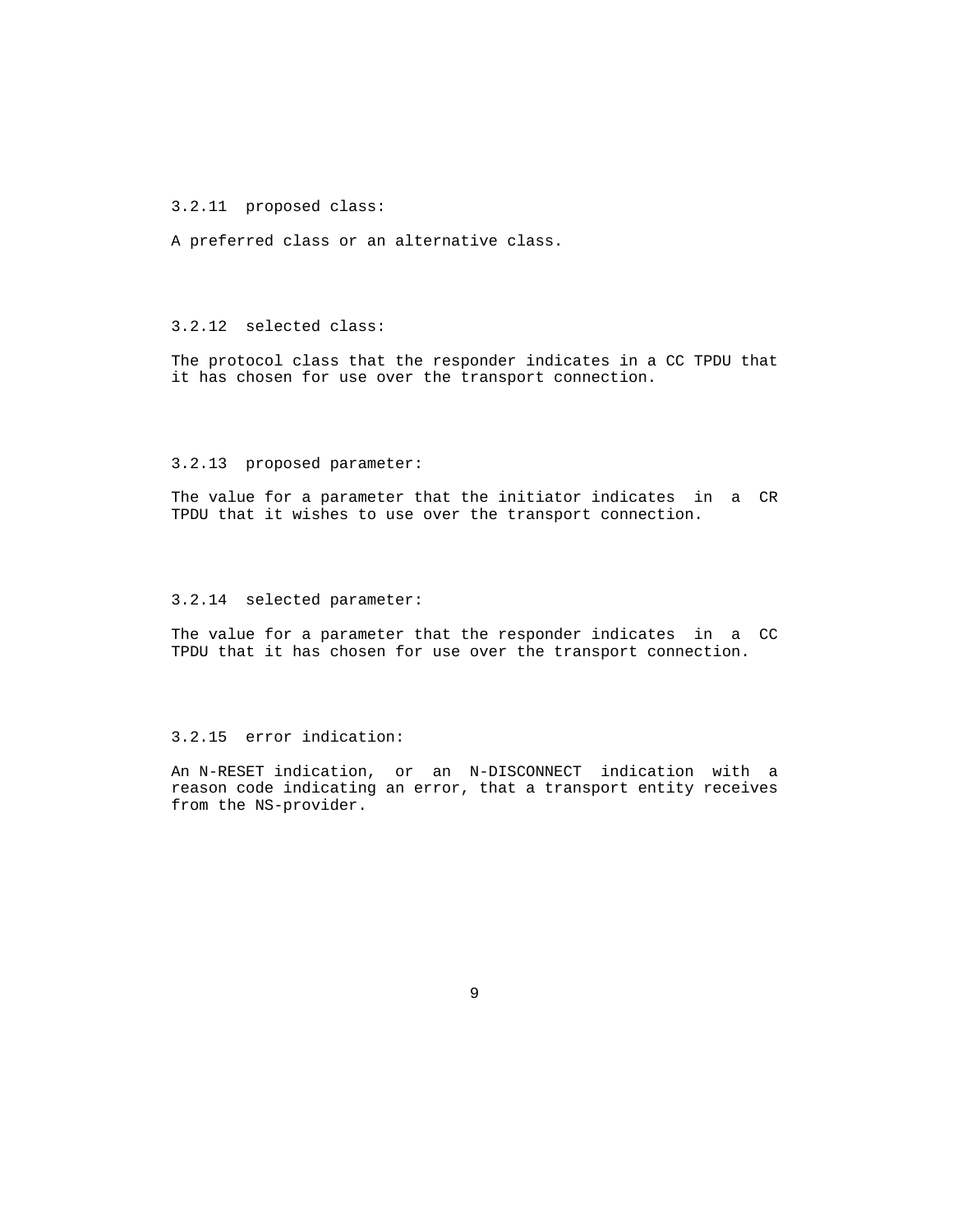3.2.16 invalid TPDU:

 A TPDU that does not comply with the requirements of this International Standard for structure and encoding.

3.2.17 protocol error:

 A TPDU whose use does not comply with the procedures for the class.

#### 3.2.18 sequence number:

- a) The number in the TPDU-NR field of a DT TPDU that indicates the order in which the DT TPDU was transmitted by a transport entity.
- b) The number in the YR-TU-NR field of an AK or RJ TPDU that indicates the sequence number of the next DT TPDU expected to be received by a transport entity.

## 3.2.19 transmit window:

 The set of consecutive sequence numbers which a transport entity has been authorized by its peer entity to send at a given time on a given transport connection.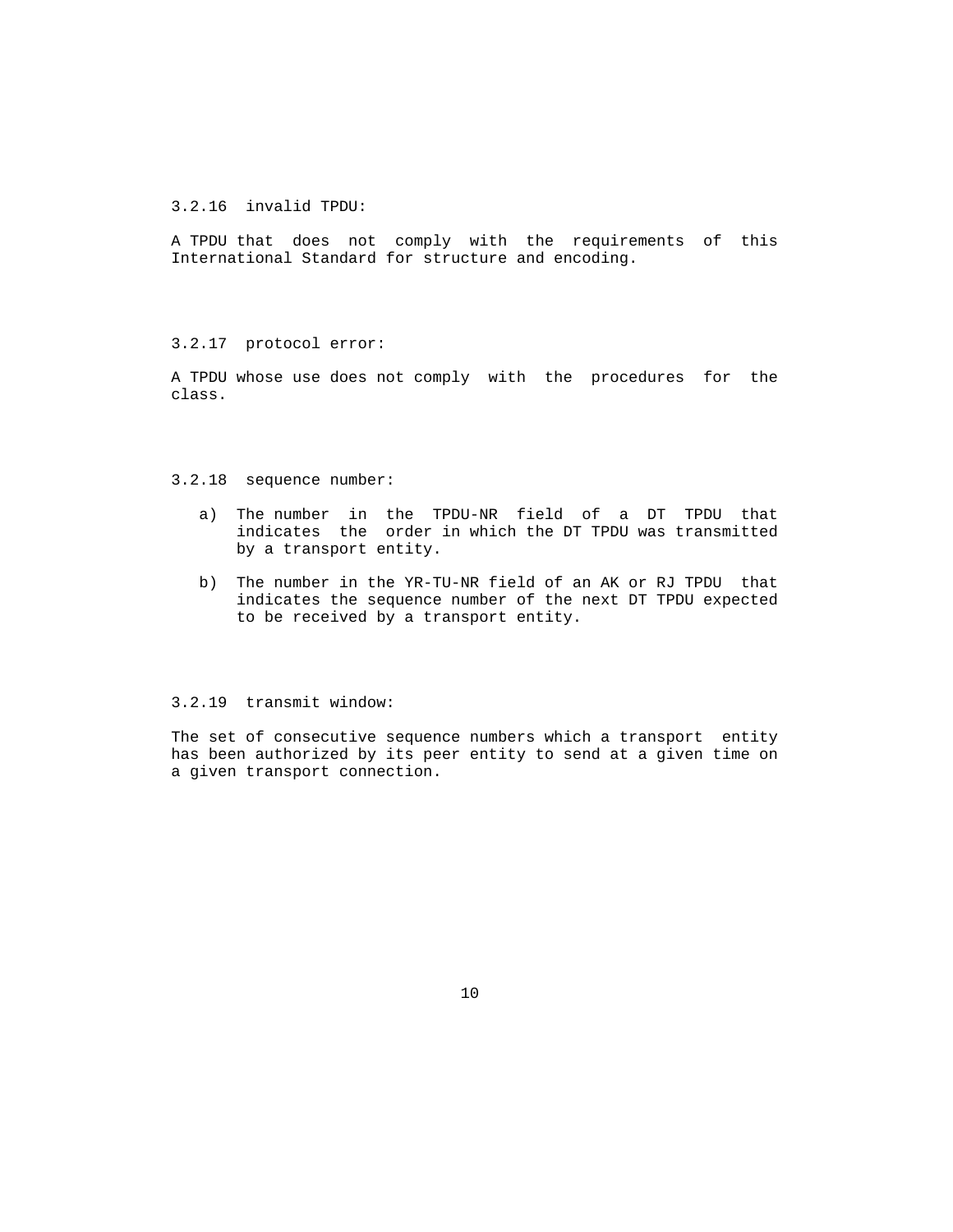3.2.20 lower window edge:

The lowest sequence number in a transmit window.

## 3.2.21 upper window edge:

 The sequence number which is one greater than the highest sequence number in the transmit window.

3.2.22 upper window edge allocated to the peer entity:

 The value that a transport entity communicates to its peer entity to be interpreted as its new upper window edge.

3.2.23 closed window:

A transmit window that contains no sequence number.

3.2.24 window information:

 Information contained in a TPDU relating to the upper and the lower window edges.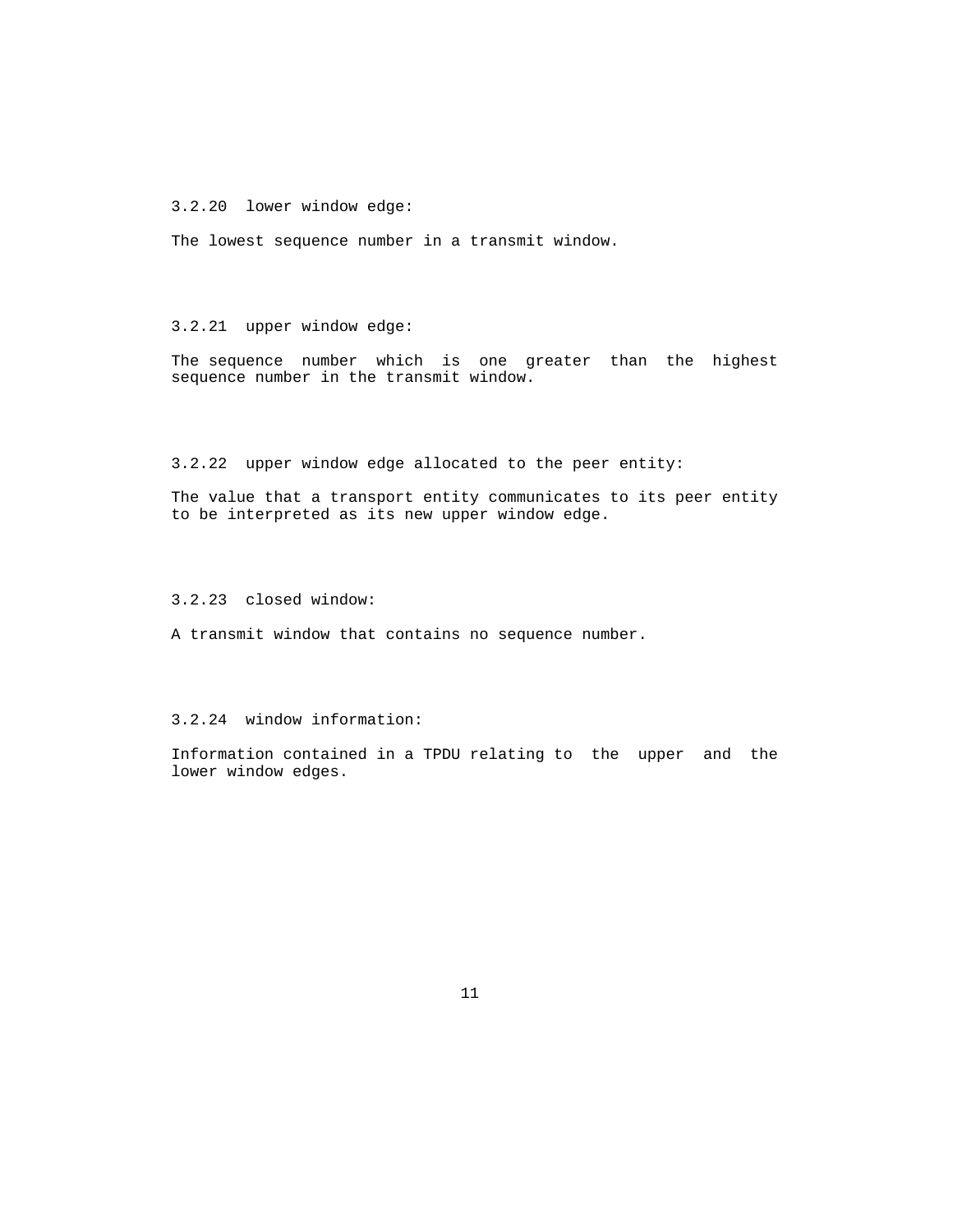3.2.25 frozen reference:

 A reference that is not available for assignment to a connection because of the requirements of 6.18.

#### 3.2.26 unassigned reference:

 A reference that is neither currently in use for identifying a transport connection or which is in a frozen state.

#### 3.2.27 transparent (data):

 TS-user data that is transferred intact between transport entities and which is unavailable for use by the transport entities.

### 3.2.28 owner (of a network connection):

 The transport entity that issued the N-CONNECT request leading to the creation of that network connection.

3.2.29 retained TPDU:

 A TPDU that is subject to the retransmission procedure or retention until acknowledgement procedure and is available for possible retransmission.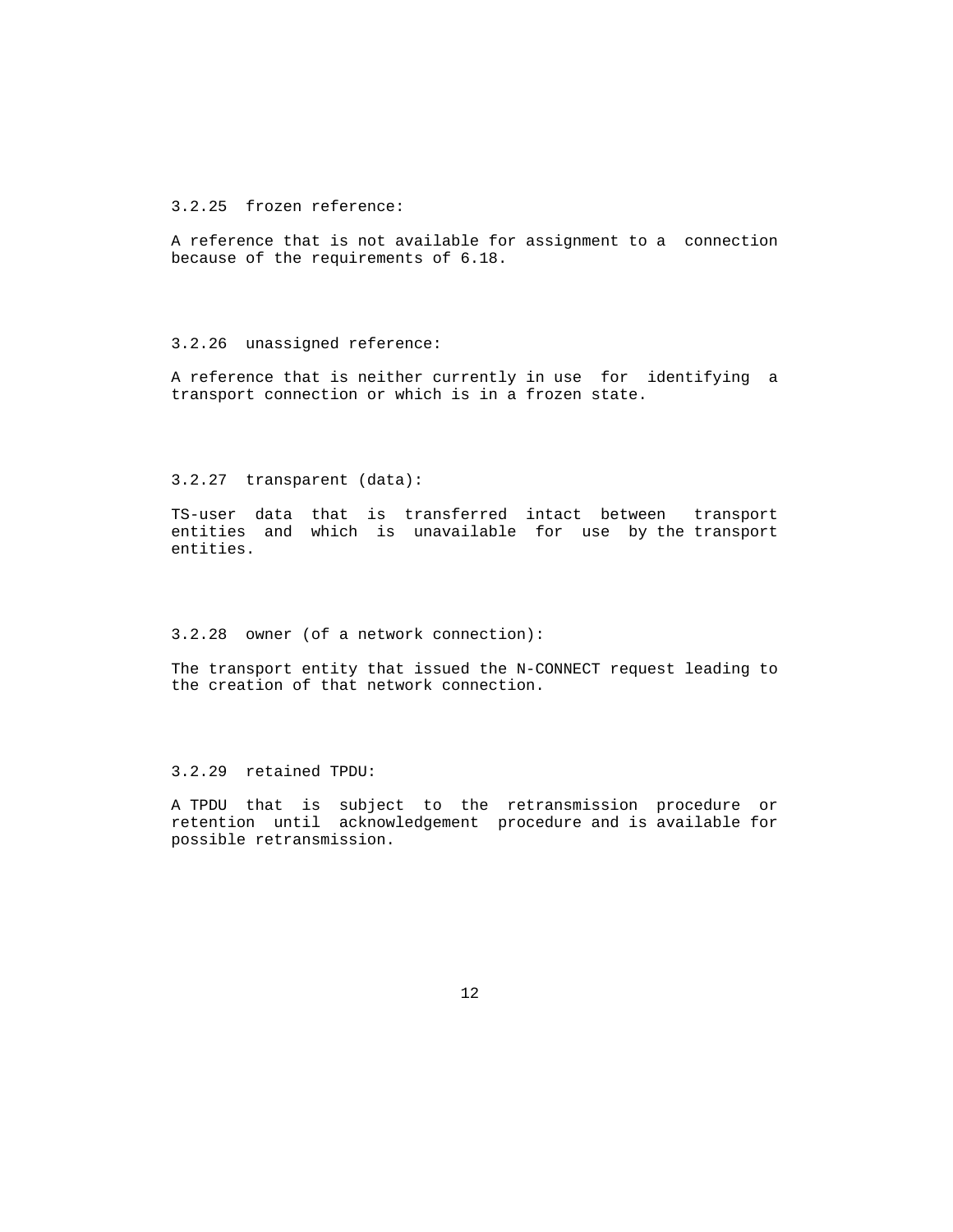- 4 SYMBOLS AND ABBREVIATIONS
- 4.1 Data units

| TPDU | Transport protocol data unit |
|------|------------------------------|
| TSDU | Transport service data unit  |
| NSDU | Network service data unit    |

# 4.2 Types of transport protocol data units

| CR TPDU | Connection request TPDU    |
|---------|----------------------------|
| CC TPDU | Connection confirm TPDU    |
| DR TPDU | Disconnect request TPDU    |
| DC TPDU | Disconnect confirm TPDU    |
| DT TPDU | Data TPDU                  |
| ED TPDU | Expedited data TPDU        |
| AK TPDU | Data acknowledge TPDU      |
| EA TPDU | Expedited acknowledge TPDU |
| RJ TPDU | Reject TPDU                |
| ER TPDU | Error TPDU                 |
|         |                            |

# 4.3 TPDU fields

| LI         | Length indicator (field)                             |
|------------|------------------------------------------------------|
| CDT        | Credit (field)                                       |
| TSAP-ID    | Transport service access point<br>identifier (field) |
| DST-REF    | Destination reference (field)                        |
| SRC-REF    | Source reference (field)                             |
| EOT        | End of TSDU mark                                     |
| TPDU-NR    | DT TPDU number (field)                               |
| ED-TPDU-NR | ED TPDU number (field)                               |
| YR-TU-NR   | Sequence number response (field)                     |
| YR-EDTU-NR | ED TPDU number response (field)                      |
|            |                                                      |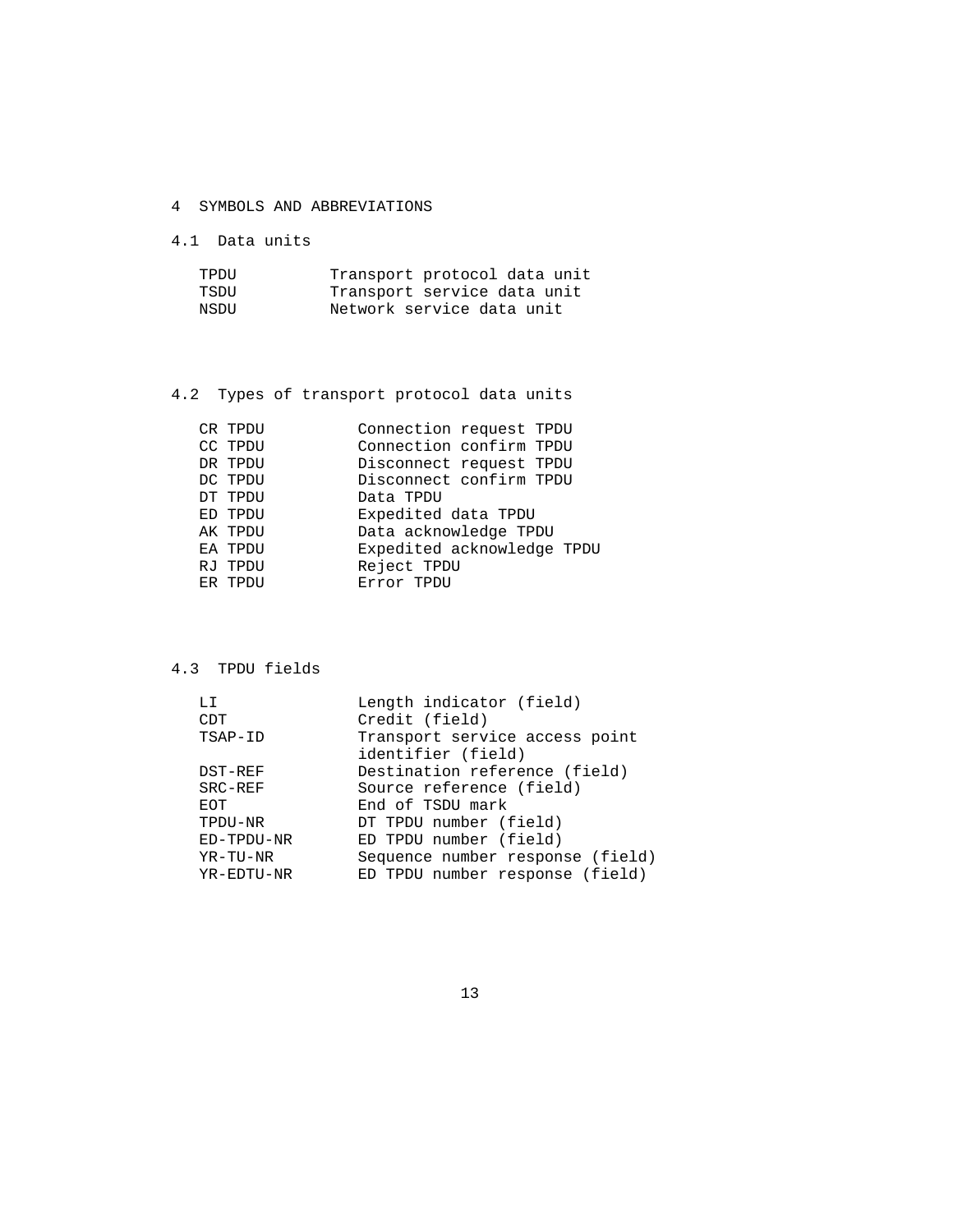# 4.4 Times and associated variables

| Τ1  | Elapsed time between retransmissions       |
|-----|--------------------------------------------|
| N   | The maximum number of transmissions        |
| L   | Bound on reference                         |
| I   | Inactivity time                            |
| W   | Window time                                |
| TTR | Time to try reassignment/resynchronization |
| TWR | Time to wait for                           |
|     | reassignment/resynchronization             |
| TS1 | Supervisory timer 1                        |
| TS2 | Supervisory time 2                         |
| MLR | NSDU lifetime local-to-remote              |
| MRL | NSDU lifetime remote-to-local              |
| ELR | Expected maximum transit delay             |
|     | local-to-remote                            |
| ERL | Expected maximum transit delay             |
|     | remote-to-local                            |
| R   | Persistence time                           |
| AL  | Local acknowledgement time                 |
| AR  | Remote acknowledgement time                |
|     |                                            |

# 4.5 Miscellaneous

| TS-user     | Transport service user         |
|-------------|--------------------------------|
| TSAP        | Transport service access point |
| NS-provider | Network service provider       |
| NSAP        | Network service access point   |
| OOS.        | Ouality of service             |
|             |                                |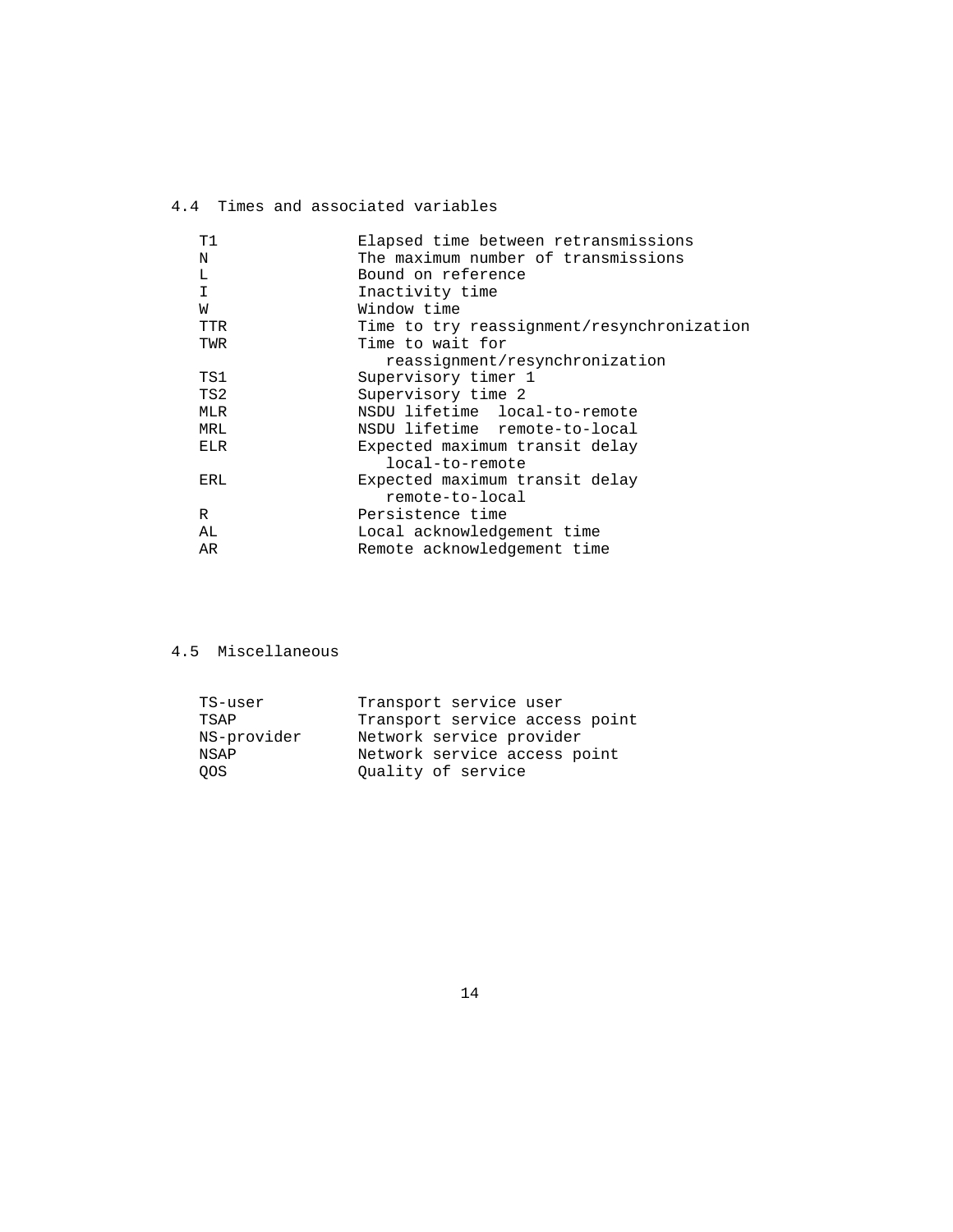5 OVERVIEW OF THE TRANSPORT PROTOCOL

 NOTE - This overview is not exhaustive and has been provided for guidance to the reader of this International Standard.

5.1 Service provided by the transport layer

 The protocol specified in this International Standard supports the transport service defined in DP 8072.

 Information is transferred to and from the TS-user in the transport service primitives listed in table 1.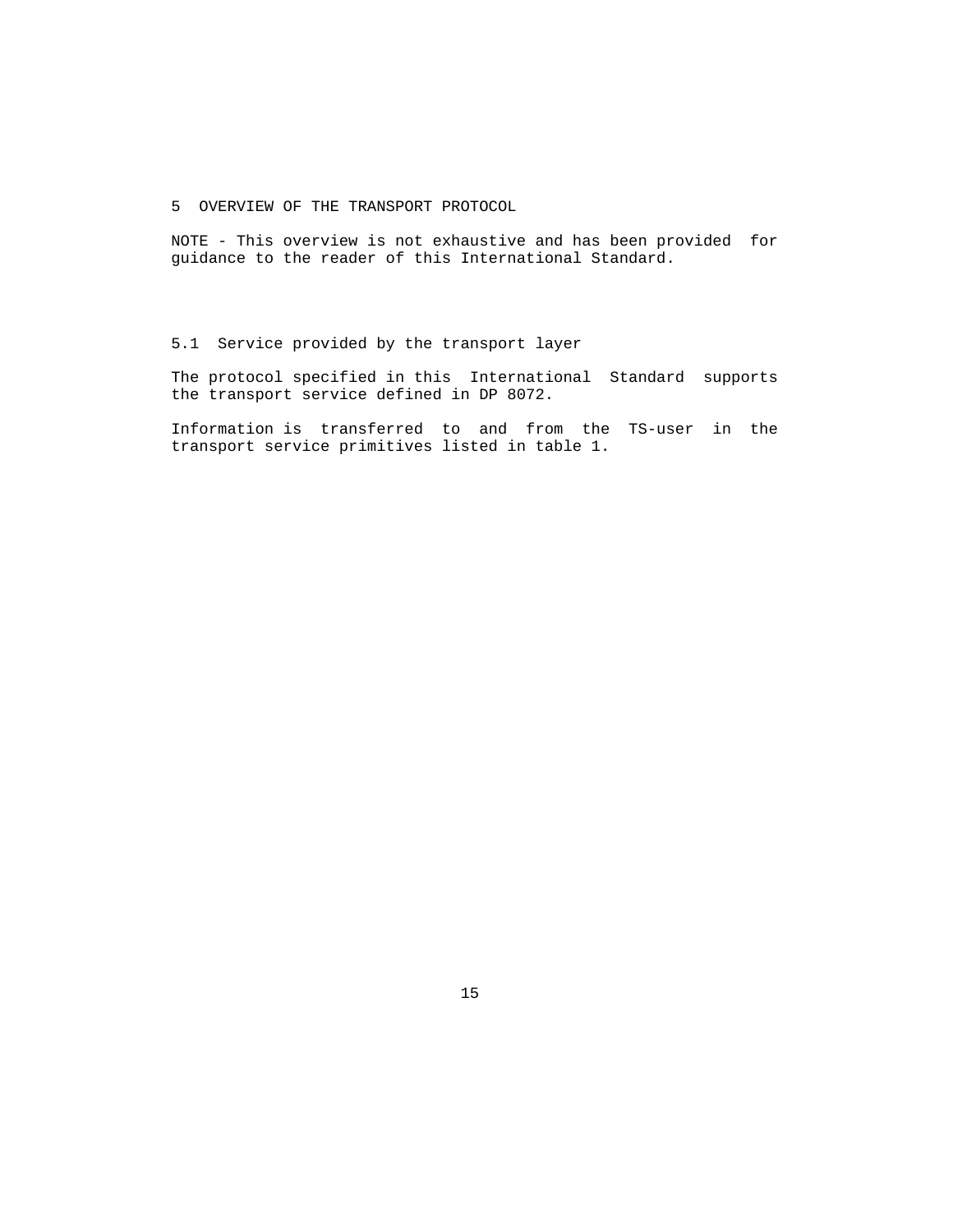| Primitive        |                       | Parameter                                                                                             |  |
|------------------|-----------------------|-------------------------------------------------------------------------------------------------------|--|
| T-CONNECT        | request<br>indication | Called Address,<br>Calling Address,<br>Expedited Data option,<br>Quality of Service,<br>TS User-Data. |  |
| T-CONNECT        | response<br>confirm   | Responding Address,<br>Quality of Service,<br>Expedited Data option,<br>TS User-Data.                 |  |
| T-DATA           | request<br>indication | TS User-Data.                                                                                         |  |
| T-EXPEDITED DATA | request<br>indication | TS User-Data.                                                                                         |  |
| T-DISCONNECT     | request               | TS User-Data.                                                                                         |  |
| T-DISCONNECT     | indication            | Disconnect reason,<br>TS User-Data.                                                                   |  |

Table 1. Transport service primitives

5.2 Service assumed from the network layer

 The protocol specified in this International Standard assumes the use of the network service defined in DP 8348.

 Information is transferred to and from the NS-provider in the network service primitives listed in table 2.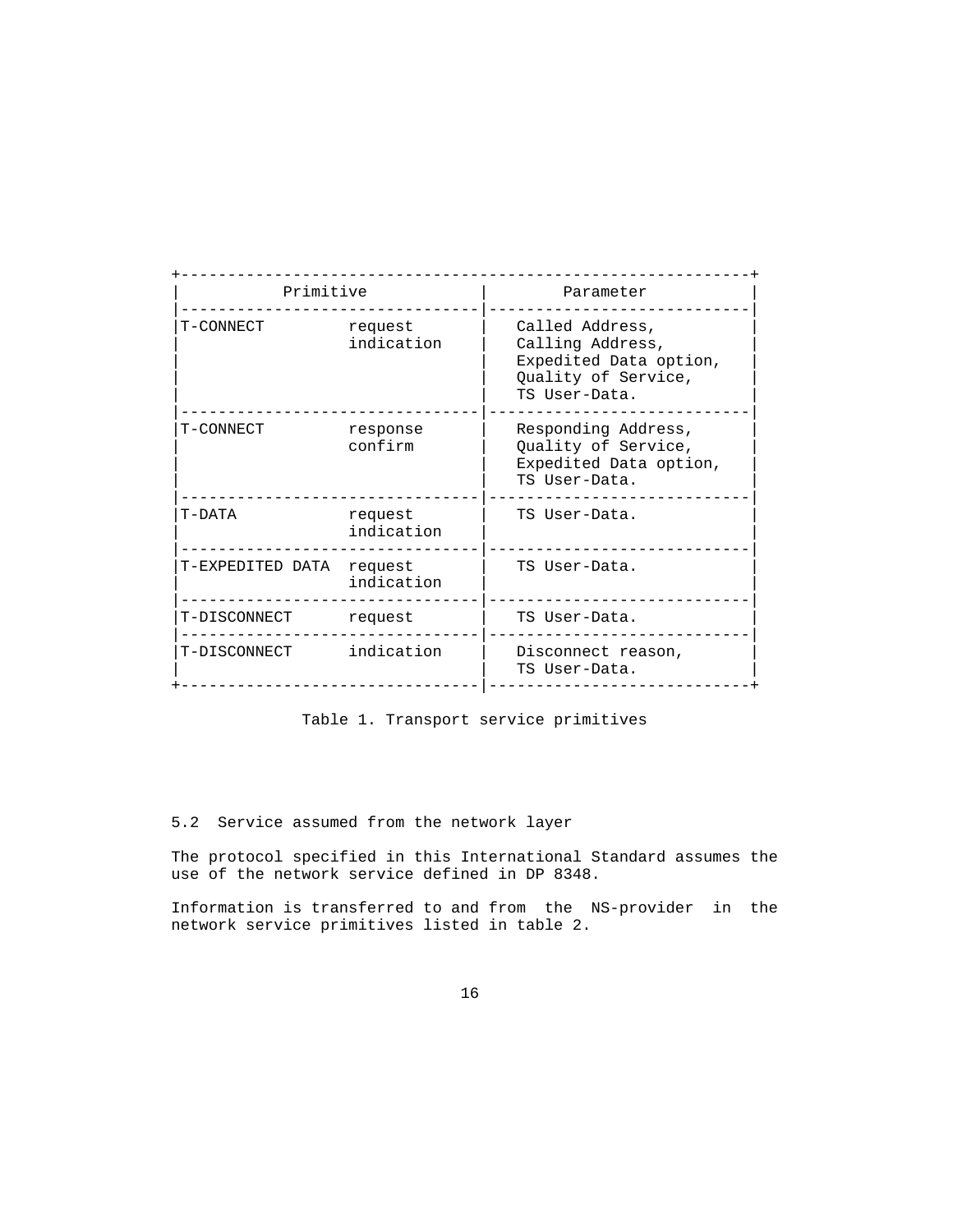| Primitives         |                                              | X/Y              | Parameters                                                                                                                              | X/Y/Z                              |
|--------------------|----------------------------------------------|------------------|-----------------------------------------------------------------------------------------------------------------------------------------|------------------------------------|
| N-CONNECT          | request<br>indication<br>response<br>confirm | X<br>х<br>X<br>X | Called Address,<br>Calling Address,<br>NS User-Data,<br>00S parameter set,<br>Responding address,<br>Receipt confirmation<br>selection. | X<br>X<br>Z<br>X<br>$Z_{\rm}$<br>Y |
| N-DATA             | request<br>indication                        | X<br>X           | NS User-Data,<br>Confirmation request                                                                                                   | X<br>Υ                             |
| N-DATA ACKNOWLEDGE | request<br>indication                        | Υ<br>Y           |                                                                                                                                         |                                    |
| N-EXPEDITED DATA   | request<br>indication                        | Y<br>Υ           | NS User-Data.                                                                                                                           | Υ                                  |
| N-RESET            | request<br>indication<br>response<br>confirm | X<br>X<br>X<br>X | Originator,<br>Reason.                                                                                                                  | Ζ<br>Z.                            |
| N-DISCONNECT       | request<br>indication                        | X<br>X           | NS User-Data.<br>Originator,<br>Reason.                                                                                                 | Z<br>Ζ<br>Ζ                        |

Table 2. Network service primitives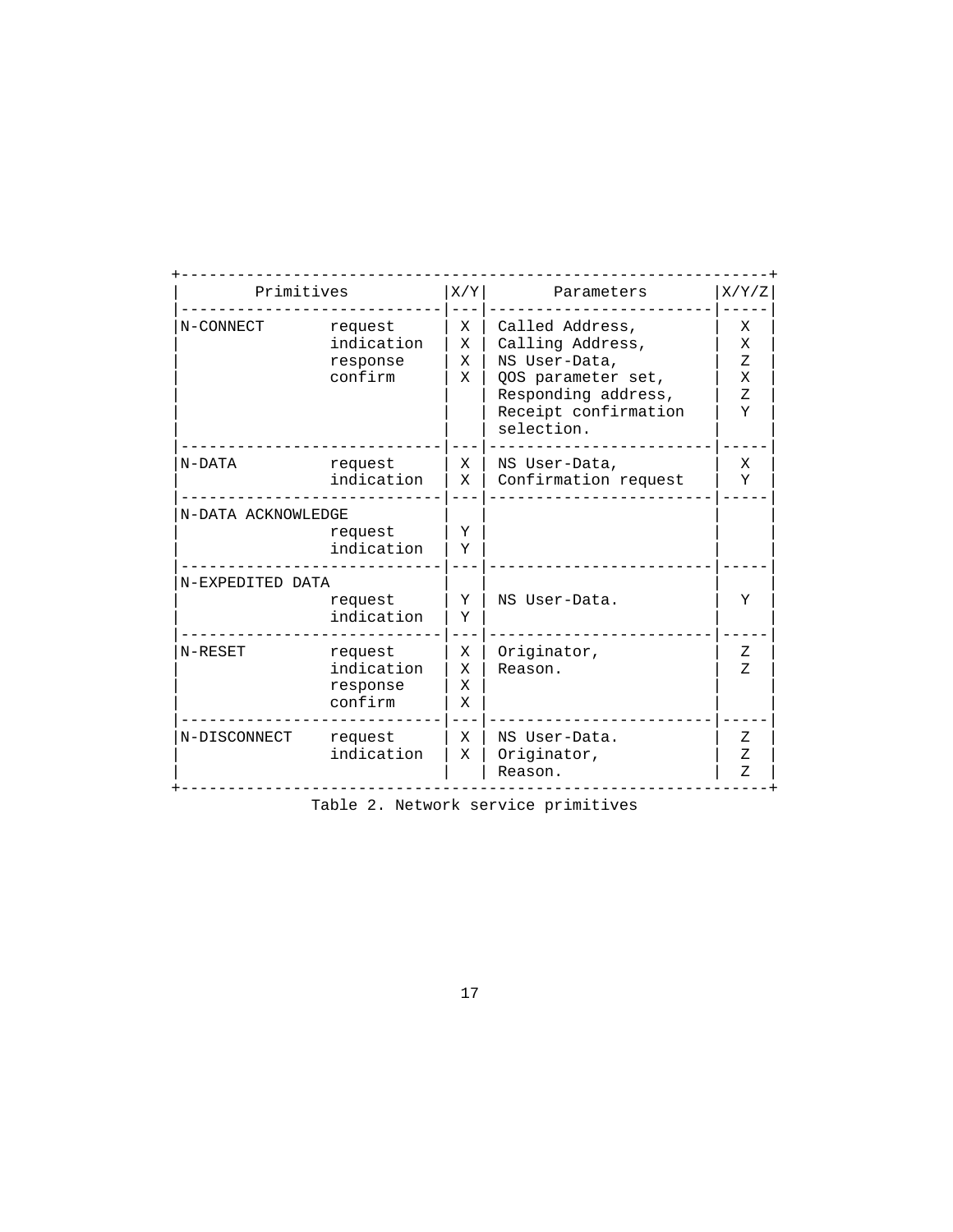Key:

- X The Transport Protocol assumes that this facility is provided in all networks.
- Y The Transport Protocol assumes that this facility is provided in some networks and a mechanism is provided to optionally use the facility.
- Z The Transport Protocol does not use this parameter.

NOTES:

- 1 The parameters listed in this table are those in the current network service (first DP 8348).
- 2 The way the parameters are exchanged between the transport entity and the NS-provider is a local matter.

#### 5.3 Functions of the Transport Layer

5.3.1 Overview of functions

 The functions in the Transport Layer are those necessary to bridge the gap between the services available from the Network Layer and those to be offered to the TS-users.

 The functions in the Transport Layer are concerned with the enhancement of quality of service, including aspects of cost optimization.

 These functions are grouped below into those used at all times during a transport connection and those concerned with connection establishment, data transfer and release.

 NOTE - This International Standard does not include the following functions which are under consideration for inclusion in future editions of this standard:

a) encryption;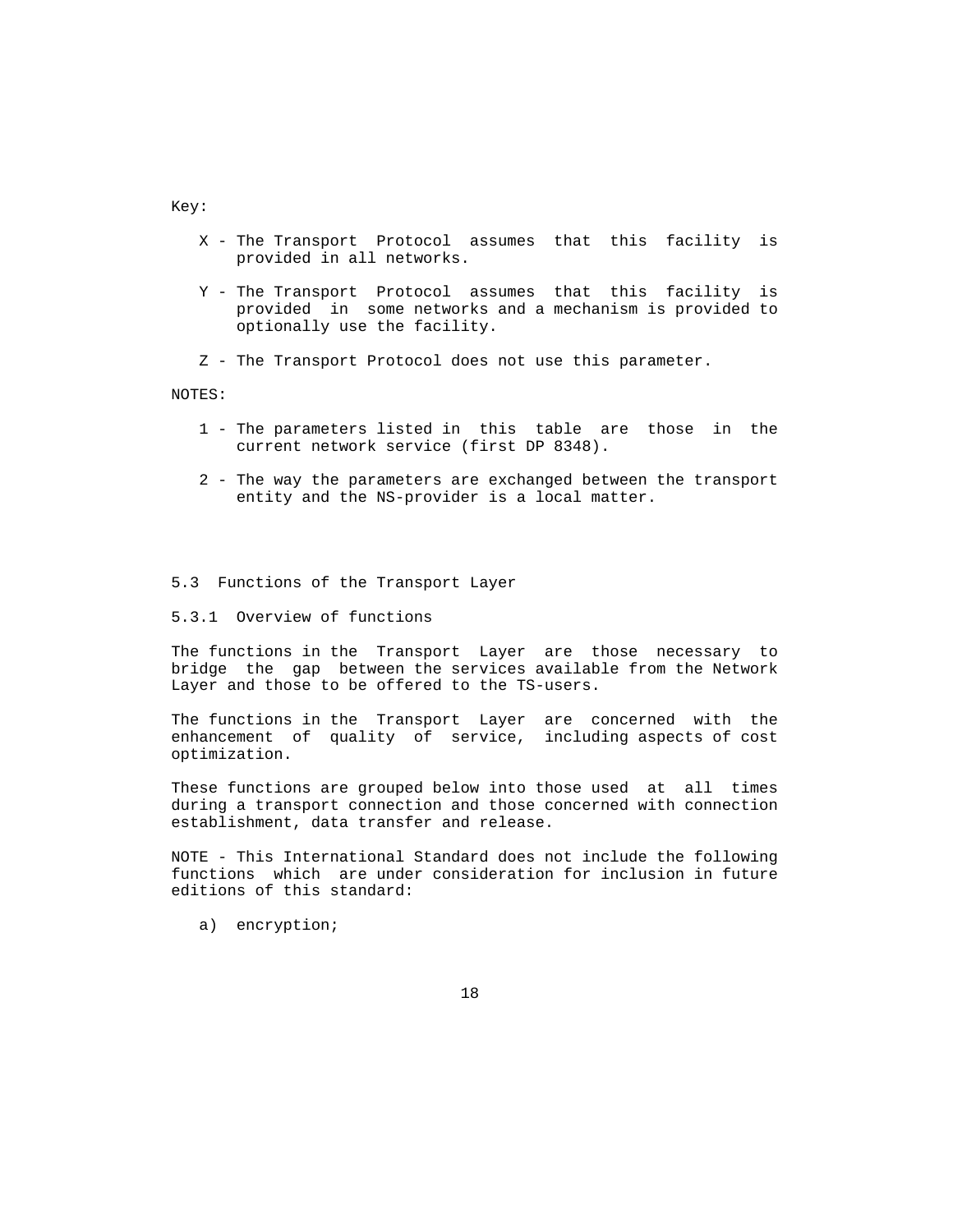- b) accounting mechanisms;
- c) status exchanges and monitoring of QOS;
- d) blocking;
- e) temporary release of network connections;
- f) alternative checksum algorithm.

#### 5.3.1.1 Functions used at all times

 The following functions, depending upon the selected class and options, are used at all times during a transport connection:

- a) transmission of TPDUs (see 6.2 and 6.9);
- b) multiplexing and demultiplexing (see 6.15), a function used to share a single network connection between two or more transport connections;
- c) error detection (see 6.10, 6.13 and 6.17), a function used to detect the loss, corruption, duplication, misordering or misdelivery of TPDUs;
- d) error recovery (see 6.12, 6.14, 6.18, 6.19, 6.20, 6.21 and 6.22), a function used to recover from detected and signalled errors.

#### 5.3.1.2 Connection Establishment

 The purpose of connection establishment is to establish a transport connection between two TS-users. The following functions of the transport layer during this phase must match the TS-users' requested quality of service with the services offered by the network layer: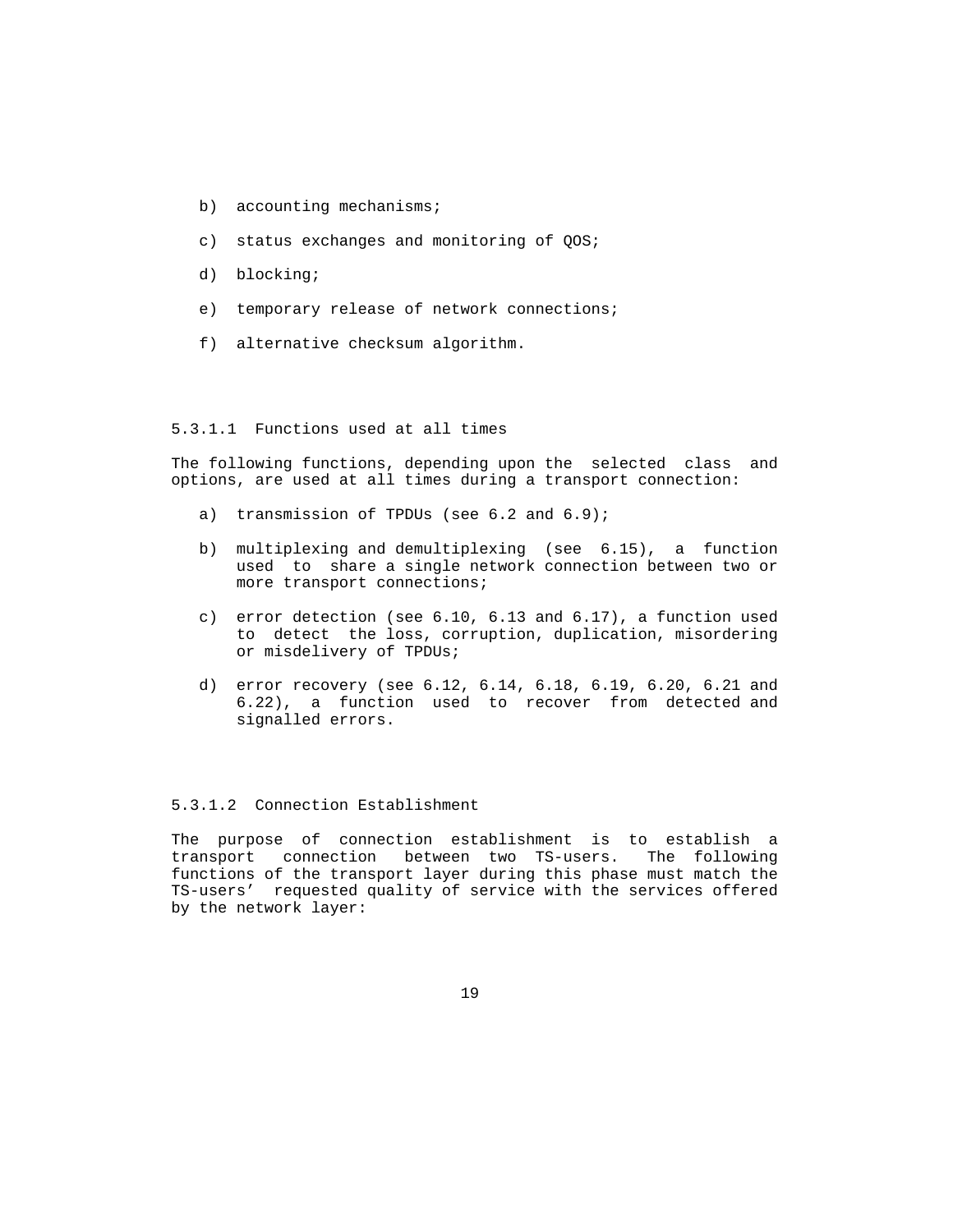- a) select network service which best matches the requirement of the TS-user taking into account charges for various services (see 6.5);
- b) decide whether to multiplex multiple transport connections onto a single network connection (see 6.5);
- c) establish the optimum TPDU size (see  $6.5$ );
- d) select the functions that will be operational upon entering the data transfer phase (see 6.5);
- e) map transport addresses onto network addresses;
- f) provide a means to distinguish between two different transport connections (see 6.5);
- g) transport of TS-user data (see 6.5).

## 5.3.1.3 Data Transfer

 The purpose of data transfer is to permit duplex transmission of TSDUs between the two TS-users connected by the transport connection. This purpose is achieved by means of two-way simultaneous communication and by the following functions, some of which are used or not used in accordance with the result of the selection performed in connection establishment:

- a) concatenation and separation (see 6.4), a function used to collect several TPDUs into a single NSDU at the sending transport entity and to separate the TPDUs at the receiving transport entity;
- b) segmenting and reassembling (see 6.3), a function used to segment a single data TSDU into multiple TPDUs at the sending transport entity and to reassemble them into their original format at the receiving transport entity;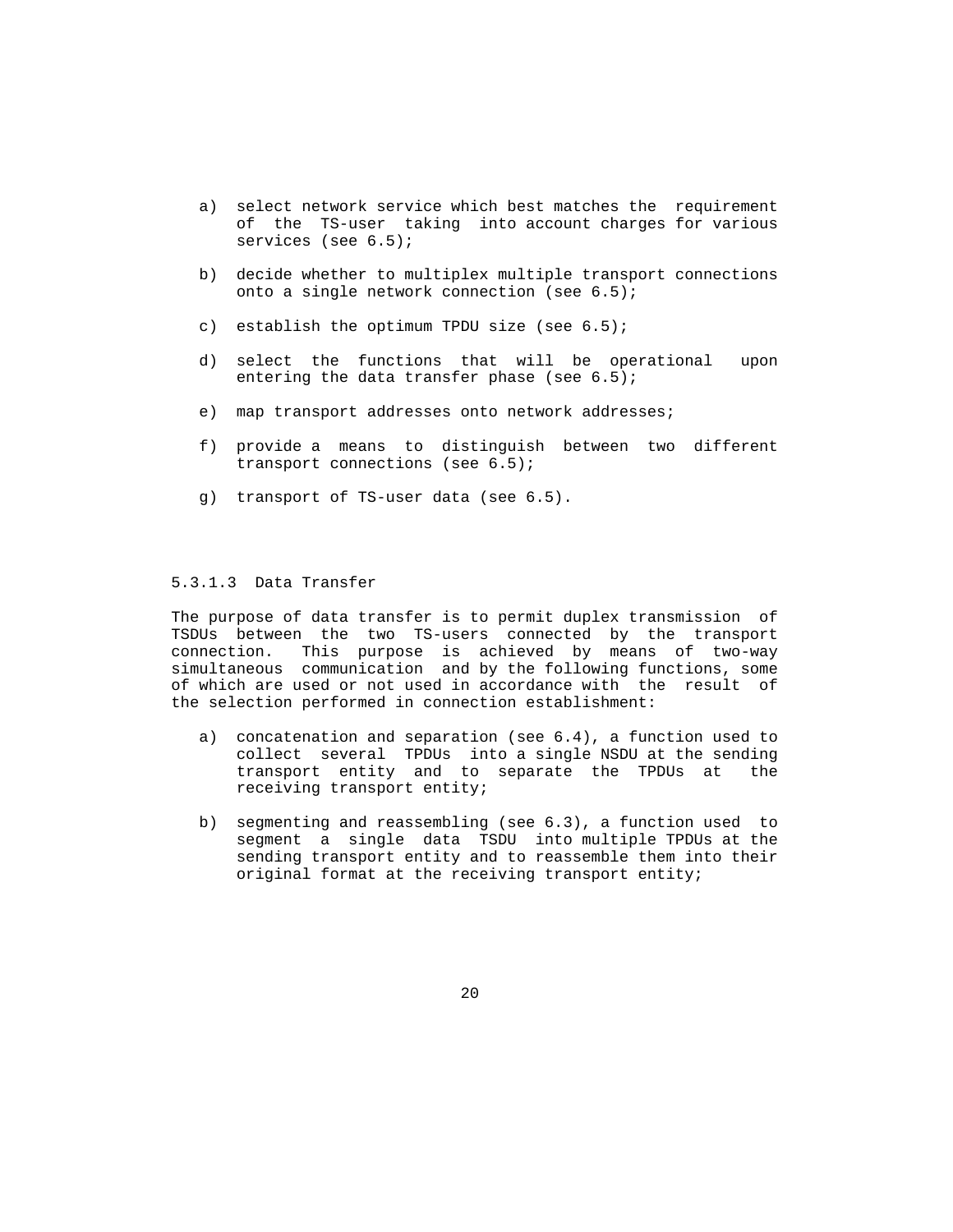- c) splitting and recombining (see 6.23), a function allowing the simultaneous use of two or more network connections to support the same transport connection;
- d) flow control (see 6.16), a function used to regulate the flow of TPDUs between two transport entities on one transport connection;
- e) transport connection identification, a means to uniquely identify a transport connection between the pair of transport entities supporting the connection during the lifetime of the transport connection;
- f) expedited data (see 6.11), a function used to bypass the flow control of normal data TPDU. Expedited data TPDU flow is controlled by separate flow control;
- g) TSDU delimiting (see 6.3), a function used to determine the beginning and ending of a TSDU.

## 5.3.1.4 Release

 The purpose of release (see 6.7 and 6.8) is to provide disconnection of the transport connection, regardless of the current activity.

#### 5.4 Classes and options

5.4.1 General

 The functions of the Transport Layer have been organized into classes and options.

 A class defines a set of functions. Options define those functions within a class which may or may not be used.

This International Standard defines five classes of protocol: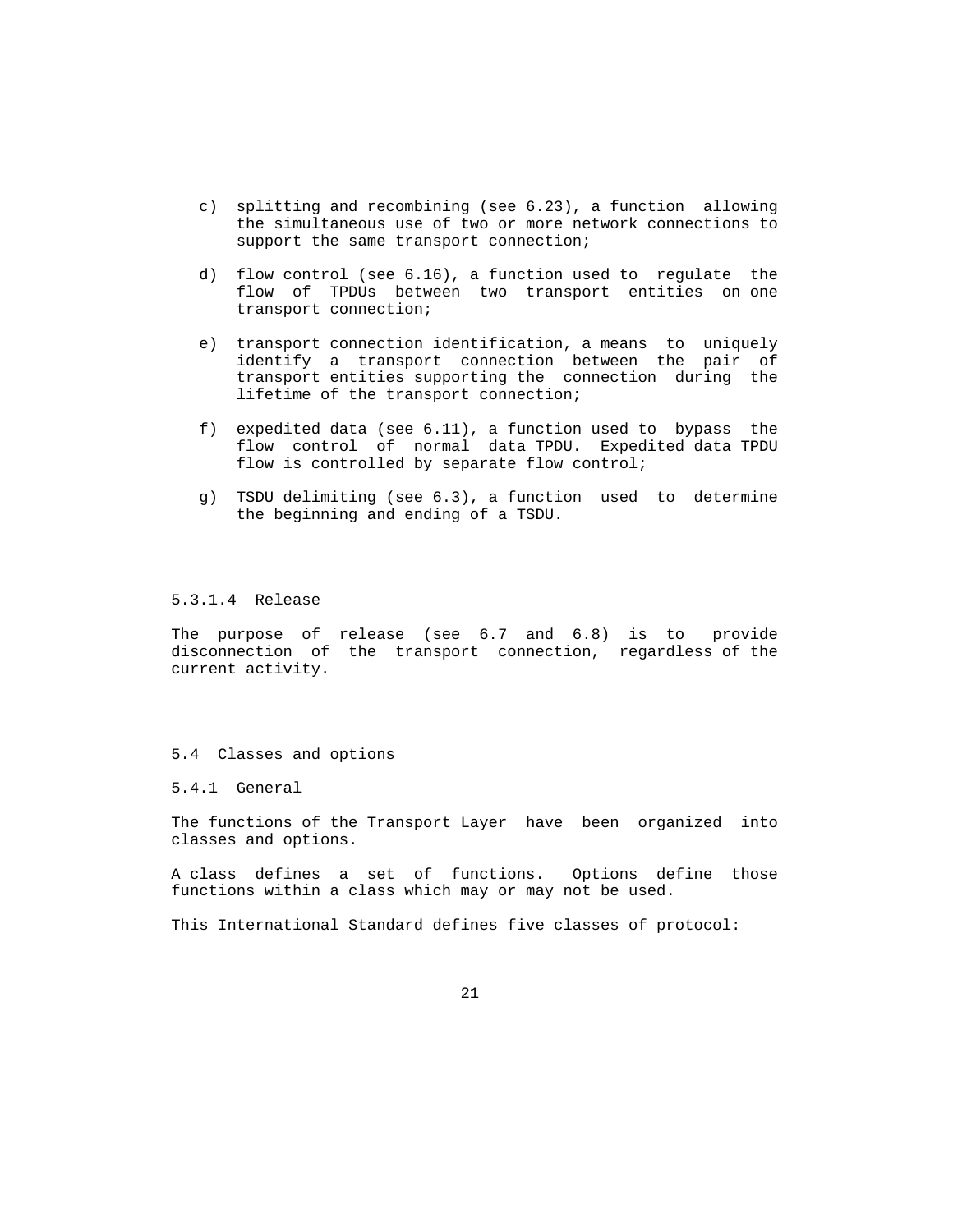- a) Class 0: Simple Class;
- b) Class 1: Basic Error recovery Class;
- c) Class 2: Multiplexing Class;
- d) Class 3: Error Recovery and Multiplexing Class;
- e) Class 4: Error Detection and Recovery Class.

 NOTE - Transport connections of classes 2, 3 and 4 may be multiplexed together onto the same network connection.

#### 5.4.2 Negotiation

 The use of classes and options is negotiated during connection establishment. The choice made by the transport entities will depend upon:

- a) the TS-users' requirements expressed via T-CONNECT service primitives;
- b) the quality of the available network services;
- c) the user required service versus cost ratio acceptable to the TS-user.

# 5.4.3 Choice of network connection

 The following list classifies network services in terms of quality with respect to error behavior in relation to user requirements; its main purpose is to provide a basis for the decision regarding which class of transport protocol should be used in conjunction with given network connection: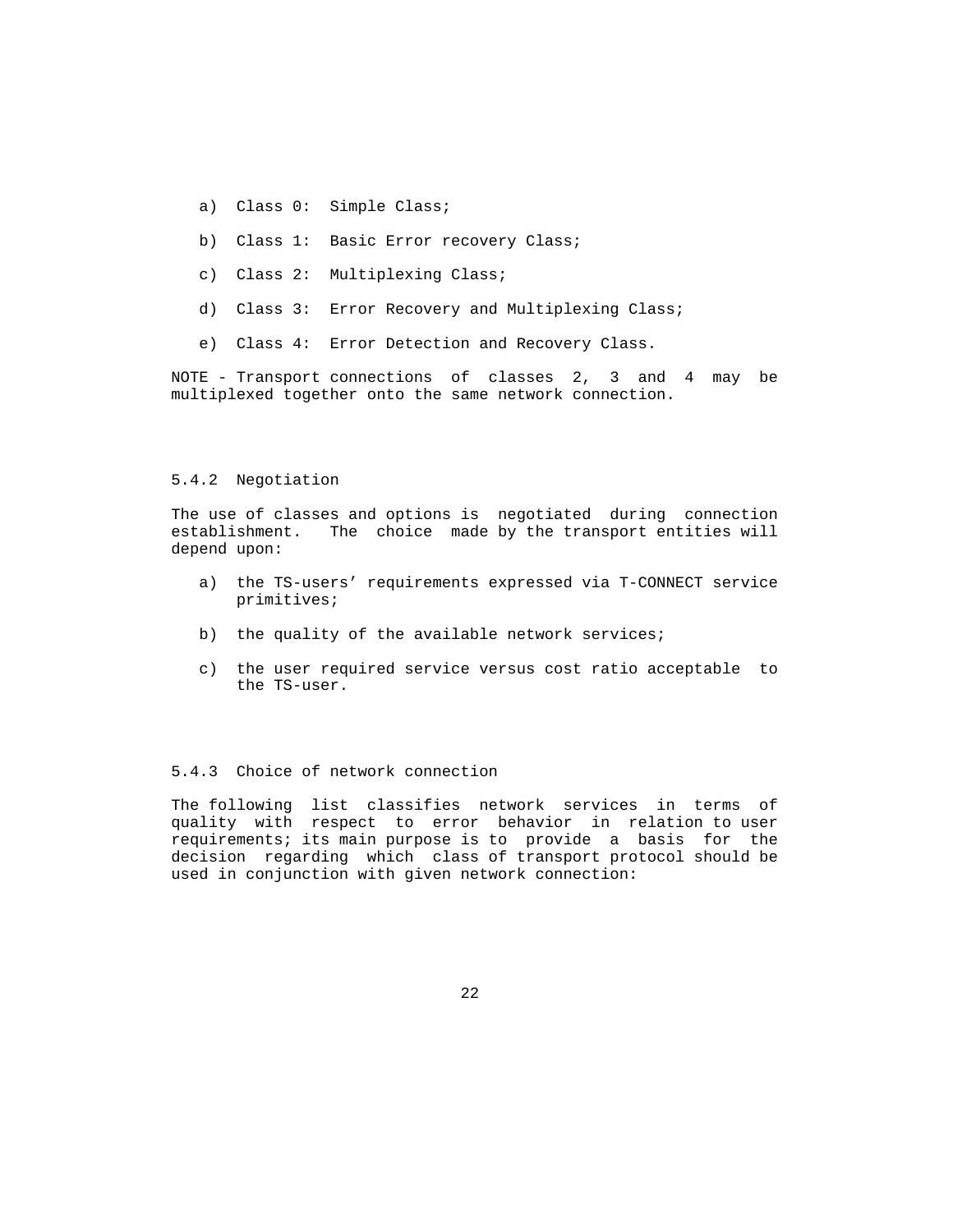- a) Type A. Network connection with acceptable residual error rate (for example not signalled by disconnect or reset) and acceptable rate of signalled errors.
- b) Type B. Network connections with acceptable residual error rate (for example not signalled by disconnect or reset) but unacceptable rate of signalled errors.
- c) Type C. Network connections with unacceptable residual error rate.

 It is assumed that each transport entity is aware of the quality of service provided by particular network connections.

5.4.4 Characteristics of Class 0

 Class 0 provides the simplest type of transport connection and is fully compatible with the CCITT recommendation S.70 for teletex terminals.

 Class 0 has been designed to be used with type A network connections.

5.4.5 Characteristics of Class 1

 Class 1 provides a basic transport connection with minimal overheads.

 The main purpose of the class is to recover from network disconnect or reset.

 Selection of this class is usually based on reliability criteria. Class 1 has been designed to be used with type B network connections.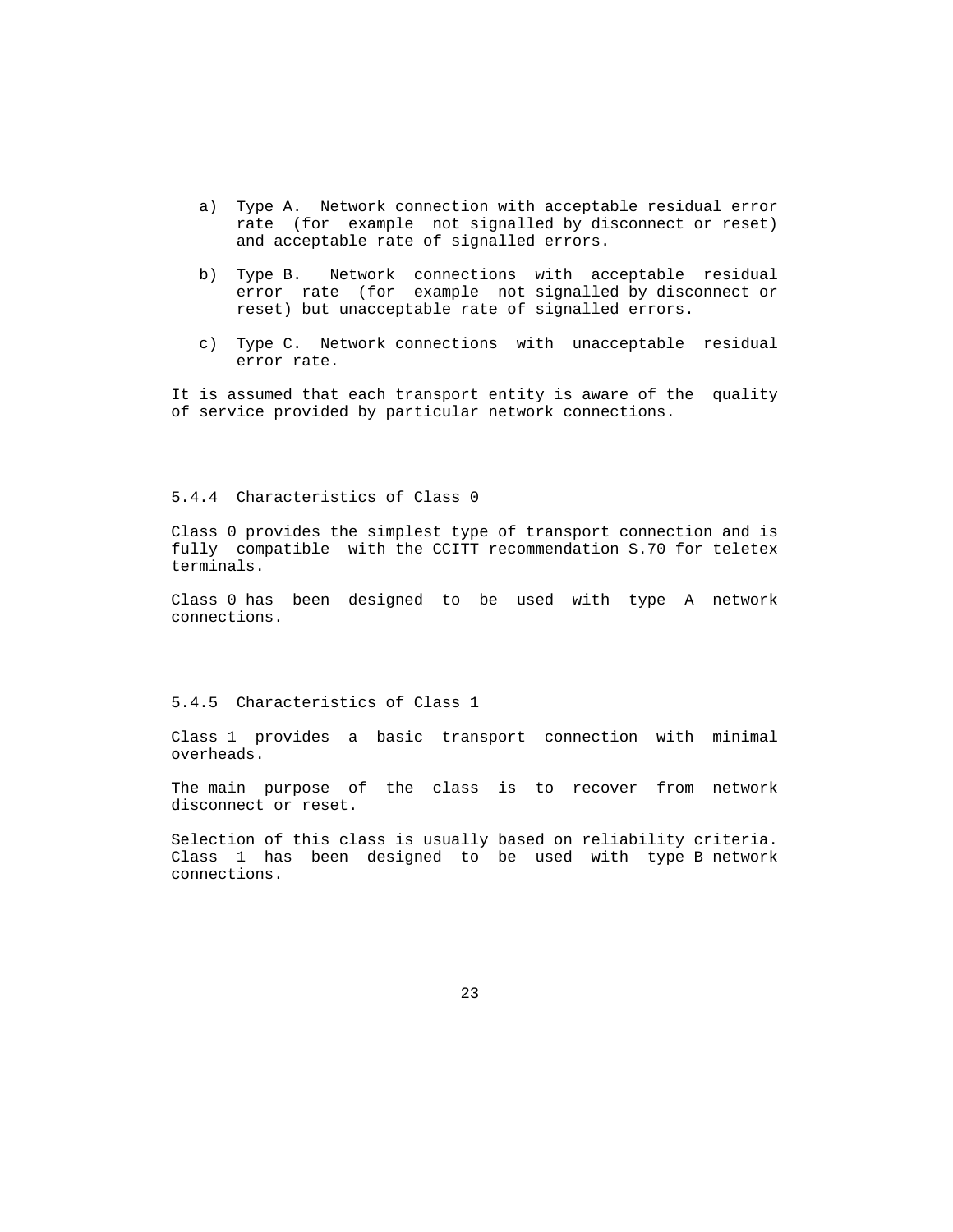5.4.6 Characteristics of Class 2

5.4.6.1 General

 Class 2 provides a way to multiplex several transport connections onto a single network connection. This class has been designed to be used with type A network connections.

#### 5.4.6.2 Use of explicit flow control

 The objective is to provide flow control to help avoid congestion at transport-connection-end-points and on the network connection. Typical use is when traffic is heavy and continuous, or when there is intensive multiplexing. Use of flow control can optimize response times and resource utilization.

### 5.4.6.3 Non-use of explicit flow control

 The objective is to provide a basic transport connection with minimal overheads suitable when explicit disconnection of the transport connection is desirable. The option would typically be used for unsophisticated terminals, and when no multiplexing onto network connections is required. Expedited data is never available.

#### 5.4.7 Characteristics of Class 3

 Class 3 provides the characteristics of Class 2 plus the ability to recover from network disconnect or reset. Selection of this class is usually based upon reliability criteria. Class 3 has been designed to be used with type B network connections.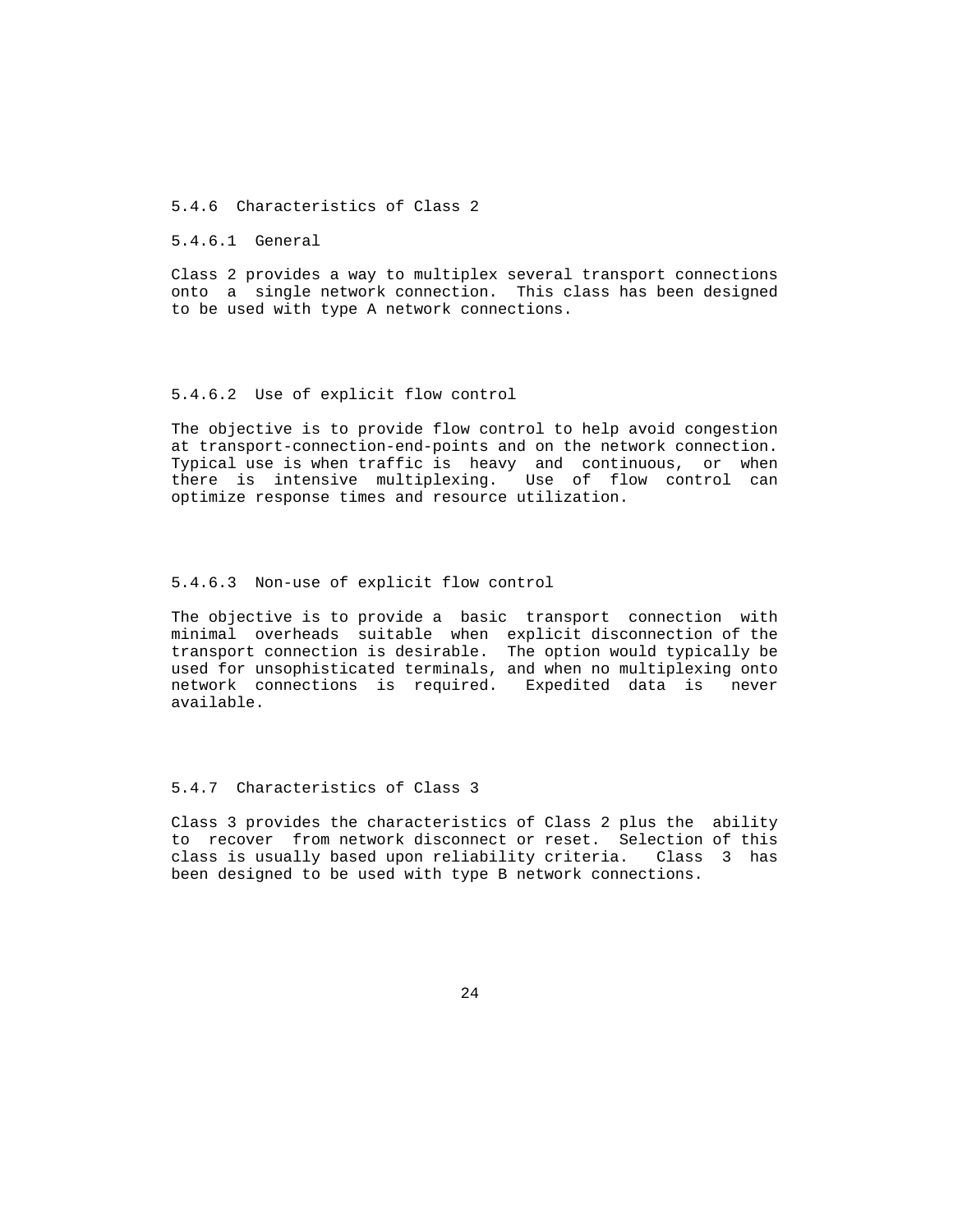# 5.4.8 Characteristics of Class 4

 Class 4 provides the characteristics of Class 3, plus the capability to detect and recover from errors which occur as a result of the low grade of service available from the NS provider. The kinds of errors to be detected include: TPDU loss, TPDU delivery out of sequence, TPDU duplication and TPDU corruption. These errors may affect control TPDUs as well as data TPDUs.

 This class also provides for increased throughput capability and additional resilience against network failure. Class 4 has been designed to be used with type C network connections.

### 5.5 Model of the transport layer

 A transport entity communicates with its TS-users through one or more TSAPs by means of the service primitives as defined by the transport service definition DP 8072. Service primitives will cause or be the result of transport protocol data unit exchanges between the peer transport entities supporting a transport connection. These protocol exchanges are effected using the services of the Network Layer as defined by the Network Service Definition DP 8348 through one or more NSAPs.

 Transport connection endpoints are identified in end systems by an internal, implementation dependent, mechanism so that the TS user and the transport entity can refer to each transport connection.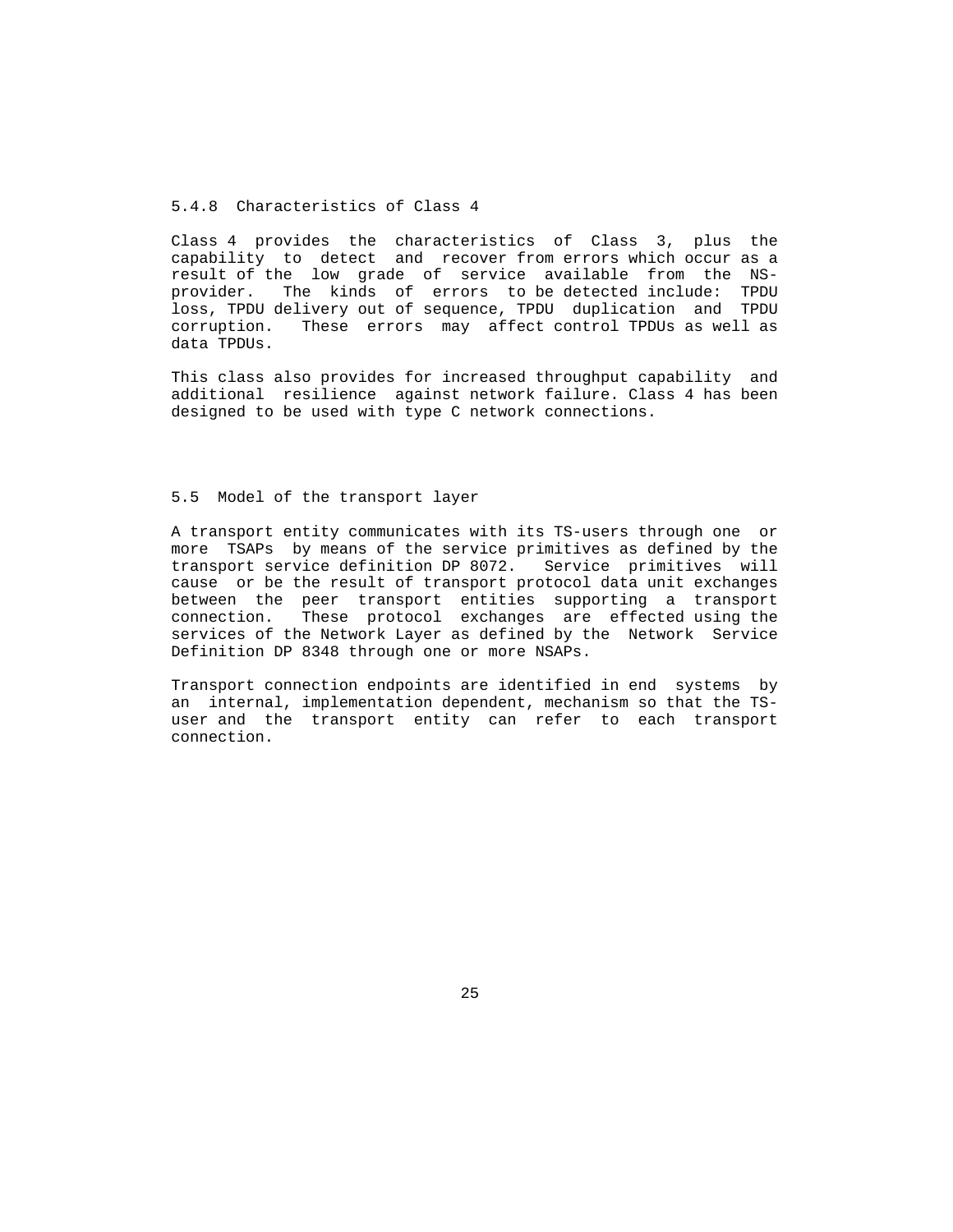

Figure 2 . Model of the transport layer

 NOTE - For purpose of illustration, this figure shows only one TSAP and one NSAP for each transport entity. In certain instances, more than one TSAP and/or more than one NSAP may be associated with a particular transport entity.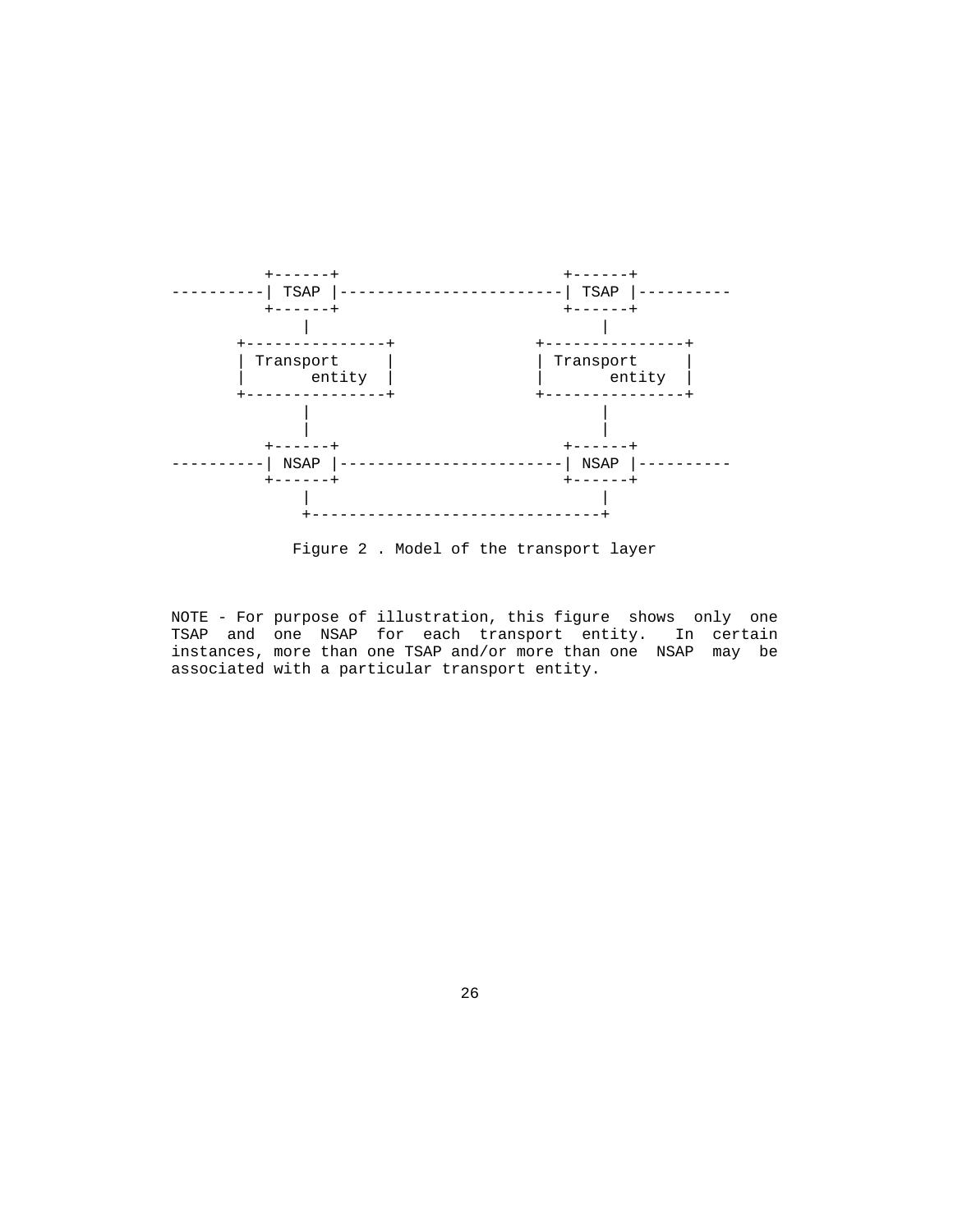SECTION TWO. TRANSPORT PROTOCOL SPECIFICATION

# 6 ELEMENTS OF PROCEDURE

 This clause contains elements of procedure which are used in the specification of protocol classes in clauses 7 to 12. These elements are not meaningful on their own.

 The procedures define the transfer of TPDUs whose structure and coding is specified in clause 13. Transport entities shall accept and respond to any TPDU received in a valid NSDU and may issue TPDUs initiating specific elements of procedure specified in this clause.

 NOTE - Where network service primitives and TPDUs and parameters used are not significant for a particular element of procedure, they have not been included in the specification.

#### 6.1 Assignment to network connection

#### 6.1.1 Purpose

 The procedure is used in all classes to assign transport connections to network connections.

## 6.1.2 Network service primitives

 The procedure makes use of the following network service primitives:

- a) N-CONNECT;
- b) N-DISCONNECT.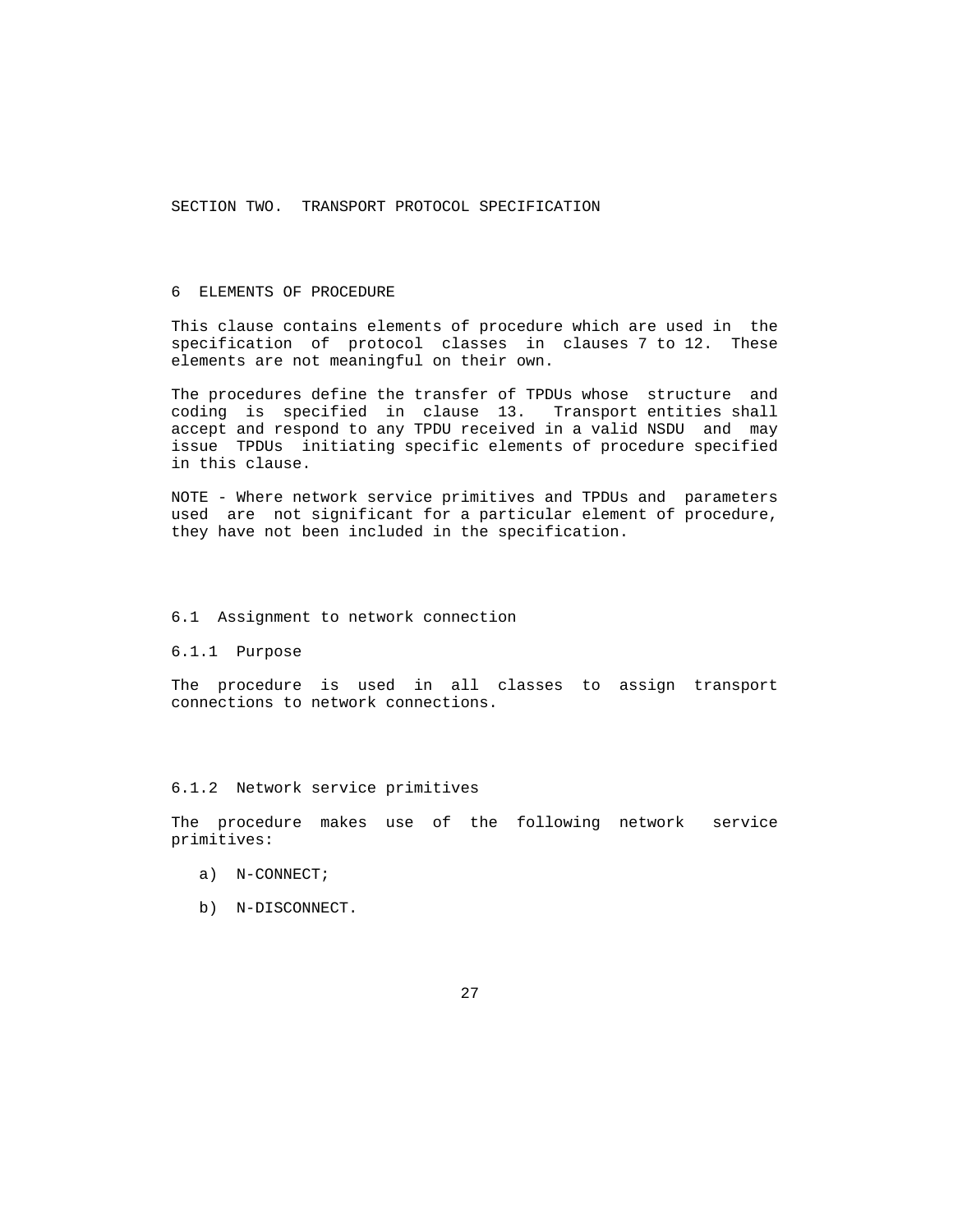## 6.1.3 Procedure

 Each transport connection shall be assigned to a network connection. The initiator may assign the transport connection to an existing network connection of which it is the owner or to a new network connection (see Note 1) which it creates for this purpose.

 The initiator shall not assign or reassign the transport connection to an existing network connection if the protocol class(es) proposed or the class in use for the transport connection are incompatible with the current usage of the network connection with respect to multiplexing (see Note 2).

 During the resynchronization (see 6.14) and reassignment after failure (see 6.12) procedures, a transport entity may reassign a transport connection to another network connection joining the same NSAPs, provided that it is the owner of the network connection and that the transport connection is assigned to only one network connection at any given time.

 During the splitting procedure (see 6.23), a transport entity may assign a transport connection to any additional network connection joining the same NSAPs, provided that it is the owner of the network connection and that multiplexing is possible on the network connection.

The responder becomes aware of the assignment when it receives

- a) a CR TPDU during the connection establishment procedure (see  $6.5$ ); or
- b) an RJ TPDU or a retransmitted CR or DR TPDU during the resynchronization (see 6.14) and reassignment after failure (see 6.12) procedures; or
- c) any TPDU when splitting (see 6.23) is used.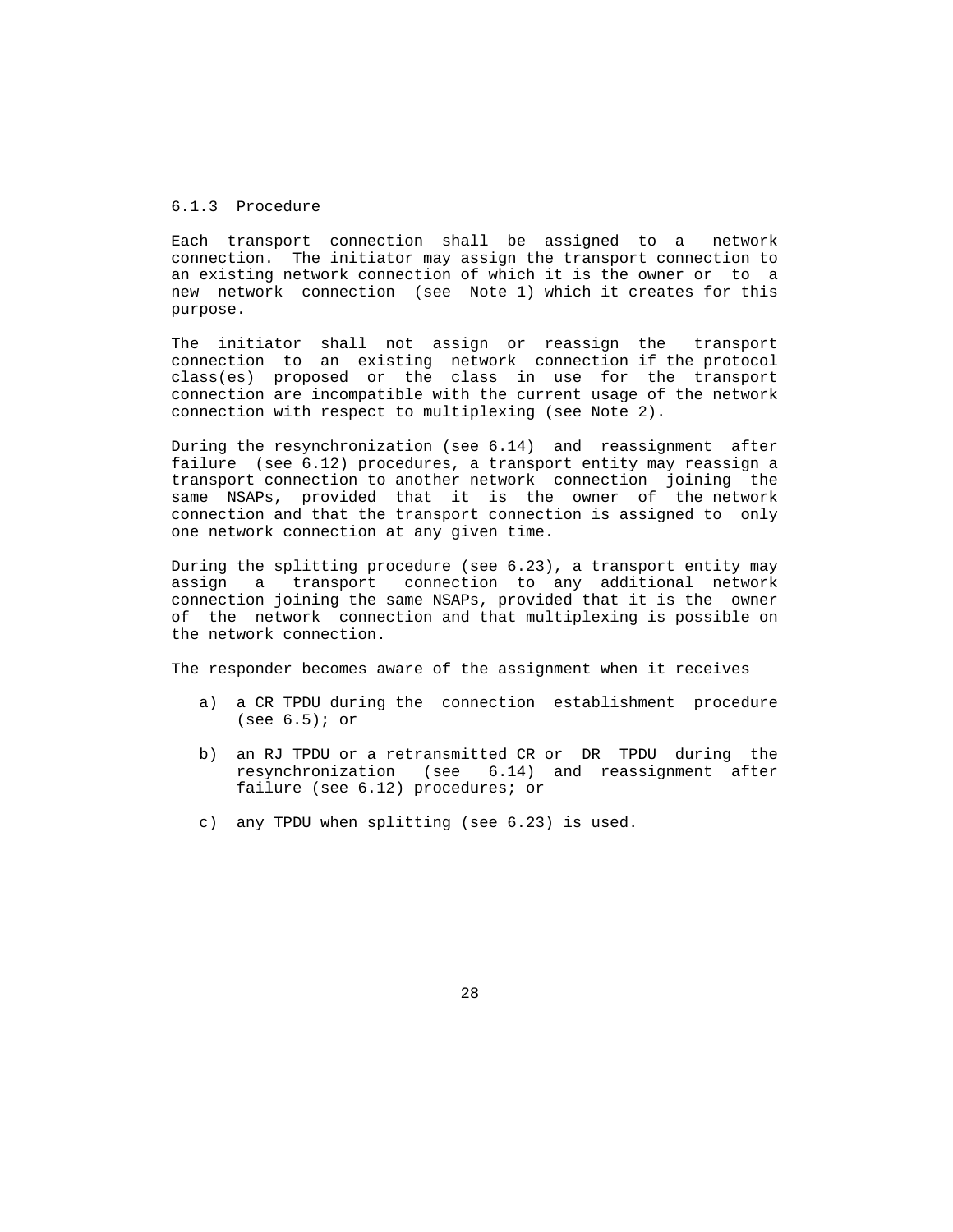NOTES

- 1. When a new network connection is created, the quality of service requested is a local matter, although it will normally be related to the requirements of transport connection(s) expected to be assigned to it.
- 2. An existing network connection may also not be suitable if, for example, the quality of service requested for the transport connection cannot be attained by using or enhancing the network connection.
- 3. A network connection with no transport connection(s) assigned to it, may be available after initial establishment, or because all of the transport connections previously assigned to it have been released. It is recommended that only the owner of such a network<br>connection should release it. Furthermore, it is Furthermore, it is recommended that it not be released immediately after the transmission of the final TPDU of a transport connection either a DR TPDU in response to CR TPDU or a DC TPDU in response to DR TPDU. An appropriate delay will allow the TPDU concerned to reach the other transport entity allowing the freeing of any resources associated with the transport connection concerned.
- 4. After the failure of a network connection, transport connections which were previously multiplexed together may be assigned to different network connections, and vice versa.

## 6.2 Transport protocol data unit (TPDU) transfer

## 6.2.1 Purpose

 The TPDU transfer procedure is used in all classes to convey transport protocol data units in user data fields of network service primitives.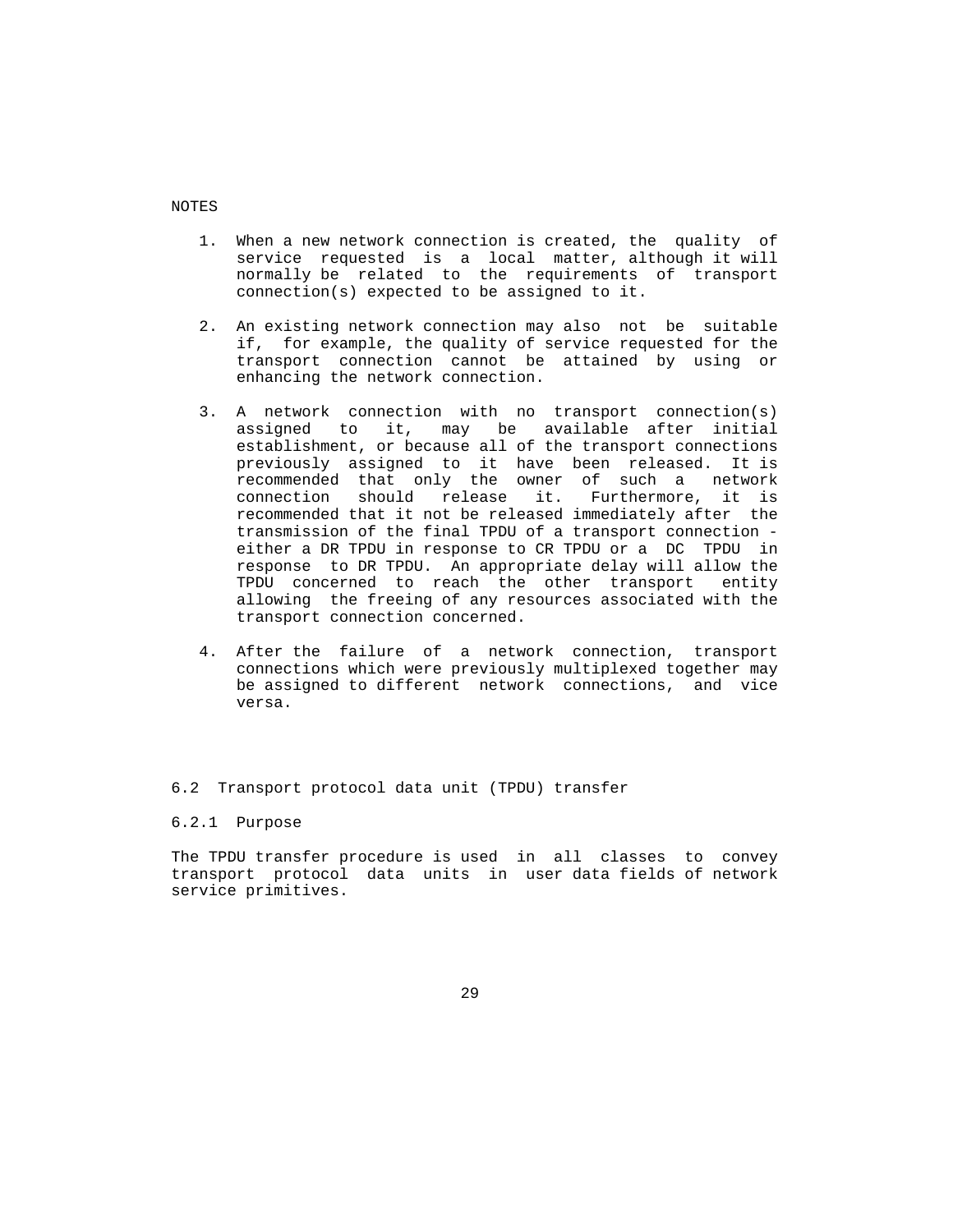## 6.2.2 Network Service Primitives

The procedure uses the following network service primitives:

- a) N-DATA;
- b) N-EXPEDITED DATA

# 6.2.3 Procedure

 The transport protocol data units (TPDUs) defined for the protocol are listed in 4.2.

 When the network expedited variant has been selected for class 1, the transport entities shall transmit and receive ED and EA TPDUs as NS-user data parameters of N-EXPEDITED DATA primitives.

 In all other cases, transport entities shall transmit and receive TPDUs as NS-user data parameters of N-DATA primitives.

 When a TPDU is put into an NS-user data parameter, the significance of the bits within an octet and the order of octets within a TPDU shall be as defined in 13.2.

NOTE - TPDUs may be concatenated (see 6.4).

## 6.3 Segmenting and reassembling

#### 6.3.1 Purpose

 The segmenting and reassembling procedure is used in all classes to map TSDUs onto TPDUs.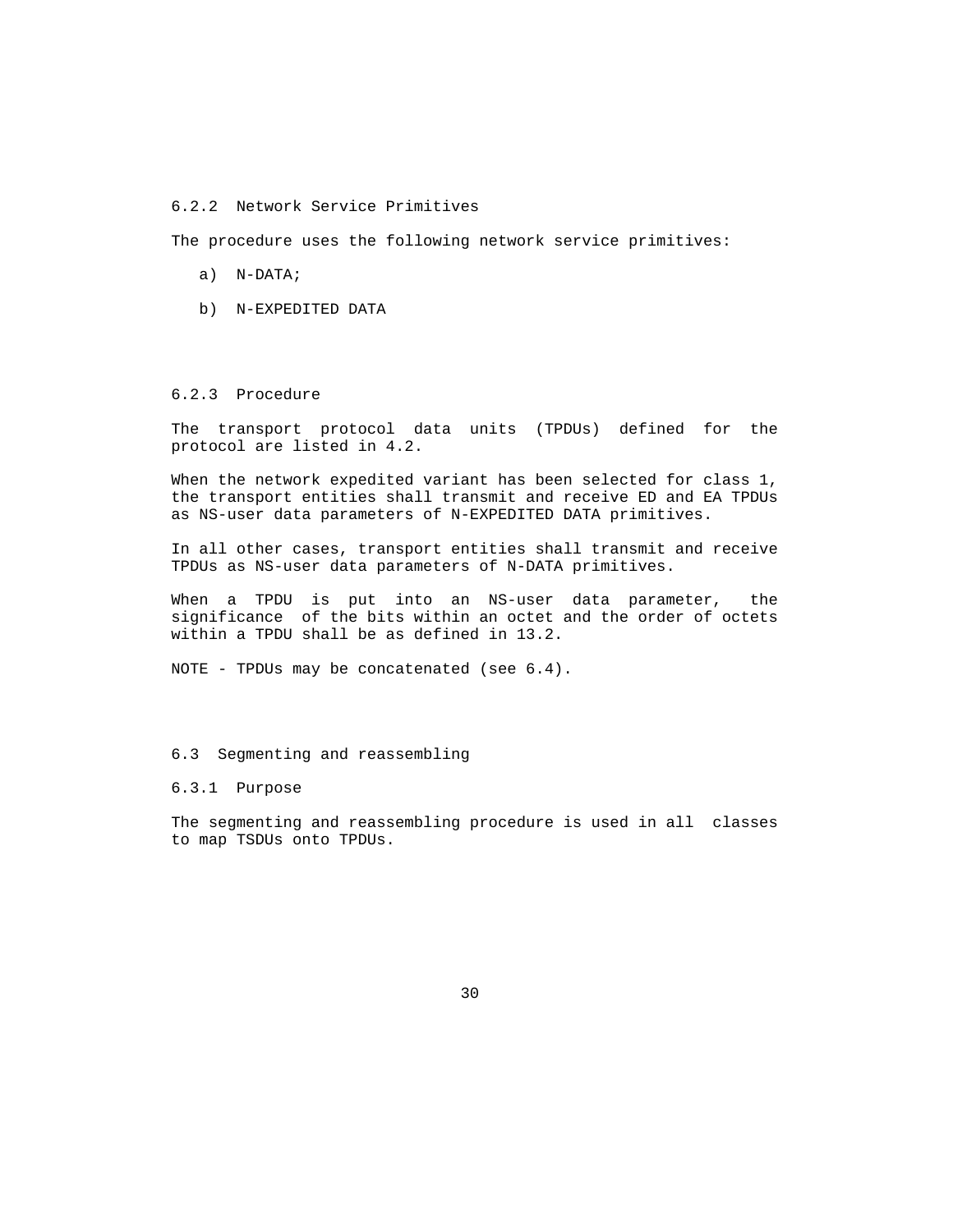## 6.3.2 TPDUs and parameter used

The procedure makes use of the following TPDU and parameter:

DT TPDUs;

- End of TSDU.

# 6.3.3 Procedure

 A transport entity shall map a TSDU on to an ordered sequence of one or more DT TPDUs. This sequence shall not be interrupted by other DT TPDUs on the same transport connection.

 All DT TPDUs except the last DT TPDU in a sequence greater than one shall have a length of data greater than zero.

NOTES

- 1. The EOT parameter of a DT TPDU indicates whether or not there are subsequent DT TPDUs in the sequence.
- 2. There is no requirement that the DT TPDUs shall be of the maximum length selected during connection establishment.

## 6.4 Concatenation and separation

#### 6.4.1 Purpose

 The procedure for concatenation and separation is used in classes 1, 2, 3 and 4 to convey multiple TPDUs in one NSDU.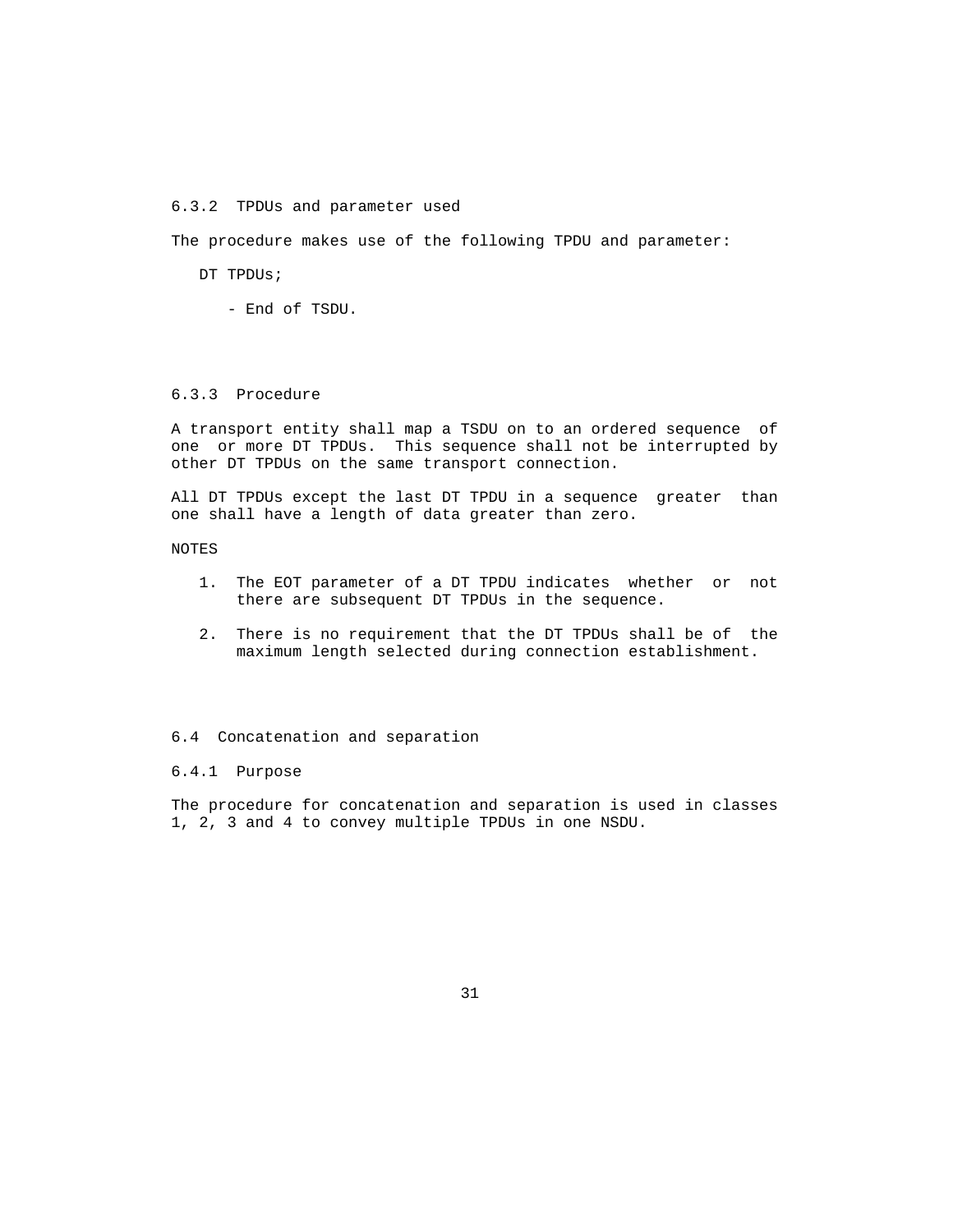# 6.4.2 Procedure

 A transport entity may concatenate TPDUs from the same or different transport connections.

The set of concatenated TPDUs may contain:

- a) any number of TPDUs from the following list: AK, EA, RJ, ER, DC TPDUs, provided that these TPDUs come from different transport connections;
- b) no more than one TPDU from the following list: CR, DR, CC, DT, ED TPDUs; if this TPDU is present, it shall be placed last in the set of concatenated TPDUs.

## NOTES

- 1. The TPDUs within a concatenated set may be distinguished by means of the length indicator parameter.
- 2. The end of a TPDU containing data is indicated by the termination of the NSDU.
- 3. The number of concatenated TPDUs referred to in 6.4.2.a is bounded by the maximum number of transport connections which are multiplexed together except during assignment or reassignment.

# 6.5 Connection establishment

#### 6.5.1 Purpose

 The procedure for connection establishment is used in all classes to create a new transport connection.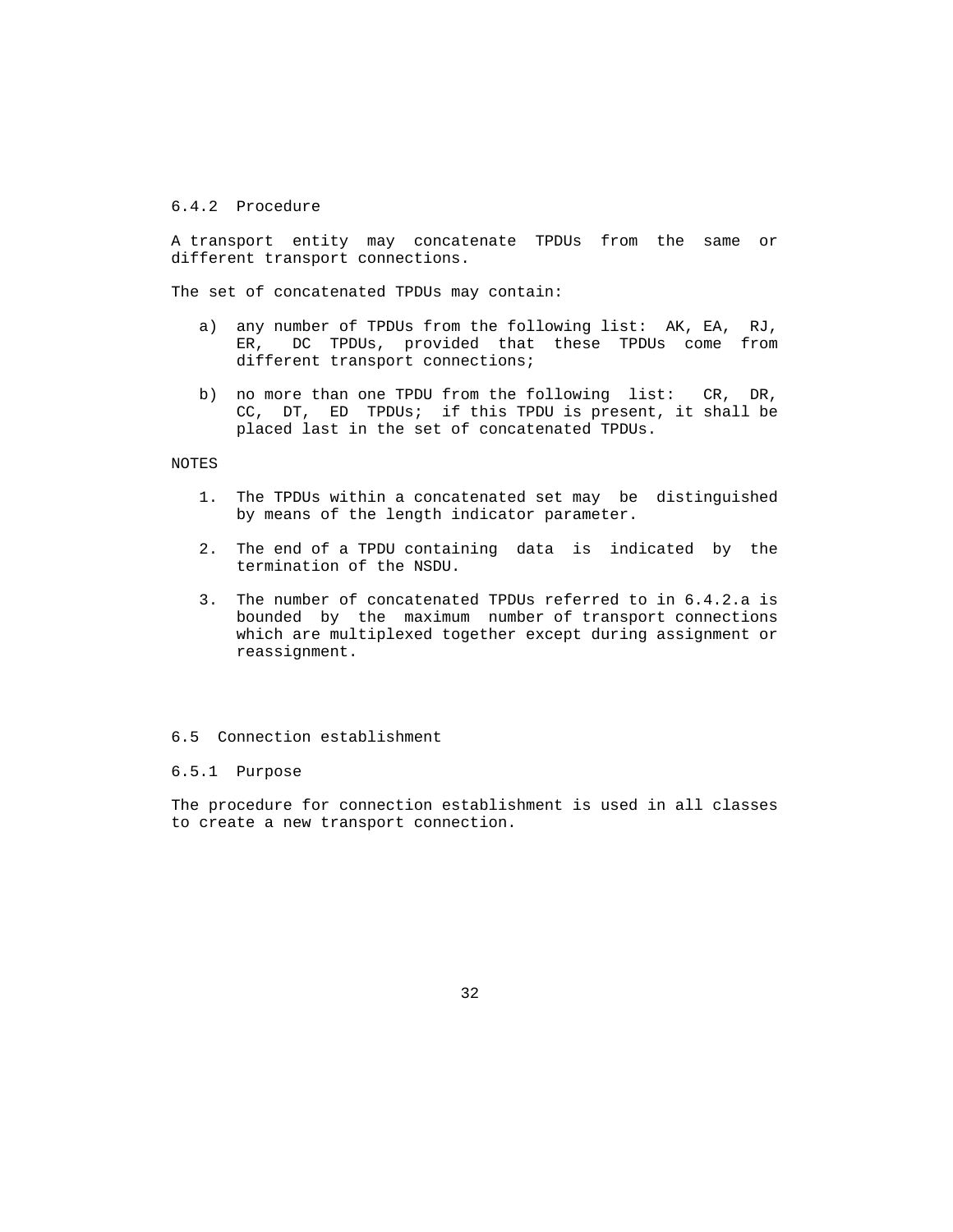#### 6.5.2 Network service primitives

The procedure uses the following network service primitive:

N-DATA

### 6.5.3 TPDUs and parameters used

The procedure uses the following TPDUs and parameters:

- a) CR TPDU;
	- CDT;
	- DST-REF (set to zero);
	- SRC-REF
	- CLASS and OPTIONS (i.e. preferred class, use of extended format, non-use of explicit flow control in class 2);
	- calling TSAP-ID;
	- called TSAP-ID;
	- TPDU size (proposed);
	- version number;
	- security parameter;
	- checksum;
	- additional option selection (i.e. use of network expedited in class 1, use of receipt confirmation in class 1, non-use of checksum in class 4, use of transport expedited data transfer service);
	- alternative protocol class(es);
	- acknowledge time;
	- throughput (proposed);
	- residual error rate (proposed);
	- priority (proposed);
	- transit delay (proposed);
	- reassignment time;
	- user data.
- b) CC TPDU;
	- CDT;
	- DST-REF;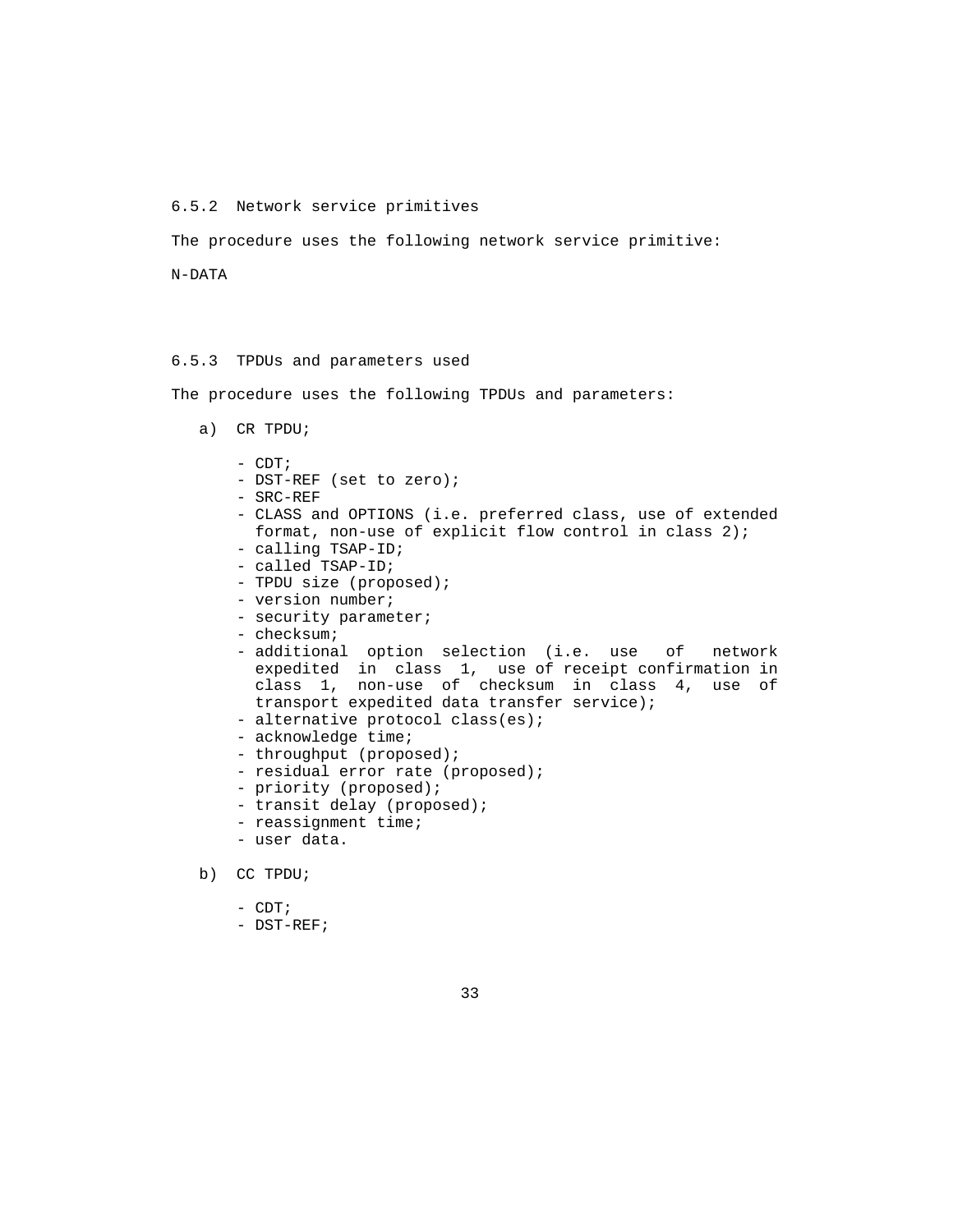- SRC-REF;
- CLASS and OPTIONS (selected);
- calling TSAP-ID;
- called TSAP-ID;
- TPDU size (selected);
- security parameter;
- checksum;
- additional option selection (selected);
- acknowledge time;
- throughput (selected);
- residual error rate (selected);
- priority (selected);
- transit delay (selected);
- user data.

 NOTE - The transport service defines transit delay as requiring a previously stated average TSDU size as a basis for any specification. This protocol, as specified in 13.3.4(n), uses a value of 128 octets. Conversion to and from specifications based upon some other value is a local matter.

# 6.5.4 Procedure

 A transport connection is established by means of one transport entity (the initiator) transmitting a CR TPDU to the other transport entity (the responder), which replies with a CC TPDU.

 Before sending the CR TPDU, the initiator assigns the transport connection being created to one (or more if the splitting procedure is being use) network connection(s). It is this set of network connections over which the TPDUs are sent. During this exchange, all information and parameters needed for the transport entities to operate shall be exchanged or negotiated.

 NOTE - Except in class 4, it is recommended that the initiator starts an optional timer TS1 at the time the CR TPDU is sent. This timer should be stopped when the connection is considered as accepted or refused or unsuccessful. If the timer expires, the initiator should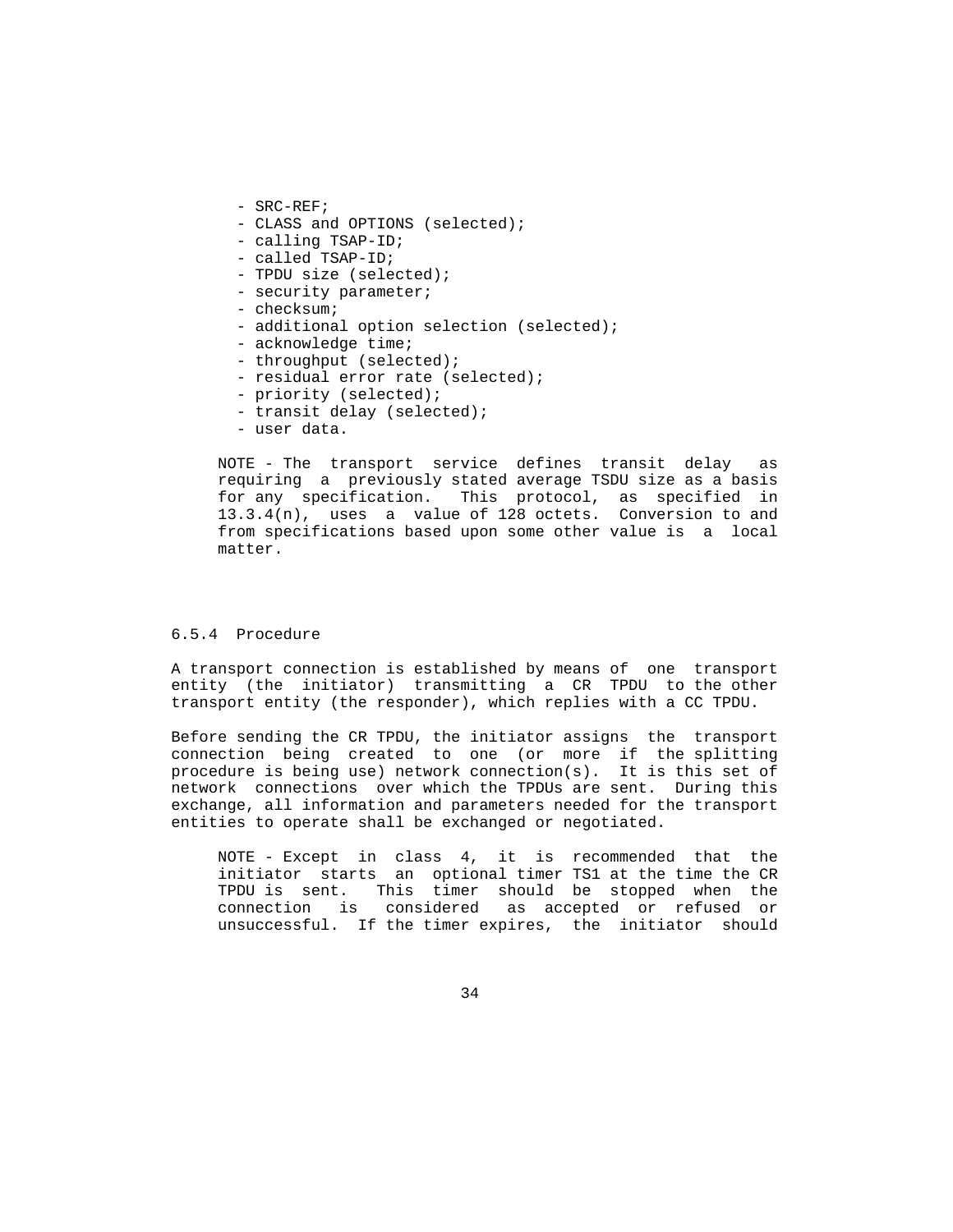reset or disconnect the network connection and, in classes 1 and 3 freeze the reference (see 6.18). For all other transport connection(s) multiplexed on the same network connection the procedures for reset or disconnect as appropriate should be followed.

 After receiving the CC TPDU for a class which includes the procedure for retention until acknowledgement of TPDUs the initiator shall acknowledge the CC TPDU as defined in table 5 (see 6.13).

 When the network expedited variant of the expedited data transfer (see 6.11) has been agreed (possible in class 1 only), the responder shall not send an ED TPDU before the CC TPDU is acknowledged.

The following information is exchanged:

- a) references. Each transport entity chooses a reference which is to be used by the peer entity is 16 bits long and which is arbitrary except for the following restrictions:
	- 1) it shall not already be in use or frozen (see 6.18),
	- 2) it shall not be zero.

 This mechanism is symmetrical and provides identification of the transport connection independent of the network connection. The range of references used for transport connections, in a given transport entity, is a local matter.

- b) addresses (optional). Indicate the calling and called transport service access points. When either network address unambiguously defines the transport address this information may be omitted.
- c) initial credit. Only relevant for classes which include the explicit flow control function.
- d) user data. Not available if Class 0 is the preferred class (see note). Up to 32 octets in other classes.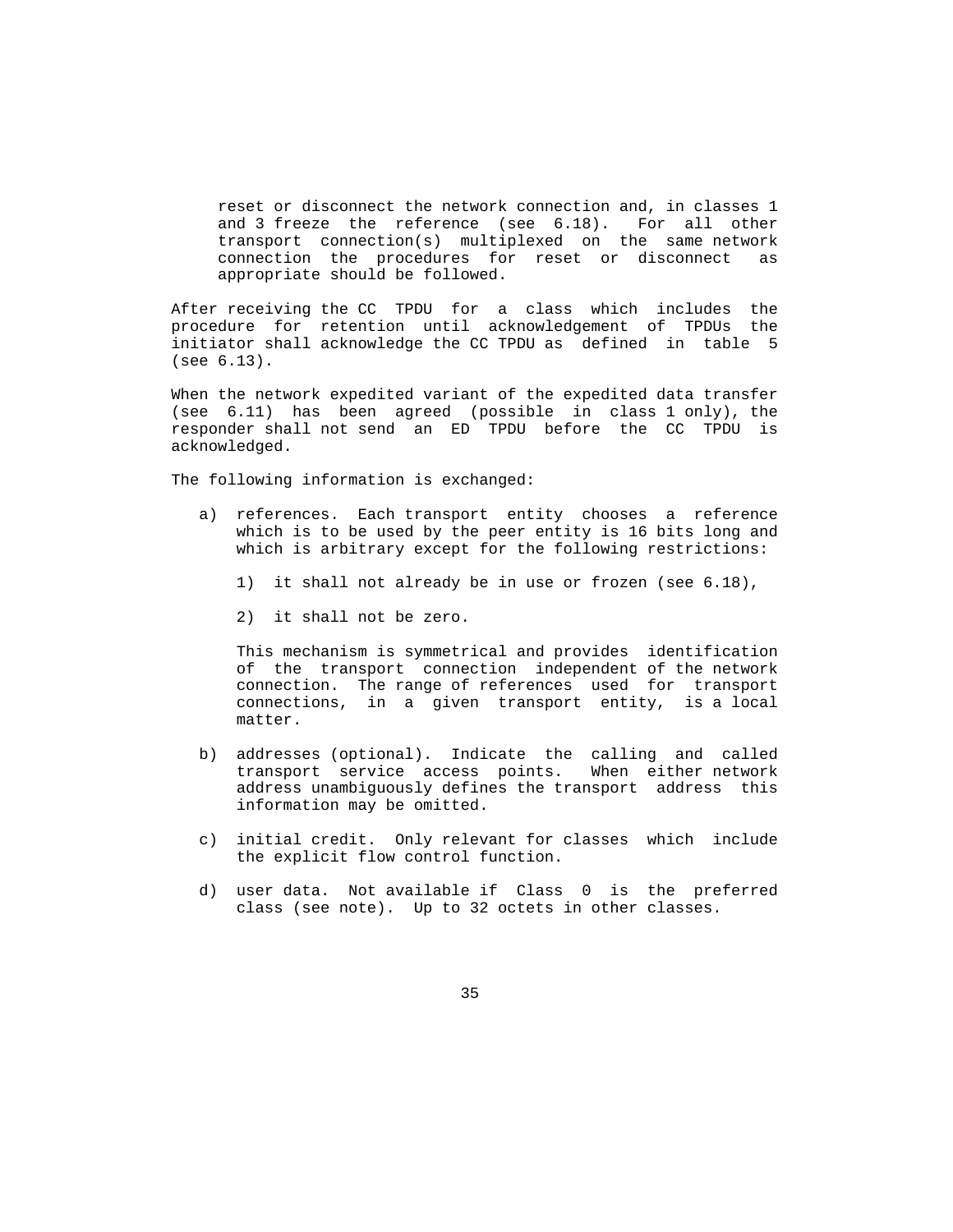NOTE - If class 0 is a valid response according to table 3, inclusion of user data in the CR TPDU may cause the responding entity to refuse the connection (e.g. if it only supports class 0).

- e) acknowledgement time. Only in class 4.
- f) checksum parameter. Only in class 4.
- g) security parameter. This parameter and its semantics are user defined.

The following negotiations take place:

 h) protocol class. The initiator shall propose a preferred class and may propose any number of alternative class which permit a valid response as defined in table 3. The initiator should assume when it sends the CR TPDU that its preferred class will be agreed to, and commence the procedures associated with that class, except that if class 0 or class 1 is an alternative class, multiplexing shall not commence until a CC TPDU selecting the use of classes 2, 3 or 4 has been received.

 NOTE - This means, for example, that when the preferred class includes resynchronization (see 6.14) the resynchronization will occur if a reset is signalled during connection establishment.

 The responder shall select one class defined in table 3 as a valid response corresponding to the preferred class and to the class(es), if any, contained in the alternative class parameter of the CR TPDU. It shall indicate the selected class in the CC TPDU and shall follow the procedures for the selected class.

 If the preferred class is not selected, then on receipt of the CC TPDU the initiator shall adjust its operation according the procedures of the selected class.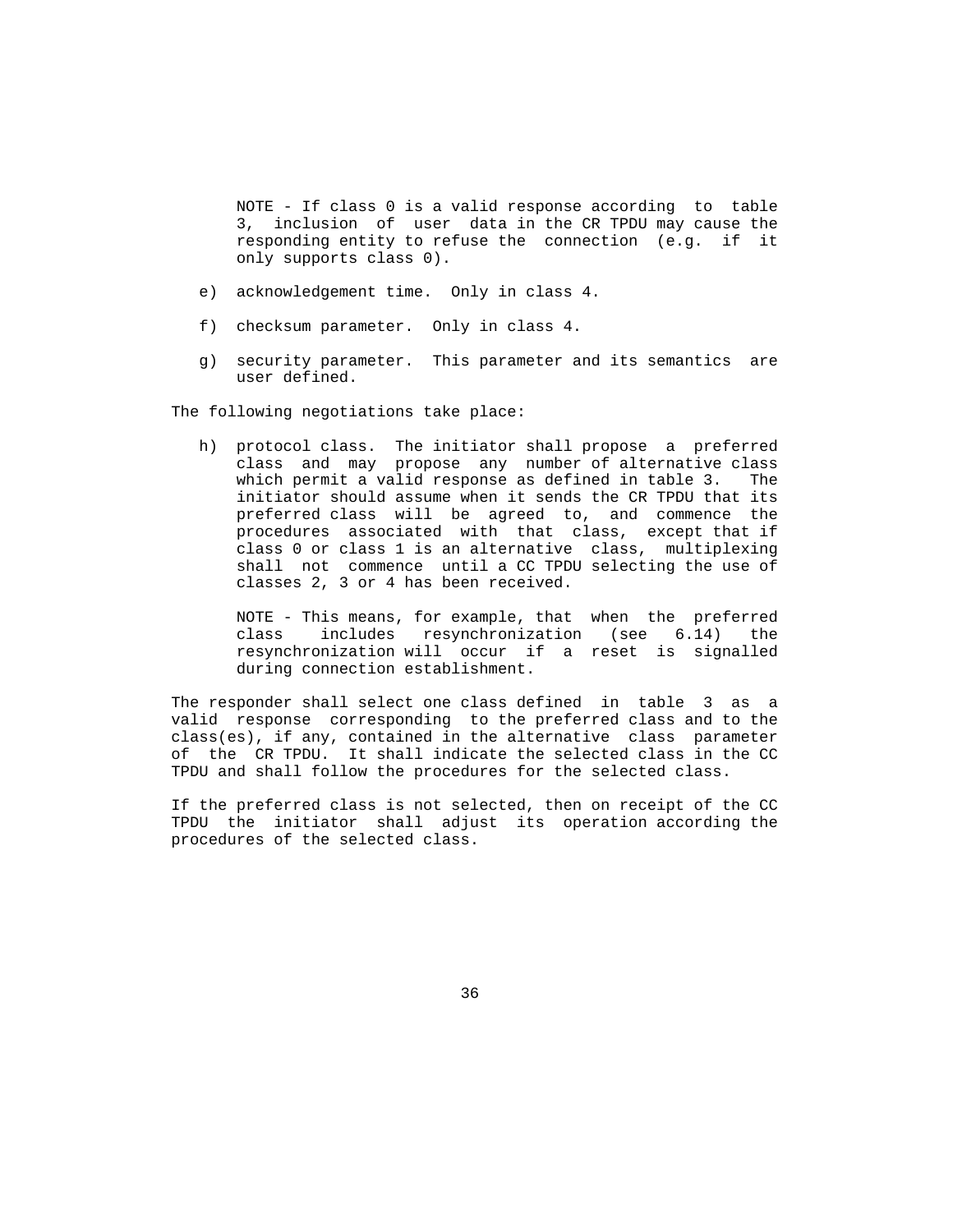| $Pre-$<br>ferred<br>class | Alternative class     |                                                |                |                                               |              |                        |  |
|---------------------------|-----------------------|------------------------------------------------|----------------|-----------------------------------------------|--------------|------------------------|--|
|                           | $\Omega$              | 1                                              | $\mathfrak{D}$ | 3                                             | 4            | none                   |  |
| 0                         | not<br>valid          | not<br>valid                                   | not<br>valid   | not<br>valid                                  | not<br>valid | class<br>$\Omega$      |  |
| $\mathbf{1}$              | class<br>$1$ or $0$   | class<br>$1$ or $0$                            | not<br>valid   | not<br>valid                                  | not<br>valid | class<br>$1$ or $0$    |  |
| $\mathfrak{D}$            | class<br>$2$ or $0$   | not<br>valid                                   | class<br>2     | not<br>valid                                  | not<br>valid | class<br>$\mathcal{L}$ |  |
| 3                         | class<br>$3,2$ or $0$ | class 3, class<br>$2,1$ or $0 3$ or $2$        |                | class<br>$3$ or $2$                           | not<br>valid | class<br>$3$ or $2$    |  |
| 4                         | class                 | class 4, class<br>4,2 or $0 2,1$ or $0 4$ or 2 |                | class Iclass<br>4,3 or $2 \mid 4$ or $2 \mid$ |              | class<br>4 or 2        |  |

Table 3.

 Valid responses corresponding to the preferred class and any alternative class proposed in the CR TPDU

# NOTES:

- 1. The valid responses indicated in table 3 result from both explicit negotiation, whereby each of the classes proposed is a valid response, and implicit negotiation whereby:
	- a) if class 3 or 4 is proposed then class 2 is a valid response;
	- b) if class 1 is proposed then class 0 is a valid response.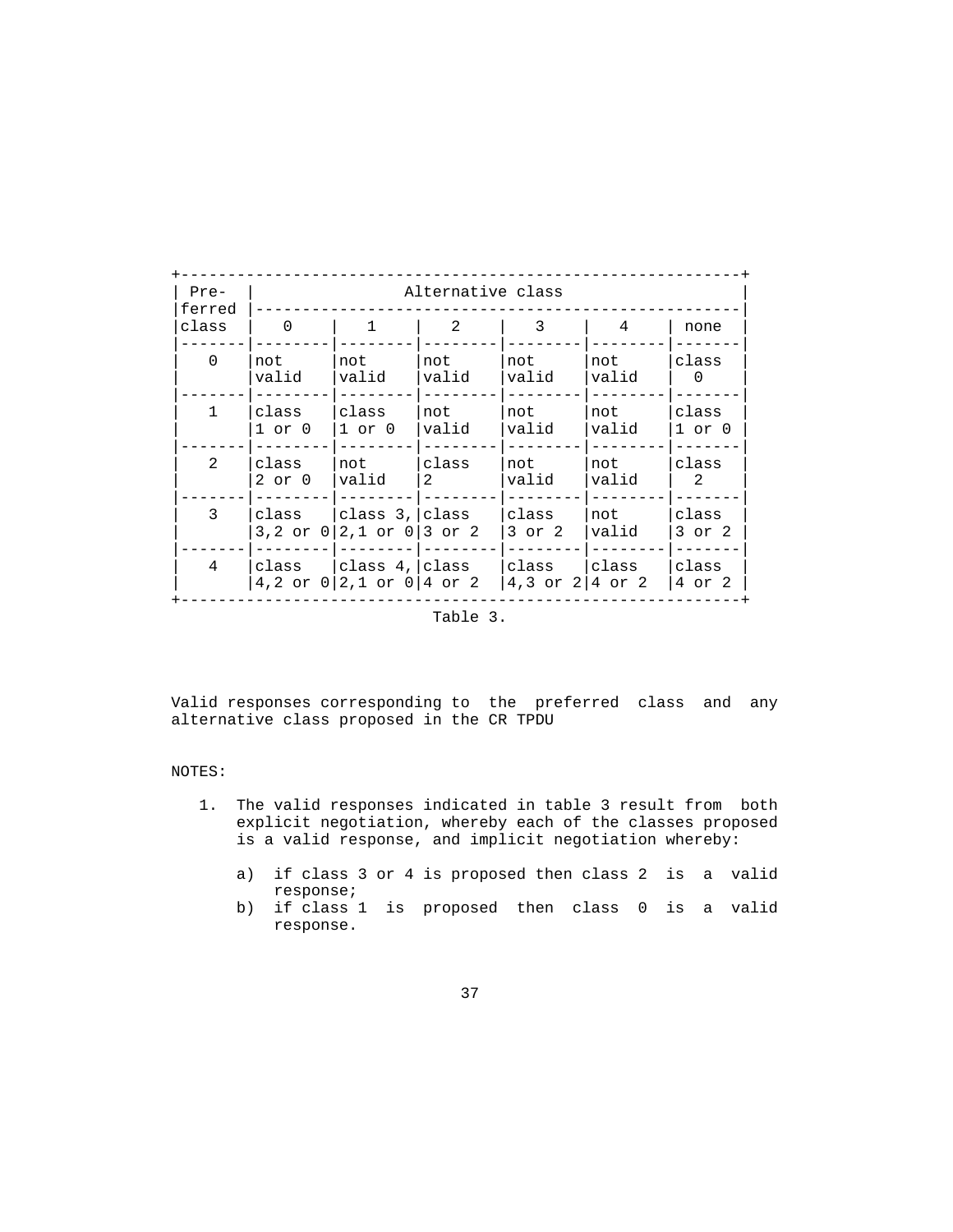- 2. Negotiation from class 2 to class 1 and from any class to an higher-numbered class is not valid.
- 3. Redundant combinations are not a protocol error.
- j) TPDU size. The initiator may propose a maximum size for TPDUs, and the responder may accept this value or respond with any value between 128 and the proposed value in the set of values available (see 13.3.4.b).

 NOTE - The length of the CR TPDU does not exceed 128 octets (see 13.3).

- k) normal or extended format. Either normal or extended is available. When extended is used this applies to CDT, TPDU-NR, ED-TPDU-NR, YR-TU-NR and YR-EDTU-NR parameters.
- m) checksum selection. This defines whether or not TPDUs of the connection are to include a checksum.
- n) quality of service parameters. This defines the throughput, transit delay, priority and residual error rate.
	- p) the non-use of explicit flow control in class 2.
	- q) the use of network receipt confirmation and network expedited when class 1 is to be used.
	- r) use of expedited data transfer service. This allows both TS-users to negotiate the use or non-use of the expedited data transport service as defined in the transport service (ISO 8072).

The following information is sent only in the CR TPDU:

- s) version number. This defines the version of the transport protocol standard used for this connection.
- t) reassignment time parameter. This indicates the time for which the initiator will persist in following the reassignment after failure procedure.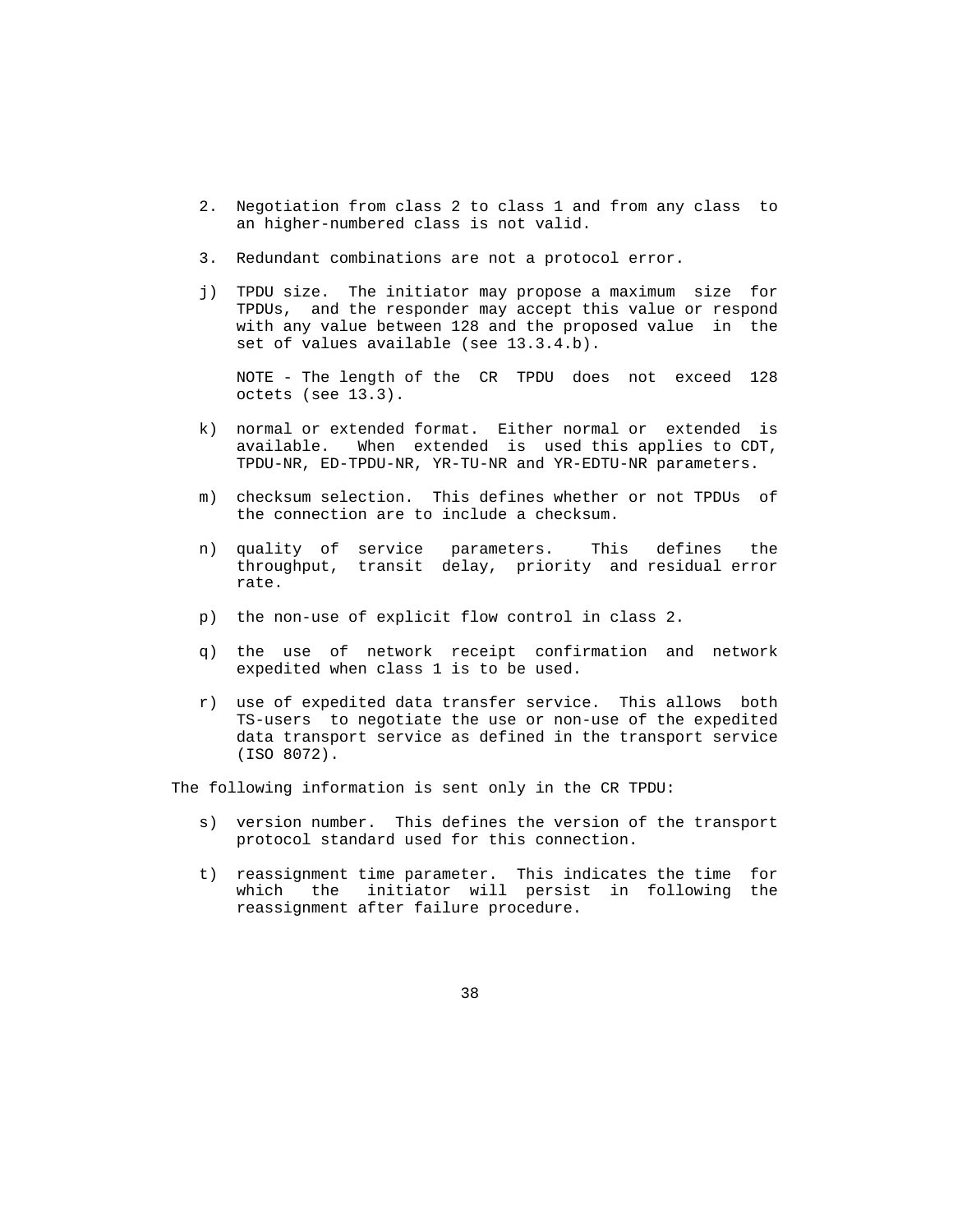The negotiation rules for the options are such that the initiator may propose either to use or not to use the option. The responder may either accept the proposed choice or select an alternative choice as defined in table 4.

 In class 2, whenever a transport entity requests or agrees to the transport expedited data transfer service or to the use of extended formats, it shall also request or agree (respectively) to the use of explicit flow control.

| Option                                                                    | Proposal Made<br>by the Initiator | Valid Selection<br>by the Responder |
|---------------------------------------------------------------------------|-----------------------------------|-------------------------------------|
| Transport expedited<br>data transfer service<br>(Classes 1, 2, 3, 4 only) | Yes<br>No.                        | Yes or No<br>Nο                     |
| Use of receipt confir-<br>mation (Class 1 only)                           | Yes<br>No.                        | Yes or No<br>Nο                     |
| Use of the network<br>expedited variant<br>(Class 1 only)                 | Yes<br>Nο                         | Yes or No<br>Nο                     |
| Non-use of checksum<br>(Class 4 only)                                     | Yes<br>No                         | Yes or No<br>No                     |
| Non-use of explicit<br>flow control<br>(Class 2 only)                     | Yes<br>Nο                         | Yes or No<br>Nο                     |
| Use of extended format<br>(Classes 2, 3, 4 only)                          | Yes<br>No                         | Yes or No<br>No                     |

Table 4. Negotiation of options during connection establishment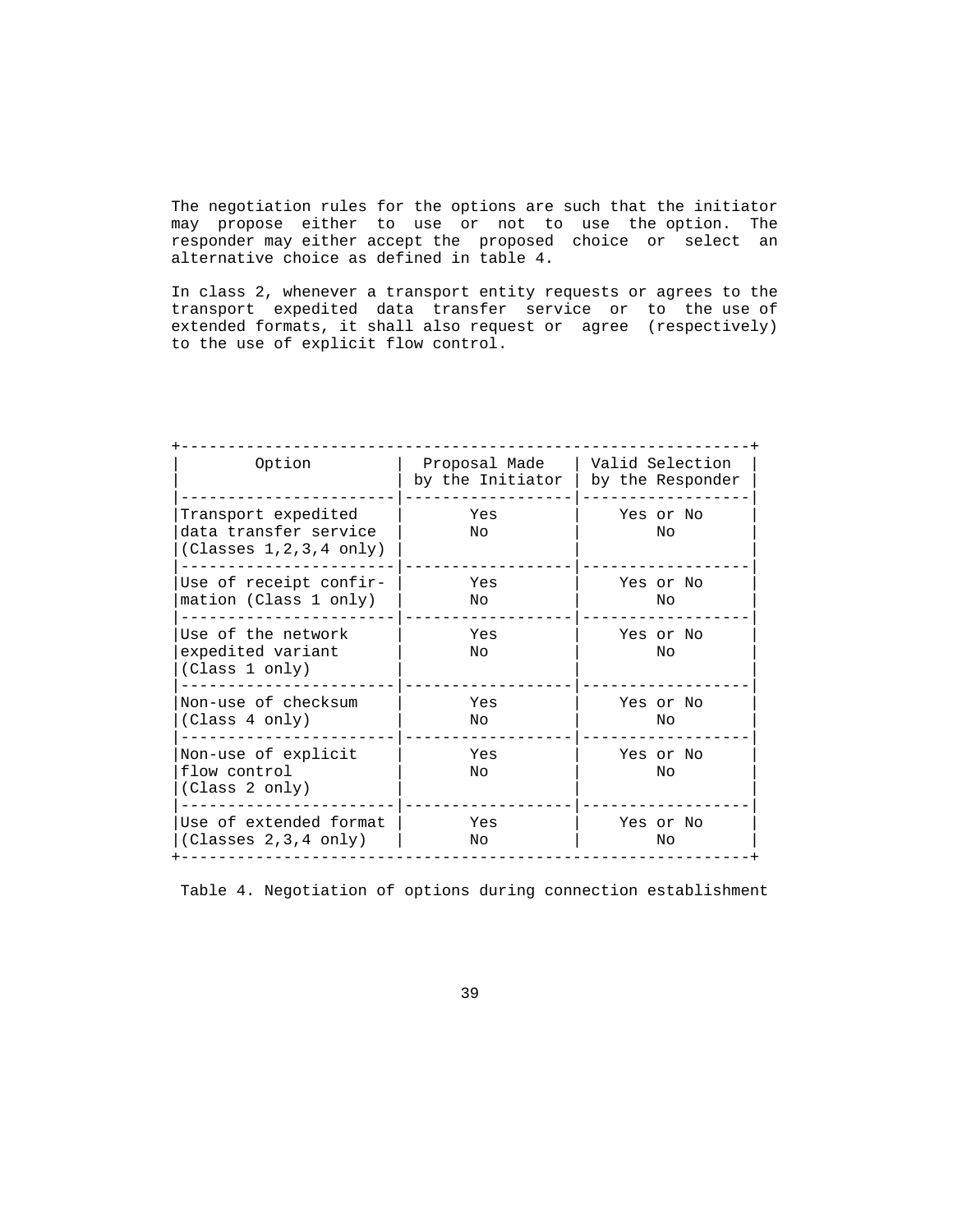NOTE - Table 4 defines the procedures for negotiation of options. This negotiation has been designed such that if the initiator proposes the mandatory implementation option specified in clause 14, the responder has to accept use of this option over the transport connection except for the use of the transport expedited data transfer service which may be rejected by the TS user. If the initiator proposes a non-mandatory implementation option, the responder is entitled to select use of the mandatory implementation option for use over the transport connection.

# 6.6 Connection refusal

6.6.1 Purpose

 The connection refusal procedure is used in all classes when a transport entity refuses a transport connection in response to a CR TPDU.

#### 6.6.2 TPDUs and parameters used

The procedure makes use of the following TPDUs and parameters:

- a) DR TPDU;
	- SRC-REF;
	- reason;
	- user data.
- b) ER TPDU;
	- reject code;
	- rejected TPDU parameter.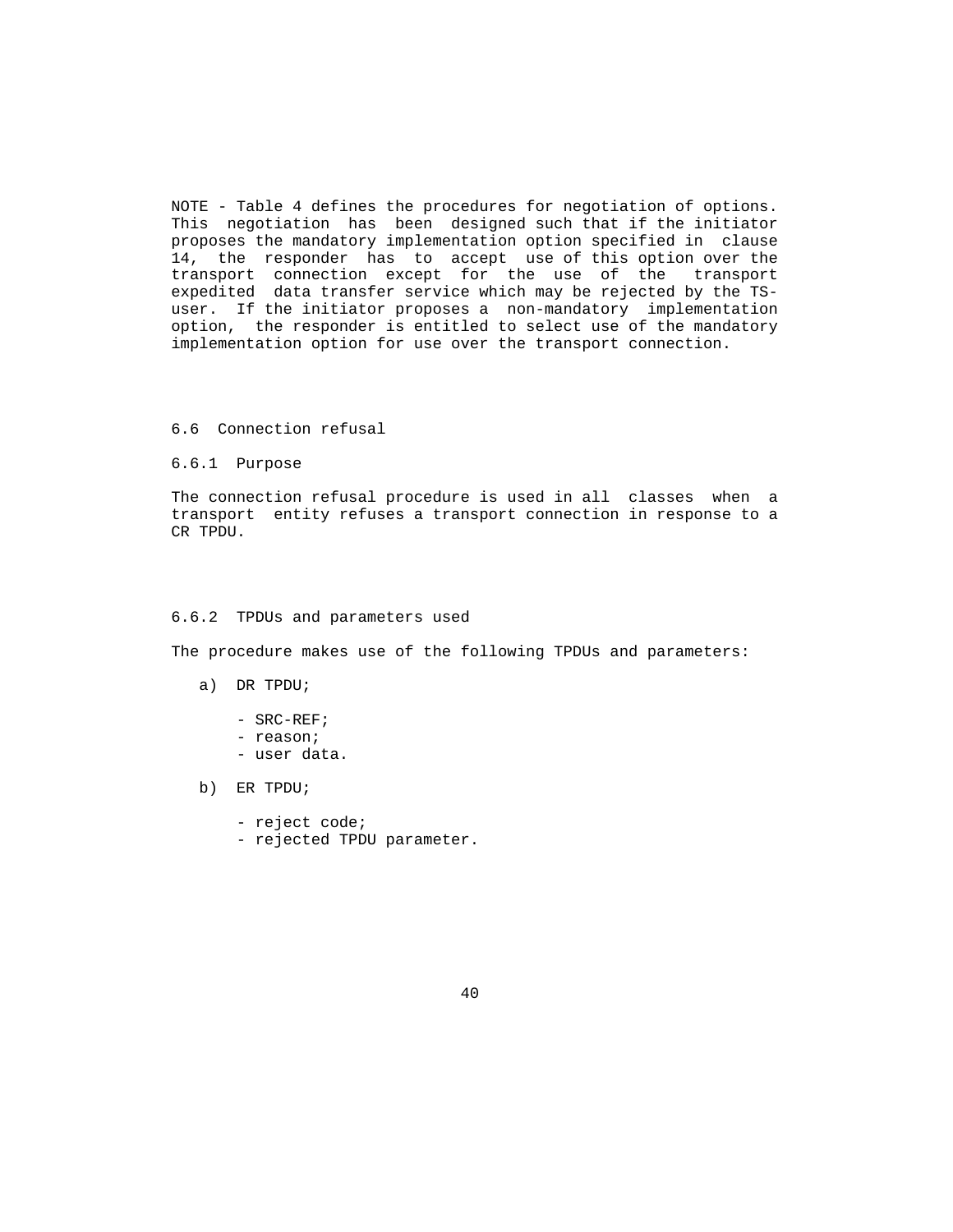# 6.6.3 Procedure

 If a transport connection cannot be accepted, the responder shall respond to the CR TPDU with a DR TPDU. The reason shall indicate why the connection was not accepted. The source reference field in the DR TPDU shall be set to zero to indicate an unassigned reference.

 If a DR TPDU is received the initiator shall regard the connection as released.

 The responder shall respond to an invalid CR TPDU by sending an ER or DR TPDU. If an ER TPDU is received in response to a CR TPDU, the initiator shall regard the connection as released.

NOTES

- 1. When the invalid CR TPDU can be identified as having class 0 as the preferred class, it is recommended to respond with an ER TPDU. For all other invalid CR TPDUs either an ER TPDU or DR TPDU may be sent.
- 2. If the optimal supervisory timer TS1 has been set for this connection then the entity should stop the timer on receipt of the DR or ER TPDU.

#### 6.7 Normal release

# 6.7.1 Purpose

 The release procedure is used by a transport entity in order to terminate a transport connection. The implicit variant is used only in class 0. The explicit variant is used in classes 1,2,3 and 4.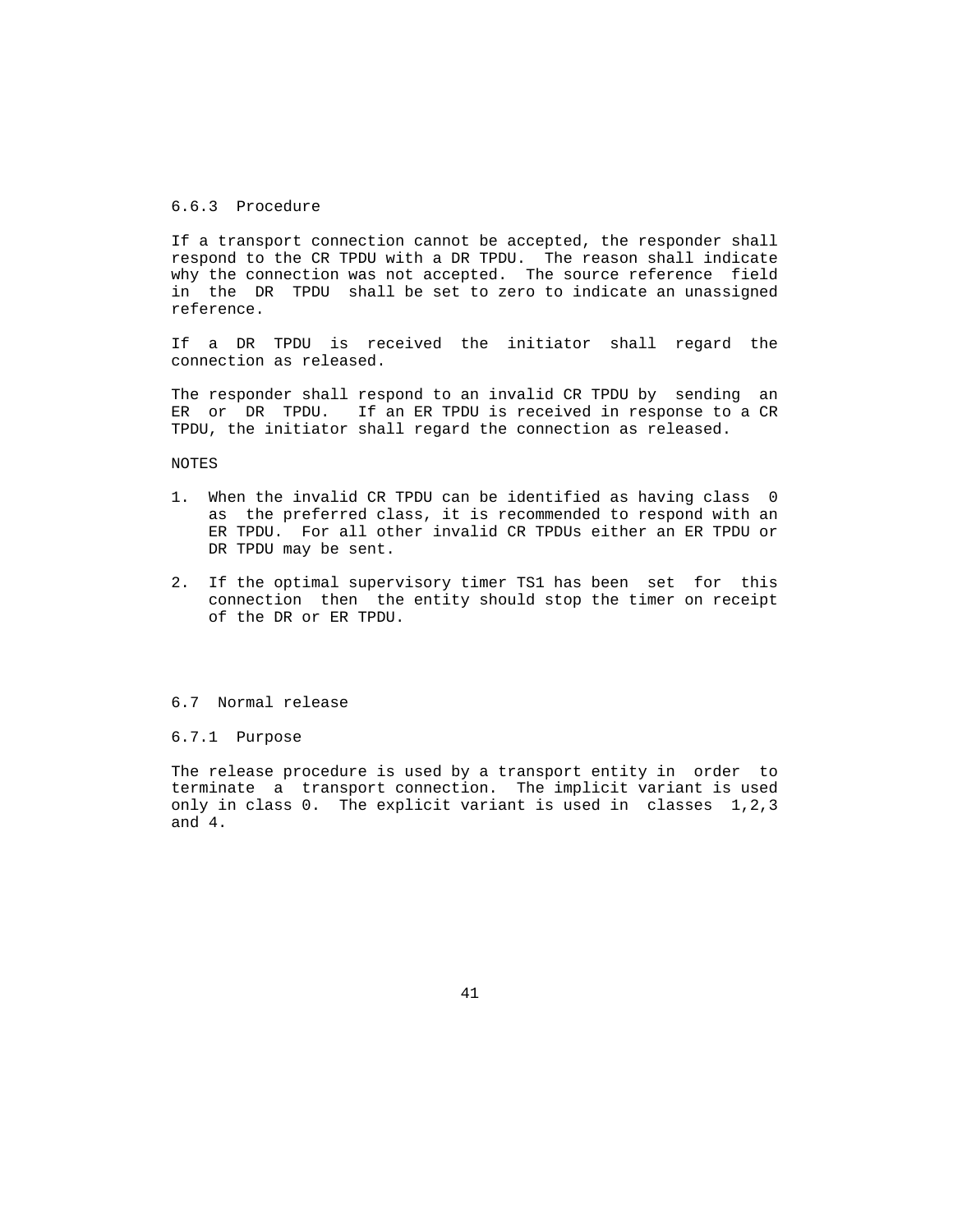## NOTES

- 1. When the implicit variant is used (i.e. in class 0), the lifetime of the transport connection is directly correlated with the lifetime of the network connection.
- 2. The use of the explicit variant of the release procedure enables the transport connection to be released independently of the underlying network connection.

### 6.7.2 Network service primitives

 The procedure makes use of the following network service primitives:

- a) N-DISCONNECT (implicit variant only),
- b) N-DATA

# 6.7.3 TPDUs and parameters used

The procedure makes use of the following TPDUs and parameters:

- a) DR TPDU;
	- clearing reason;
	- user data;
	- SRC-REF;
	- DST-REF.

b) DC TPDU.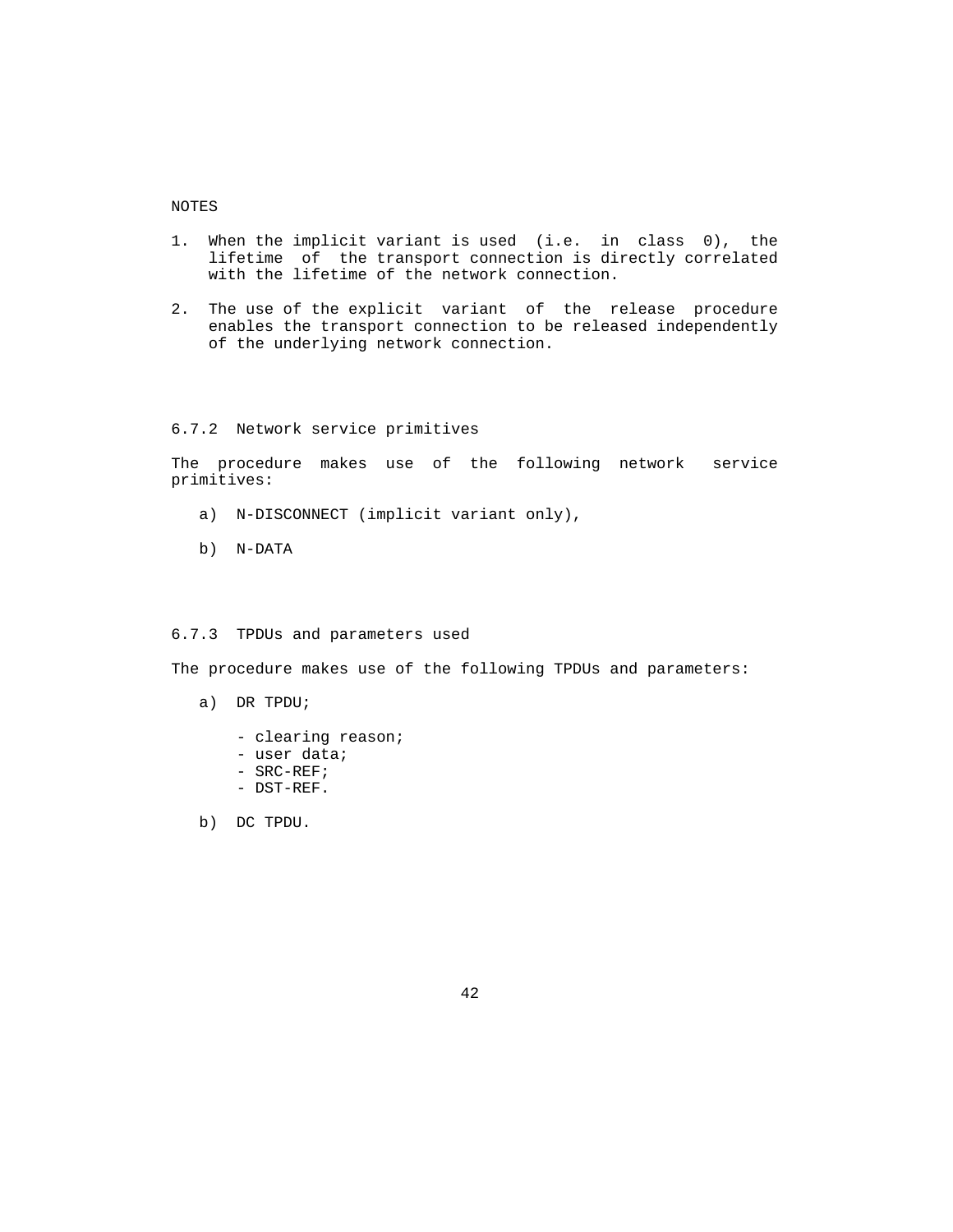#### 6.7.4 Procedure for implicit variant

 In the implicit variant either transport entity disconnects a transport connection by disconnecting the network connection to which it is assigned. When a transport entity receives an N- DISCONNECT this should be considered as the release of the transport connection.

#### 6.7.5 Procedure for explicit variant

 When the release of a transport connection is to be initiated a transport entity

- a) if it has previously sent or received a CC TPDU (see note 1), shall send a DR TPDU. It shall ignore all subsequently received TPDUs other than a DR or DC TPDU. On receipt of a DR or DC TPDU it shall consider the transport connection released;
- b) in other cases it shall:
	- 1) For classes other than class 4 wait for the acknowledgement of the outstanding CR TPDU; if it receives a CC TPDU, it shall follow the procedures in 6.7.5.a.
	- 2) For class 4 either send a DR TPDU with a zero value in the DST-REF field or follow the procedure in 6.7.5.b.1.

A transport entity that receives a DR TPDU shall

- c) if it has previously sent a DR TPDU for the same transport connection, consider the transport connection released;
- d) if it has previously sent a CR TPDU that has not been acknowledged by a CC TPDU, consider the connection refused (see 6.6).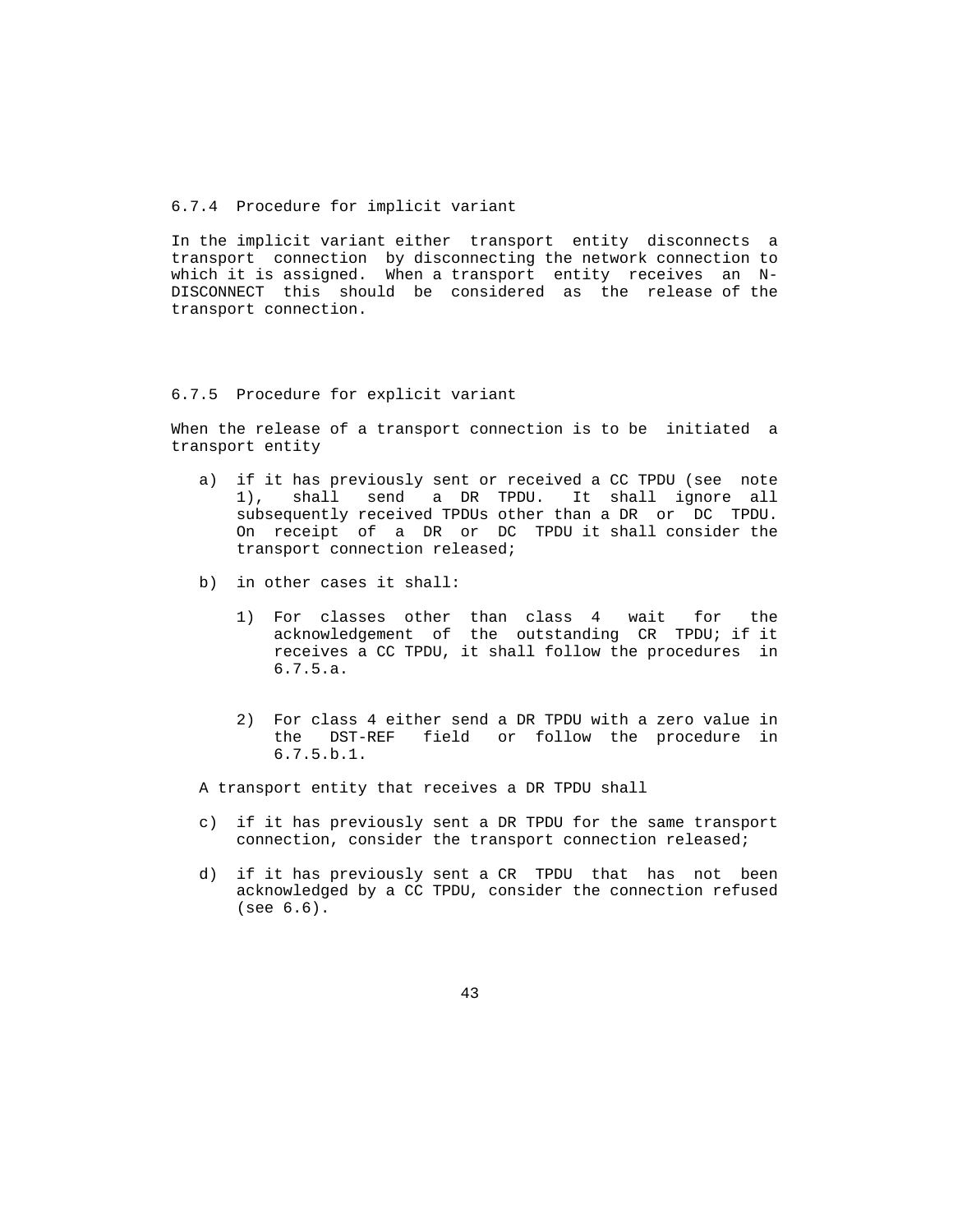e) in other cases, send a DC TPDU and consider the transport connection released.

# NOTES

- 1) This requirement ensures that the transport entity is aware of the remote reference for the transport connection.
- 2) When the transport connection is considered as released the local reference is either available for re-use or is frozen (see 6.18).
- 3) After the release of a transport connection the network connection can be released or retained to enable its re use for the assignment of other transport connections (see  $6.1.$ ).
- 4) Except in class 4, it is recommended that, if a transport entity does not receive acknowledgement of a DR TPDU within time TS2, it should either reset or disconnect the network connection, and freeze the reference when appropriate (see 6.18). For all other transport connection(s) multiplexed on this network connection the procedures for reset or disconnect as appropriate should be followed.
- 5) When a transport entity is waiting for a CC TPDU before sending a DR TPDU and the network connection is reset or released, it should consider the transport connection released and, in classes other than classes 0 and 2, freeze the reference (see 6.18).

6.8 Error Release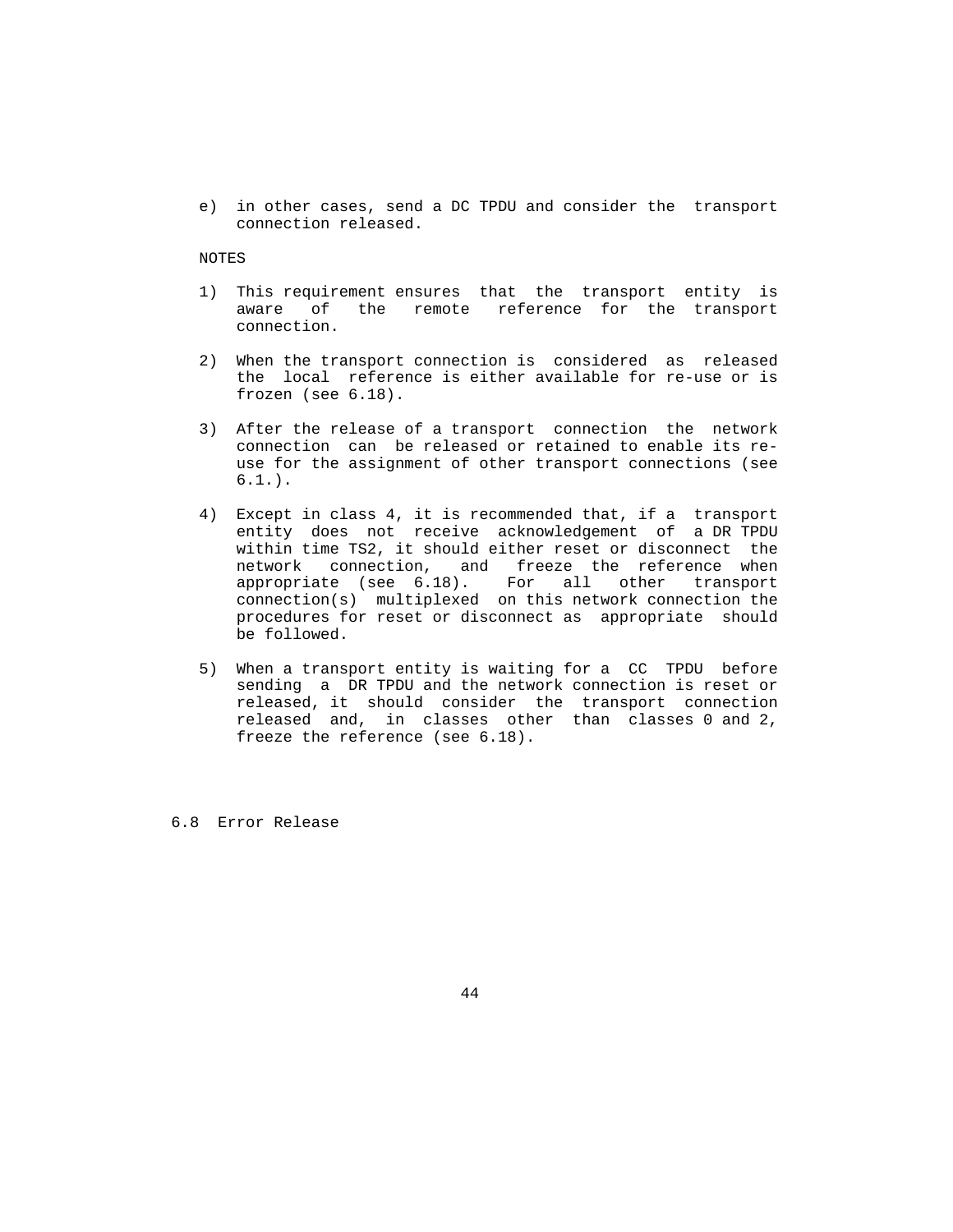### 6.8.1 Purpose

 This procedure is used only in classes 0 and 2 to release a transport connection on the receipt of an N-DISCONNECT or N-RESET indication.

### 6.8.2 Network service primitives

The procedure makes use of the following service primitives:

- a) N-DISCONNECT indication;
- b) N-RESET indication.

## 6.8.3 Procedure

 When, on the network connection to which a transport connection is assigned, an N-DISCONNECT or N-RESET indication is received, both transport entities shall consider that the transport connection is released and so inform the TS-users.

 NOTE - In other classes, since error recovery is used, the receipt of an N-RESET indication or N-DISCONNECT indication will result in the invocation of the error recovery procedure.

## 6.9 Association of TPDUs with transport connections

#### 6.9.1 Purpose

 This procedure is used in all classes to interpret a received NSDU as TPDU(s) and, if possible, to associate each such TPDU with a transport connection.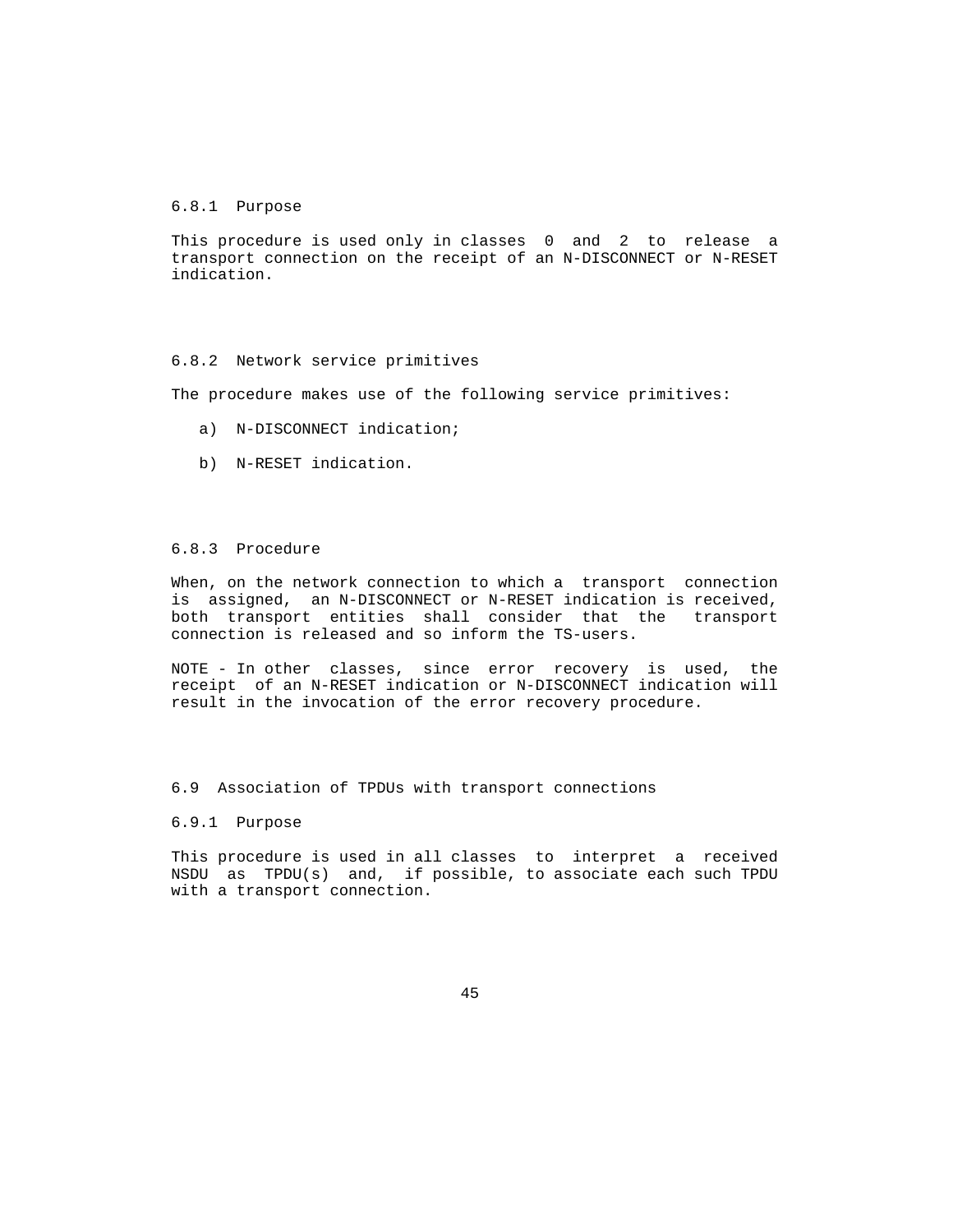6.9.2 Network service primitives

 This procedure makes use of the following network service primitives:

- a) N-DATA indication;
- b) N-EXPEDITED DATA indication.

# 6.9.3 TPDUs and parameters uses

This procedure makes use of the following TPDUs and parameters:

 a) any TPDU except CR TPDU, DT TPDU in classes 0 or 1 and AK TPDU in class 1;

- DST-REF

- b) CR, CC, DR and DC TPDUs;
	- SCR-REF.
- c) DT TPDU in classes 0 or 1 and AK TPDU in class 1.

# 6.9.4 Procedures

# 6.9.4.1 Identification of TPDUs

 If the received NSDU or Expedited NSDU cannot be decoded (i.e. does not contain one or more correct TPDUs) or is corrupted (i.e. contains a TPDU with a wrong checksum) then the transport entity shall: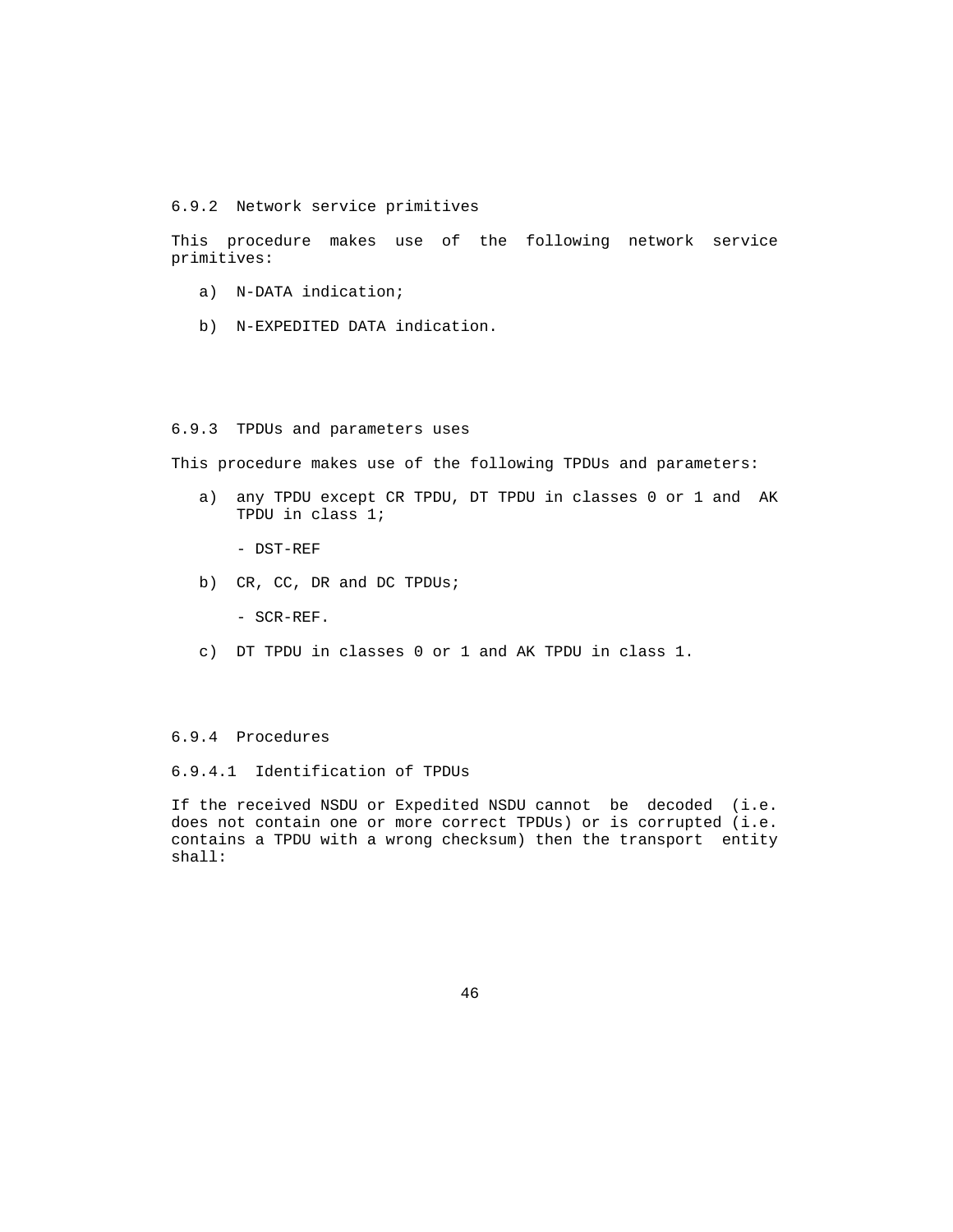- a) if the network connection on which the error is detected has a class 0 or class 1 transport connection assigned to it, then treat as a protocol error (see 6.22) for that transport connection;
- b) otherwise
	- 1) if the NSDU can be decoded but contains corrupted TPDUs, ignore the TPDUs (class 4 only) and optionally apply 6.9.4.b.2.
	- 2) if the NSDU cannot be decoded issue an N-RESET or N- DISCONNECT request for the network connection and for all the transport connections assigned to this network connection (if any), apply the procedures defined for handling of network signalled reset or disconnect.

 If the NSDU can be decoded and is not corrupted, the transport entity shall:

- c) if the network connection on which the NSDU was received has a class 0 transport connection assigned to it, then consider the NSDU as forming TPDU and associate the TPDU with the transport connection (see 6.9.4.2).
- d) otherwise, invoke the separation procedures and for each of the individual TPDUs in the order in which they appear in the NSDU apply the procedure defined in 6.9.4.2.

#### 6.9.4.2 Association of individual TPDUs

 If the received TPDU is a CR TPDU then, if it is a duplicate, as recognized by using the NSAPs of the network connection, and the SRC-REF parameter, then it is associated with the transport connection created by the original value of the CR TPDU; otherwise it is processed as requesting the creation of a new transport connection.

 If the received TPDU is a DT TPDU and the network connection has a class 0 or 1 transport connection assigned to it, or an AK TPDU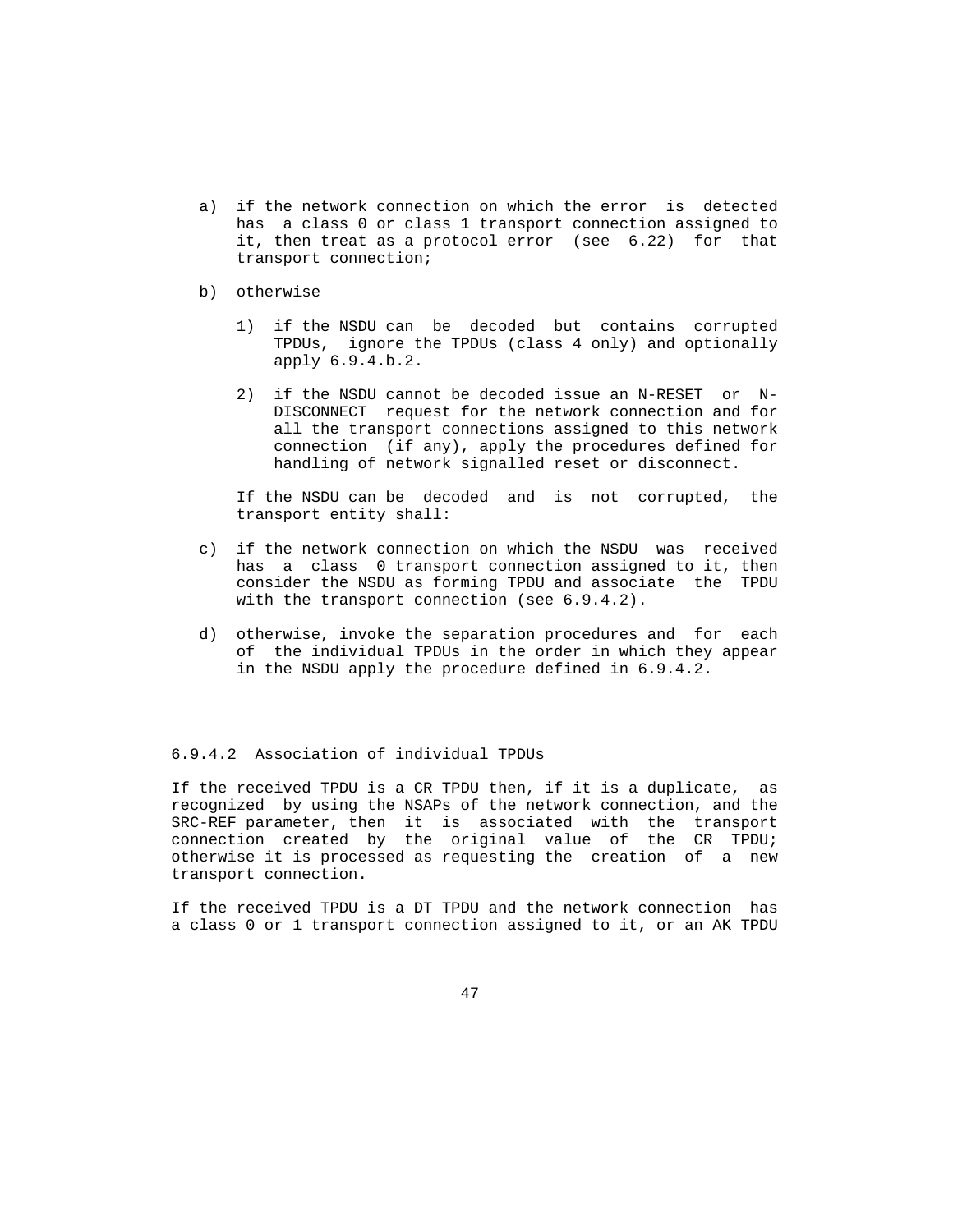where a class 1 transport connection is assigned, then the TPDU is associated with the transport connection.

 Otherwise, the DST-REF parameter of the TPDU is used to identify the transport connection. The following cases are distinguished:

- a) if the DST-REF is not allocated to a transport connection, the transport entity shall respond on the same network connection with a DR TPDU if the TPDU is a CC TPDU, with a DC TPDU if the TPDU is a DR TPDU and shall ignore the TPDU if neither a DR TPDU nor CC TPDU. No association with a transport connection is made.
- b) if the DST-REF is allocated to a connection, but the TPDU is received on a network connection to which the connection has not been assigned then there are three cases:
	- 1) if the transport connection is of class 4 and if the TPDU is received on a network connection with the same pair of NSAPs as that of the CR TPDU then the TPDU is considered as performing assignment,
	- 2) if the transport connection is not assigned to any network connection (waiting for reassignment after failure) and if the TPDU is received on a network connection with the same pair of NSAPs as that of the CR TPDU then the association with that transport connection is made.
	- 3) Otherwise, the TPDU is considered as having a DST-REF not allocated to a transport connection (case a).
- c) If the TPDU is a DC TPDU then it is associated with the transport connection to which the DST-REF is allocated, unless the SRC-REF is not the expected one, in which case the DC TPDU is ignored.
- d) If the TPDU is a DR TPDU then there are three cases:
	- 1) if the SRC-REF is not as expected then a DC TPDU with DST-REF equal to the SRC-REF of the received DR TPDU is sent back and no association is made;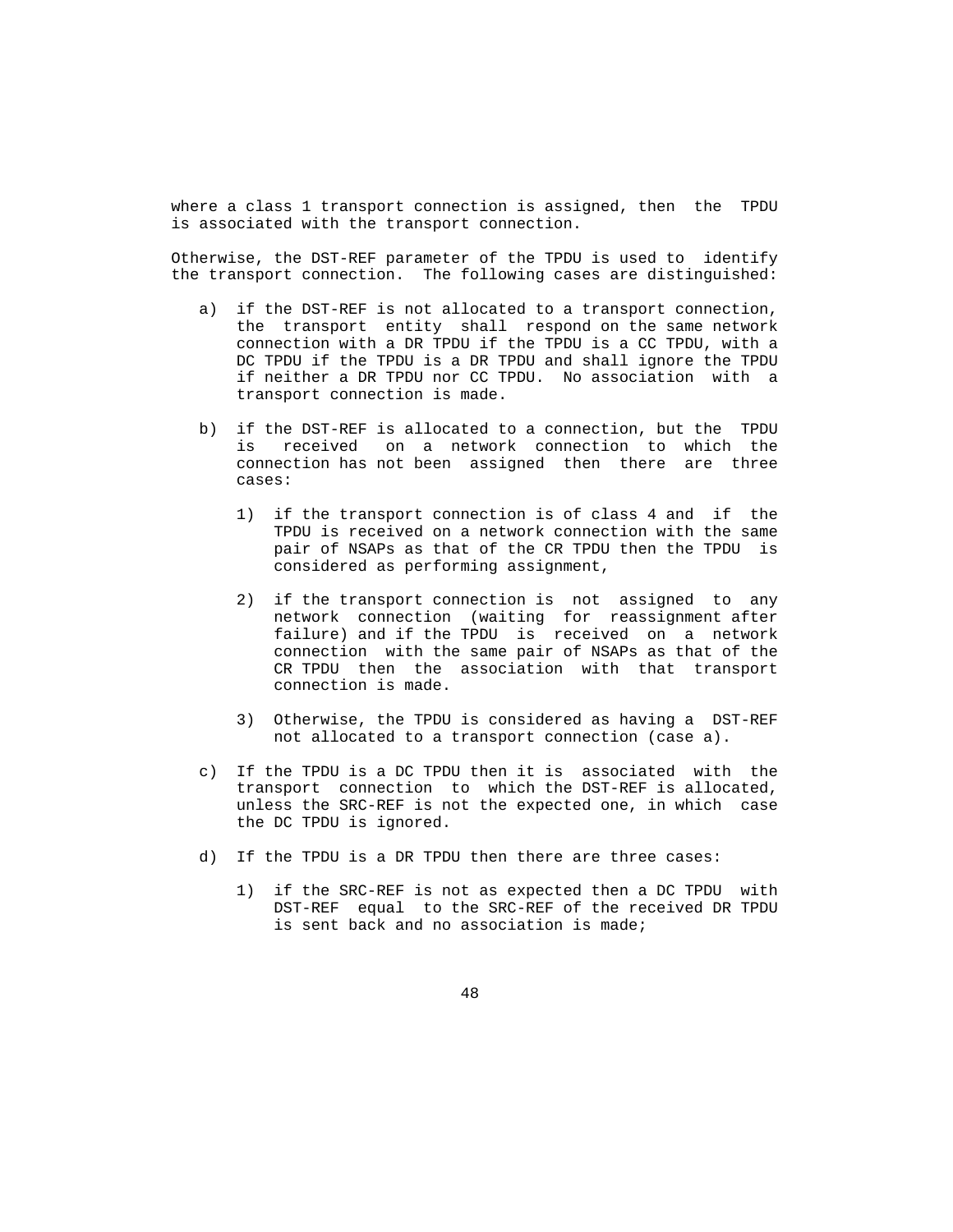- 2) if a CR TPDU is unacknowledged then the DR TPDU is associated with the transport connection, regardless of the value of its SRC-REF parameter;
- 3) otherwise, the DR TPDU is associated with the transport connection identified by the DST-REF parameter.
- e) if the TPDU is a CC TPDU whose DST-REF parameter identifies an open connection (one for which a CC TPDU has been previously received), and the SRC-REF in the CC TPDU does not match the remote reference, then a DR TPDU is sent back with DST-REF equal to the SRC-REF of the received CC TPDU and no association is made.
- f) if none of the above cases apply then the TPDU is associated with the transport connection identified by the DST-REF parameter.

## 6.10 Data TPDU numbering

#### 6.10.1 Purpose

 Data TPDU numbering is used in classes 1, 2 (except when the non-use of explicit flow control option is selected), 3 and 4. Its purpose is to enable the use of recovery, flow control and re-sequencing functions.

#### 6.10.2 TPDUs and parameters used

The procedure makes use of the following TPDU and parameter:

- DT TPDU;
- TPDU-NR.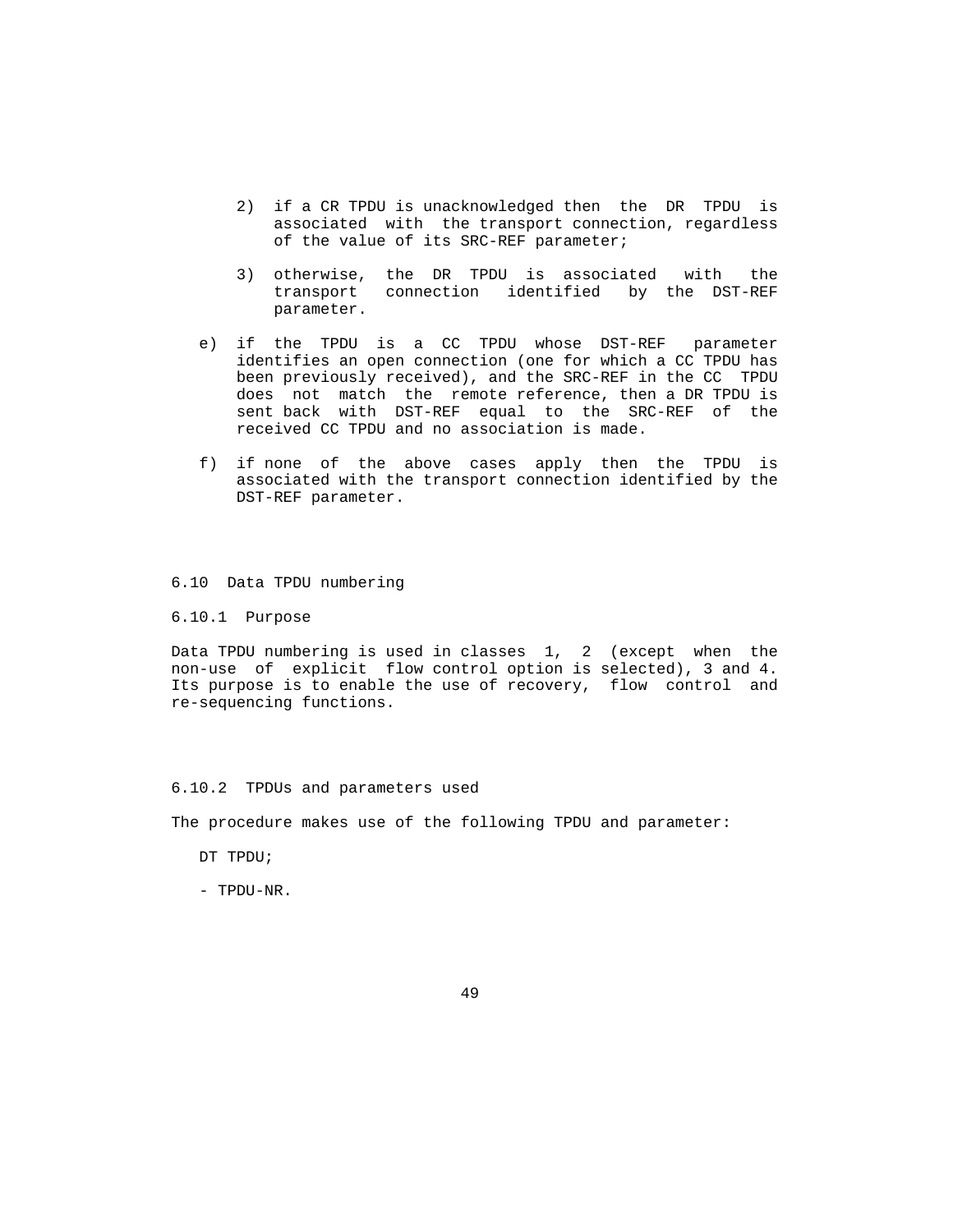# 6.10.3 Procedure

 A Transport entity shall allocate the sequence number zero to the TPDU-NR of the first DT TPDU which it transmits for a transport connection. For subsequent DT TPDUs sent on the same transport connection, the transport entity shall allocate a sequence number one greater than the previous one.

 When a DT TPDU is retransmitted, the TPDU-NR parameter shall have the same value as in the first transmission of that DT TPDU.

 Modulo 2\*\*7 arithmetic shall be used when normal formats have been selected and modulo 2\*\*31 arithmetic shall be used when extended formats have been selected. In this International Standard the relationships 'greater than' and 'less than' apply to a set of contiguous TPDU numbers whose range is less than the modulus and whose starting and finishing numbers are known. The term 'less than' means 'occurring sooner in the window sequence' and the term 'greater than' means 'occurring later in the window sequence'.

#### 6.11 Expedited data transfer

6.11.1 Purpose

 Expedited data transfer procedures are selected during connection establishment. The network normal data variant may be used in classes 1, 2, 3 and 4. The network expedited variant is only used in class 1.

#### 6.11.2 Network service primitives

 The procedure makes use of the following network service primitives:

a) N-DATA;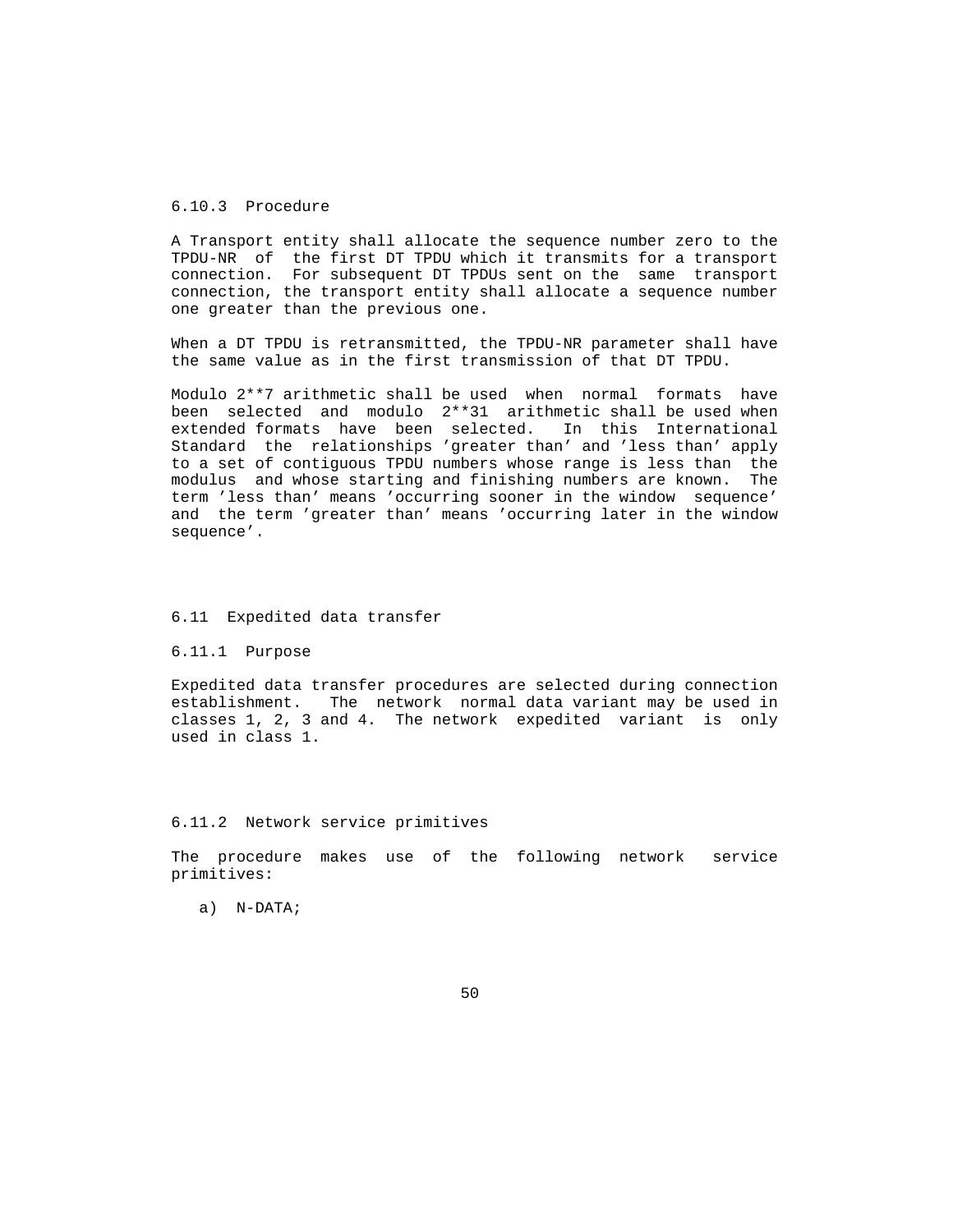b) N-EXPEDITED DATA.

# 6.11.3 TPDUs and parameter used

The procedure makes use of the following TPDUs and parameters:

- a) ED TPDU;
	- ED TPDU-NR.
- b) EA TPDU;
	- YR-EDTU-NR.

# 6.11.4 Procedures

 The TS-user data parameter of each T-EXPEDITED DATA request shall be conveyed as the data field of an Expedited Data (ED) TPDU.

 Each ED TPDU received shall be acknowledged by an Expedited Acknowledge (EA) TPDU.

 No more than one ED TPDU shall remain unacknowledged at any time for each direction of a transport connection.

An ED TPDU with a zero length data field is a protocol error.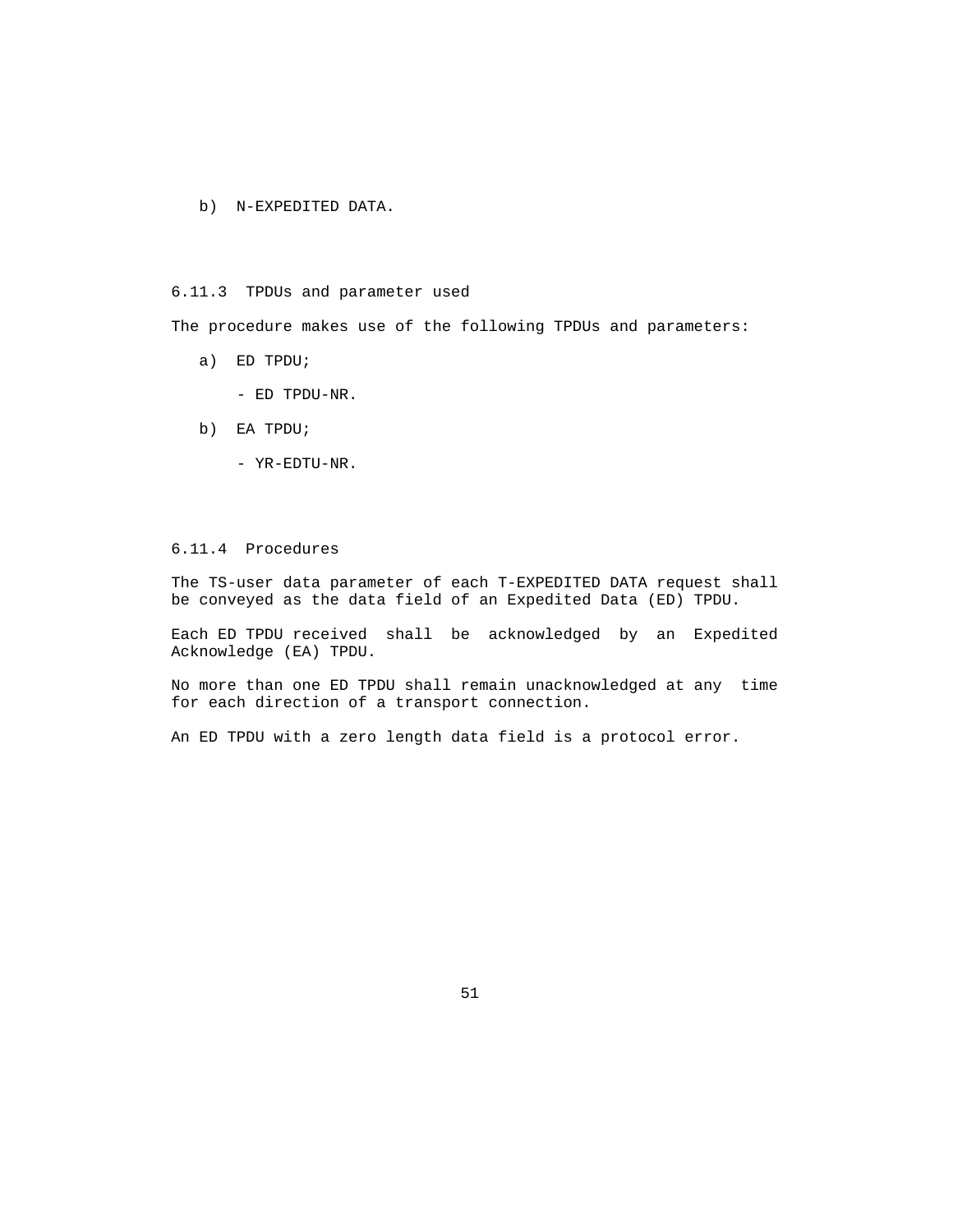NOTES

- 1. The network normal data variant is used, except when the network expedited variant (available in Class 1 only), has been agreed, in which case ED and EA TPDUs are conveyed in the data fields of N-EXPEDITED DATA primitives (see  $6.2.3$ .
- 2. No TPDUs can be transmitted using network expedited until the CC TPDU becomes acknowledged, to prevent the network expedited from overtaking the CC TPDU.

## 6.12 Reassignment after failure

6.12.1 Purpose

 The reassignment after failure procedure is used in Classes 1 and 3 to commence recovery from an NS-provider signalled disconnect.

#### 6.12.2 Network service primitives

The procedure uses the following network service primitive:

N-DISCONNECT indication

#### 6.12.3 Procedure

 When an N-DISCONNECT indication is received from the network connection to which a transport connection is assigned, the initiator shall apply one of the following alternatives:

 a) if the TTR timer has not already run out and no DR TPDU is retained then: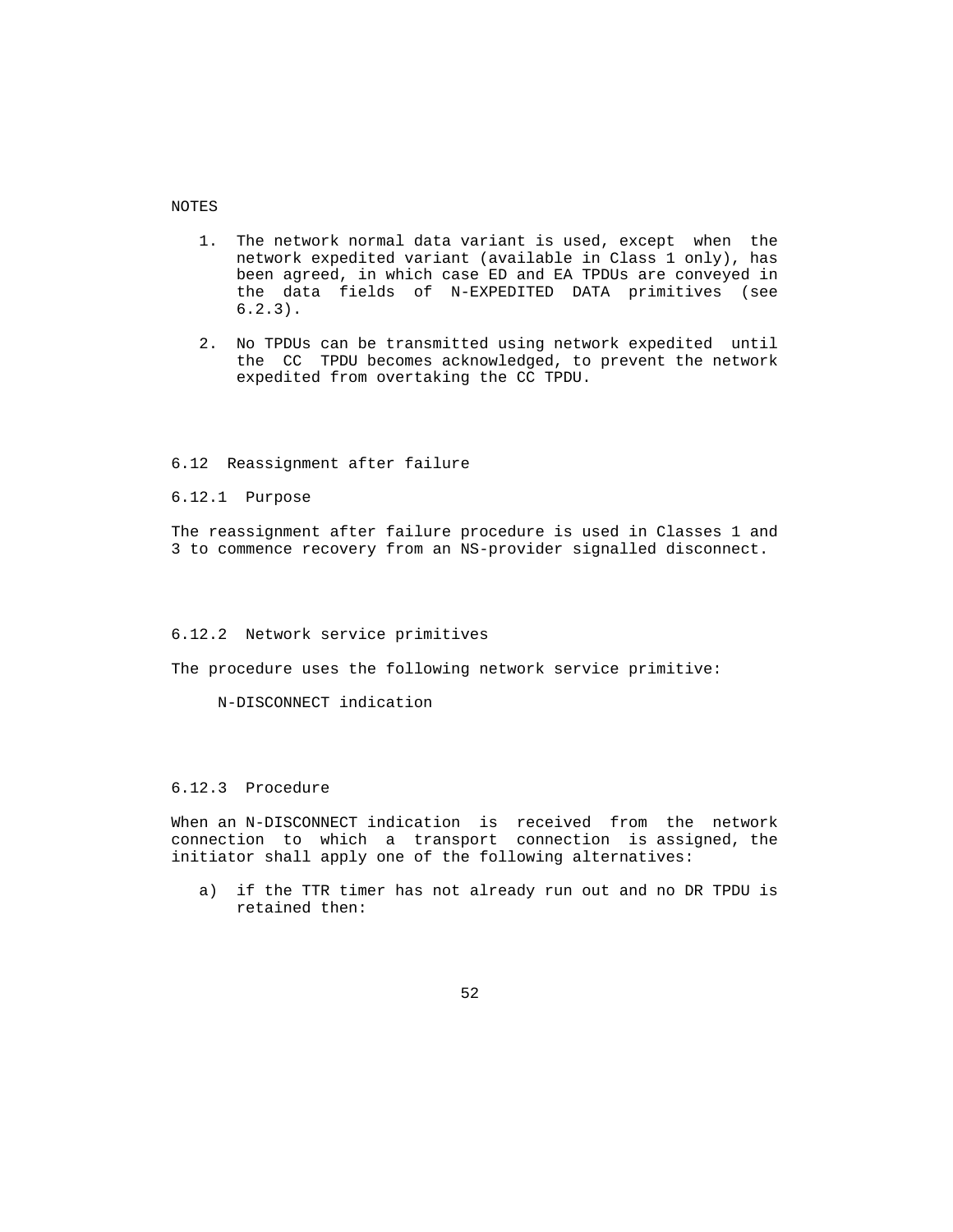- 1) assign the transport connection to a different network connection (see 6.1) and start its TTR timer if not already started.
- 2) while waiting for the completion of assignment if:
	- an N-DISCONNECT indication is received, repeat the procedure from 6.12.3.a,
	- the TTR timer expires, begin procedure 6.12.3.b.
- 3) when reassignment is completed, begin resynchronization (see 6.14) and:
	- if a valid TPDU is received as the result of the resynchronization, stop the TTR timer, or
	- if TTR runs out, wait for the next event, or
	- if an N-DISCONNECT indication is received, then begin either procedure 6.12.3.a or 6.12.3.b depending on the TTR timer.

 NOTE - After the TTR timer expires and while waiting for the next event, it is recommended that the initiator starts the TWR timer. If the TWR timer expires before the next event the initiator should begin the procedure in 6.12.3.b.

- b) if the TTR timer has run out, consider the transport connection as released and freeze the reference (see 6.18).
- c) if a DR TPDU is retained and the TTR timer has not run out, then follow the actions in either 6.12.3.a or 6.12.3.b.

 The responder shall start its TWR timer if not already started. The arrival of the first TPDU related to the transport connection (because of resynchronization by the initiator) completes the reassignment after failure procedure. The TWR timer is stopped and the responder shall continue with resynchronization (see 6.14). If reassignment does not take place within this time, the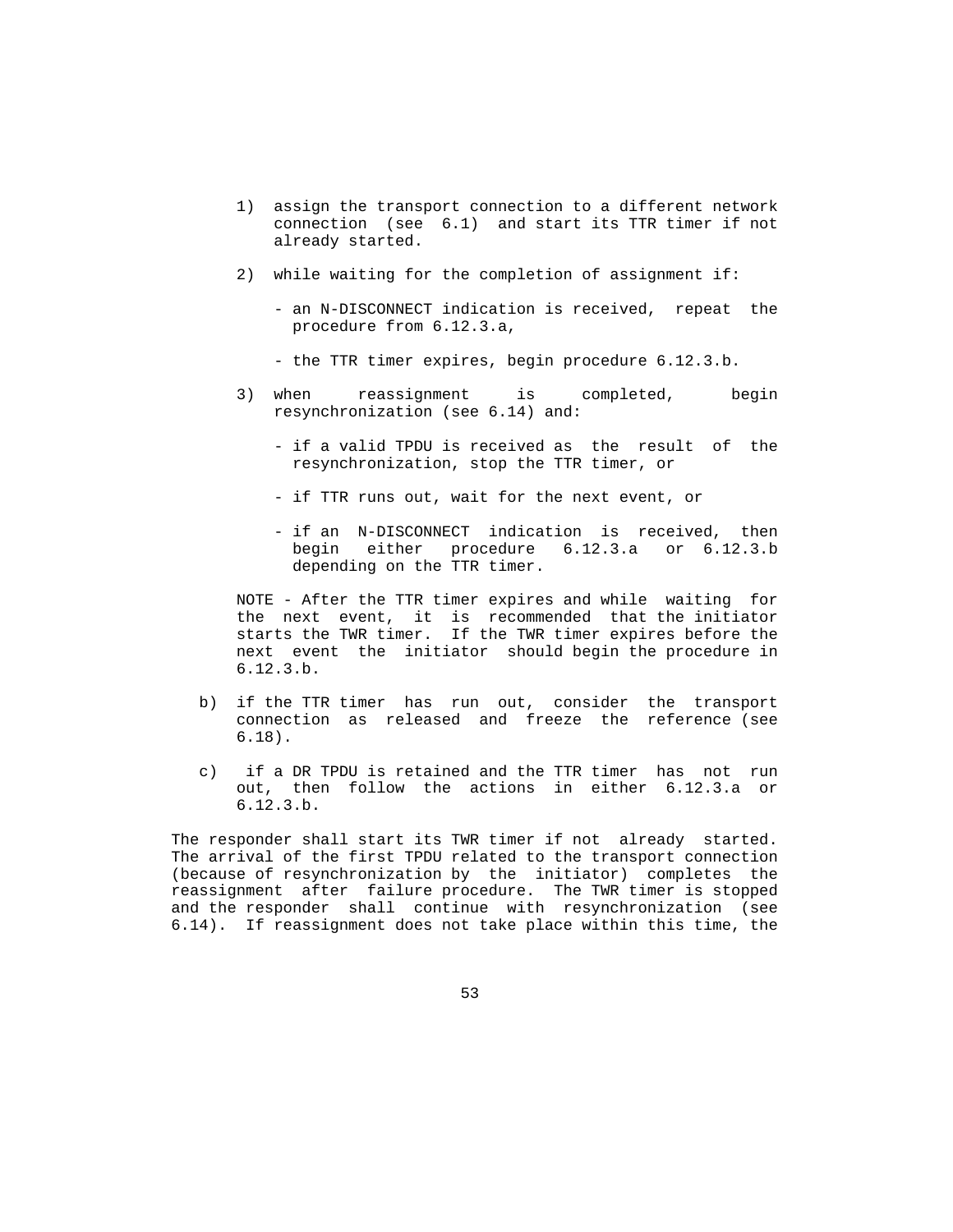transport connection is considered released and the reference is frozen (see 6.18).

# 6.12.4 Timers

The reassignment after failure procedure uses two timers:

- a) TTR, the time to try reassignment/resynchronization timer;
- b) TWR, the time to wait for reassignment/resynchronization timer.

 The TTR timer is used by the initiator. Its value shall not exceed two minutes minus the sum of the maximum disconnect propagation delay and the transit delay of the network connections (see note 1). The value for the TTR timer may be indicated in the CR TPDU.

 The TWR timer is used by the responder. If the reassignment time parameter is present in the CR TPDU, the TWR timer value shall be greater than the sum of the TTR timer plus the maximum disconnect propagation delay plus the transit delay of the network connections.

 If the reassignment time parameter is not present in the CR TPDU, a default value of 2 minutes shall be used for the TWR timer.

NOTES

- 1. Provided that the required quality of service is met, TTR may be set to zero (i.e. no assignment). This may be done, for example, if the rate of NS-provider generated disconnects is very low.
- 2. Inclusion of the reassignment time parameter in the CR TPDU allows the responder to use a TWR value of less than 2 minutes.
- 3. If the optional TS1 and TS2 timers are used, it is recommended: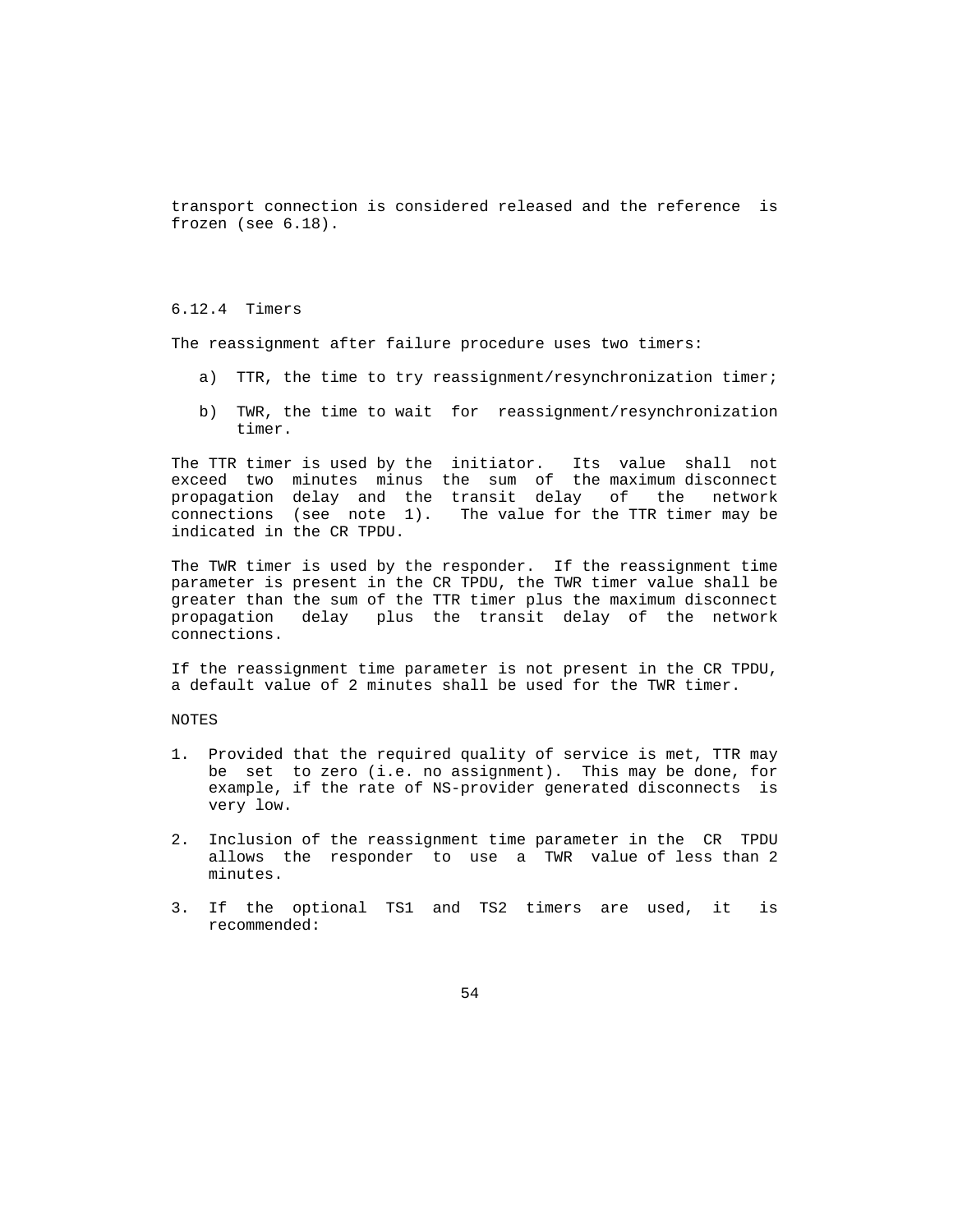- a) to stop TS1 or TS2 if running when TTR or TWR is started;
- b) to restart TS1 or TS2 if necessary when the corresponding TPDU (CR TPDU or DR TPDU respectively is repeated);
- c) to select for TS1 and TS2 values greater than TTR.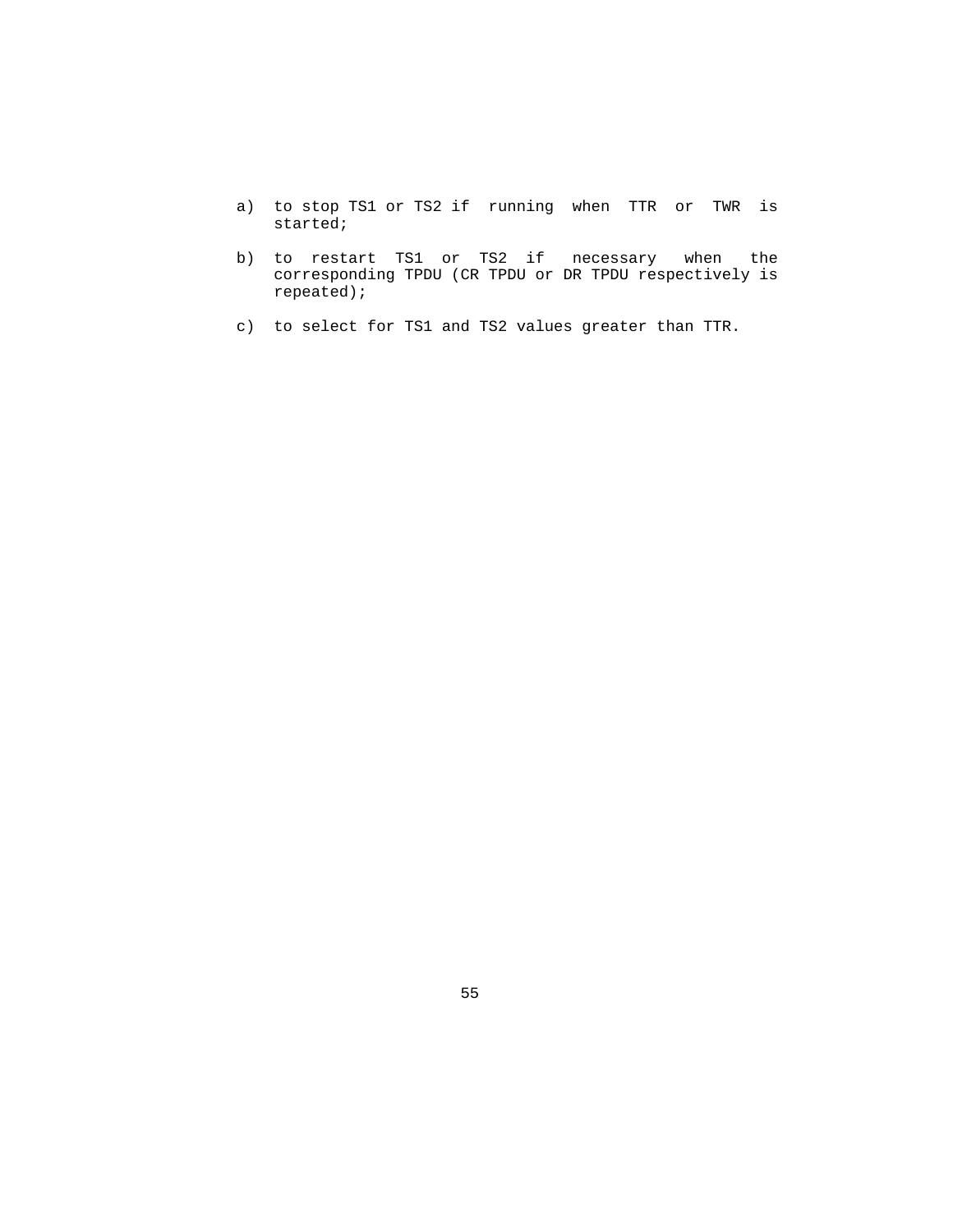6.13 Retention until acknowledgement of TPDUs

6.13.1 Purpose

 The retention until acknowledgement of TPDUs procedure is used in classes 1, 3 and 4 to enable and minimize retransmission after possible loss of TPDUs.

 The confirmation of receipt variant is used only in Class 1 when it has been agreed during connection establishment (see note).

 The AK variant is used in classes 3 and 4 and also in Class 1 when the confirmation of receipt variant has not been agreed during connection establishment.

 NOTE - Use of confirmation of receipt variant depends on the availability of the network layer receipt confirmation service and the expected cost reduction.

### 6.13.2 Network service primitives

The procedure uses the following network service primitives:

- a) N-DATA;
- b) N-DATA ACKNOWLEDGE.

#### 6.13.3 TPDUs and parameters used

The procedure uses the following TPDUs and parameters:

- a) CR, CC, DR and DC TPDUs;
- b) RJ and AK TPDUs;
	- YR-TU-NR.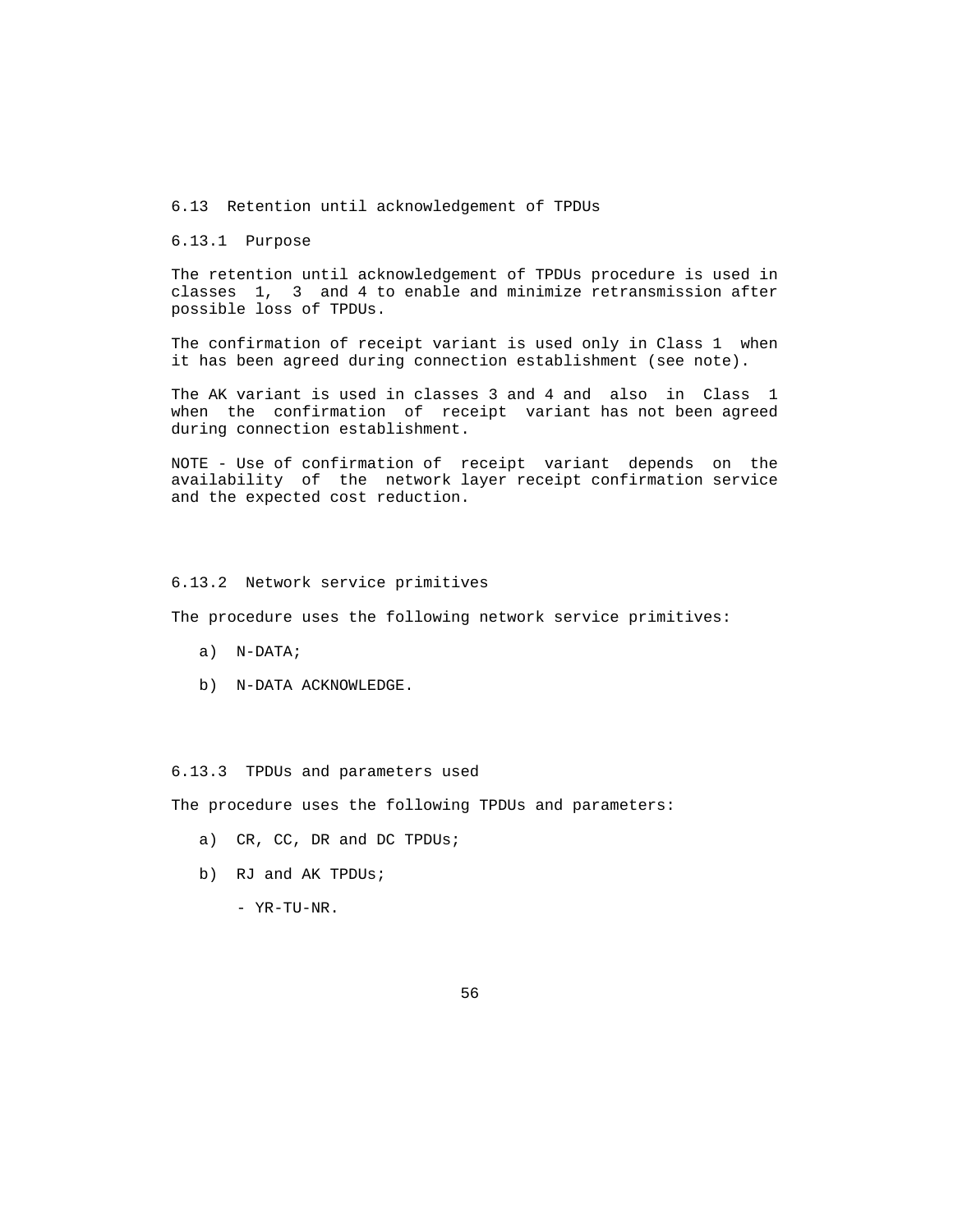c) DT TPDU;

- TPDU-NR.

d) ED TPDU;

- ED-TPDU-NR.

- e) EA TPDU;
	- YR-EDTU-NR.

## 6.13.4 Procedures

 Copies of the following TPDUs shall be retained upon transmission to permit their later retransmission:

CR, CC, DR, DT and ED TPDUs

 except that if a DR is sent in response to a CR TPDU there is no need to retain a copy of the DR TPDU.

 In the confirmation of receipt variant, applicable only in Class 1, transport entities receiving N-DATA indications which convey DT TPDUs and have the confirmation request field set shall issue an N-DATA ACKNOWLEDGE request (see notes 1 and 2).

 After each TPDU is acknowledged, as shown in table 5, the copy need not be retained. Copies may also be discarded when the transport connection is released.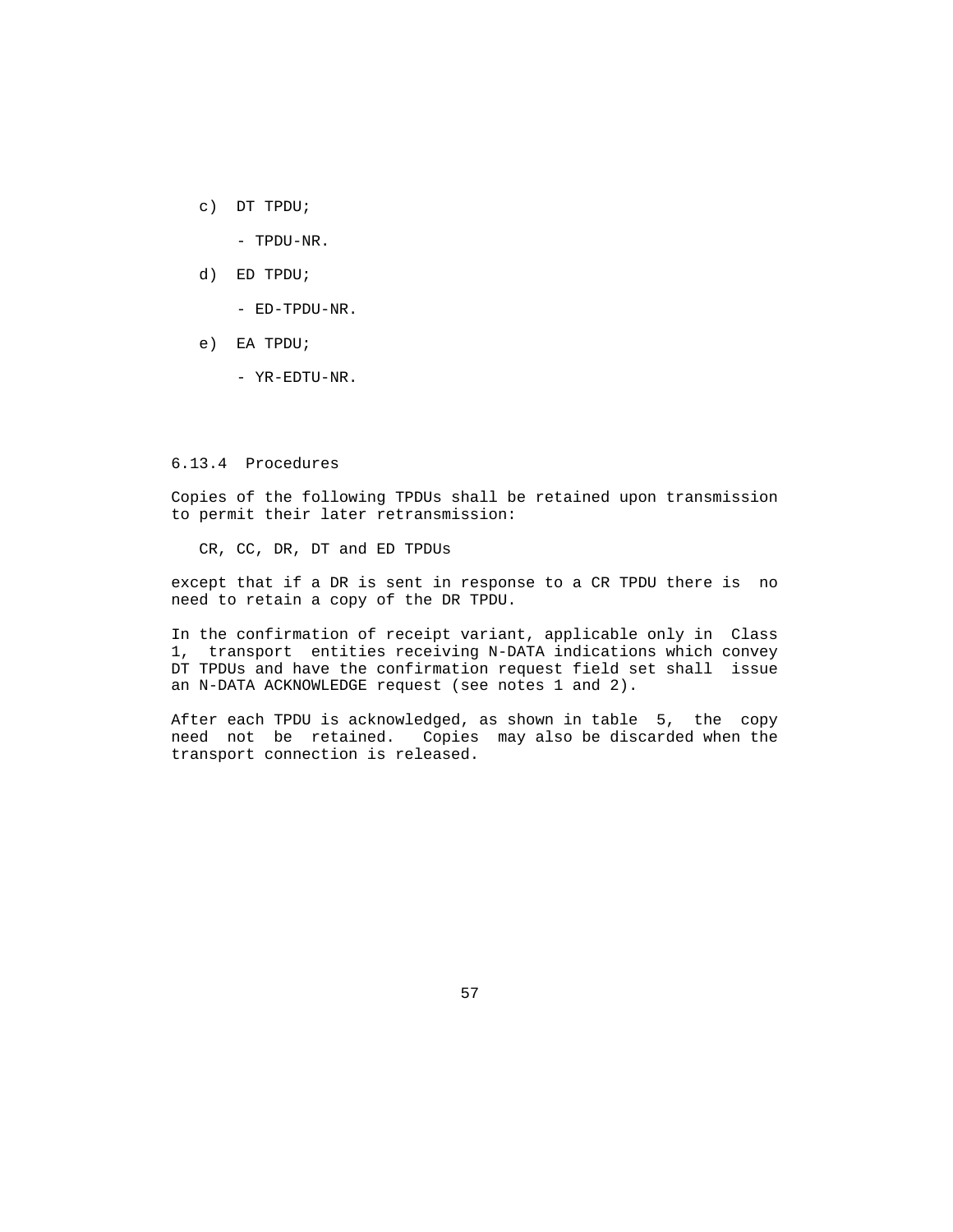NOTES

- 1. It is a local matter for each transport entity to decide which N-DATA requests should have the confirmation request parameter set. This decision will normally be related to the amount of storage available for retained copies of the DT TPDUs.
- 2. Use of the confirmation request parameter may affect the quality of network service.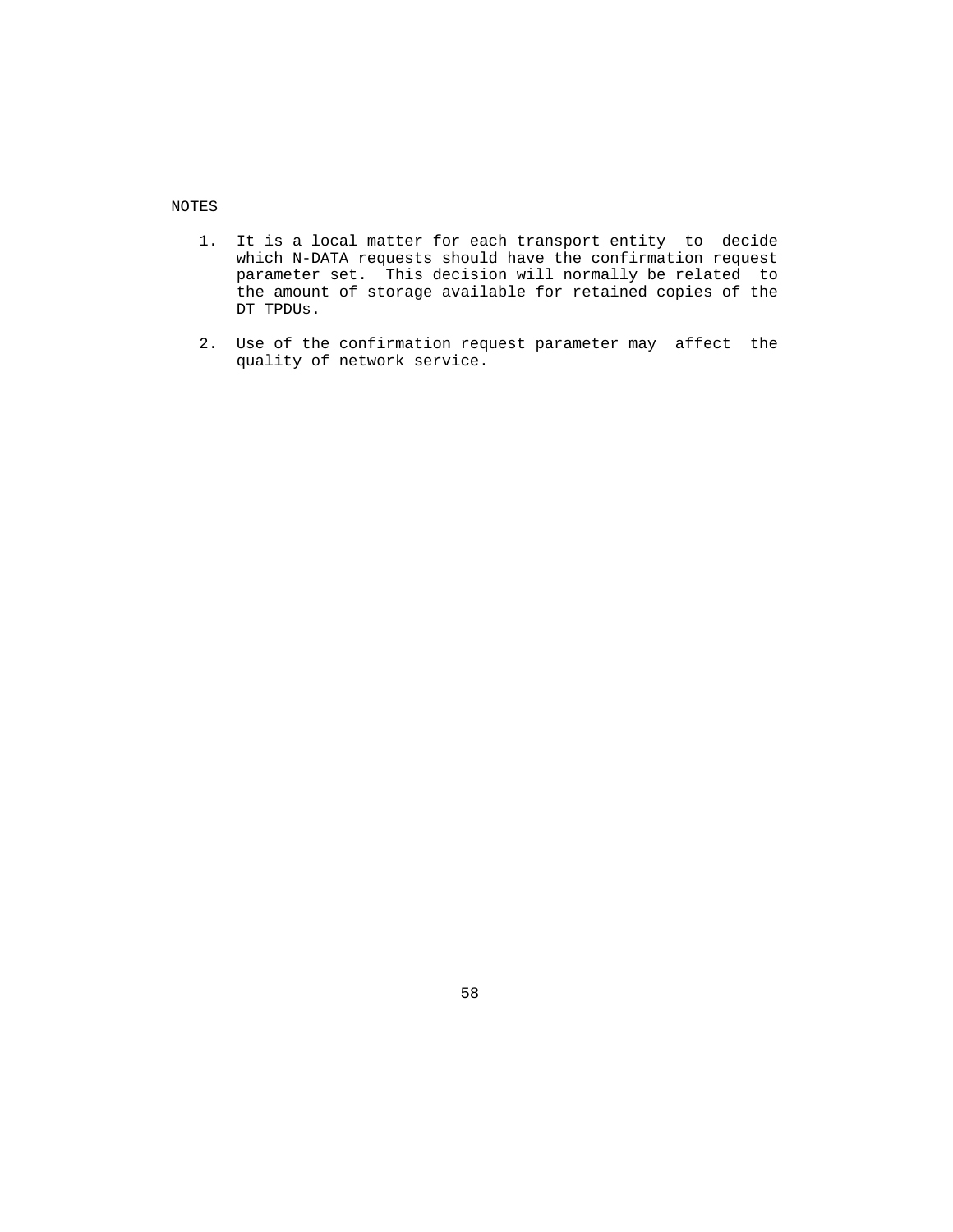| RETAINED<br>TPDU | <b>VARTANT</b>                        | RETAINED UNTIL ACKNOWLEDGED BY                                                                                       |
|------------------|---------------------------------------|----------------------------------------------------------------------------------------------------------------------|
| CR               | both                                  | CC, DR or ER TPDU.                                                                                                   |
| DR.              | both                                  | DC or DR (in case of collision) TPDU.                                                                                |
| <b>CC</b>        | confirmation<br>of receipt<br>variant | N-DATA Acknowledge indication, RJ,<br>DT, EA or ED TPDU.                                                             |
| CC               | AK variant                            | RJ, DT, AK, ED or EA TPDU.                                                                                           |
| <b>DT</b>        | confirmation<br>of receipt<br>variant | N-DATA ACKNOWLEDGE indication cor-<br>responding to an N-DATA request which<br>conveyed, or came after, the DT TPDU. |
| DT               | AK variant                            | AK or RJ TPDU for which the YR-TU-NR<br>is greater than TPDU-NR in the DT<br>TPDU.                                   |
| ED               | both                                  | EA TPDU for which the YR-EDTU-NR is<br>equal to the ED-TPDU-NR in the<br>ED TPDU.                                    |

Table 5. Acknowledgement of TPDUs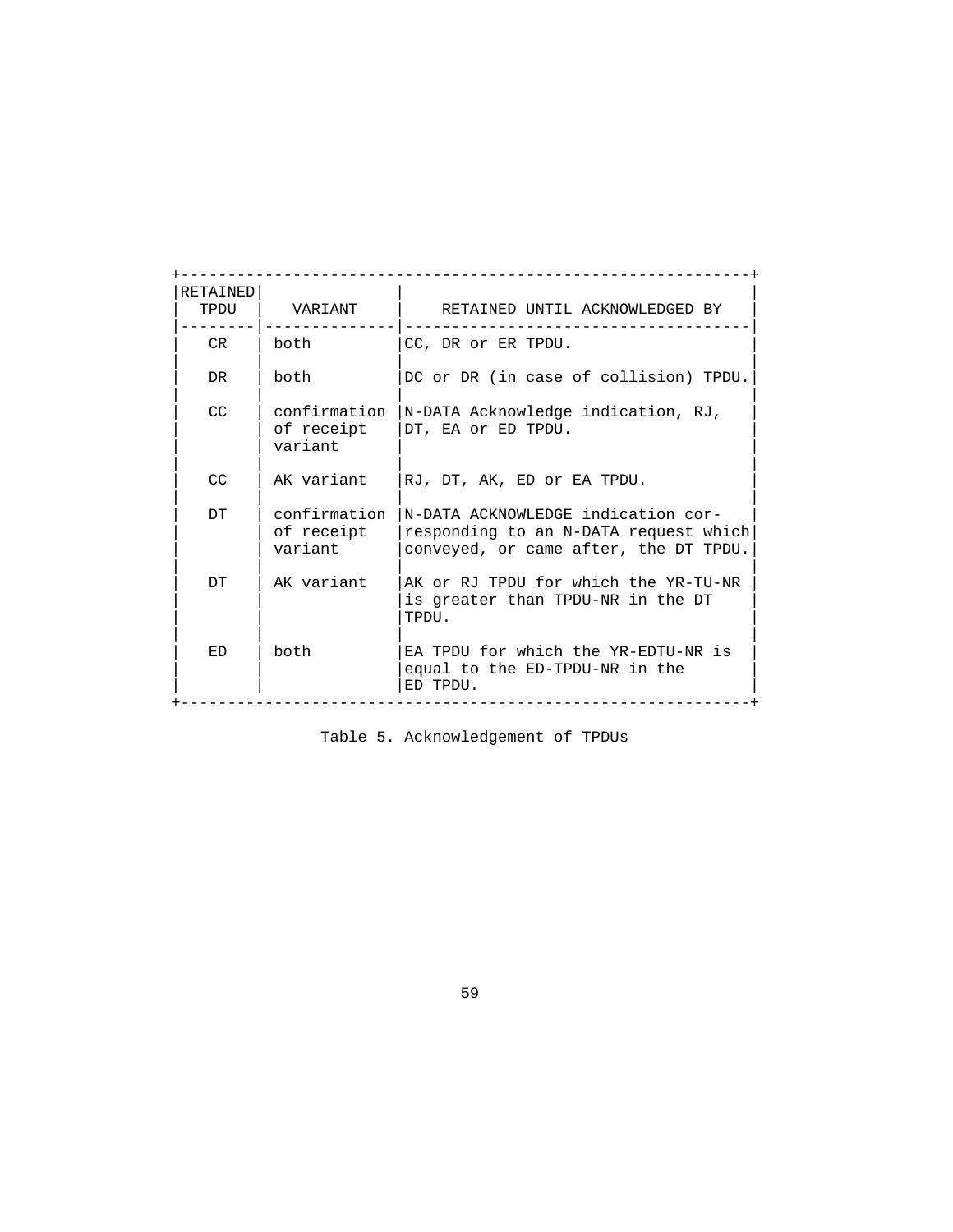## 6.14 Resynchronization

6.14.1 Purpose

 The resynchronization procedures are used in Classes 1 and 3 to restore the transport connection to normal after a reset or during reassignment after failure according to 6.12.

# 6.14.2 Network service primitives

 The procedure makes use of the following network service primitive:

N-RESET indication.

# 6.14.3 TPDUs and parameters used

The procedure uses the following TPDUs and parameters:

- a) CR, DR, CC and DC TPDUs
- b) RJ TPDUs;

- YR-TU-NR.

c) DT TPDU;

- TPDU-NR

- d) ED TPDU;
	- ED TPDU-NR.
- e) EA TPDU;
	- YR-EDTU-NR.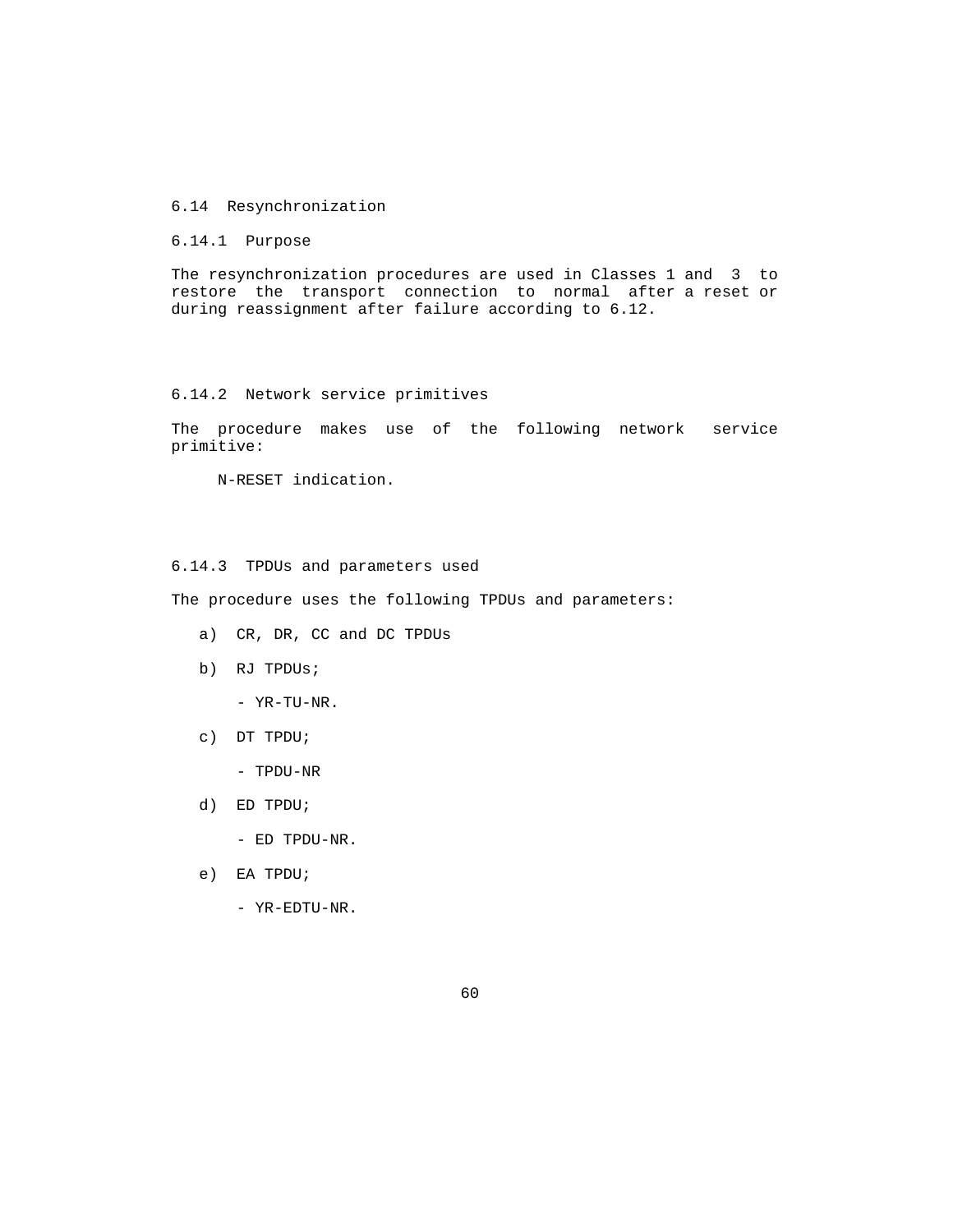# 6.14.4 Procedure

 A transport entity which is notified of the occurence of an N- RESET or which is performing 'reassignment after failure' according to 6.12 shall carry out the active resynchronization procedure (see 6.14.4.1) unless any of the following hold:

- a) the transport entity is the responder (see note). In this case the passive resynchronization procedure is carried out (see 6.14.4.2).
- b) the transport entity has elected not to reassign (see 6.12.3.c). In this case no resynchronization takes place.

### 6.14.4.1 Active resynchronization procedures

 The Transport entity shall carry out one of the following actions:

- a) if the TTR timer has been previously started and has run out (i.e. no valid TPDU has been received), the transport connection is considered as released and the reference is frozen (see 6.18).
- b) otherwise, the TTR timer shall be started (unless it is already running) and the first applicable of the following actions shall be taken:
	- 1) if a CR TPDU is unacknowledged, then the transport entity shall retransmit it;
	- 2) if a DR TPDU is unacknowledged, then the transport entity shall retransmit it;
	- 3) otherwise, the transport entity shall carry out the data resynchronization procedures (6.14.4.3).

The TTR timer is stopped when a valid TPDU is received.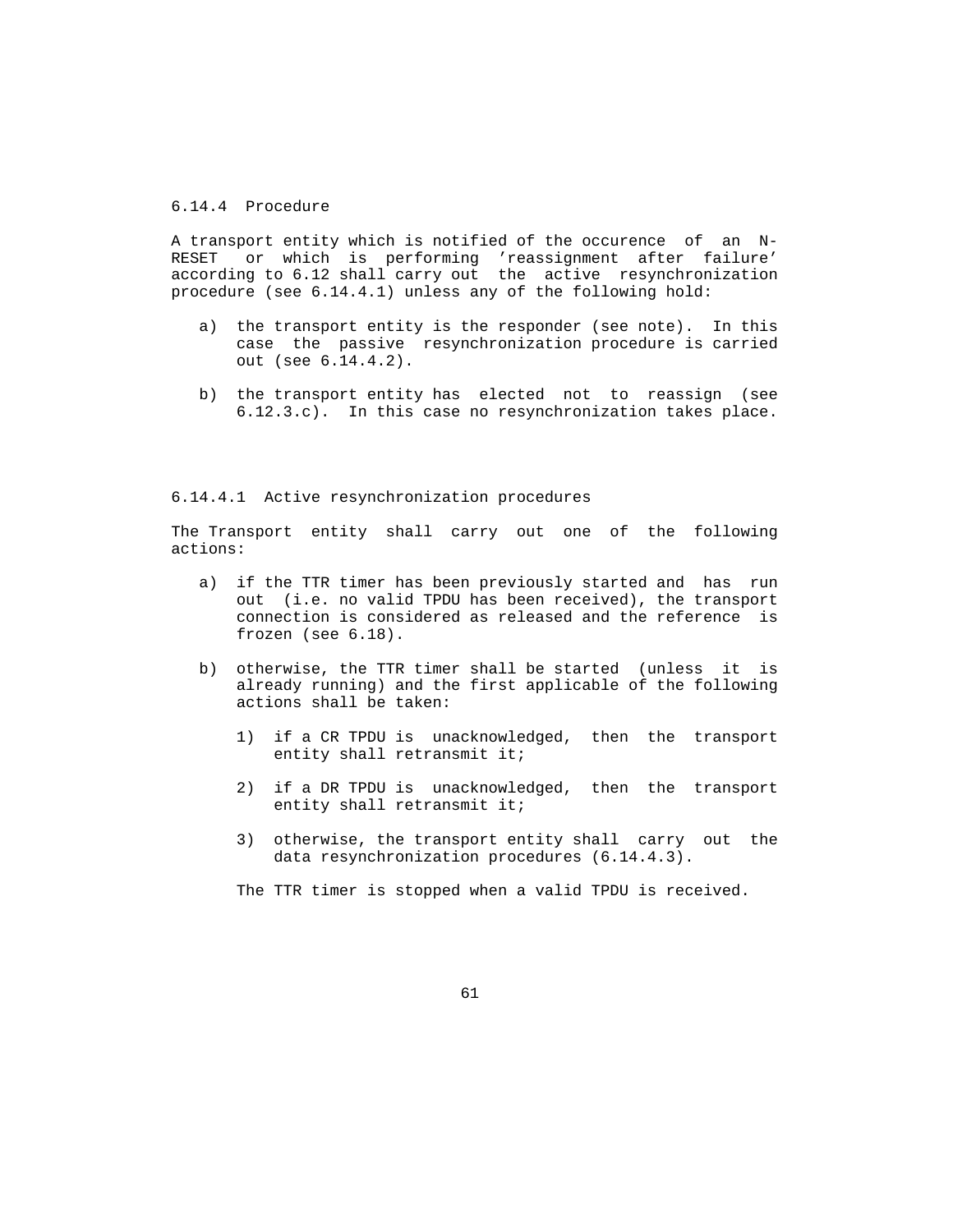### 6.14.4.2 Passive resynchronization procedures

 The transport entity shall not send any TPDUs until a TPDU has been received. The transport entity shall start its TWR timer if it was not already started (due to a previous N-DISCONNECT or N- RESET indication). If the timer runs out prior to the receipt of a valid TPDU which commence resynchronization (i.e. CR or DR or RJ TPDU) the transport connection is considered as released and the reference is released (see 6.18).

 When a valid TPDU is received the transport entity shall stop its TWR timer and carry out the appropriate one of the following actions, depending on the TPDU:

- a) if it is a DR TPDU, then the transport entity shall send a DC TPDU;
- b) if it is a repeated CR TPDU (see note 1) then the transport entity shall carry out the appropriate action from the following:
	- 1) if a CC TPDU has already been sent, and acknowledged: treat as a protocol error;
	- 2) if a DR TPDU is unacknowledged (whether or not a CC TPDU is unacknowledged): retransmit the DR TPDU, but setting the source reference to zero;
	- 3) if the T-CONNECT response has not yet been received from the user: take no action;
	- 4) otherwise; retransmit the CC TPDU followed by an unacknowledged ED TPDU (see note 2) and any DT TPDU;

#### NOTES

 1. A repeated CR TPDU can be identified by being on a network connection with the appropriate network addresses and having a correct source reference.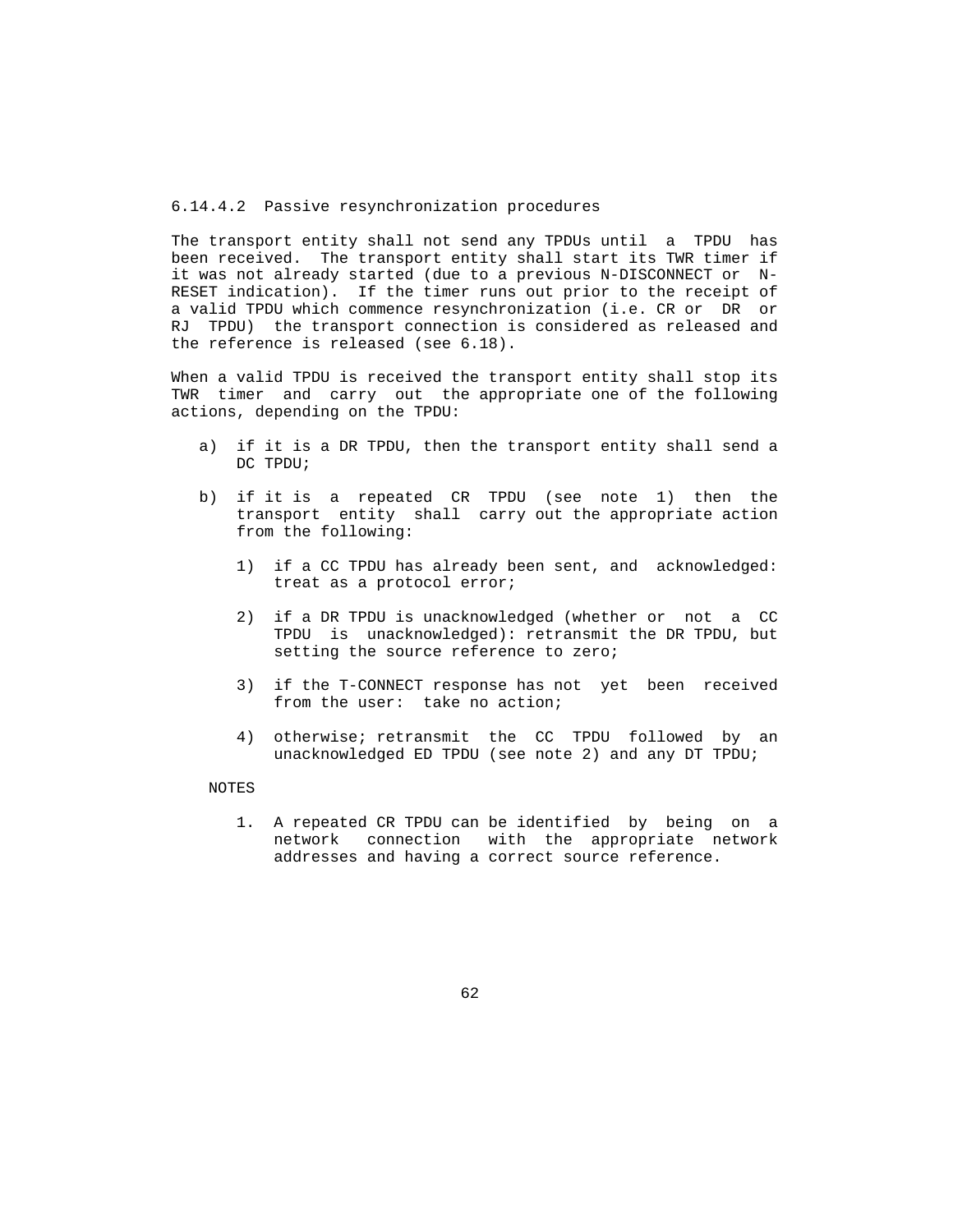- 2. The transport entity should not use network expedited until the CC TPDU is acknowledged (see 6.5). This rule prevents the network expedited from overtaking the CC TPDU.
- c) if it is an RJ or ED TPDU then one of the following actions shall be taken:
	- 1) if a DR TPDU is unacknowledged, then the transport entity shall retransmit it;
	- 2) otherwise, the transport entity shall carry out the data resynchronization procedures (6.14.4.3).
	- 3) If a CC TPDU was unacknowledge, the RJ or ED TPDU should then be considered as acknowledging the CC TPDU. If a CC TPDU was never sent, the RJ TPDU should then be considered as a protocol error.

#### 6.14.4.3 Data Resynchronization Procedures

 The transport entity shall carry out the following actions in the following order:

- a) (re)transmit any ED TPDU which is unacknowledged,
- b) transmit an RJ TPDU with YR-TU-NR field set to the TPDU-NR of the next expected DT TPDU;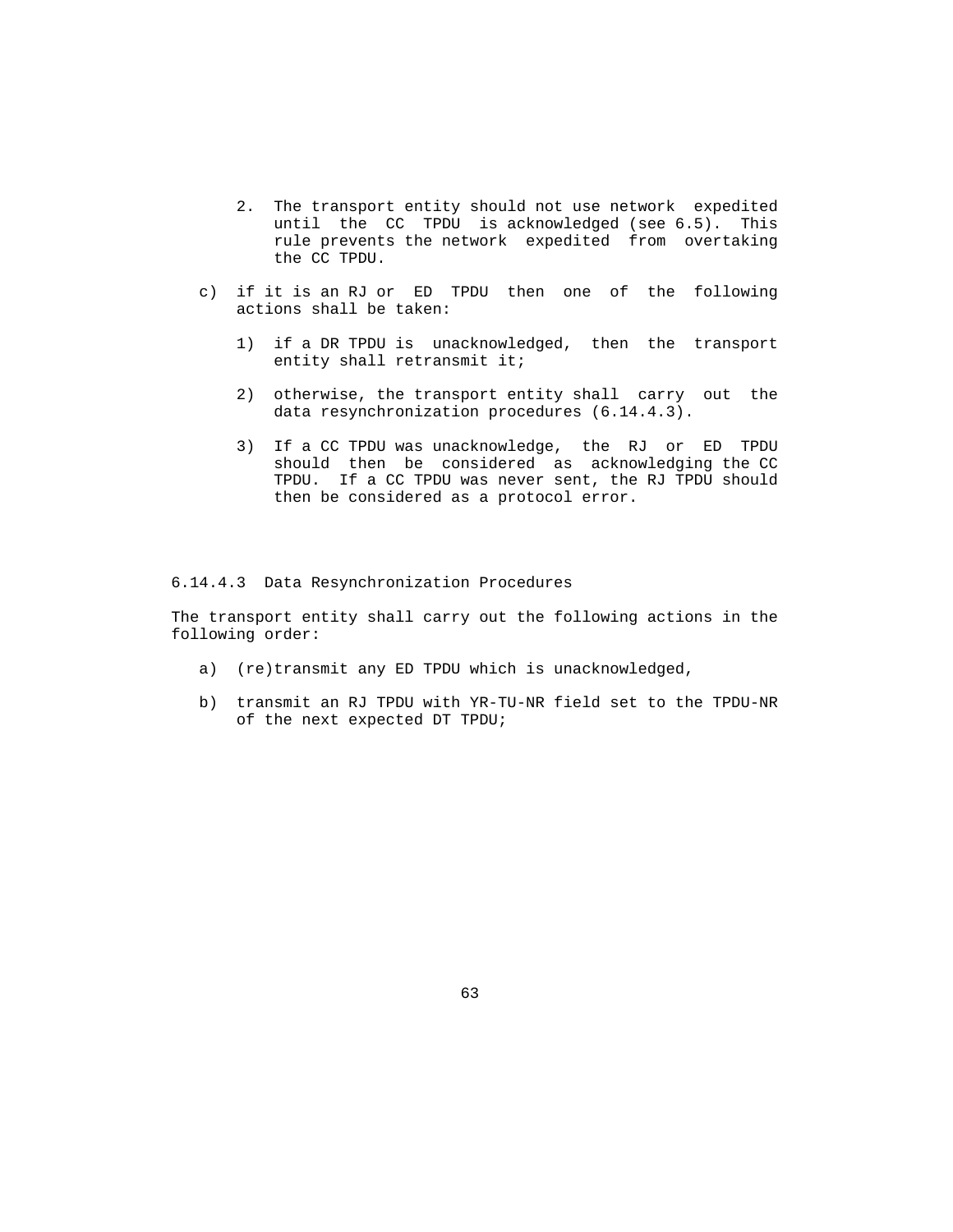- c) wait for the next TPDU from the other transport entity, unless an RJ or DR TPDU has already been received; if a DR TPDU is received the transport entity shall send a DC, freeze the reference, inform the TS-user of the disconnection and take no further action (i.e. it shall not follow the procedures in 6.14.4.3.d). If an RJ TPDU is received, the procedure of 6.14.4.3.d shall be followed. If an ED TPDU is received the procedures as described in 6.11 shall be followed. If it is a duplicated ED-TPDU the transport entity shall acknowledge it, with an EA TPDU, discard the duplicated ED TPDU and wait again for the next TPDU.
- d) (re)transmit any DT TPDUs which are unacknowledged, subject to any applicable flow control procedures (see note);

NOTE - The RJ TPDU may have reduced the credit.

#### 6.15 Multiplexing and demultiplexing

6.15.1 Purpose

 The multiplexing and demultiplexing procedures are used in Classes 2, 3 and 4 to allow several transport connections to share a network connection at the same time.

#### 6.15.2 TPDUs and parameters used

The procedure makes use of the following TPDUs and parameters:

CC, DR, DC, DT, AK, ED, EA, RJ and ER TPDUs

- DST-REF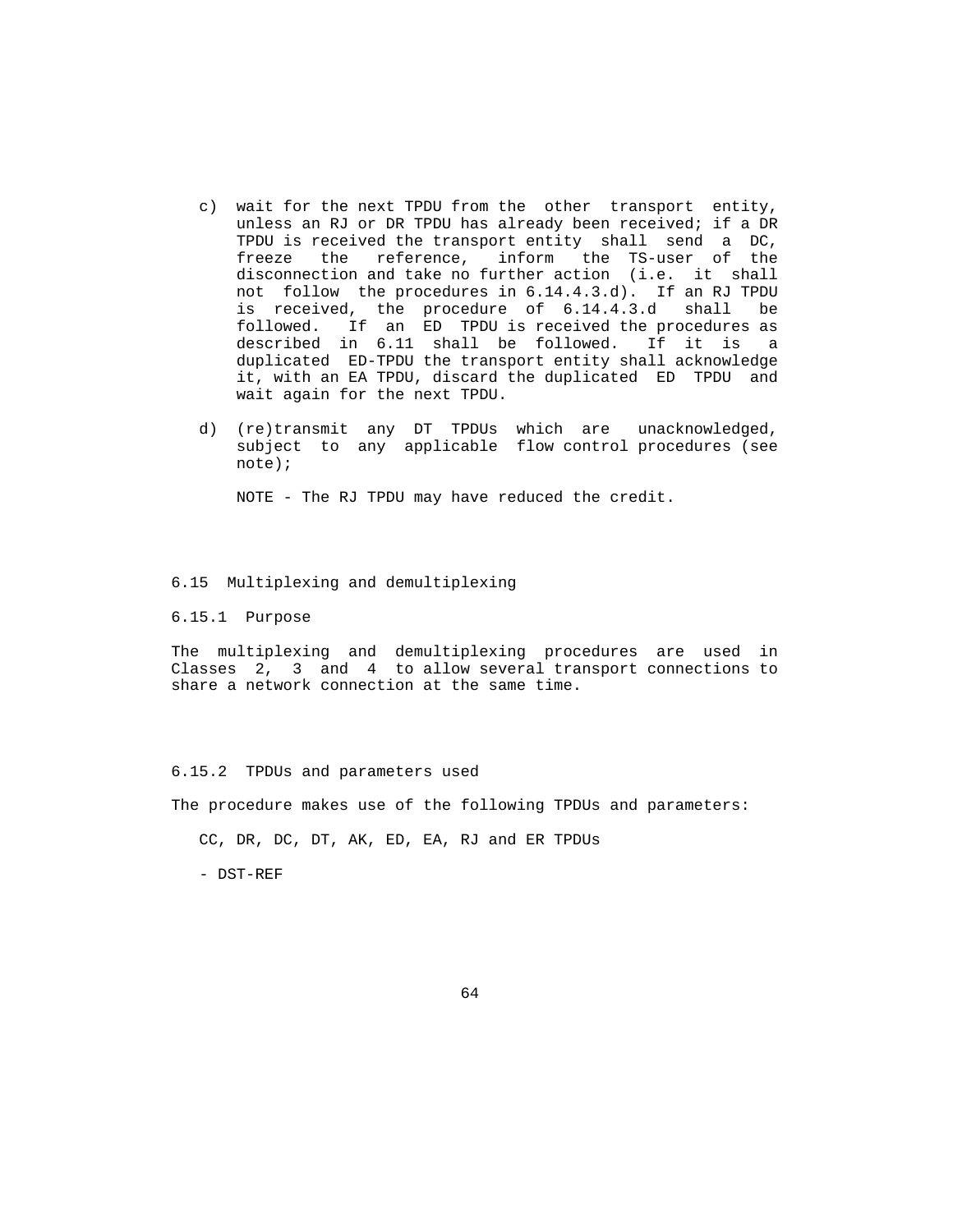### 6.15.3 Procedure

 The transport entities shall be able to send and receive on the same network connection TPDUs belonging to different transport connections.

## NOTES

- 1. When performing demultiplexing the transport connection to which the TPDUs apply is determined by the procedures defined in 6.9.
- 2. Multiplexing allows the concatenation of TPDUs belonging to different transport connections to be transferred in the same N-DATA primitive (see 6.4).

# 6.16 Explicit Flow Control

6.16.1 Purpose

 The explicit flow control procedure is used in Classes 2, 3 and 4 to regulate the flow of DT TPDUs independently of the flow control in the other layers.

#### 6.16.2 TPDUs and parameters used

The procedure makes use of the following TPDUs and parameters:

a) CR, CC, AK and RJ TPDUs

- CDT.

- b) DT TPDU
	- TPDU-NR.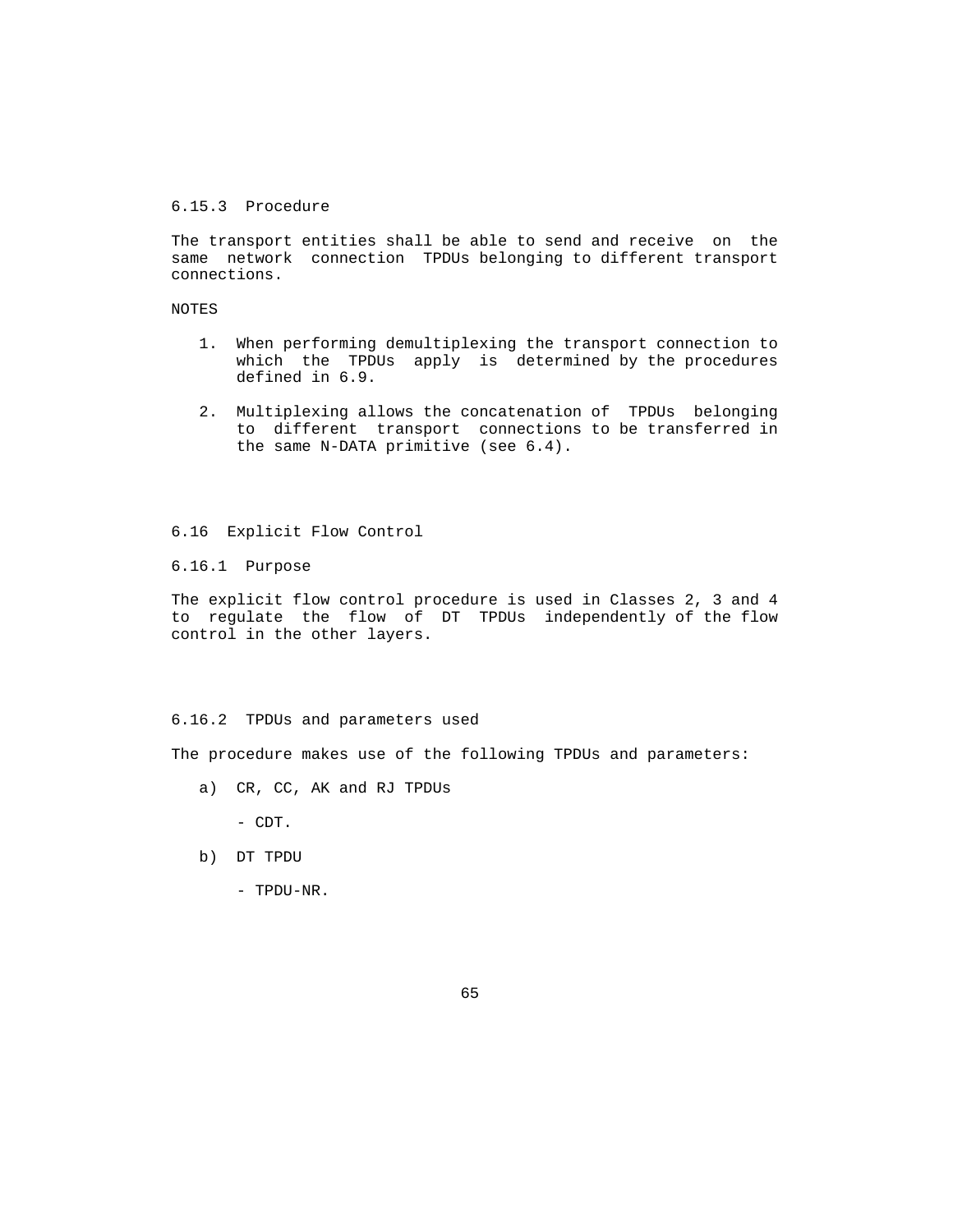- c) AK TPDU
	- YR-TU-NR;
	- subsequence number;
	- flow control confirmation.
- d) RJ TPDU
	- YR-TU-NR.

### 6.16.3 Procedure

 The procedures differ in different classes. They are defined in the clauses specifying the separate classes.

### 6.17 Checksum

6.17.1 Purpose

 The checksum procedure is used to detect corruption of TPDUs by the NS-provider.

 NOTE - Although a checksum algorithm has to be adapted to the type of errors expected on the network connection, at present only one algorithm is defined.

### 6.17.2 TPDUs and parameters used

The procedure uses the following TPDUs and parameters:

 All TPDUs - checksum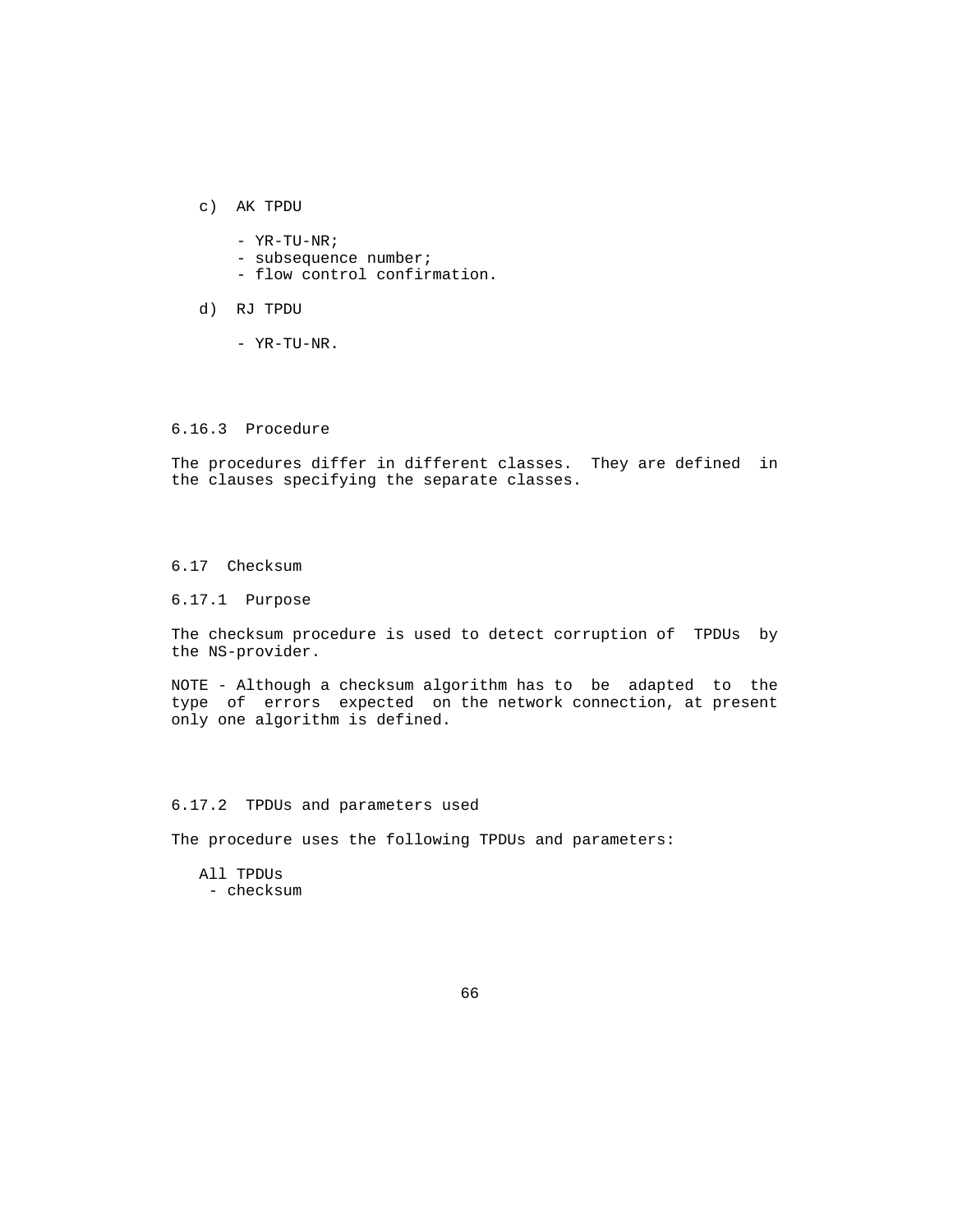## 6.17.3 Procedure

 The checksum is used only in Class 4. It is always used for the CR TPDU, and is used for all other TPDUs except if the non-use of the procedure was agreed during connection establishment.

 The sending transport entity shall transmit TPDUs with the checksum parameter set such that the following formulas are satisfied:

SUM(from i=1 to i=L) OF a[i] EQUALS <zero> (module 255)

SUM(from i=1 to i=L) OF i\*a[i] EQUALS <zero> (module 255)

where

 i = number (i.e. position) of an octet within the TPDU (see 13.2);  $a[i]$  = value of octet in position 1; L = length of TPDU in octets.

 A transport entity which receives a TPDU for a transport connection for which the use of checksum has been agreed and which does not satisfy the above formulas shall discard the TPDU (see also note 2).

NOTES

- 1. An efficient algorithm for determining the checksum parameters is given in annex B.
- 2. If the checksum is incorrect, it is not possible to know with certainty to which transport connection the TPDU is related; further action may be taken for all the transport connections assigned to the network connection (see 6.9).
- 3. The checksum proposed is easy to calculate and so will not impose a heavy burden on implementations. However, it will not detect insertion or loss of leading or trailing zeros and will not detect some octets misordering.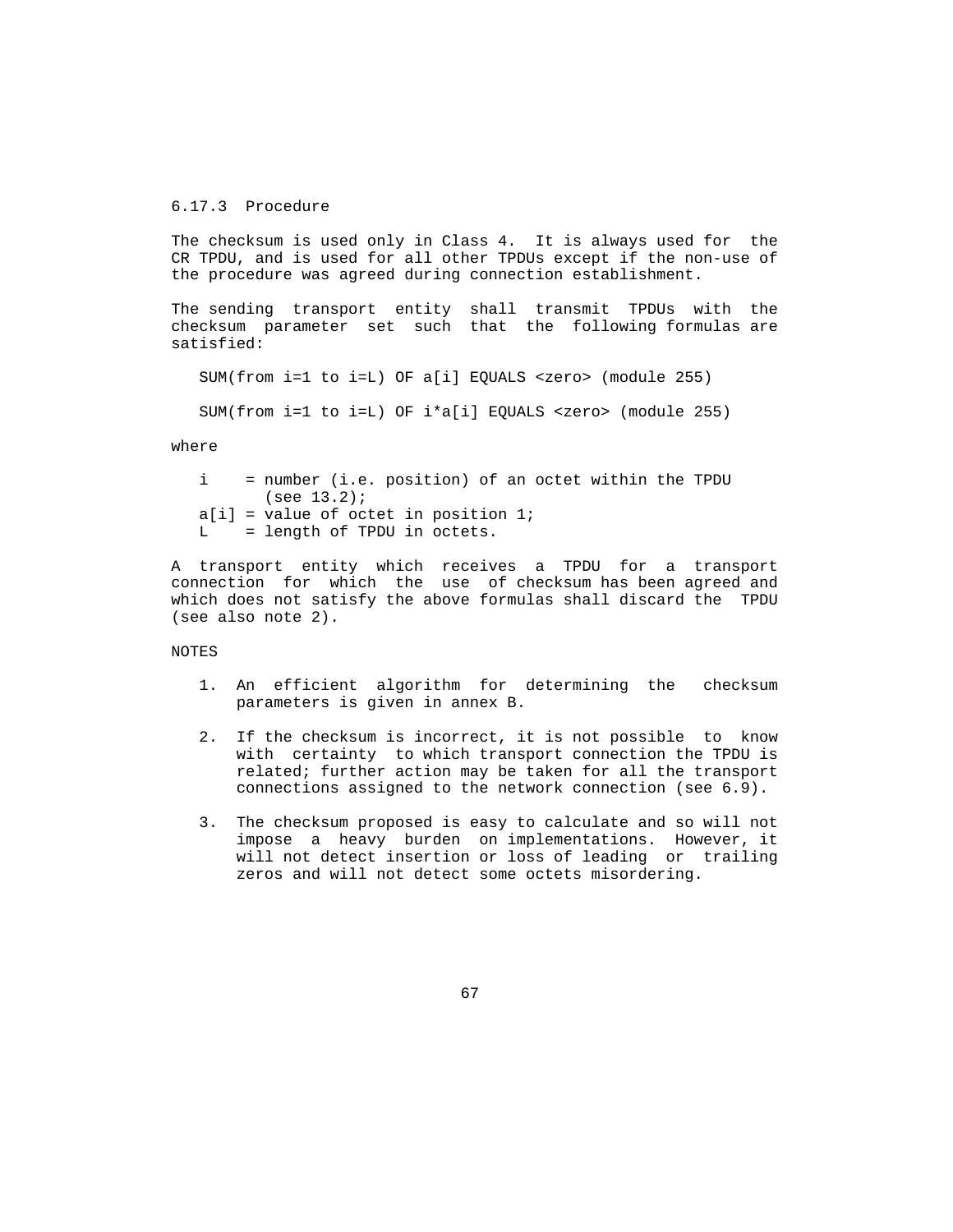#### 6.18 Frozen references

6.18.1 Purpose

 This procedure is used in order to prevent re-use of a reference while TPDUs associated with the old use of the reference may still exist.

#### 6.18.2 Procedure

 When a transport entity determines that a particular connection is released it shall place the reference which it has allocated to the connection in a frozen state according to the procedures of the class. While frozen, the reference shall not be re-used.

 NOTE - The frozen reference procedure is necessary because retransmission or misordering can cause TPDUs bearing a reference to arrive at an entity after it has released the connection for which it allocated the reference. Retransmission, for example, can arise when the class includes either resynchronization (see 6.14) or retransmission on time out (see 6.19).

6.18.2.1 Procedure for classes 0 and 2

The frozen reference procedure is never used for these classes.

 NOTE - However for consistency with the other classes freezing the references may be done as a local decision.

 $\sim$  68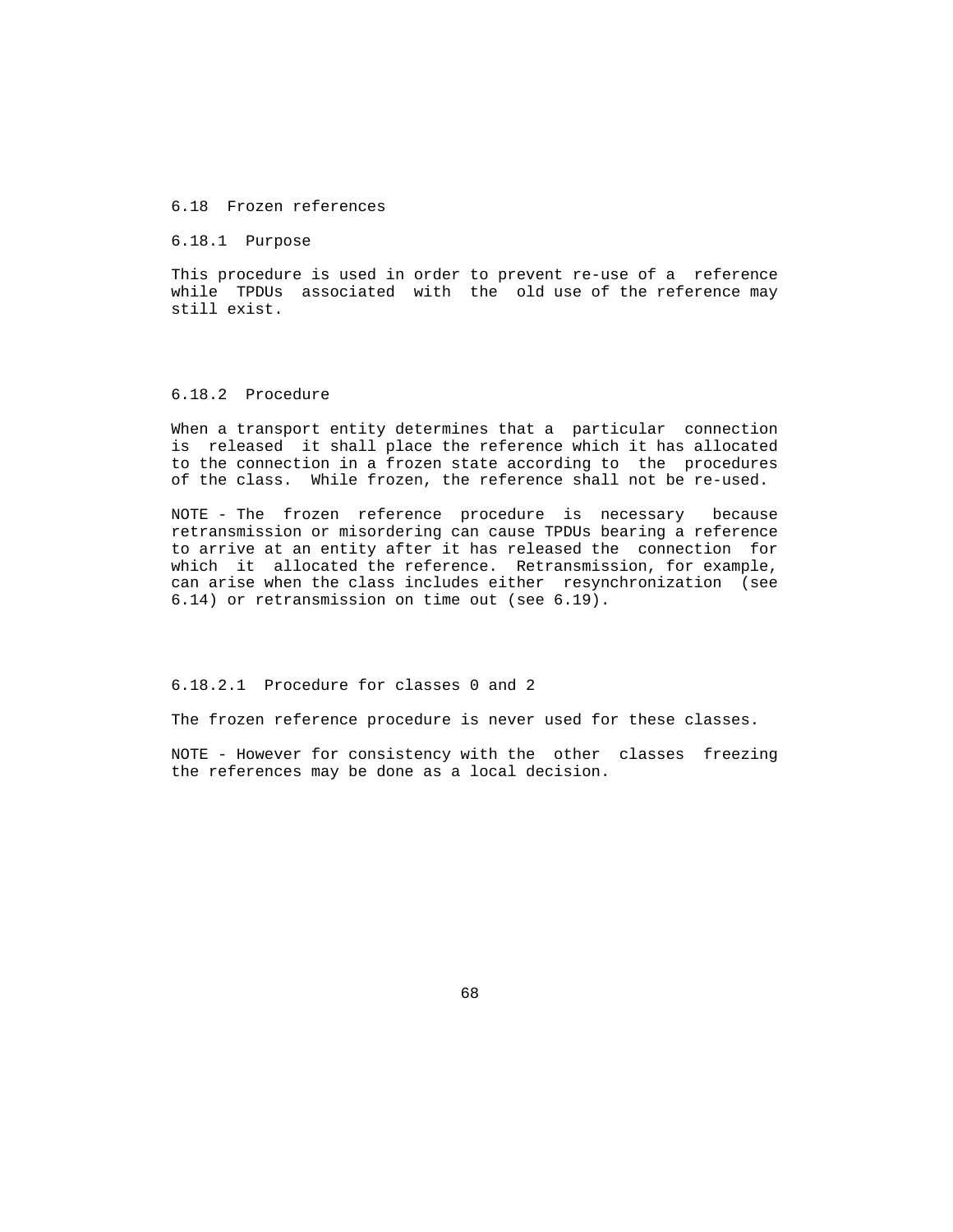6.18.2.2 Procedure for classes 1 and 3

 The frozen reference procedure is used except in the following cases (see note 1):

- a) when the transport entity receives a DC TPDU in response to a DR TPDU which it has sent (see note  $2$ );
- b) when the transport entity sends a DR or ER TPDU in response to a CR TPDU which it has received (see note 3);
- c) when the transport entity has considered the connection to be released after the expiration of the TWR timer (see note 4);
- d) when the transport entity receives a DR or ER TPDU in response to a CR TPDU which it has sent.

 The period of time for which the reference remains frozen shall be greater than the TWR time.

NOTES

- 1. However, even in these cases, for consistency freezing the reference may be done as a local decision.
- 2. When the DC TPDU is received it is certain that the other transport entity considers the connection released.
- 3. When the DR or ER TPDU is sent the peer transport entity has not been informed of any reference assignment and thus cannot possibly make use of a reference (this includes the case where a CC TPDU was sent, but was lost).
- 4. In 6.18.2.c the transport entity has already effectively frozen the reference for an adequate period.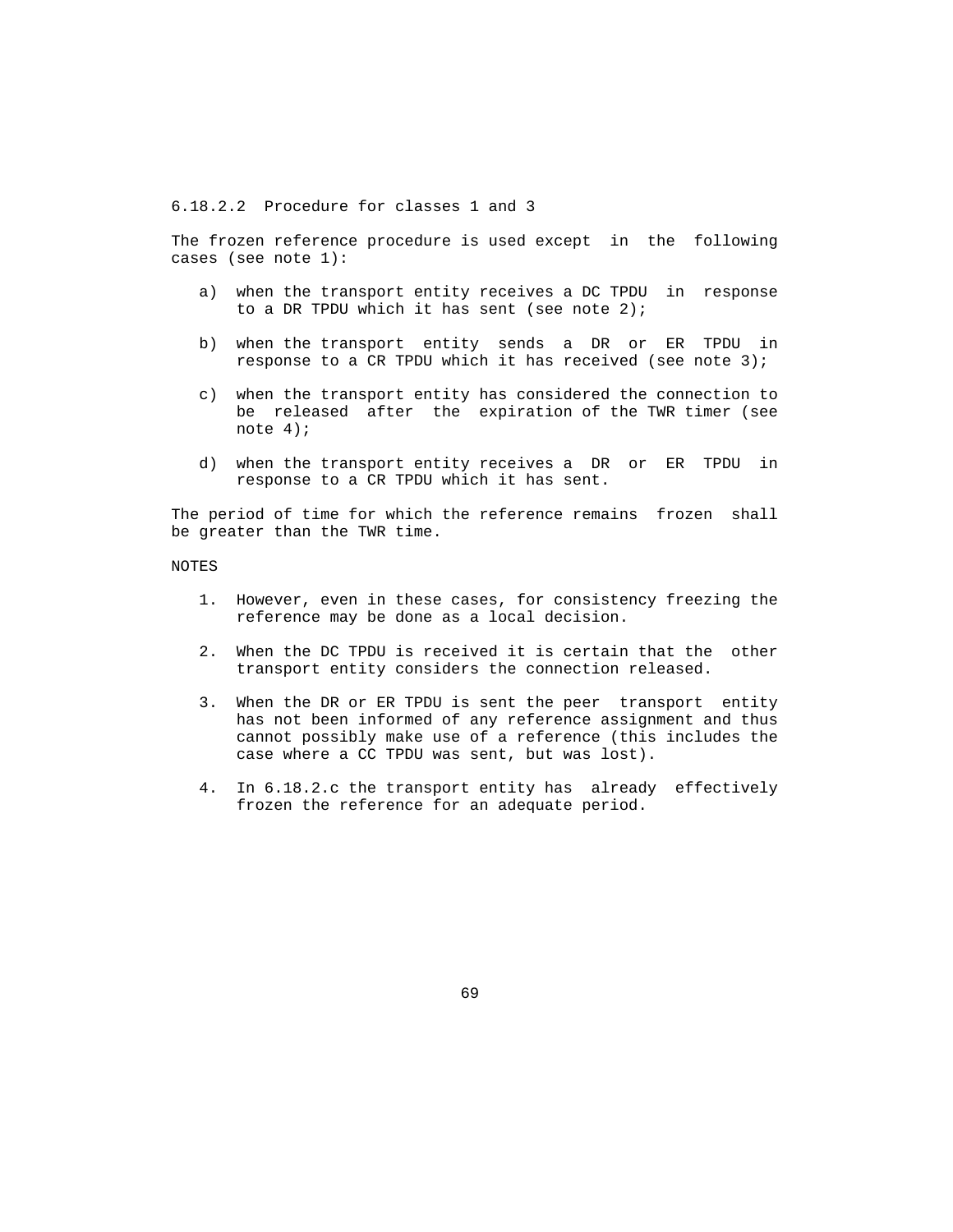6.18.2.3 Procedure for classes 4

 The frozen reference procedure is always used in class 4. The period for which the reference remains frozen should be greater than L (see 12.2.1.1.6).

6.19 Retransmission on time-out

6.19.1 Purpose

 The procedure is used in Class 4 to cope with unsignalled loss of TPDUs by the NS-provider.

6.19.2 TPDUs used

The procedure makes use of the following TPDUs:

CR, CC, DR, DT, ED, AK TPDUs.

6.19.3 Procedure

 The procedure is specified in the procedures for Class 4 (see 12.2.1.2.j).

6.20 Resequencing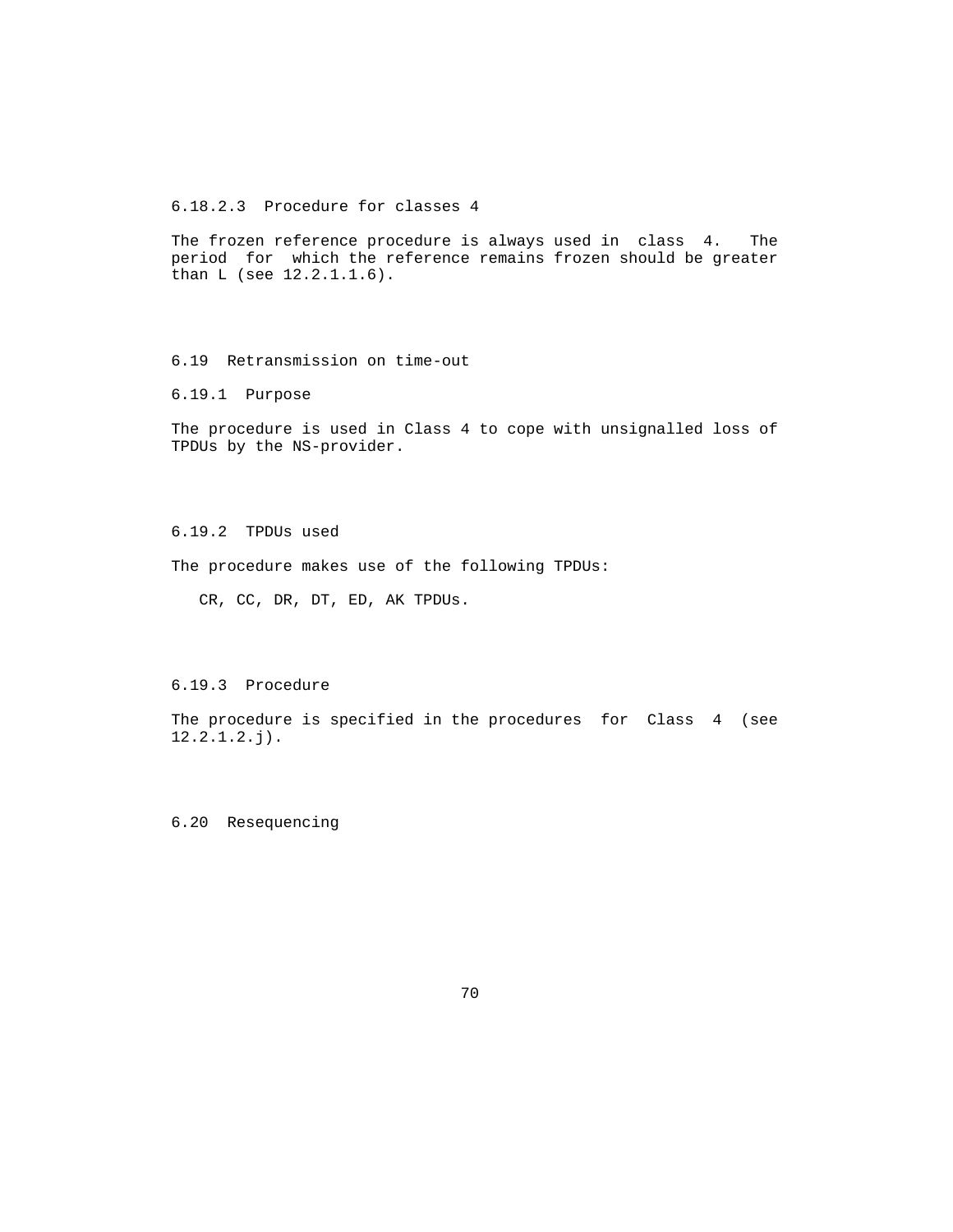## 6.20.1 Purpose

 The resequencing procedure is used in Class 4 to cope with misordering of TPDUs by the network service provider.

# 6.20.2 TPDUs and parameters used

The procedure uses the following TPDUs and parameters:

- a) DT TPDU; - TPDU-NR.
- b) ED TPDU - ED TPDU-NR

# 6.20.3 Procedure

 The procedure is specified in the procedures for Class 4 (see  $12.2.3.5$ ).

### 6.21 Inactivity control

6.21.1 Purpose

 The inactivity control procedure is used in Class 4 to cope with unsignalled termination of a network connection.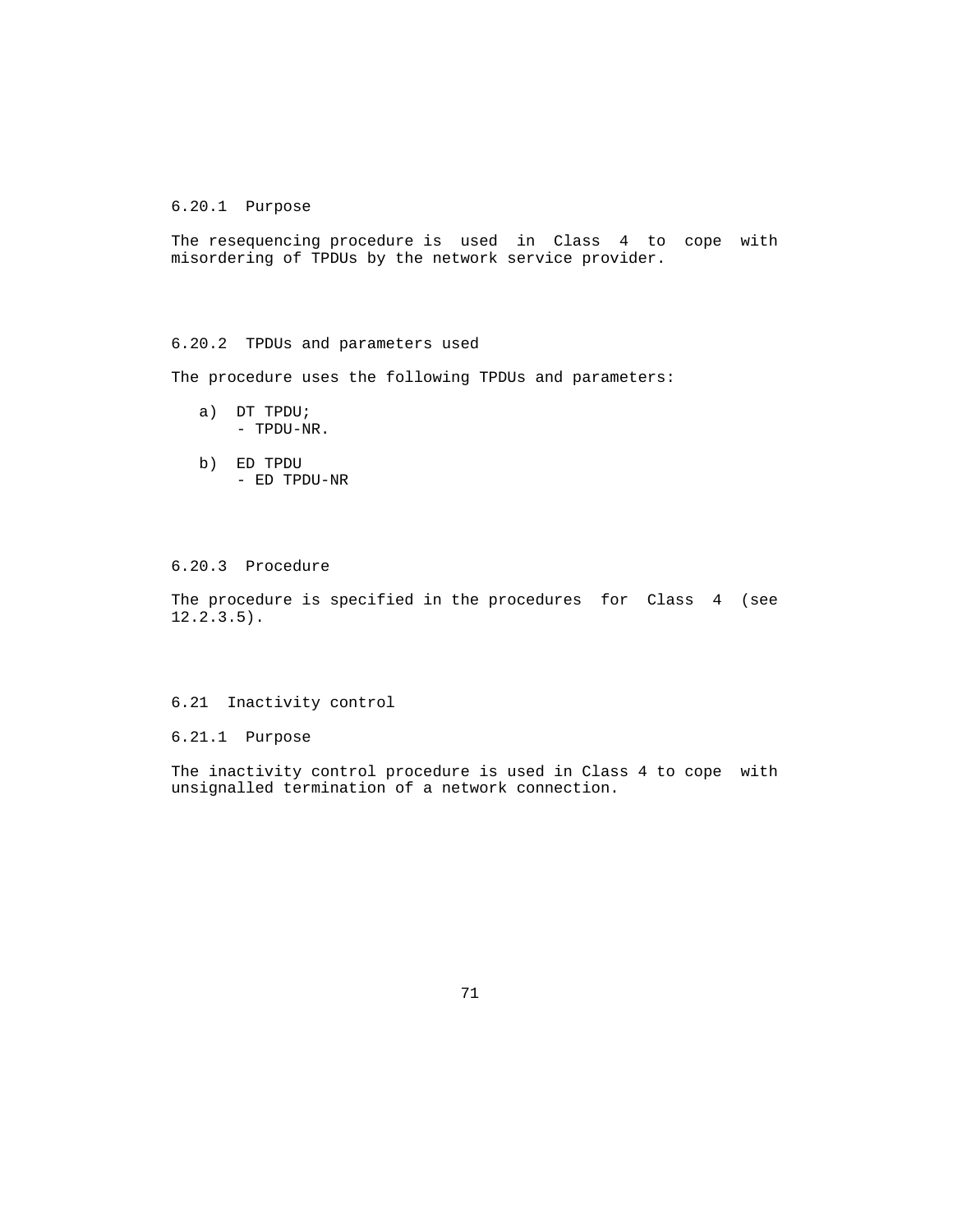6.21.2 Procedure

 The procedure is specified in the procedures for Class 4 (see 12.2.3.3).

6.22 Treatment of protocol errors

6.22.1 Purpose

 The procedure for treatment of protocol errors is used in all classes to deal with invalid TPDUs.

### 6.22.2 TPDUs and parameters used

The procedure uses the following TPDUs and parameters:

- a) ER TPDU; - reject cause; - TPDU in error.
- b) DR TPDU; - reason code.

#### 6.22.3 Procedure

 A transport entity that receives a TPDU that can be associated to a transport connection and is invalid or constitutes a protocol error (see 3.2.16 and 3.2.17) shall take one of the following actions so as not to jeopardize any other transport connections not assigned to that network connection:

- a) ignoring the TPDU;
- b) transmitting an ER TPDU;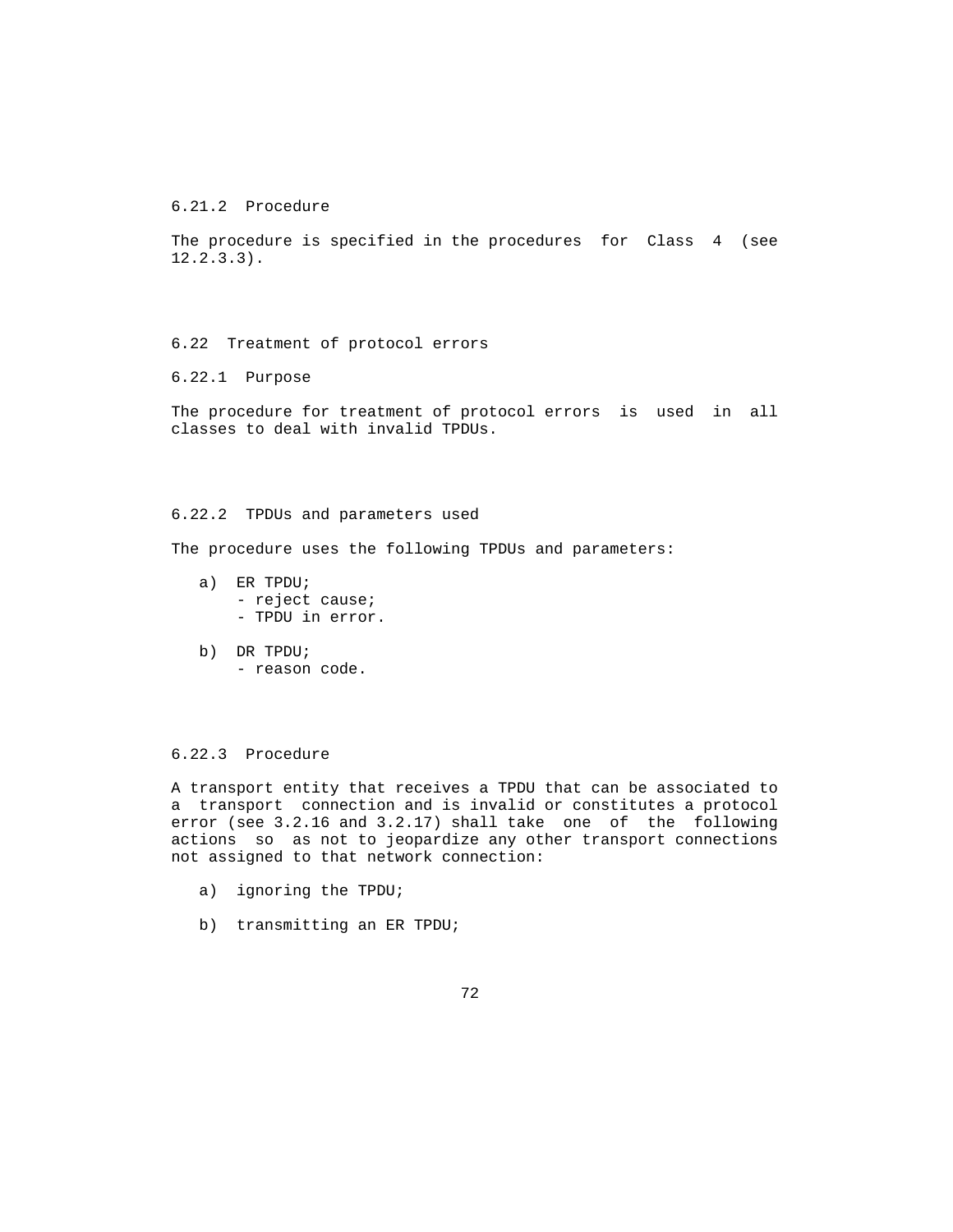- c) resetting or closing the network connection; or
- d) invoking the release procedures appropriate to the class.

 If an ER TPDU is sent in Class 0 it shall contain the octets of the invalid TPDU up to and including the octet where the error was detected (see notes 3, 4 and 5).

 If the TPDU cannot be associated to a particular transport connection then see 6.9.

#### NOTES

- 1. In general, no further action is specified for the receiver of the ER TPDU but it is recommended that it initiates the release procedure appropriate to the class. If the ER TPDU has been received as an answer to a CR TPDU then the connection is regarded as released (see 6.6).
- 2. Care should be taken by a transport entity receiving several invalid TPDUs or ER TPDUs to avoid looping if the error is generated repeatedly.
- 3. If the invalid received TPDU is greater than the selected maximum TPDU size it is possible that it cannot be included in the invalid TPDU parameter of the ER TPDU.
- 4. It is recommended that the sender of the ER TPDU starts an optional timer TS2 to ensure the release of the connection. If the timer expires, the transport entity shall initiate the release procedures appropriate to the class. The timer should be stopped when a DR TPDU or an N-DISCONNECT indication is received.
- 5. In classes other than 0, it is recommended that the invalid TPDU be also included in the ER TPDU.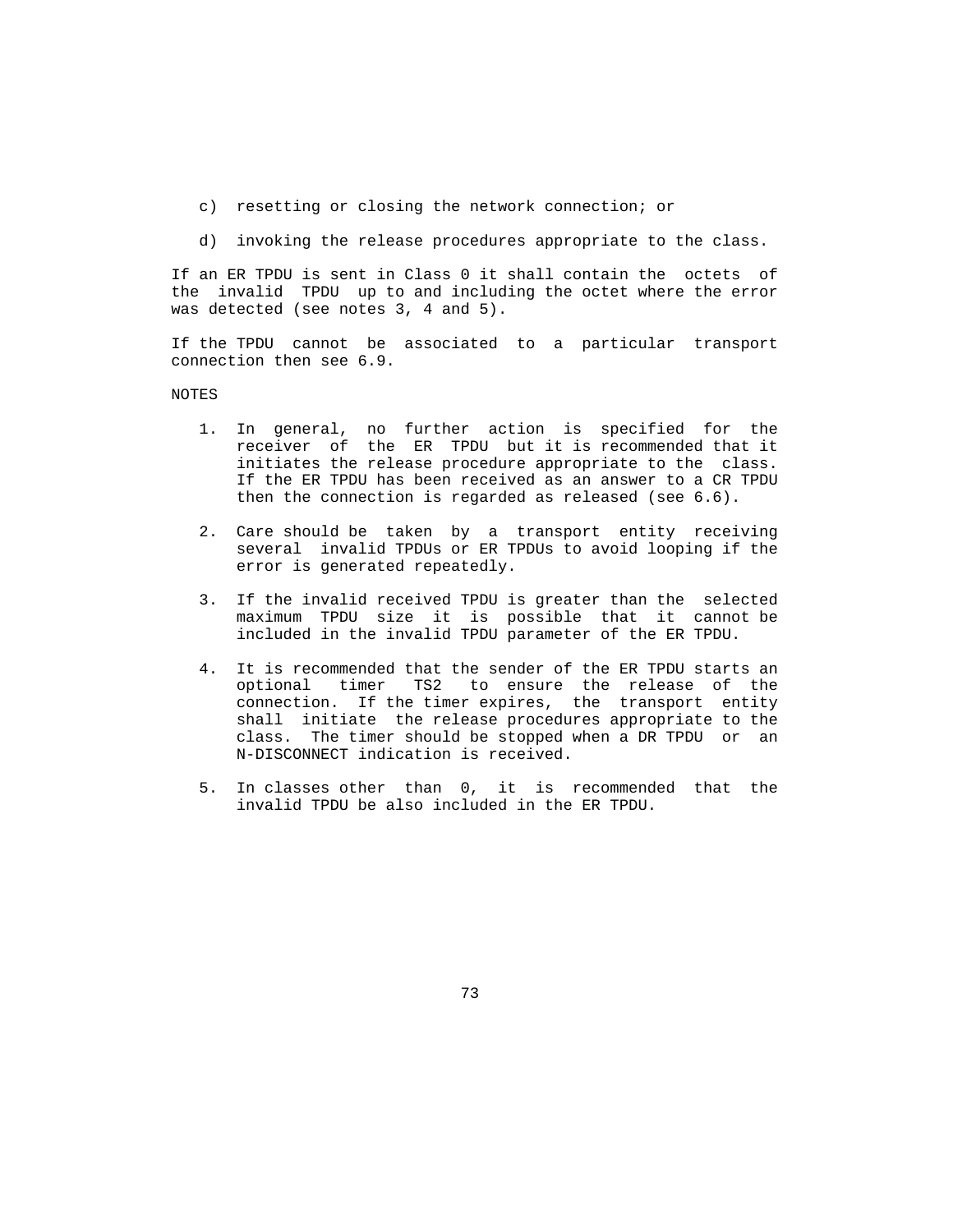### 6.23 Splitting and recombining

#### 6.23.1 Purpose

 This procedure is used only in class 4 to allow a transport connection to make use of multiple network connections to provide additional resilience against network failure, to increase throughput, or for other reasons.

### 6.23.2 Procedure

 When this procedure is being used, a transport connection may be assigned (see 6.1) to multiple network connections (see note 1). TPDUs for the connection may be sent over any such network connection.

 If the use of Class 4 is not accepted by the remote transport entity following the negotiation rules, then no network connection except that over which the CR TPDU was sent may have this transport connection assigned to it.

NOTES

- 1. The resequencing function of Class 4 (see 6.20) is used to ensure that TPDUs are processed in the correct sequence.
- 2. Either transport entity may assign the connection to further network connections of which it is the owner at any time during the life of the transport connection.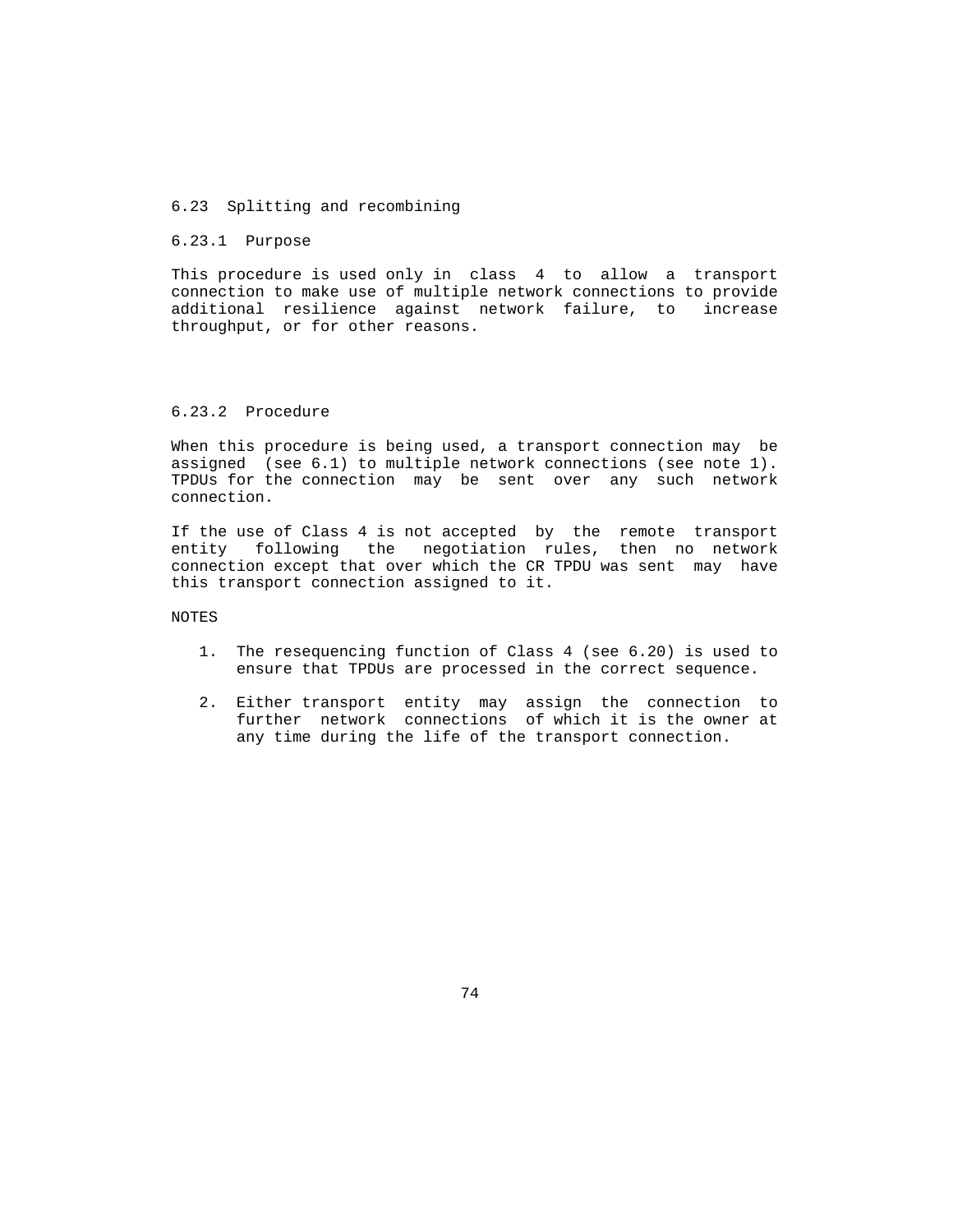3. In order to enable the detection of unsignalled network connection failures, a transport entity performing splitting should ensure that TPDUs are sent at intervals on each supporting network connection, for example, by sending successive TPDUs on successive network connections, where the set of network connections is used cyclically. By monitoring each network connection, a transport entity may detect unsignalled network connection failures, following the inactivity procedures defined in 12.2.3.3. Thus, for each network connection no period I (see 12.2.3.1) may elapse without the receipt of some TPDU for some transport connection.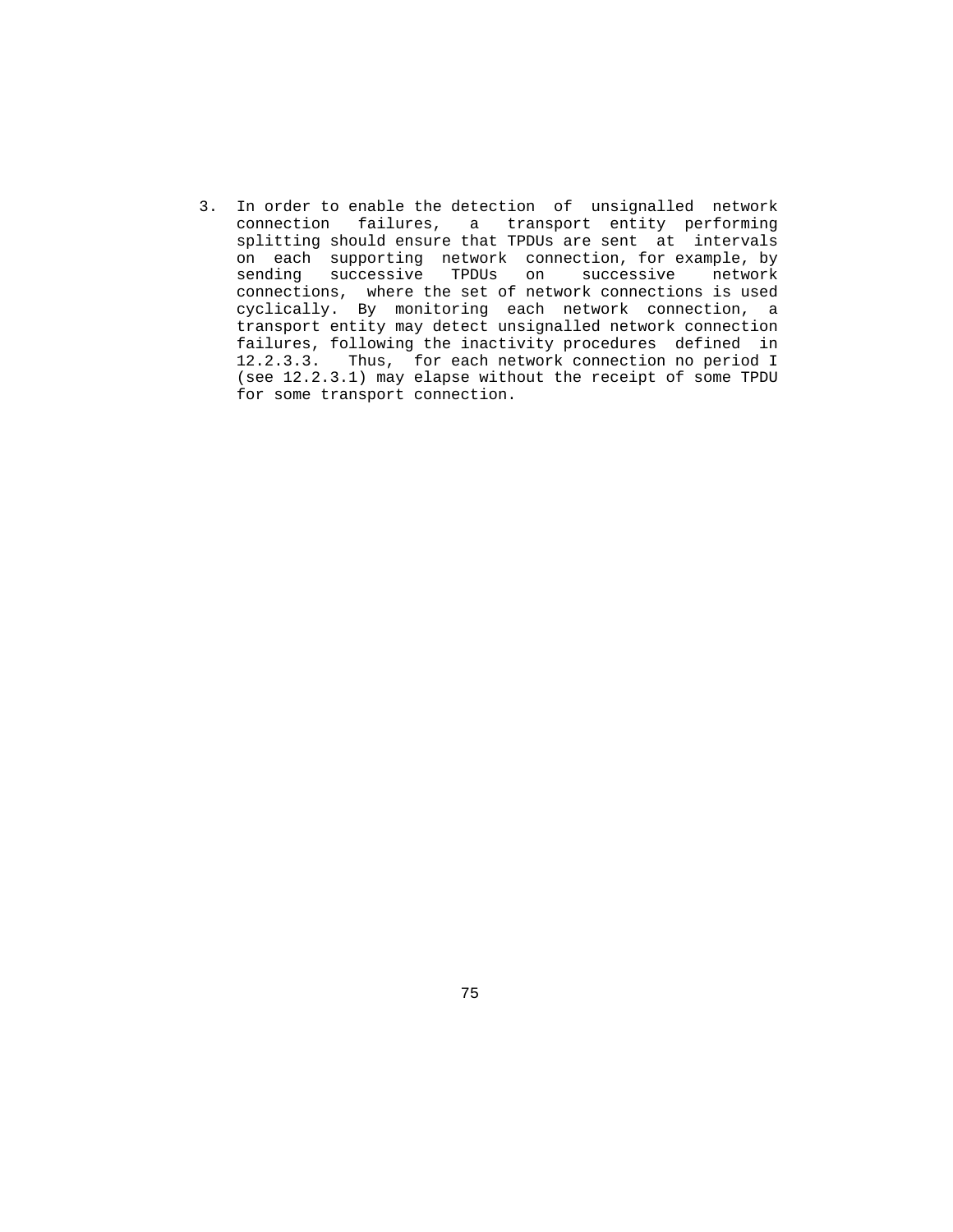### 7 Protocol Classes

 Table 6 gives an overview of which elements of procedure are included in each class. In certain cases the elements of procedure within different classes are not identical and, for this reason, table 6 cannot be considered as part of the definitive specification of the protocol.

KEY TO TABLE 6

| *       | Procedure always included in class                                                                                                           |  |  |  |  |
|---------|----------------------------------------------------------------------------------------------------------------------------------------------|--|--|--|--|
|         | Not applicable                                                                                                                               |  |  |  |  |
| m       | Negotiable procedure whose implementation in equipment is<br>mandatory                                                                       |  |  |  |  |
| $\circ$ | Negotiable procedure whose implementation in equipment is<br>optional                                                                        |  |  |  |  |
|         | ao Negotiable procedure whose implementation in equipment is<br>optional and where use depends on availability within the<br>network service |  |  |  |  |
|         | $(1)$ Not applicable in class 2 when non-use of explicit flow<br>control is selected                                                         |  |  |  |  |
| (2)     | When non use of explicit flow control has been selected,<br>multiplexing may lead to degradation of quality of<br>service                    |  |  |  |  |
|         | $(3)$ This function is provided in class 4 using procedures<br>other than those in the cross reference.                                      |  |  |  |  |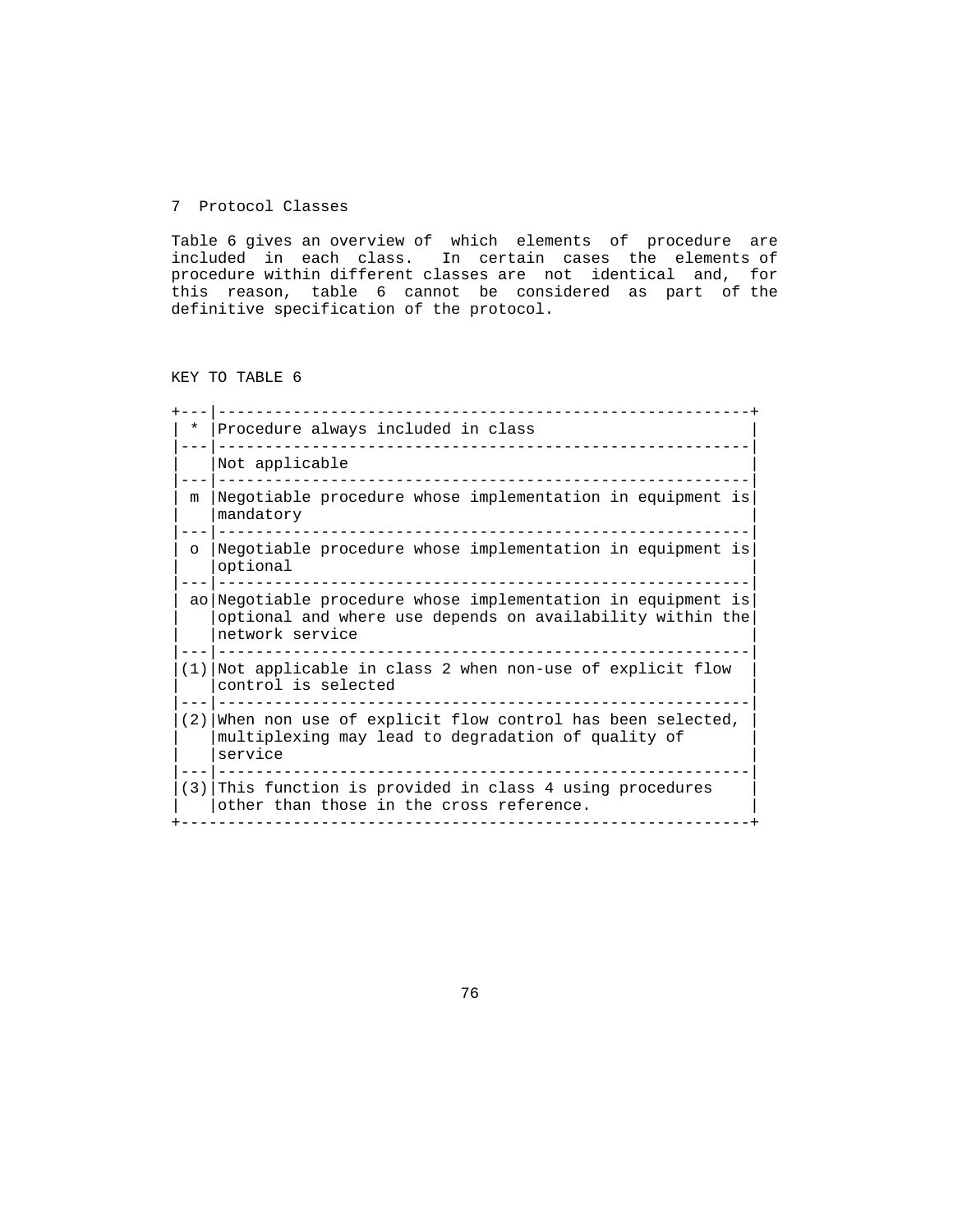| Protocol Mechanism                                | Cross<br>$refe-$<br>rence | Variant                                   | $\Omega$ | $\mathbf{1}$ | 2                | 3                | $\overline{4}$ |
|---------------------------------------------------|---------------------------|-------------------------------------------|----------|--------------|------------------|------------------|----------------|
| Assignment to network Conn.                       | 6.1                       |                                           | $^\star$ | $\star$      | $\star$          | $\star$          |                |
| TPDU Transfer                                     | 6.2                       |                                           | $^\star$ | $\star$      | $\star$          | $\star$          | ÷              |
| Segmenting and Reassembling                       | 6.3                       |                                           | $\star$  | $\star$      | $\star$          | $\star$          | $\star$        |
| Concatenation and Separation                      | 6.4                       |                                           |          | $\star$      | $\star$          | $\star$          | $\star$        |
| Connection Establishment                          | 6.5                       |                                           | $\star$  | $\star$      | $\star$          | $\star$          | $\star$        |
| Connection Refusal                                | 6.6                       |                                           | $\star$  | $\star$      | $\star$          | $\star$          | $\star$        |
| Normal Release                                    | 6.7                       | implicit<br>explicit                      | $\star$  | $\star$      | $\star$          | $\star$          | $\star$        |
| Error Release                                     | 6.8                       |                                           | $\star$  |              | $\star$          |                  |                |
| Association of TPDUs with<br>Transport Connection | 6.9                       |                                           | $\star$  | $\star$      | $\star$          | $\star$          | $\star$        |
| DT TPDU Numbering                                 | 6.10                      | normal<br>extended                        |          | $\star$      |                  | $m(1)$ m<br>O(1) | m<br>$\Omega$  |
| Expedited Data Transfer                           | 6.11                      | network<br>normal<br>network<br>expedited |          | ao           | $\star$<br>m (1) | $^\star$         | $\ast$         |
| Reassignment after failure                        | 6.12                      |                                           |          | $\ast$       |                  |                  | 3)             |

Table 6. (First of 2 pages) Allocation of procedures within classes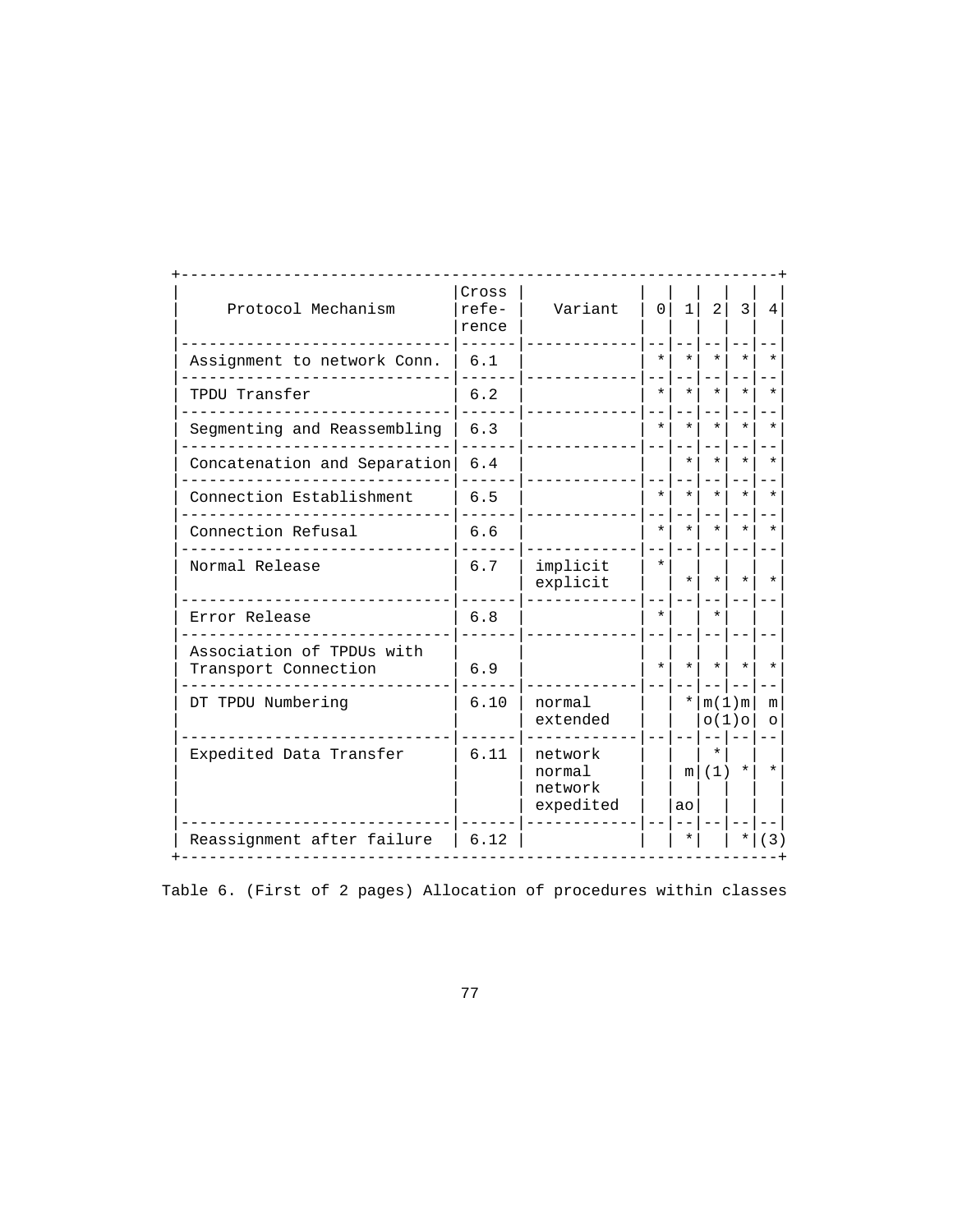| Retention until Acknowledge-<br>ment of TPDUs | 6.13 | Conf.Receipt<br>AК |         | ao<br>m |                |         | $\ast$  |
|-----------------------------------------------|------|--------------------|---------|---------|----------------|---------|---------|
| Resynchronisation                             | 6.14 |                    |         | $\star$ |                | $\ast$  | (3)     |
| Multiplexing and<br>Demultiplexing            | 6.15 |                    |         |         | (2)<br>$\star$ | *       | $\star$ |
| Explicit Flow Control With<br>Without         | 6.16 |                    | $\star$ | $\star$ | m<br>$\Omega$  | $\star$ |         |
| Checksum (use of)<br>$non-use of)$            | 6.17 |                    | $\star$ | $\star$ | $\star$        | $\star$ | m       |
| Frozen References                             | 6.18 |                    |         | $\star$ |                | $\star$ | $\star$ |
| Retransmission on Timeout                     | 6.19 |                    |         |         |                |         | $\star$ |
| Resequencing                                  | 6.20 |                    |         |         |                |         | $\ast$  |
| Inactivity Control                            | 6.21 |                    |         |         |                |         | $\star$ |
| Treatment of Protocol Errors                  | 6.22 |                    | $\star$ | $\star$ | $\star$        | $\star$ | $\star$ |
| Splitting and Recombining                     | 6.23 |                    |         |         |                |         | *       |

Table 6. (2nd of 2 pages) Allocation of procedures within classes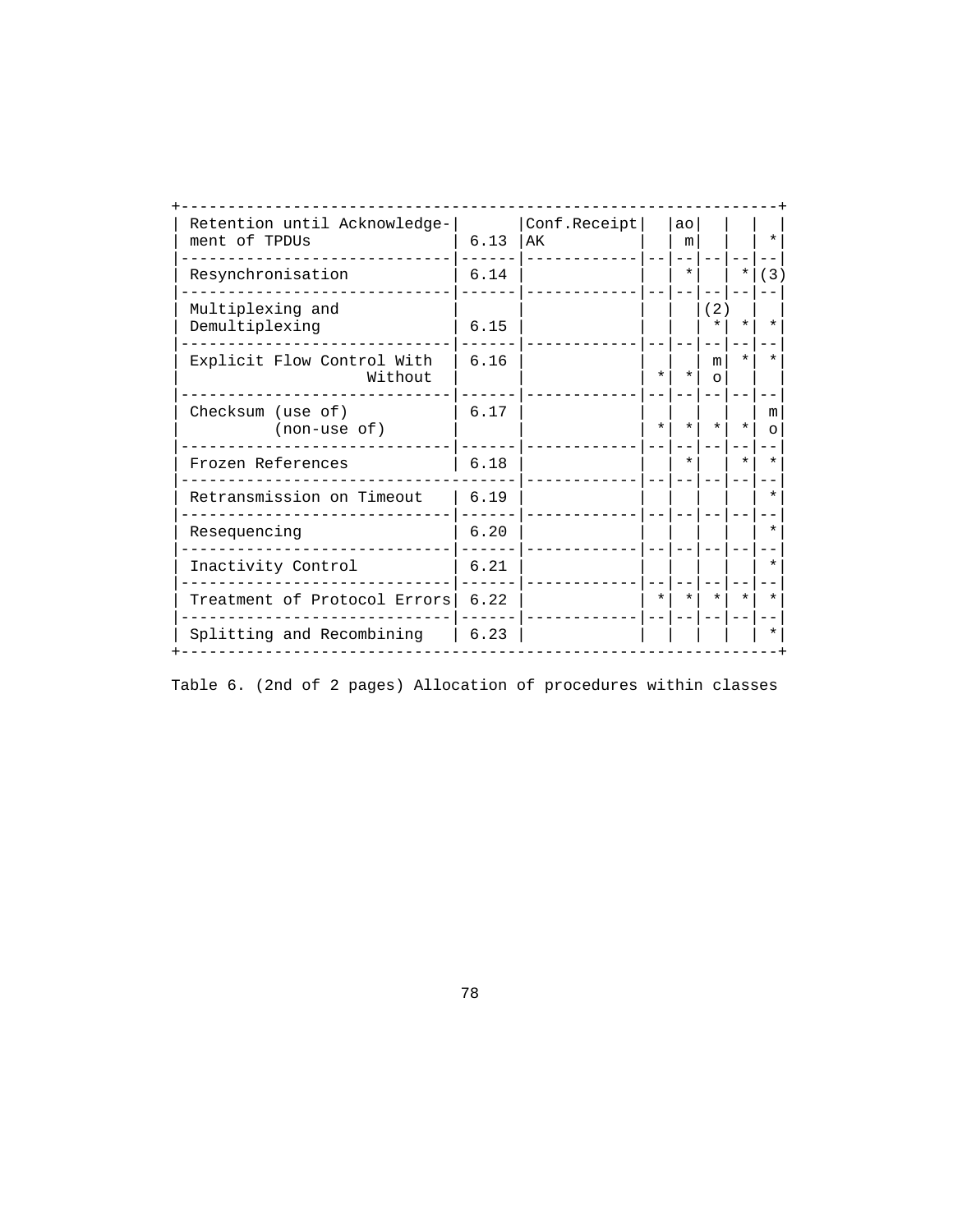- 8 SPECIFICATION FOR CLASS 0. SIMPLE CLASS
- 8.1 Functions of class 0

 Class 0 is designed to have minimum functionality. It provides only the functions needed for connection establishment with negotiation, data transfer with segmenting and protocol error reporting.

 Class 0 provides transport connections with flow control based on the network service provided flow control, and disconnection based on the network service disconnection.

#### 8.2 Procedures for class 0

8.2.1 Procedures applicable at all times

The transport entities shall use the following procedures:

- a) TPDU transfer (see 6.2);
- b) association of TPDUs with transport connections (see 6.9);
- c) treatment of protocol errors (see 6.22);
- d) error release (see 6.8).

## 8.2.2 Connection establishment

The transport entities shall use the following procedures:

- a) assignment to network connection (see 6.1); then
- b) connection establishment (see 6.5) and, if appropriate, connection refusal (see 6.6);

subject to the following constraints: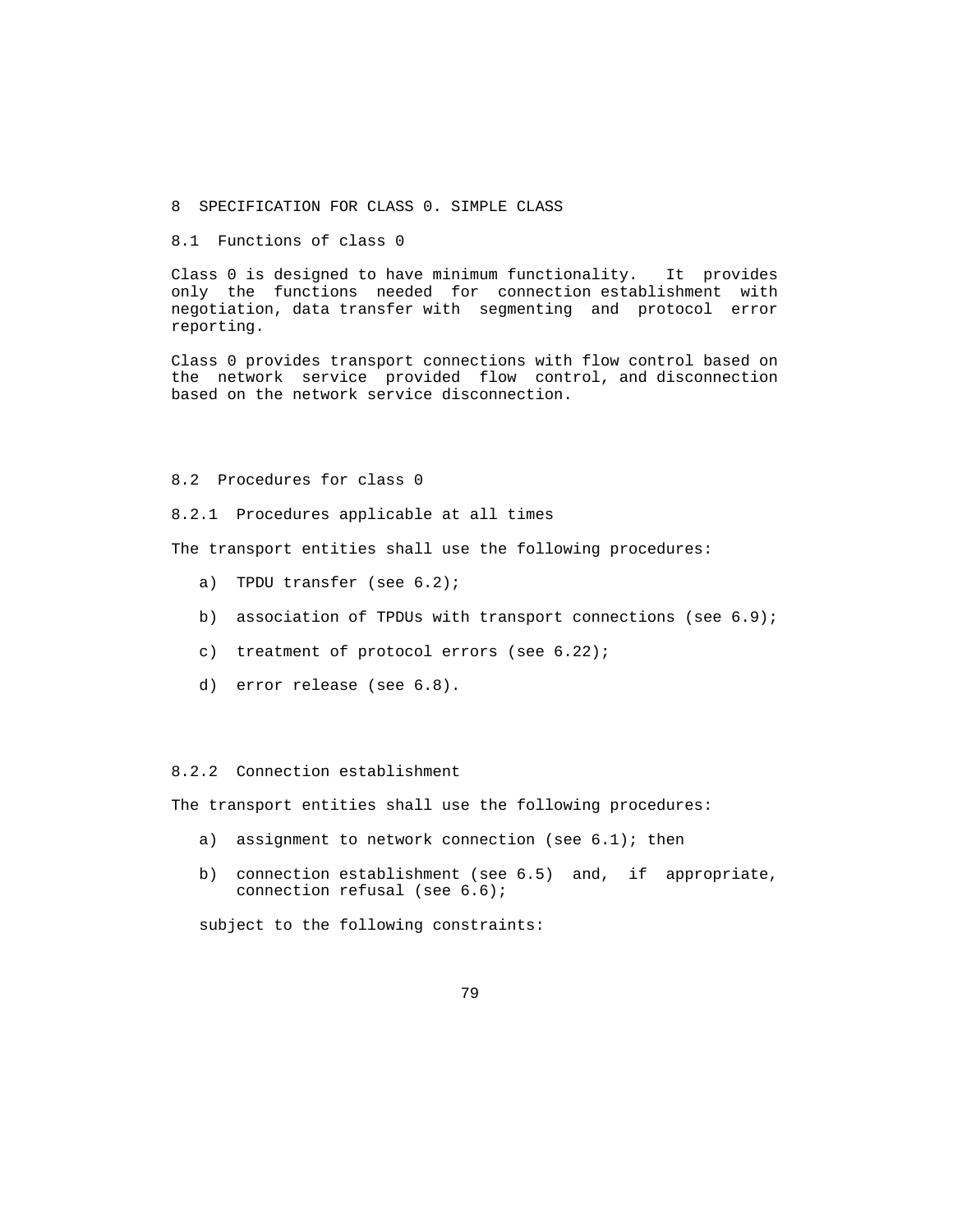- c) the CR and CC TPDUs shall contain no parameter field other than those for TSAP-ID and maximum TPDU size;
- d) the CR and CC TPDUs shall not contain a data field.

# 8.2.3 Data transfer

 The transport entities shall use the segmenting and reassembling procedure (see 6.3).

### 8.2.4 Release

 The transport entities shall use the implicit variant of the normal release procedure (see 6.7).

 NOTE - the lifetime of the transport connection is directly correlated with the lifetime of the network connection.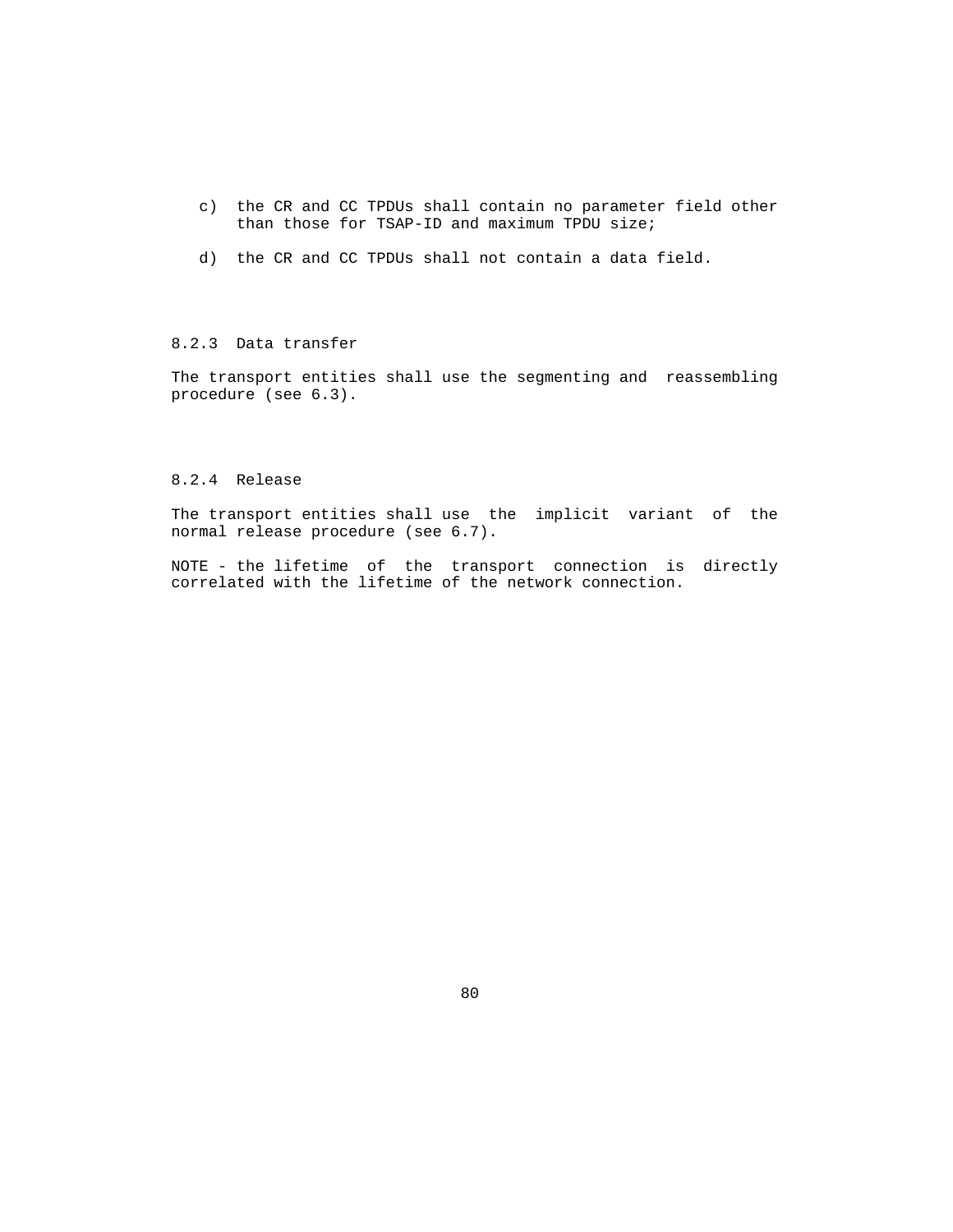- 9 SPECIFICATION FOR CLASS 1: BASIC ERROR RECOVERY CLASS
- 9.1 Functions of Class 1

 Class 1 provides transport connections with flow control based on the network service provided flow control, error recovery, expedited data transfer, disconnection, and also the ability to support consecutive transport connections on a network connection.

 This class provides the functionality of Class 0 plus the ability to recover after a failure signalled by the Network Service, without involving the TS-user.

9.2 Procedures for Class 1

9.2.1 Procedures applicable at all times

The transport entities shall use the following procedures:

- a) TPDU transfer (see 6.2);
- b) association of TPDU with transport connections (see 6.9);
- c) treatment of protocol errors (see 6.22);
- d) reassignment after failure (see 6.12);
- e) resynchronization (see 6.14), or reassignment after failure (see 6.12) together with resynchronization (see 6.14);
- f) concatenation and separation (see  $6.4$ );
- g) retention until acknowledgement of TPDU (see 6.13); the variant used, AK or confirmation of receipt, shall be as selected during connection establishment (see notes);
- h) frozen references (see 6.18).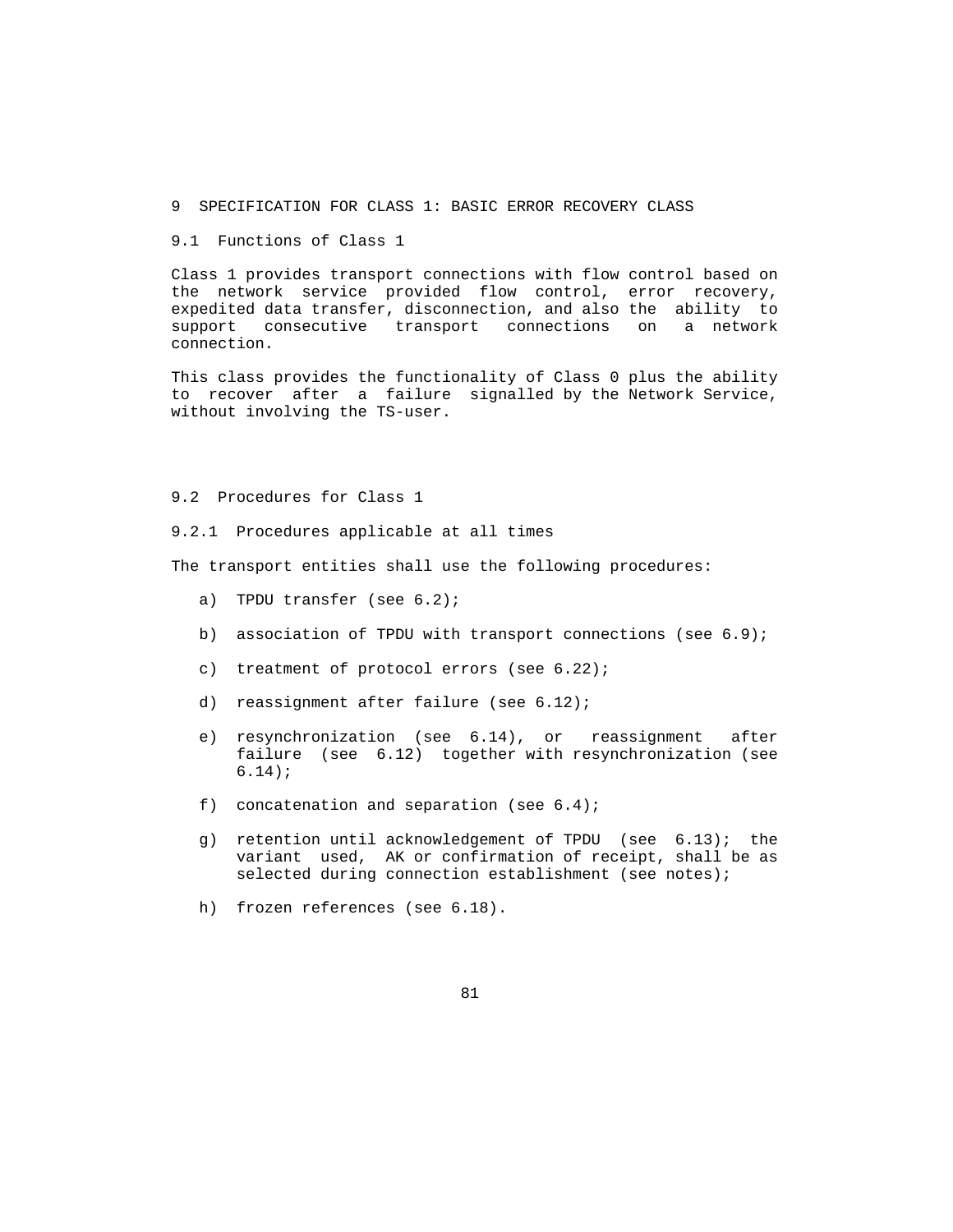NOTES

- 1. The negotiation of the variant of retention until acknowledgement of TPDUs procedure to be used over the transport connection has been designed such that if the initiator proposes the use of the AK variant (i.e. the mandatory implementation option), the responder has to accept use of this option and if the initiator proposes use of the confirmation of receipt variant the responder is entitled to select use of the AK variant.
- 2. The AK variant makes use of AK TPDUs to release copies of retained DT TPDUs. The CDT parameter of AK TPDUs in class 1 is not significant, and is set to 1111.
- 3. The confirmation of receipt variant is restricted to this class and its use depends on the availability of the network layer receipt confirmation service, and the expected cost reduction.

### 9.2.2 Connection establishment

The transport entities shall use the following procedures:

- a) assignment to network connection (see  $6.1$ ); then
- b) connection establishment (see 6.5) and, if appropriate, connection refusal (see 6.6).

### 9.2.3 Data Transfer

9.2.3.1 General

The sending transport entity shall use the following procedures;

a) segmenting (see  $6.3$ ); then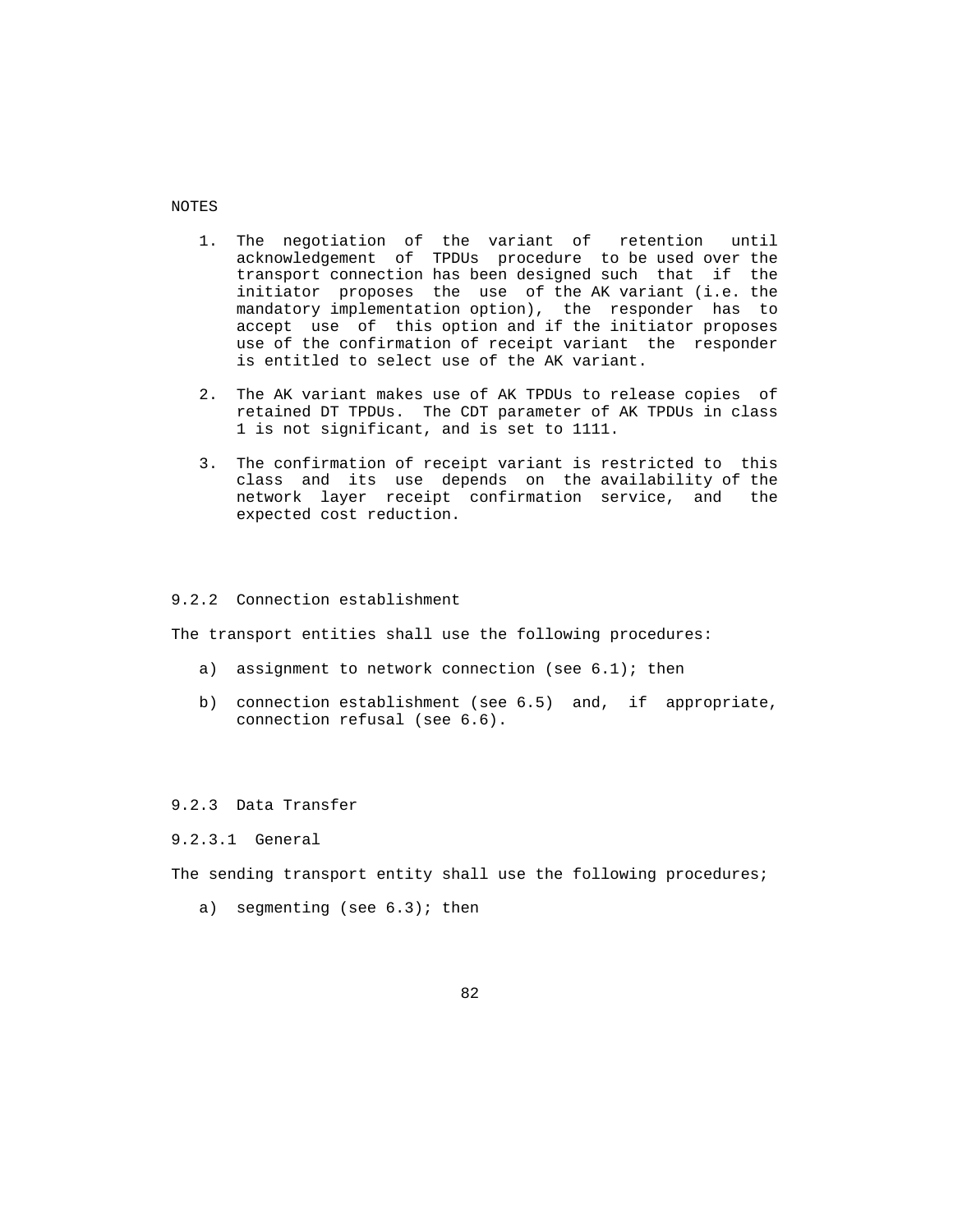b) the normal format variant of DT TPDU numbering (see 6.10).

 The receiving transport entity shall use the following procedures;

- c) the normal variant of DT TPDU numbering (see 6.10,; then
- d) reassembling (see 6.3).

NOTES

- 1. The use of RJ TPDU during resynchronization (see 6.14) can lead to retransmission. Thus the receipt of a duplicate DT TPDU is possible; such a DT TPDU is discarded.
- 2. It is possible to decide on a local basis to issue an N- RESET request in order to force the remote entity to carry out the resynchronization (see 6.14).

### 9.2.3.2 Expedited Data

 The transport entities shall use either the network normal data or the network expedited variants of the expedited data transfer procedure (see 6.11) if their use has been selected during connection establishment (see note 1).

 The sending transport entity shall not allocate the same ED- TPDU-NR to successive ED TPDUs (see notes 2 and 3).

 When acknowledging an ED TPDU by sending and EA TPDU the transport entity shall put into the YR-EDTU-NR parameter of the EA TPDU the value received in the ED-TPDU-NR parameter of the ED TPDU.

NOTES

 1. The negotiation of the variant of expedited data transfer procedure to be used over the transport connection has been designed such that if the initiator proposes the use of the network normal data variant (i.e. the mandatory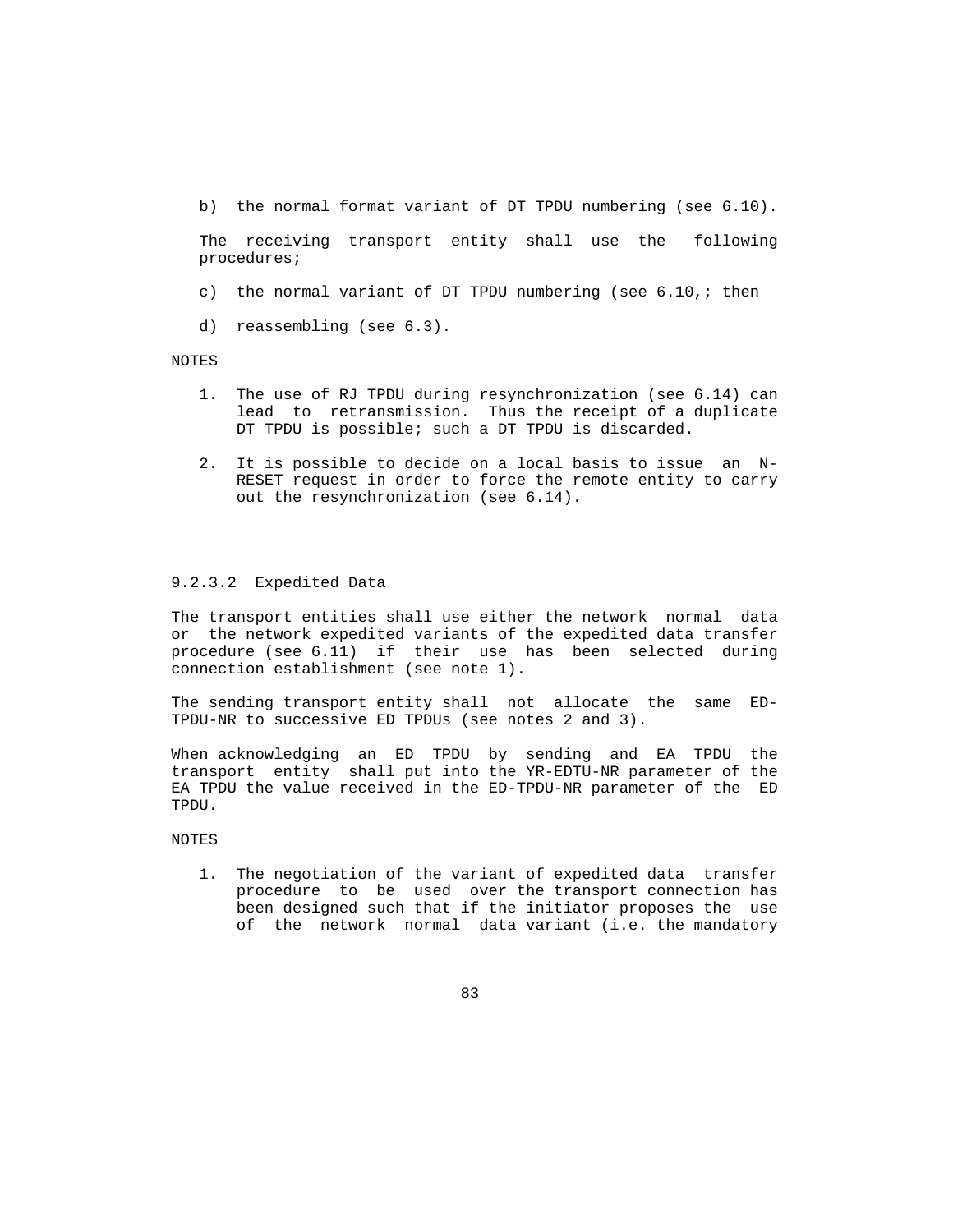implementation option), the responder has to accept use of this option and if the initiator proposes use of the network expedited variant, the responder is entitled to select use of the network normal data variant.

- 2. This numbering enables the receiving transport entity to discard repeated ED TPDUs when resynchronization (see 6.14) has taken place.
- 3. No other significance is attached to the ED TPDU-NR parameter. It is recommended, but not essential, that the values used be consecutive modulo 128.

### 9.2.4 Release

 The transport entities shall use the explicit variant of the release procedure (see 6.7).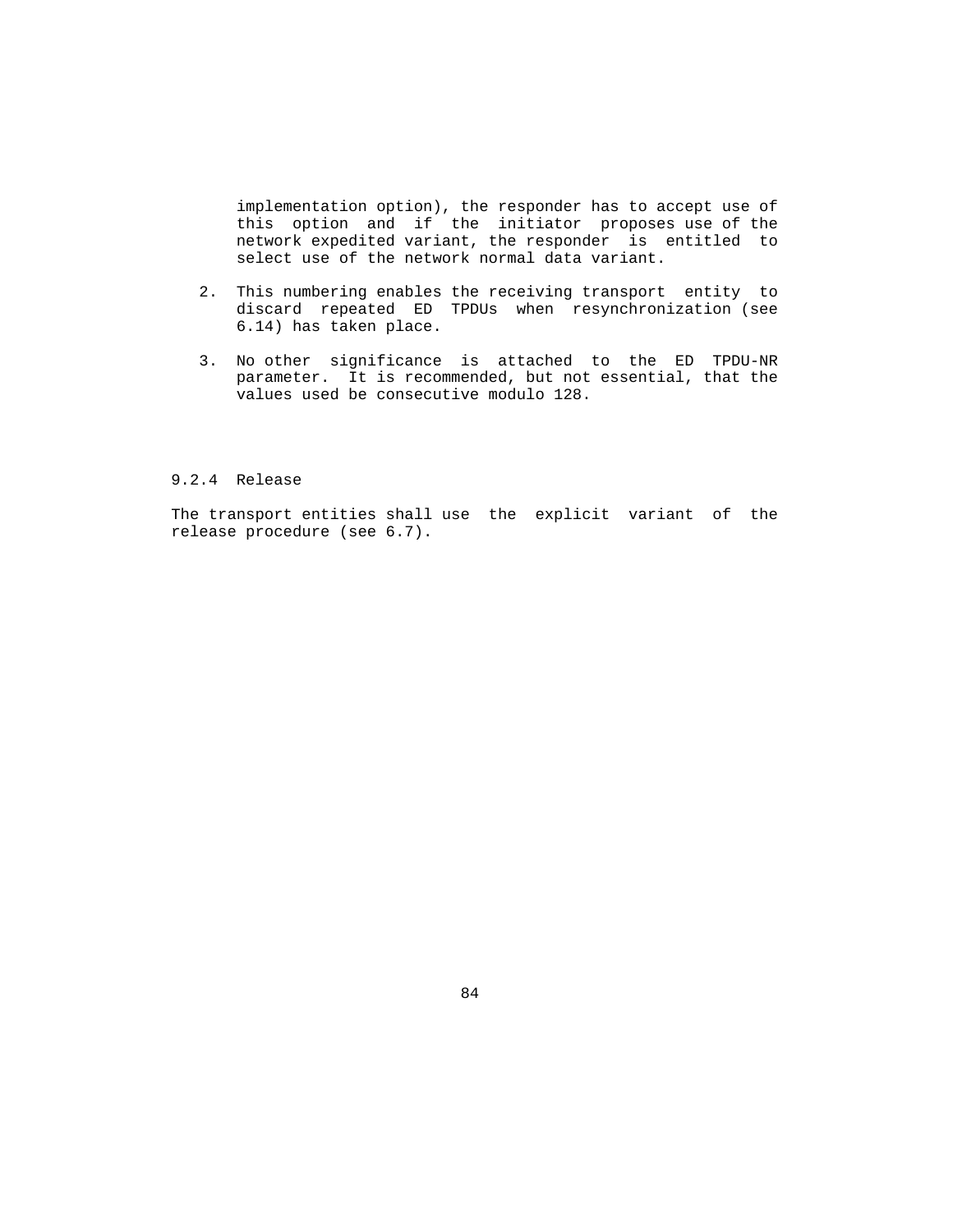10 SPECIFICATION FOR CLASS 2 - MULTIPLEXING CLASS

10.1 Functions of class 2

 Class 2 provides transport connections with or without individual flow control; no error detection or error recovery is provided.

 If the network connection resets or disconnects, the transport connection is terminated without the transport release procedure and the TS-user is informed.

 When explicit flow control is used, a credit mechanism is defined allowing the receiver to inform the sender of the exact amount of data he is willing to receive and expedited data transfer is available.

10.2 Procedures for class 2

10.2.1 Procedures applicable at all times

The transport entities shall use the following procedures

- a) association of TPDUs with transport connection (see 6.9);
- b) TPDU transfer (see 6.2);
- c) treatment of protocol errors (see 6.22);
- d) concatenation and separation (see 6.4);
- e) error release (see 6.8).

 Additionally the transport entities may use the following procedure:

f) multiplexing and demultiplexing (see 6.15).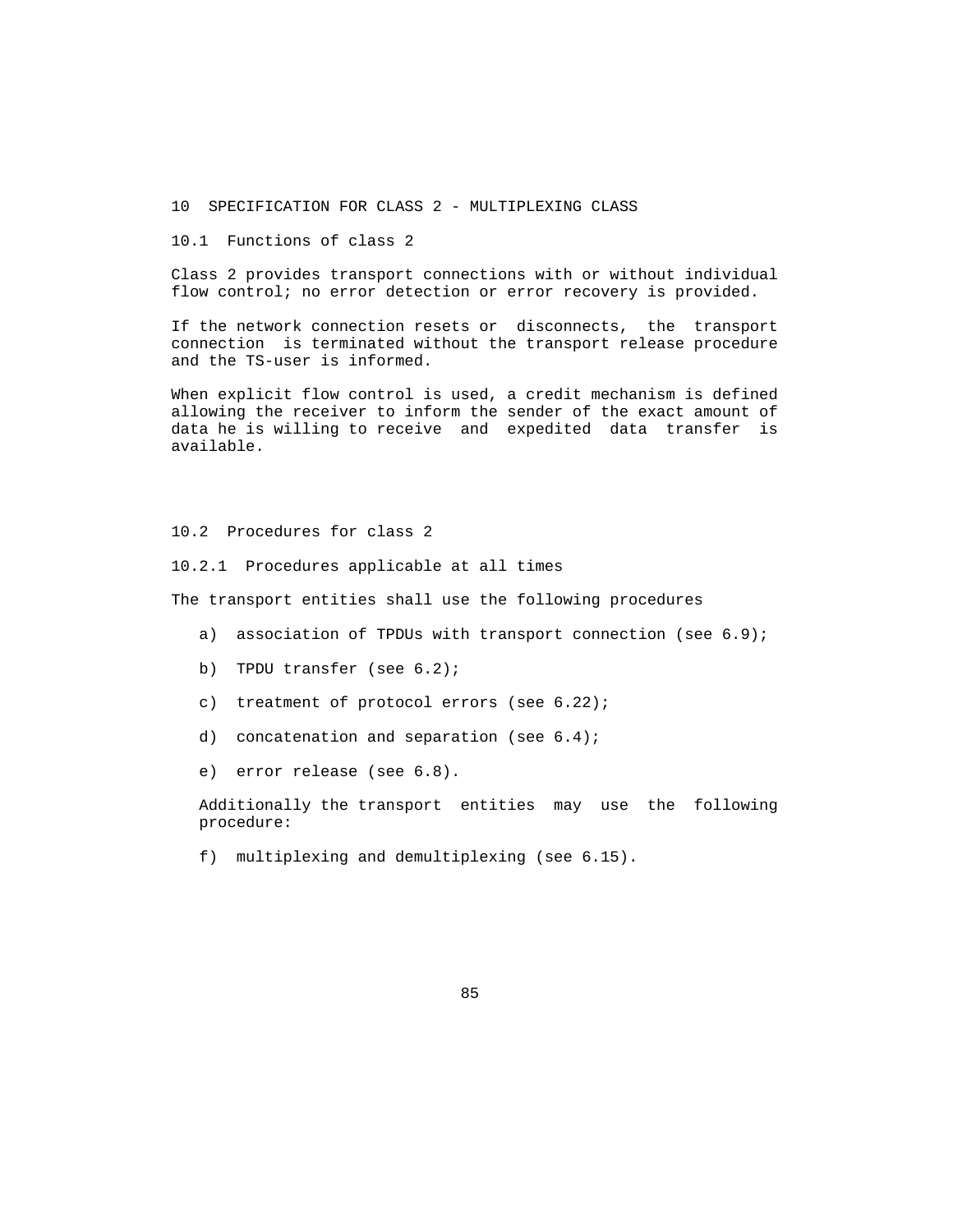10.2.2 Connection establishment

The transport entities shall use the following procedures:

- a) assignment to network connection (see 6.1); then
- b) connection establishment (see 6.5) and, if applicable connection refusal (see 6.6).

10.2.3 Data transfer when non use of explicit flow control

has been selected

 If this option has been selected as a result of the connection establishment, the transport entities shall use the segmenting procedure (see 6.3).

 The TPDU-NR field of DT TPDUs is not significant and may take any value.

NOTE- -Expedited data transfer is not applicable (see 6.5).

10.2.4 Data transfer when use of explicit flow control

has been selected

10.2.4.1 General

The sending transport entity shall use the following procedures:

- a) segmenting (see  $6.3$ ); then
- b) DT TPDU numbering (see 6.10);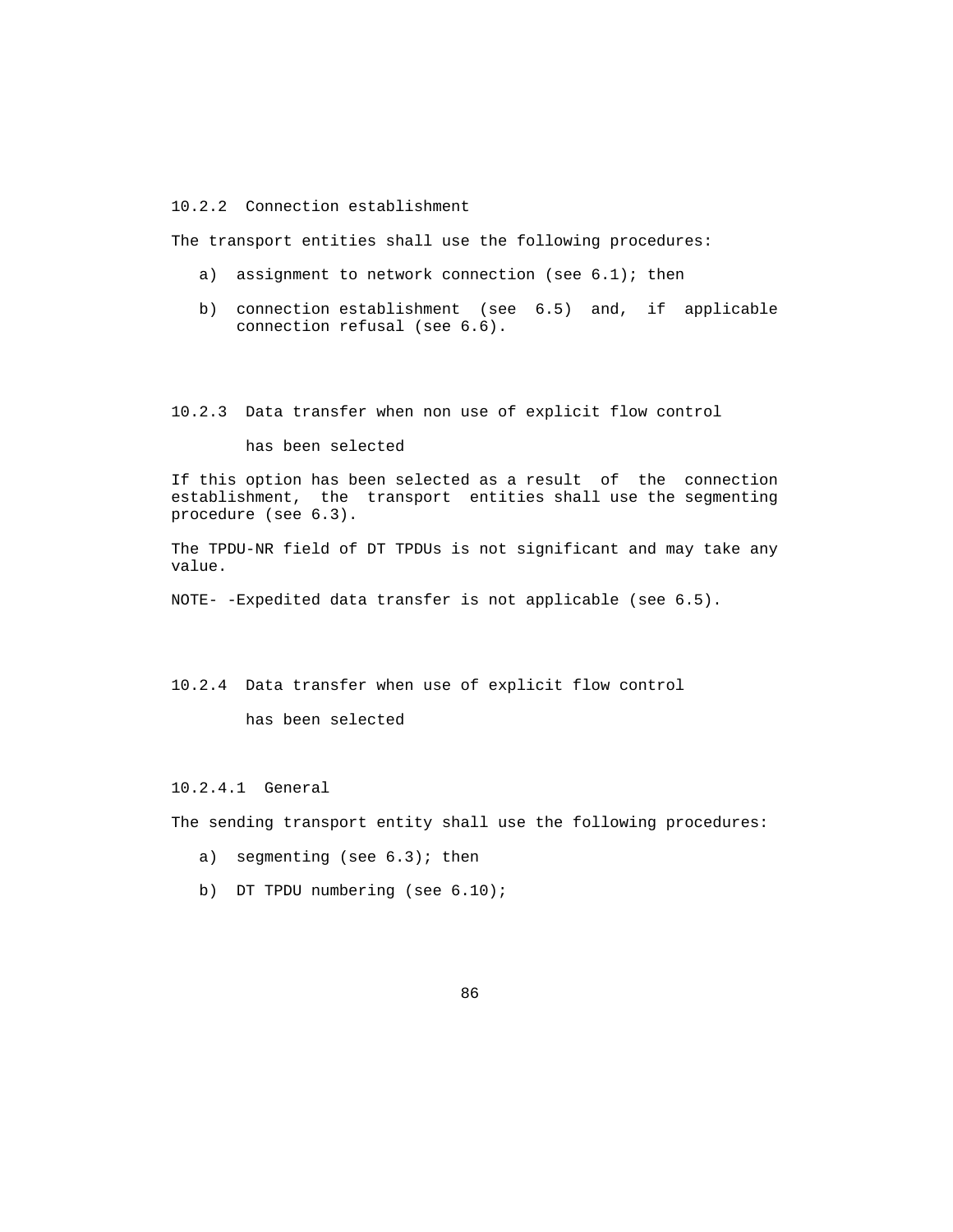The receiving transport entity shall use the following procedures:

- c) DT TPDU numbering (see 6.10); if a DT TPDU is received which is out of sequence it shall be treated as a protocol error; then
- d) reassembling (see 6.3).

 The variant of the DT TPDU numbering which is used by both transport entities shall be that which was agreed at connection establishment.

#### 10.2.4.2 Flow control

 The transport entities shall send an initial credit (which may be zero) in the CDT field of the CR or CC TPDU. This credit represents the initial value of the upper window edge allocated to the peer entity.

 The transport entity that receives the CR or the CC TPDU shall consider its lower window edge as zero, and its upper window edge as the value of the CDT field in the received TPDU.

 In order to authorize the transmission of DT TPDUs, by its peer, a transport entity may transmit an AK TPDU at any time, subject to the following constraints:

- a) the YR-TU-NR parameter shall be at most one greater than the TPDU-NR field of the last received DT TPDU or shall be zero if no DT TPDU has been received;
- b) if an AK TPDU has previously been sent the value of the YR-TU-NR parameter shall not be lower than that in the previously sent AK TPDU.
- c) the sum of the YR-TU-NR and CDT fields shall not be less than the upper window edge allocated to the remote entity (see note 1).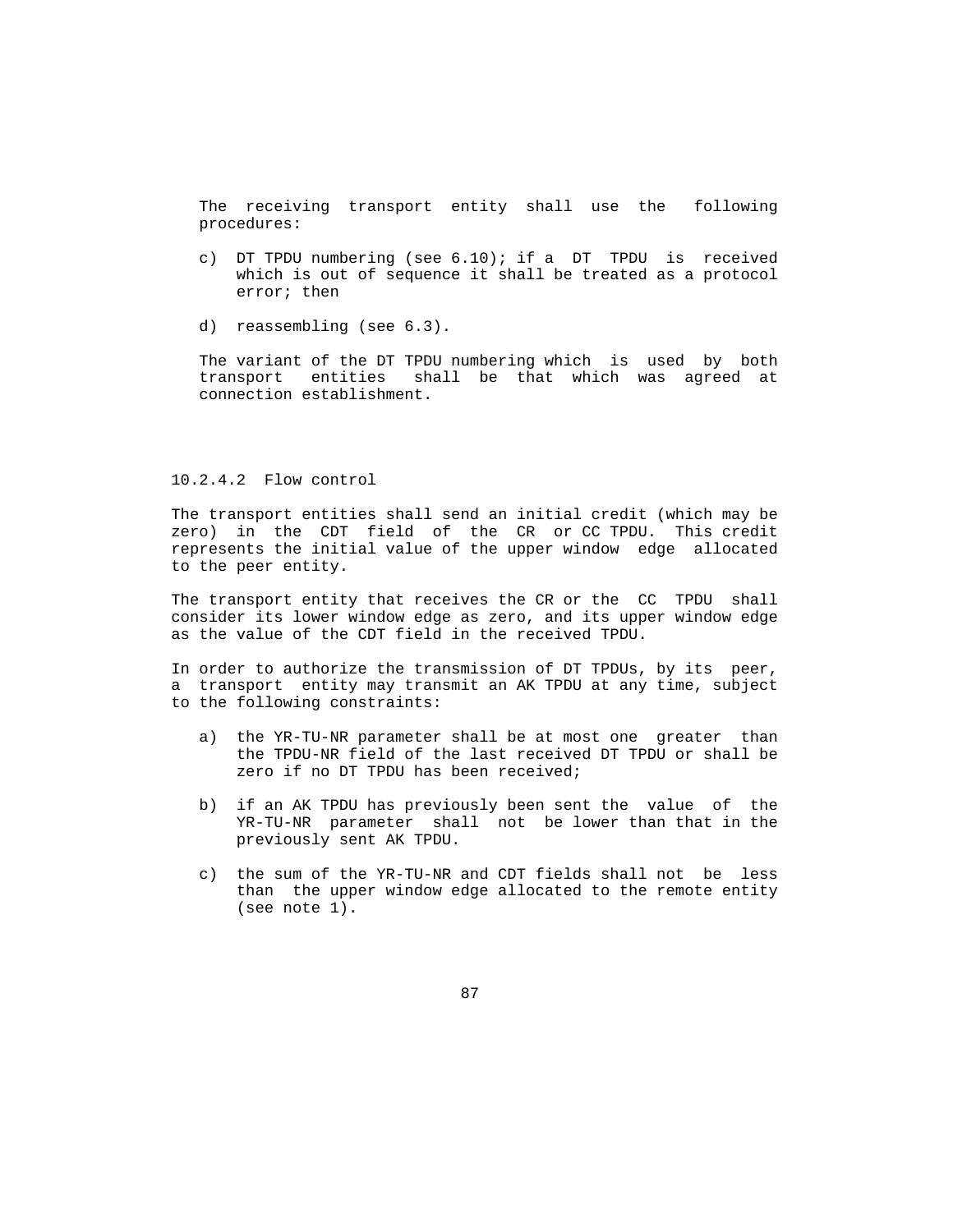A transport entity which receives an AK TPDU shall consider the YR-TU-NR field as its new lower window edge, and the sum of YR- TU-NR and CDT as its new upper window edge. If either of these have been reduced or if the lower window edge has become more than one greater than the TPDU-NR of the last transmitted DT TPDU, this shall be treated as a protocol error (see 6.22).

 A transport entity shall not send a DT TPDU with a TPDU-NR outside of the transmit window (see notes 2 and 3).

NOTES

- 1. This means that credit reduction is not applicable.
- 2. This means that a transport entity is required to stop sending if the TPDU-NR field of the next DT TPDU which would be sent would be the upper window edge. Sending of DT TPDU may be resumed if an AK TPDU is received which increases the upper window edge.
- 3. The rate at which a transport entity progresses the upper window edge allocated to its peer entity constrains the throughput attainable on the transport connection.

#### 10.2.4.3 Expedited data

 The transport entities shall follow the network normal variant of the expedited data transfer procedure in 6.11 if its use has been agreed during connection establishment. ED and EA TPDUs respectively are not subject to the flow control procedures in 10.2.4.2. The ED-TPDU-NR and YR-ETDU-NR fields of ED and EA TPDUs respectively are not significant and may take any value.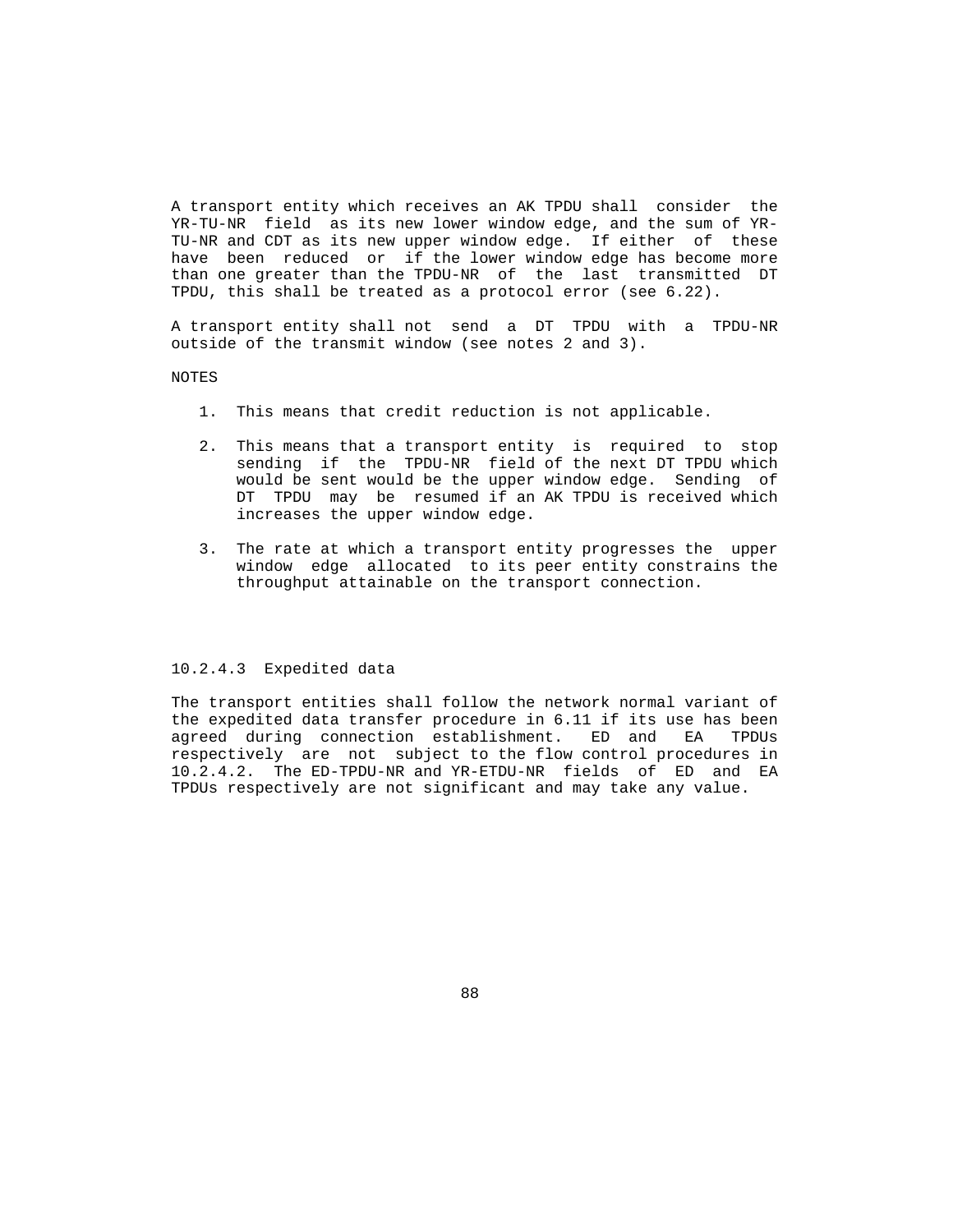10.2.5 Release

 The transport entities shall use the explicit variant of the release procedure in 6.7.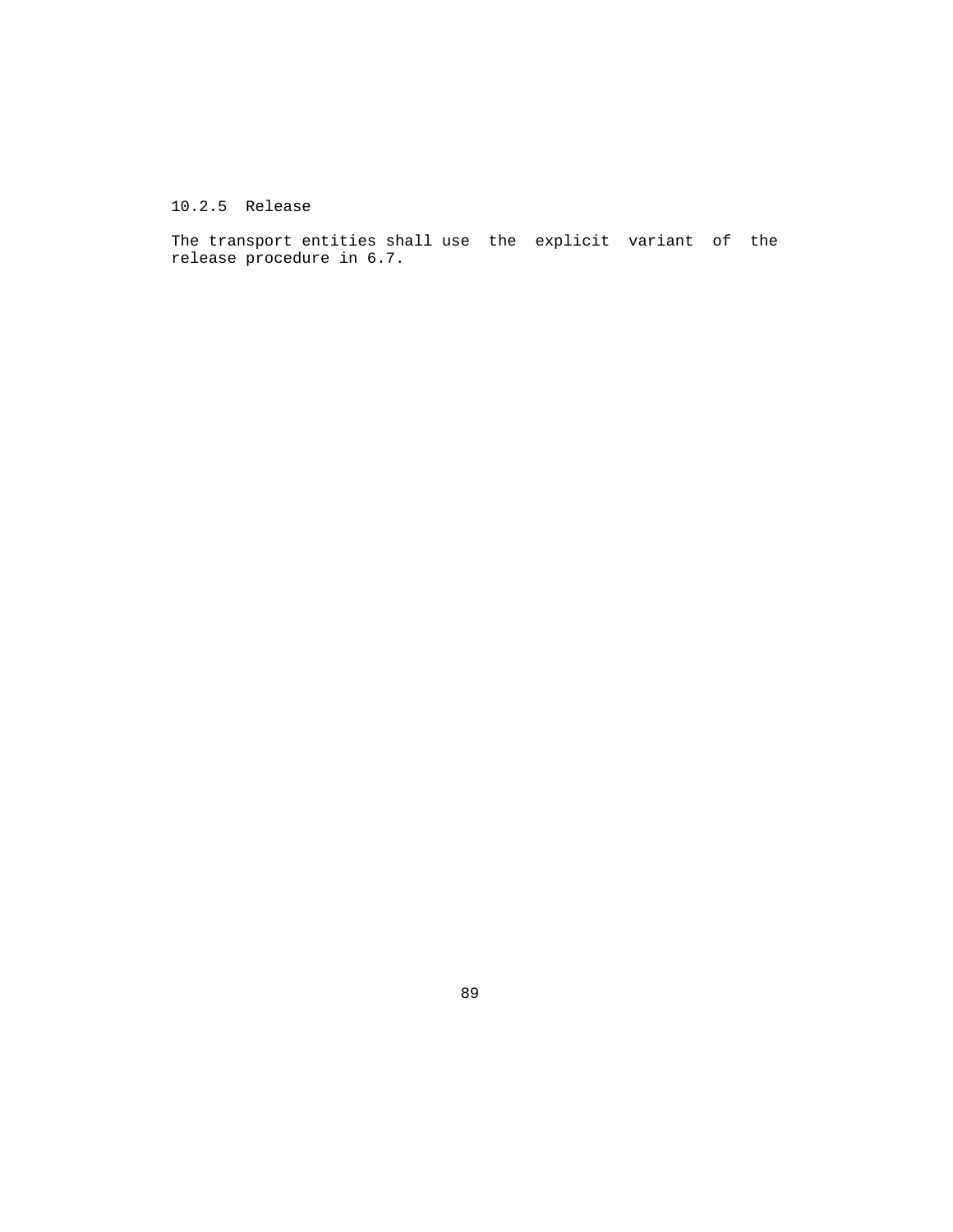11 SPECIFICATION FOR CLASS 3: ERROR RECOVERY AND MULTIPLEXING CLASS

11.1 Functions of Class 3

 Class 3 provides the functionality of Class 2 (with use of explicit flow control) plus the ability to recover after a failure signalled by the Network Layer without involving the user of the transport service.

 The mechanisms used to achieve this functionality also allow the implementation of more flexible flow control.

#### 11.2 Procedures for Class 3

11.2.1 Procedures applicable at all times

The transport entities shall use the following procedures:

- a) association of TPDUs with transport connections (see 6.9);
- b) TPDU transfer (see 6.2) and retention until acknowledgement of TPDUs (AK variant only) (see 6.13);
- c) treatment of protocol errors (see 6.22);
- d) concatenation and separation (see 6.4);
- e) reassignment after failure (see 6.12), together with resynchronization (see 6.14);
- f) frozen references (see 6.18).

 Additionally, the transport entities may use the following procedure:

g) multiplexing and demultiplexing (see 6.15);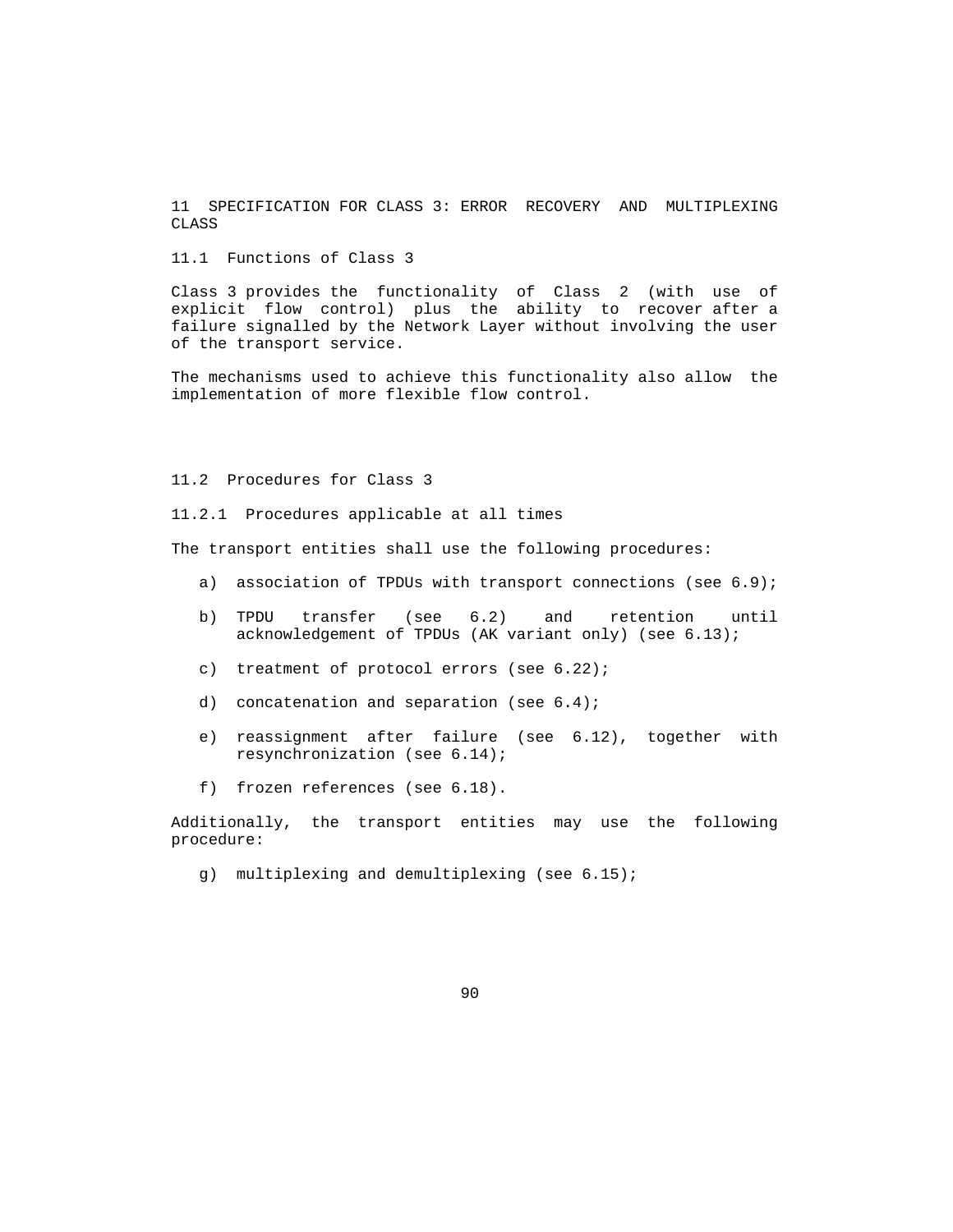11.2.2 Connection Establishment

The transport entities shall use the following procedures;

- a) assignment to network connections (see  $6.1$ ); then
- b) connection establishment (see 6.5) and, if appropriate, together with connection refusal (see 6.6).

# 11.2.3 Data Transfer

#### 11.2.3.1 General

The sending transport entity shall use the following procedures:

- a) segmenting (see 6.3), then
- b) DT TPDU numbering (see 6.10); after receipt of an RJ TPDU (see 11.2.3.2) the next DT TPDU to be sent may have a value which is not the previous value of TPDU-NR plus one.

 The receiving transport entity shall use the following procedures:

- c) DT TPDU numbering (see 6.10); the TPDU-NR field of each received DT TPDU shall be treated as a protocol error if it exceeds the greatest such value received in a previous DT TPDU by more than one (see note); then
- d) reassembling (see 6.3); duplicated TPDUs shall be eliminated before reassembling is performed.

 NOTE - The use of RJ TPDUs (see 11.2.3.2) can lead to retransmission and reduction of credit. Thus the receipt of a DT TPDU which is a duplicate, or which is greater than or equal to the upper window edge allocated to the peer entity, is possible and is therefore not treated as a protocol error.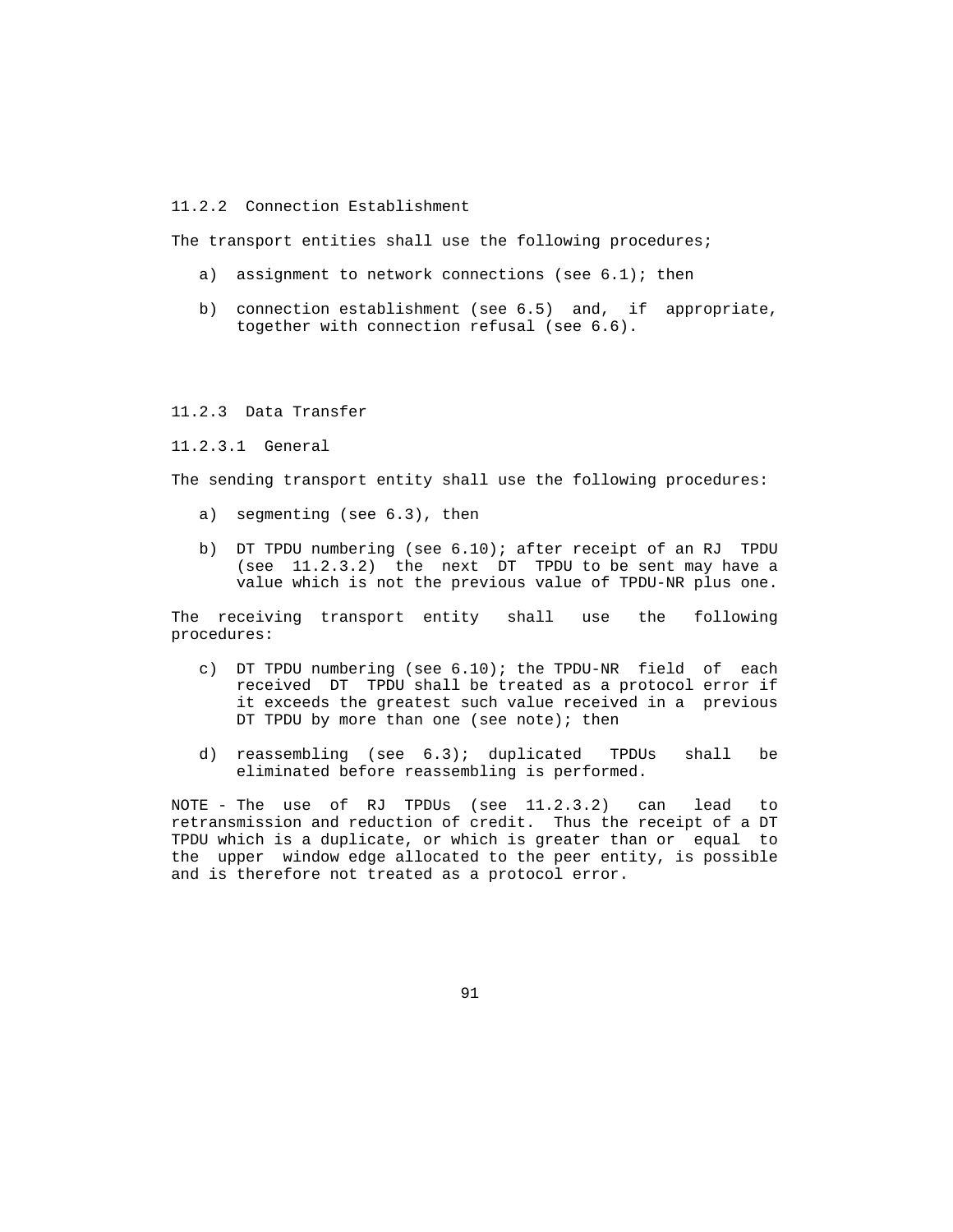### 11.2.3.2 Use of RJ TPDU

 A transport entity may send an RJ TPDU at any time in order to invite retransmission or to reduce the upper window edge allocated to the peer entity (see note 1).

 When an RJ TPDU is sent, the following constraints shall be respected:

- a) the YR-TU-NR parameter shall be at most one greater than the greatest such value received in a previous DT TPDU, or shall be zero if no DT TPDU has yet been received (see note 2);
- b) if an AK or RJ TPDU has previously been sent the YR-TU-NR parameter shall not be lower than that in the previously sent AK or RJ TPDU or lower than zero if no AK or RJ TPDU.

When a transport entity receives an RJ TPDU (see note 3):

- c) the next DT TPDU to be transmitted, or retransmitted, shall be that for which the value of the TPDU-NR parameter is equal to the value of the YR-TU-NR parameter of the RJ TPDU;
- d) the sum of the values of the YR-TU-NR and CDT parameters of the RJ TPDU becomes the new upper window edge (see note 4).

#### NOTES

- 1. An RJ TPDU can also be sent as part of the resynchronization (see 6.14) and reassignment after failure (see 6.12) procedures.
- 2. It is recommended that the YR-TU-NR parameter be equal to the TPDU-NR parameter of the next expected DT TPDU.
- 3. These rules are a subset of those specified for when an RJ TPDU is received during resynchronization (see 6.14) and reassignment after failure (see 6.12).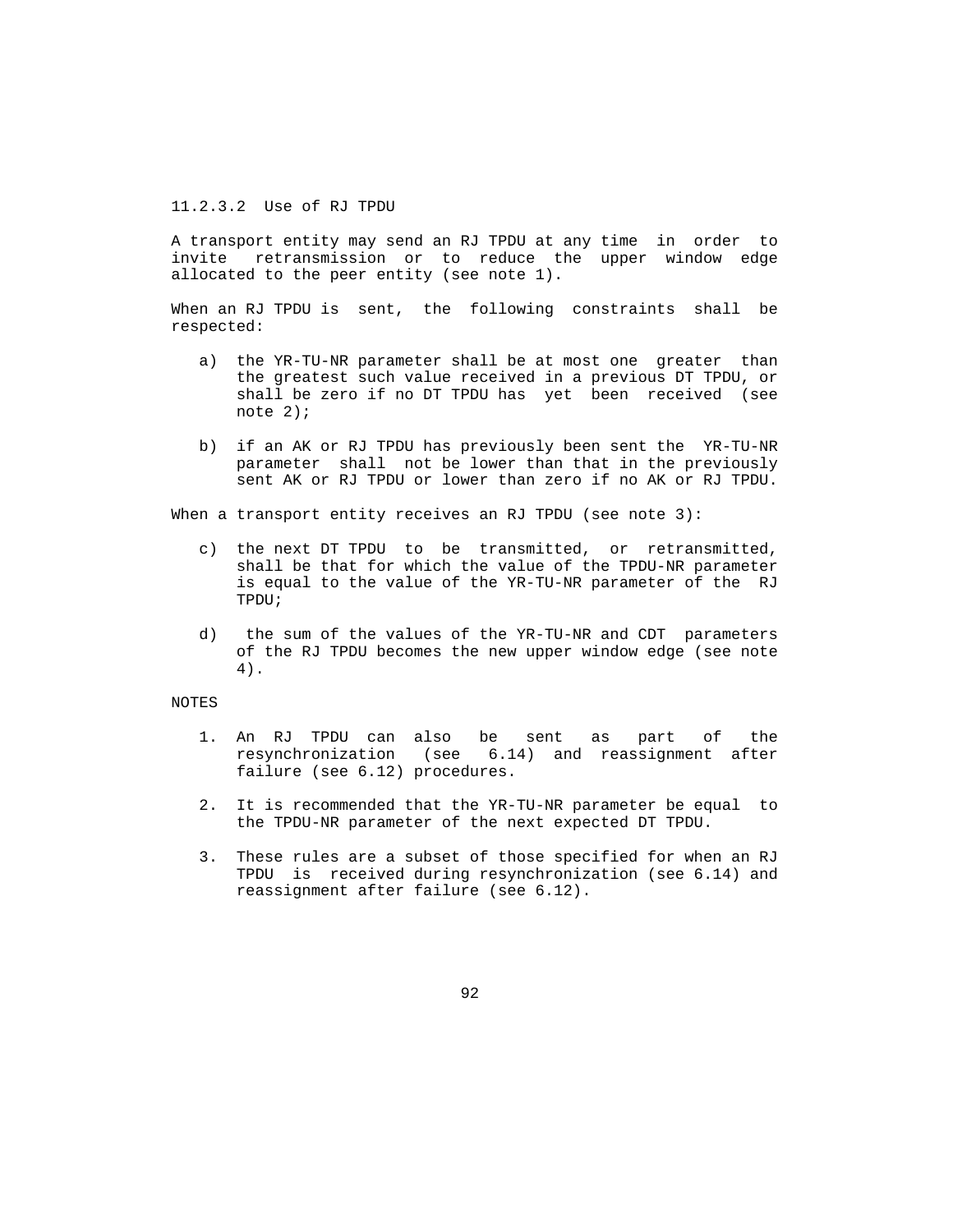4. This means that RJ TPDU can be used to reduce the upper window edge allocated to the peer entity (credit reduction).

### 11.2.3.3 Flow Control

The procedures shall be as defined in 10.2.4.2, except that:

- a) a credit reduction may lead to the reception of a DT TPDU with a TPDU-NR parameter whose value is not, but would have been less than the upper window edge allocated to the remote entity prior to the credit reduction. This shall not be treated as a protocol error;
- b) receipt of an AK TPDU which sets the lower window edge more than one greater than the TPDU-NR of the last transmitted DT TPDU shall not be treated as a protocol error, provided that all acknowledged DT TPDUs have been previously transmitted (see notes 1 and 2).

NOTES

- 1. This can only occur during retransmission following receipt of an RJ TPDU.
- 2. The transport entity may either continue retransmission as before or retransmit only those DT TPDUs, not acknowledged by the AK TPDU. In either case, copies of the acknowledged DT TPDUs, need not be retained further.

#### 11.2.3.4 Expedited data

 The transport entities shall follow the network normal data variant of expedited data transfer procedure in 6.11 if its use has been agreed during connection establishment.

 The sending transport entity shall not allocate the same ED- TPDU-NR to successive ED TPDUs.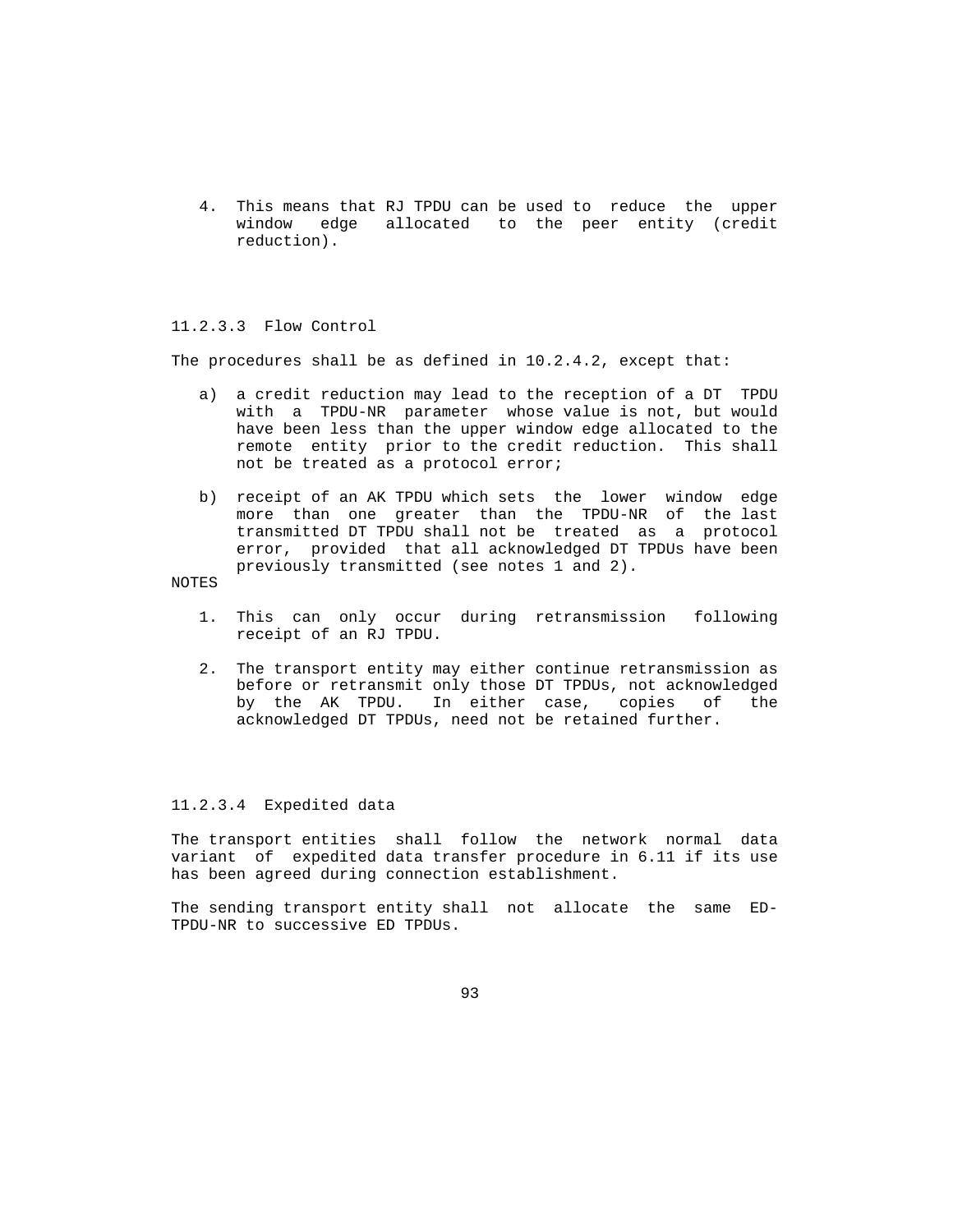The receiving transport entity shall transmit an EA TPDU with the same value in its YR-EDTU-NR parameter. If, and only if, this number is different from that of the previously received ED TPDU shall it generate a T-EXPEDITED DATA indication to convey the data to the TS-user (see note 2).

# NOTES

- 1. No other significance is attached to the ED-TPDU-NR parameter. It is recommended, but not essential, that the values be consecutive modulo 2\*\*n, where n is the number of bits of the parameter.
- 2. This procedure ensures that the TS-user does not receive data corresponding to the same ED TPDU more than once.

### 11.2.4 Release

 The transport entities shall use the explicit variant of the release procedure in 6.7.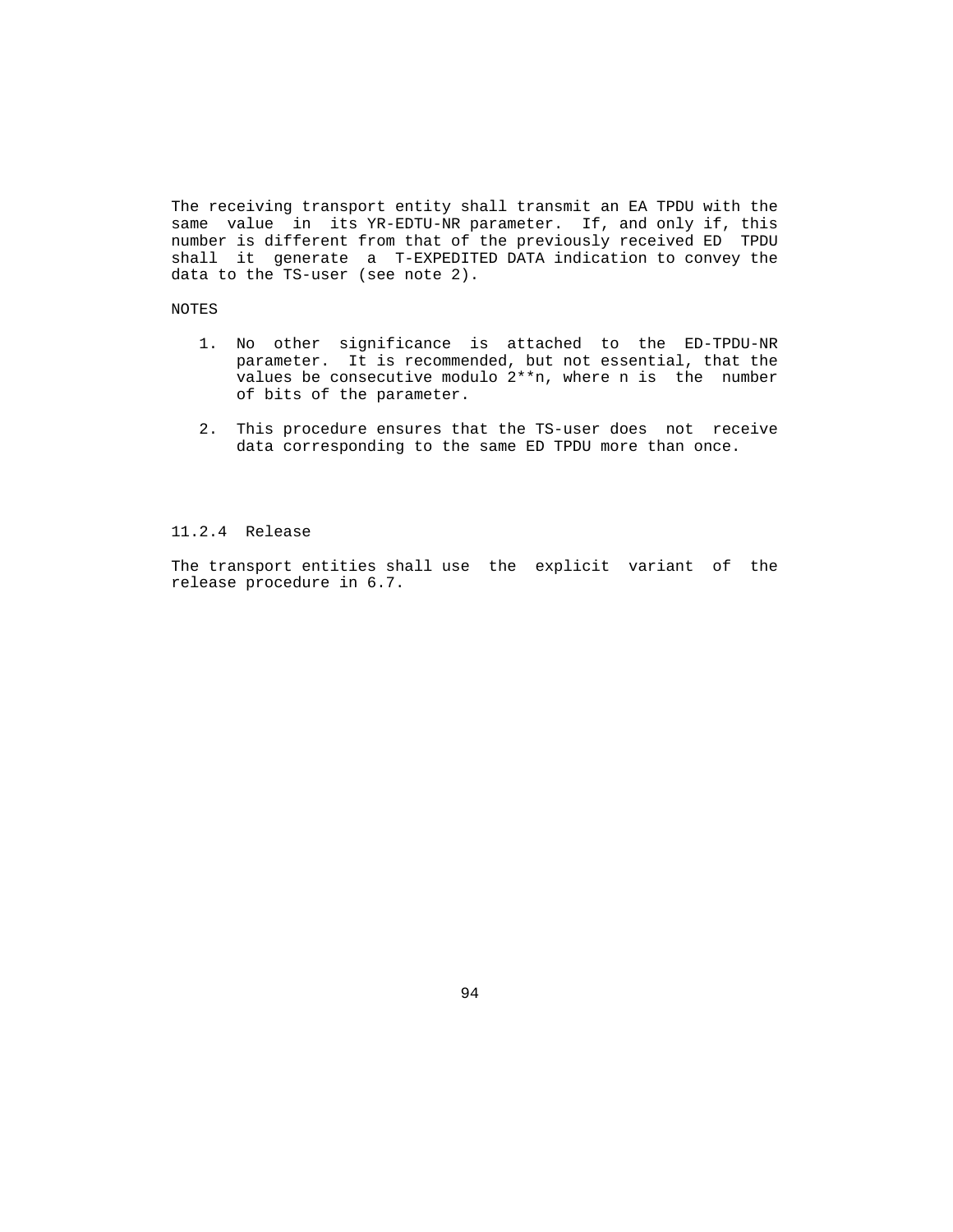12 SPECIFICATION FOR CLASS 4: ERROR DETECTION AND RECOVERY CLASS

12.1 Functions of Class 4

 Class 4 provides the functionality of Class 3, plus the ability to detect and recover from lost, duplicated, or out of sequence TPDUs without involving the TS-user.

 This detection of errors is made by extended use of the DT TPDU numbering of Class 2 and Class 3, by time-out mechanisms, and by additional procedures.

 This class additionally detects and recovers from damaged TPDUs by using a checksum mechanism. The use of the checksum mechanism must be available but its use or its non-use is subject to negotiation.

 Further on this class provides additional resilience against network failure and increased throughput capability by allowing a transport connection to make use of multiple network connections.

12.2 Procedures for Class 4

12.2.1 Procedures available at all times

12.2.1.1 Timers used at all times

 This subclause defines timers that apply at all times in class 4. These timers are listed in table 7.

 This International Standard does not define specific values for the timers, and the derivations described in this subclause are not mandatory. The values should be chosen so that the required quality of service can be provided, given the known characteristics of the network.

 Timers that apply only to specific procedures are defined under the appropriate procedure.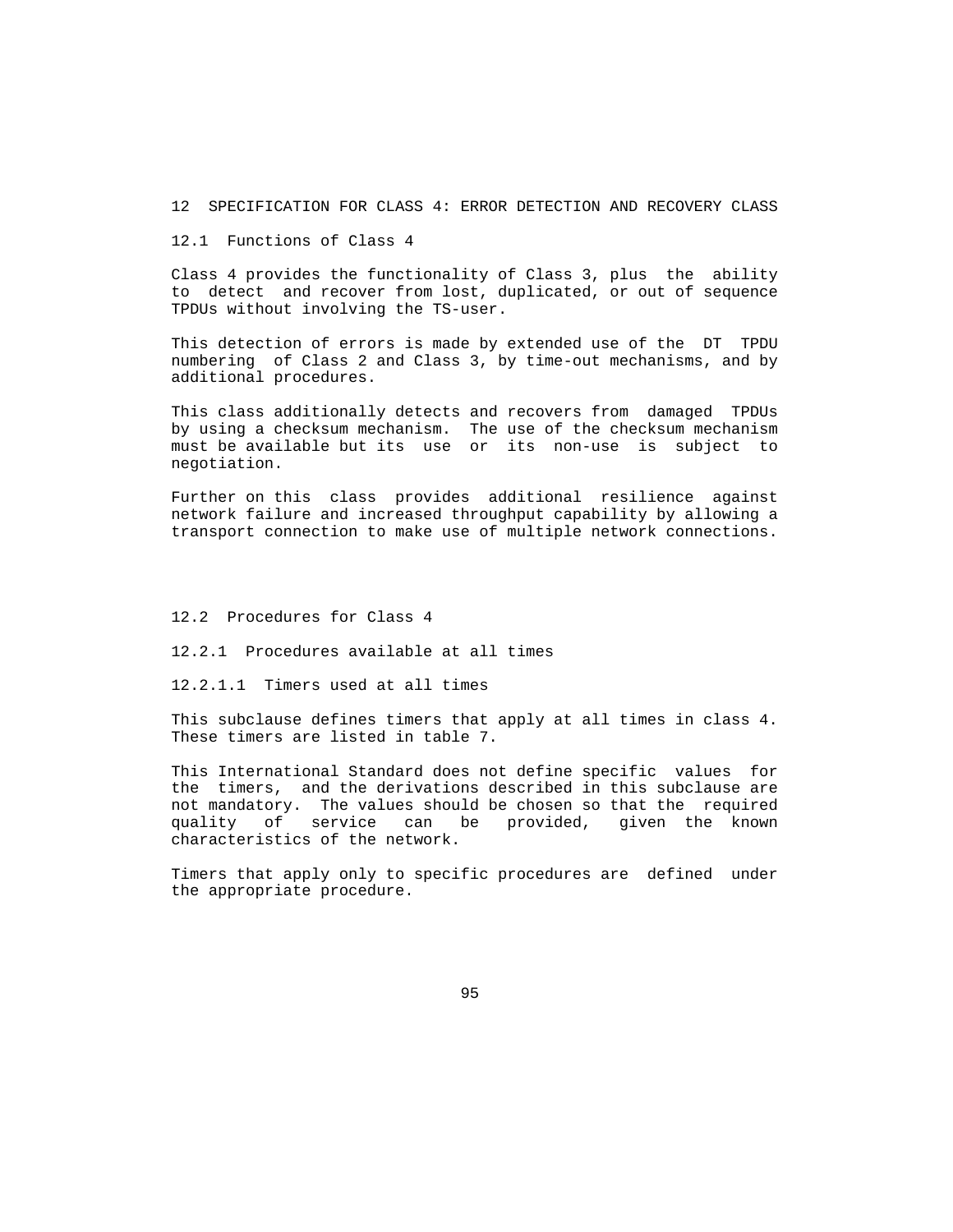| Symbol     | Name                                                 | Definition                                                                                                                                                                                                     |  |  |
|------------|------------------------------------------------------|----------------------------------------------------------------------------------------------------------------------------------------------------------------------------------------------------------------|--|--|
| MLR        | NSDU lifetime<br>local-to-remote                     | A bound for the maximum time which<br>may elapse between the transmis-<br>sion of an NSDU by a local trans-<br>port entity and the receipt of any<br>copy of it by a remote peer entity.                       |  |  |
| MRL        | NSDU lifetime<br>remote-to-local                     | A bound for the maximum time which<br>may elapse between the transmission<br>of an SNDU from a remote transport<br>entity to a remote peer entity.                                                             |  |  |
| ELR        | Expected maximum<br>transit delay<br>local-to-remote | A bound for the maximum delay suf-<br>fered by all but a small proportion<br>of NSDUs transferred from the local<br>transport entity to a remote peer<br>entity.                                               |  |  |
| <b>ERL</b> | Expected maximum<br>transit delay<br>remote-to-local | A bound for the maximum delay suf-<br>fered by all but a small proportion<br>of NSDUs transferred from a remote<br>transport entity to the local peer<br>entity.                                               |  |  |
| AL         | Local acknowledge<br>time                            | A bound for the maximum time which<br>can elapse between the receipt of<br>a TPDU by the local transport en-<br>tity from the network layer and<br>the transmission of the corres-<br>ponding acknowledgement. |  |  |
| AR         | Remote acknow-<br>ledgement time                     | As AL, but for the remote entity.                                                                                                                                                                              |  |  |

Table 7. (First of 2 pages) Time Parameters related to class 4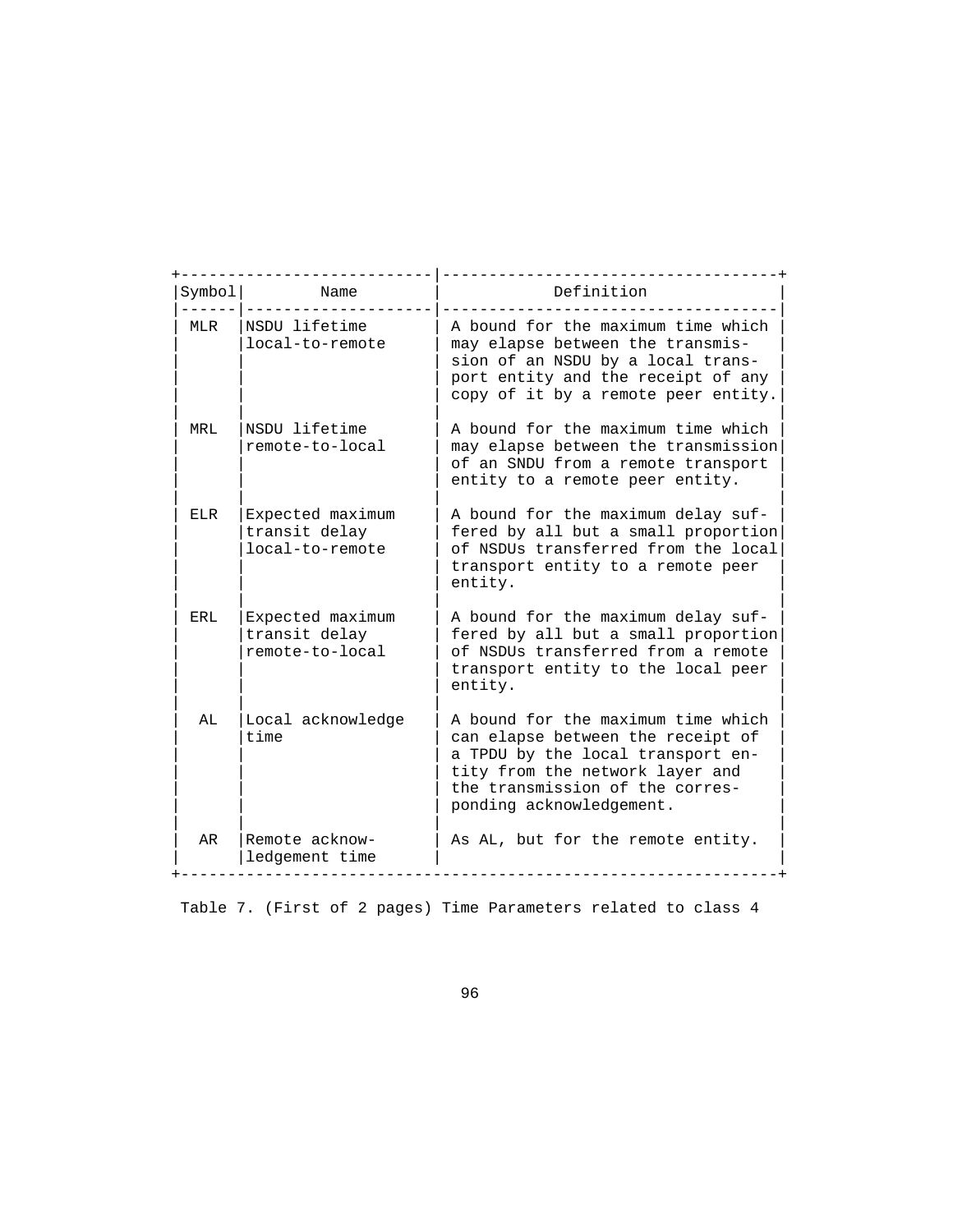| <b>T1</b> | Local retrans-<br>mission time                 | A bound for the maximum time that<br>the local transport entity will<br>wait for acknowledgement before re-<br>transmitting a TPDU.                                        |
|-----------|------------------------------------------------|----------------------------------------------------------------------------------------------------------------------------------------------------------------------------|
| R         | Persistence time                               | A bound for the maximum time the<br>the local transport entity will<br>continue to transmit a TPDU that<br>requires acknowledgement.                                       |
| N         | Maximum number of<br>transmissions             | A bound for the maximum number of<br>times which the local transport<br>entity will continue to transmit a<br>TPDU that requires acknowledgement.                          |
| L         | Bound on references<br>and sequence<br>numbers | A bound for the maximum time<br>between the transmission of a TPDU<br>and the receipt of any acknow-<br>ledgement relating to it.                                          |
| T.        | Inactivity time                                | A bound for the time after which<br>a transport entity will, if it<br>does not receive a TPDU, initiate<br>the release procedure to terminate<br>the transport connection. |
|           |                                                | NOTE - This parameter is required<br>for protection against unsignalled<br>breaks in the network connection.                                                               |
| W         | Window time                                    | A bound for the maximum time a<br>transport entity will wait before<br>retransmitting up to date window<br>information.                                                    |

Table 7. (Second of 2 pages) Time Parameters related to class 4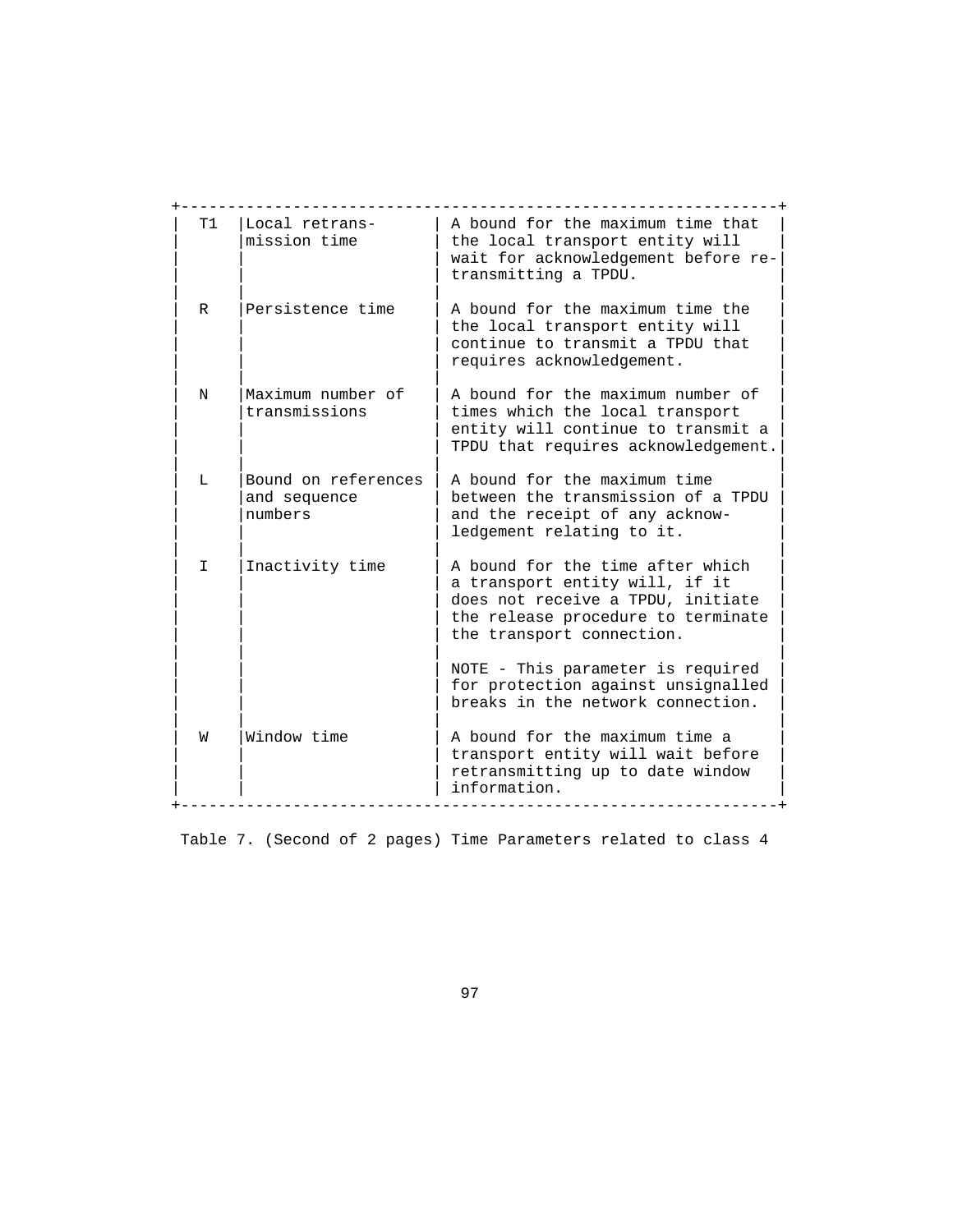#### 12.2.1.1.1 NSDU lifetime (MLR, MRL)

 The network layer is assumed to provide, as an aspect of its grade of service, for a bound on the maximum lifetime of NSDUs in the network. This value may be different in each direction of transfer through a network between two transport entities. The values, for both directions of transfer, are assumed to be Known by the transport entities. The maximum NSDU lifetime local-to remote (MLR) is the maximum time which may elapse between the transmission of an NSDU from the local transport entity to the network and receipt of any copy of the NSDU from the network at the remote transport entity. The maximum NSDU lifetime remote to-local (MRL) is the maximum time which may elapse between the transmission of an NSDU from the remote transport entity to the network and receipt of any copy of the NSDU from the network at the local transport entity.

#### 12.2.1.1.2 Expected maximum transit delay (ELR, ERL)

 The network layer is assumed to provide, as an aspect of its grade of service, an expected maximum transit delay for NSDUs in the network. This value may be different in each direction of transfer through a network between two transport entities. The values, for both directions of transfer, are assumed to be Known by the transport entities. The expected maximum transit delay local-to-remote (ELR) is the maximum delay suffered by all but a small proportion of NSDUs transferred through the network from the local transport entity to the remote transport entity. The expected maximum transit delay remote-to-local (ERL) is the maximum delay suffered by all but a small proportion of NSDUs transfer through the network from the remove transport entity to the local transport entity.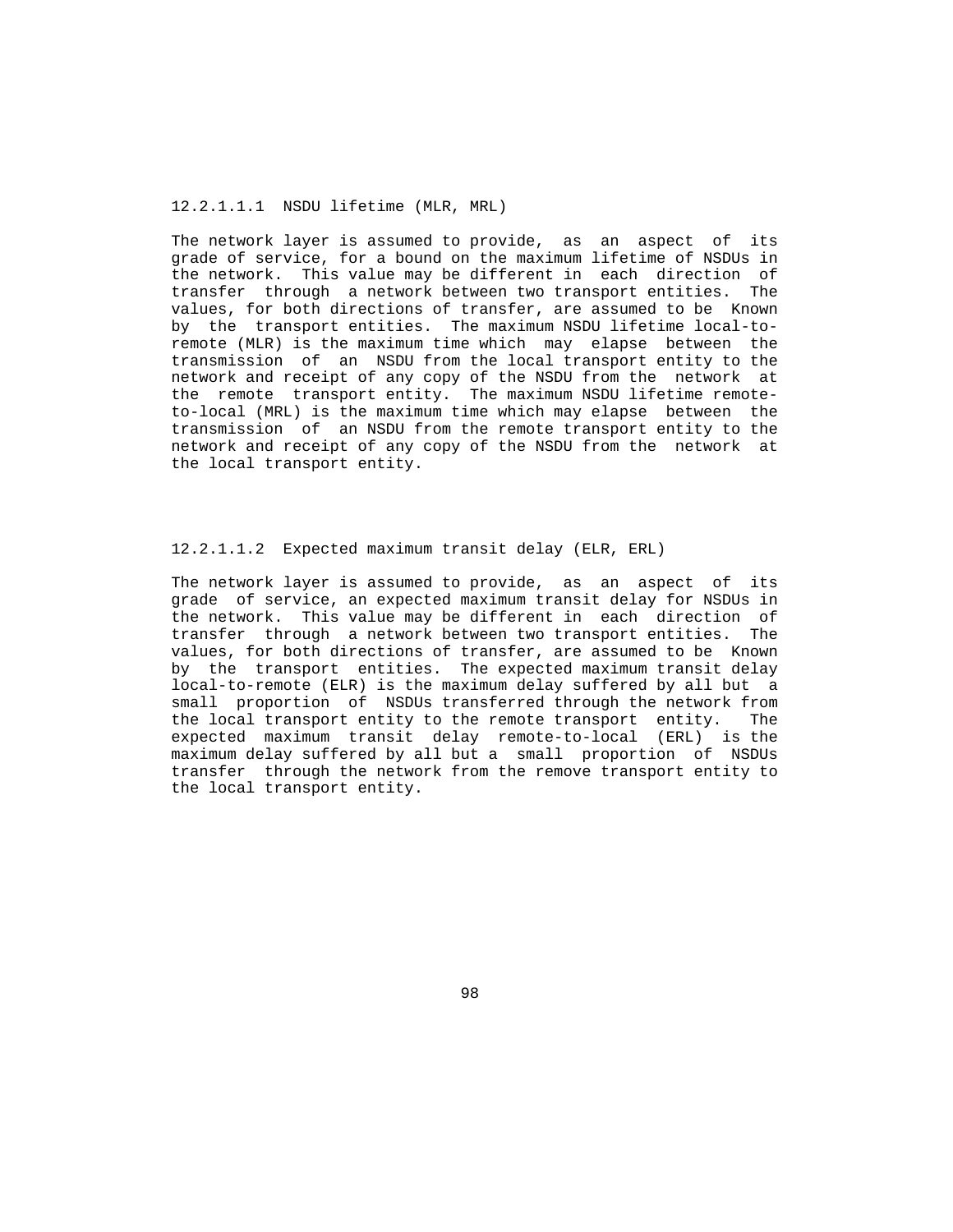12.2.1.1.3 Acknowledge Time (AR, AL)

 Any transport entity is assumed to provide a bound for the maximum time which can elapse between its receipt of a TPDU from the Network Layer and its transmission of the corresponding response. This value is referred to as AL. The corresponding time given by the remote transport entity is referred to as AR.

12.2.1.1.4 Local retransmission time (T1)

 The local transport entity is assumed to maintain a bound on the time it will wait for an acknowledgement before retransmitting the TPDU. Its value is given by:

T1 = ELR + ERL + AR + X

where:

 ELR = Expected maximum transit delay local-to-remote, ERL = Expected maximum transit delay remote-to-local, AR = Remote acknowledge time, and X = local processing time for a TPDU.

12.2.1.1.5 Persistence Time (R)

 The local transport entity is assumed to provide a bound for the maximum time for which it may continue to retransmit a TPDU requiring positive acknowledgement. This value is referred to as R.

 The value is clearly related to the time elapsed between retransmission, T1, and the maximum number of transmissions, N. It is not less than T1  $*$  N + X, where X is a small quantity to allow for additional internal delays, the granularity of the mechanism used to implement T1 and so on. Because R is a bound, the exact value of X is unimportant as long as it is bounded and the value of a bound is known.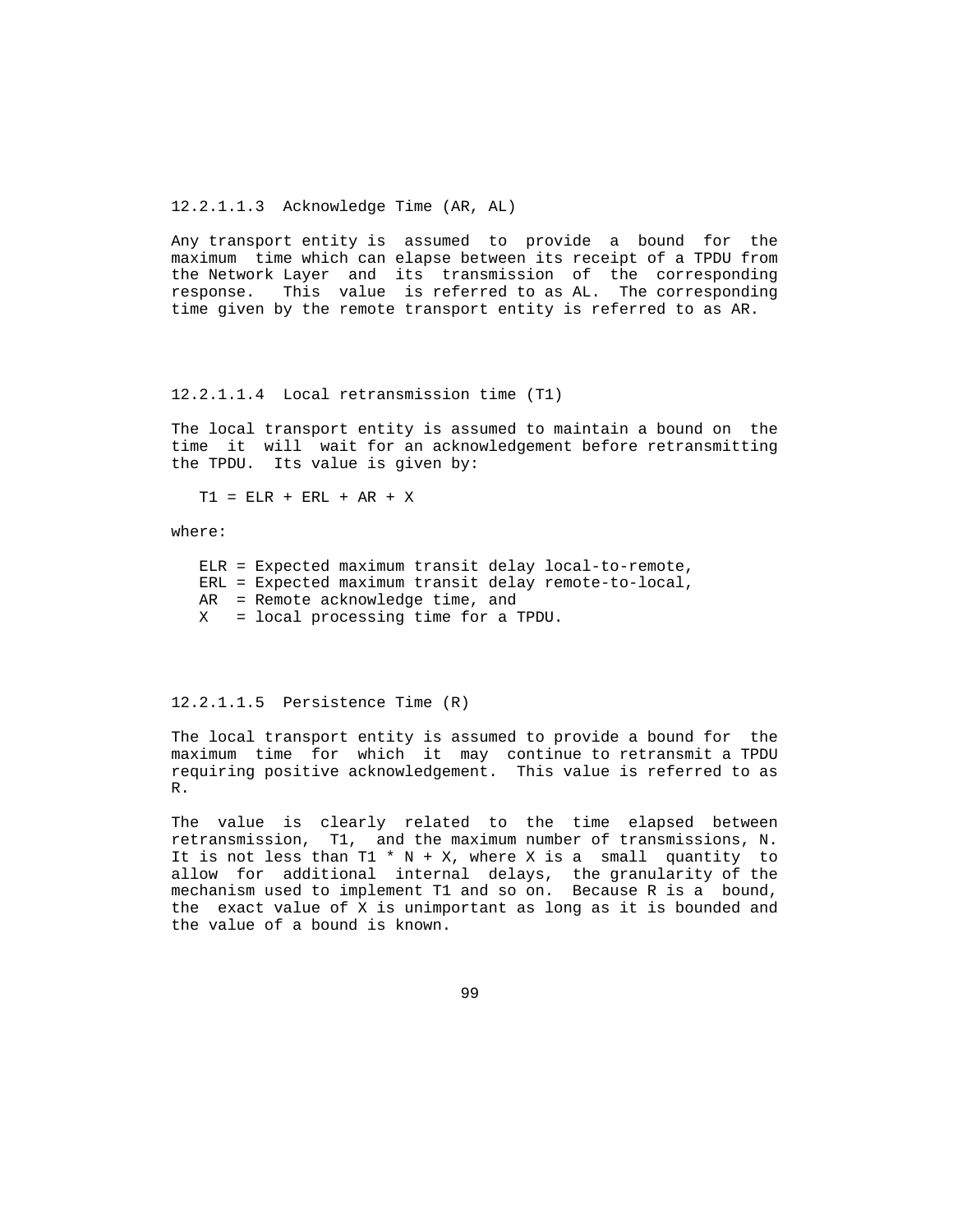12.2.1.1.6 Bound on References and Sequence Numbers (L)

 A bound for the maximum time between the decision to transmit a TPDU and the receipt of any response relating to it (L) is given by:

 $L = MLR + MRL + R + AR$ 

where:

 MLR = NSDU lifetime local-to-remote, MRL = NSDU lifetime remote-to-local, R = Persistence time, and AR = Remote acknowledgement time.

 It is necessary to wait for a period L before reusing any reference of sequence number, to avoid confusion in case a TPDU referring to it may be duplicated or delayed.

# NOTES

- 1. In practice, the value of L may be unacceptably large. It may also be only a statistical figure at a certain confidence level. A smaller value may therefore be used where this still allows the required quality of service to be provided.
- 2. The relationships between times discussed above are illustrated in figures 3 and 4.

[Figures 3 and 4 are omitted from this copy.]

### 12.2.1.2 General Procedures

The transport entity shall use the following procedures:

- a) TPDU transfer (see 6.2);
- b) association of TPDUs with transport connections (see 6.9);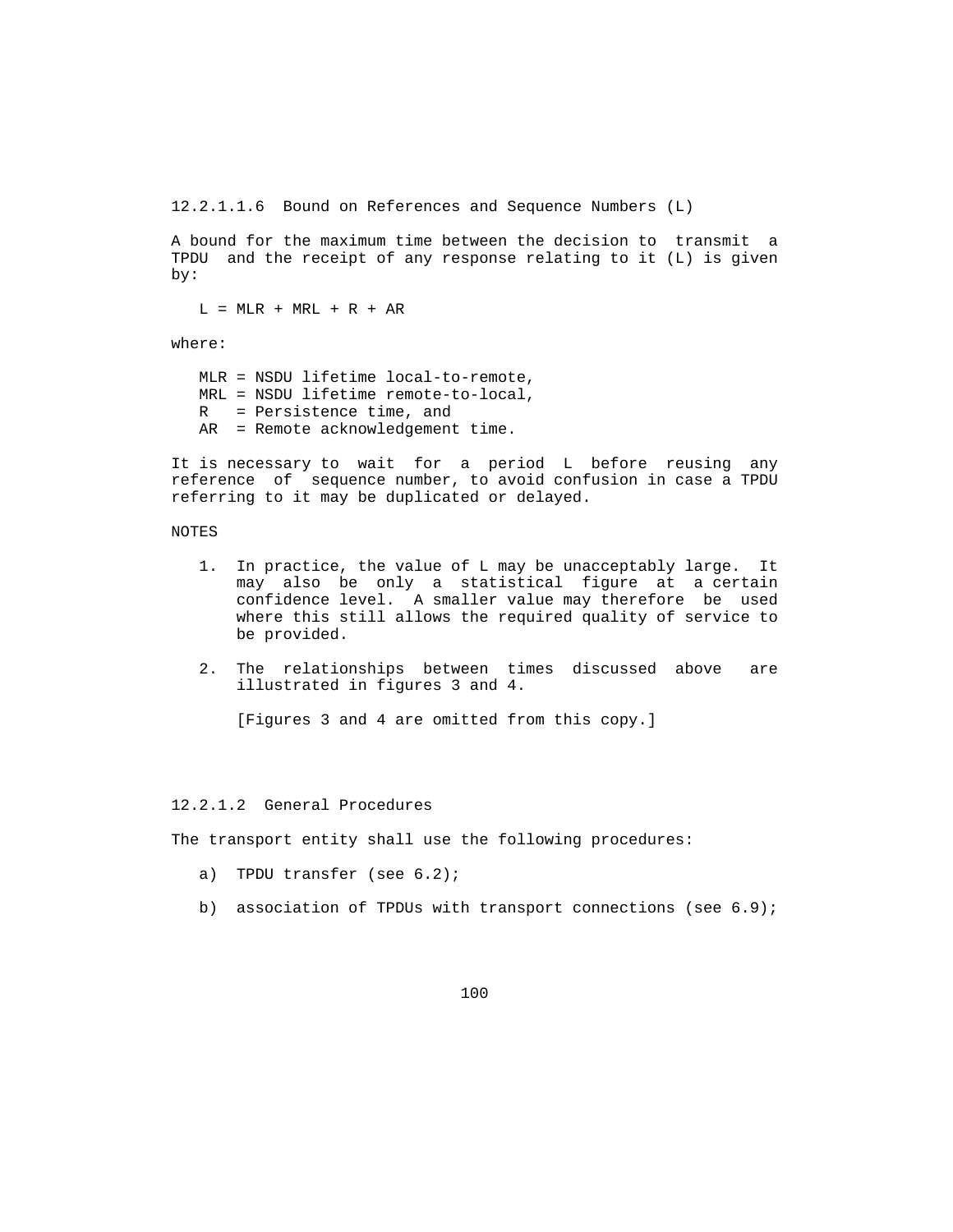- c) treatment of protocol errors (see 6.22);
- d) checksum (see 6.17);
- e) splitting and recombining (see 6.23);
- f) multiplexing and demultiplexing (see 6.15);
- g) retention until acknowledgement of TPDUs (see 6.13);
- h) frozen references (see 6.18).
- j) retransmission procedures; when a transport entity has some outstanding TPDUs that require acknowledgement, it will check that no T1 interval elapses without the arrival of a TPDU that acknowledges at least one of the outstanding TPDUs.

 If the timer expires, except if the TPDU to be retransmitted is a DT TPDU and it is outside the transmit window due credit reduction, the first TPDU is retransmitted and the timer is restarted. After N transmissions (i.e. N-1 retransmissions) it is assumed that useful two-way communication is no longer possible and the release procedure is used, and the TS-user is informed.

# NOTES

- 1) This procedure may be implemented by different means. For example:
	- a) one interval is associated with each TPDU. If the timer expires the associated TPDU will be transmitted and the timer T1 will be restarted for all subsequent TPDUs; or
	- b) one interval is associated with each transport connection:
		- 1) if the transport entity transmits a TPDU requiring acknowledgement, it starts timer T1;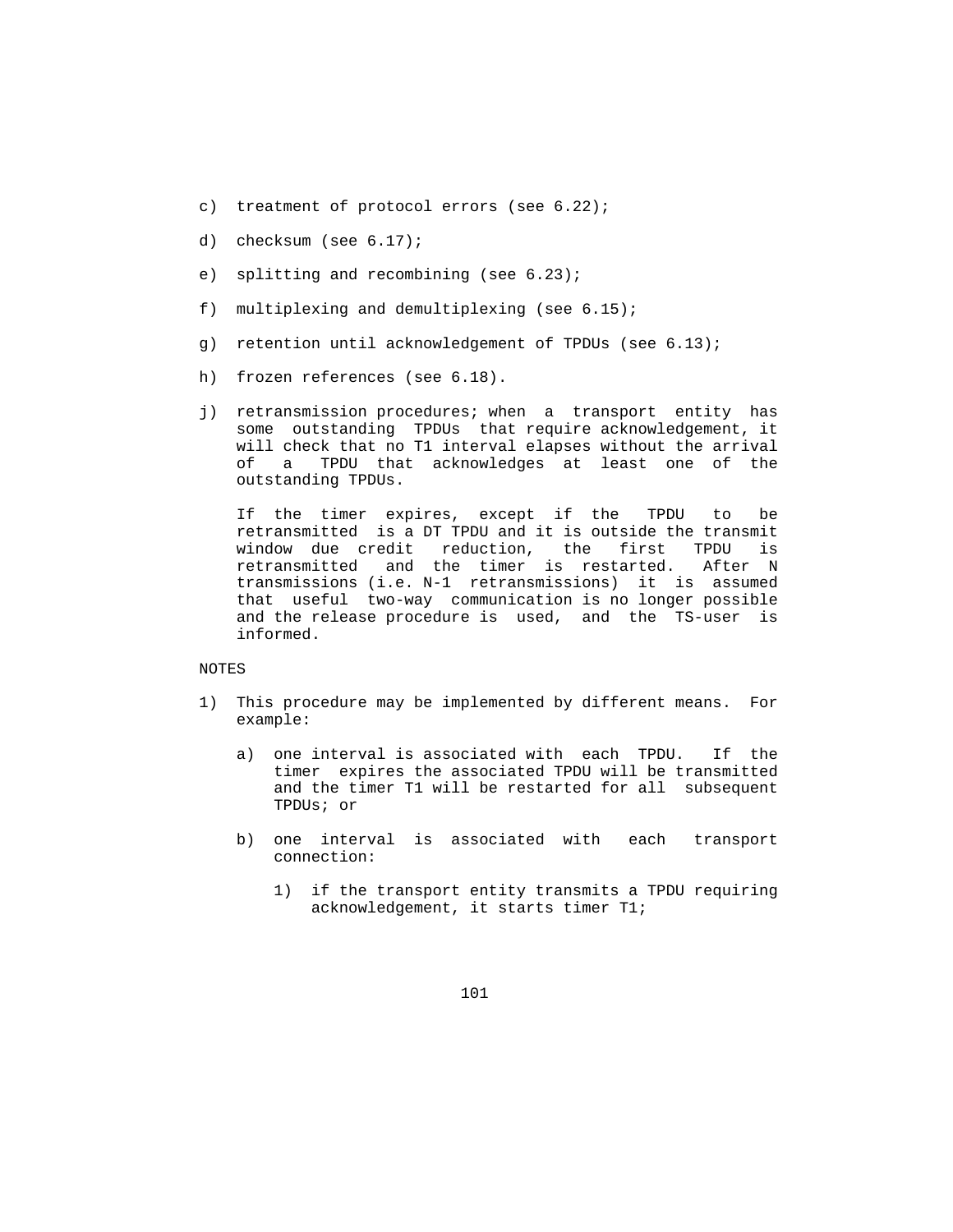- 2) if the transport entity receives a TPDU that acknowledges one of the TPDUs to be acknowledged, it restarts timer T1 unless the received TPDU is an AK which explicitly closes the transmit window.
- 3) if the transport entity receives a TPDU that acknowledges the last TPDU to be acknowledged, it stops timer T1.

 For a decision whether the retransmission timer T1 is maintained on a per TPDU or on a per transport connection basis, throughput considerations have to be taken into account.

- 2. For DT TPDUs it is a local choice to retransmit either only the first DT TPDU or all TPDUs waiting for an acknowledgement up to the upper window edge.
- 3. It is recommended that after N transmissions of a DT TPDU, the transport entity waits  $T1 + W + MRL$  to provide a higher possibility of receiving an acknowledgement before entering the release phase. For other TPDU types which may be retransmitted, it is recommended that after N transmissions the transport entity waits T1 + MRL to provide a higher possibility of receiving the expected reply.

12.2.2 Procedures for Connection Establishment

12.2.2.1 Timers used in Connection Establishment

There are no timers specific to connection establishment.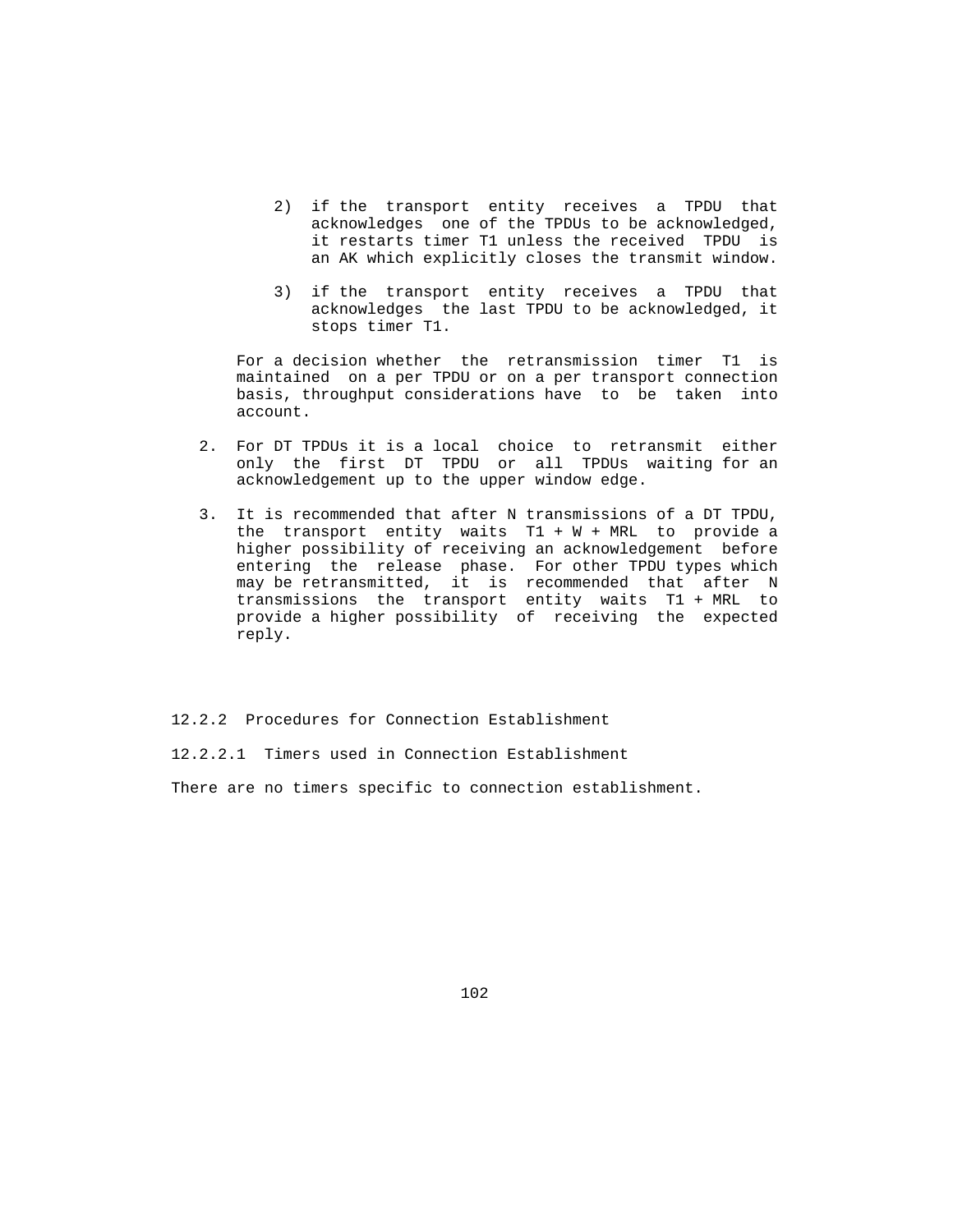## 12.2.2.2 General Procedures

The transport entities shall use the following procedures:

- a) assignment to network connection (see 6.1);
- b) connection establishment (see 6.5) and if appropriate connection refusal (see 6.6) together with the additional procedures:
	- 1) a connection is not considered established until the successful completion of a 3-way TPDU exchange. The sender of a CR TPDU shall respond to the corresponding CC TPDU by immediately sending a DT, ED, DR or AK TPDU;
	- 2) as a result of duplication or retransmission, a CR TPDU may be received specifying a source reference which is already in use with the sending transport entity. If the receiving transport entity is in the data transfer phase, having completed the 3-way TPDU exchange procedure, or is waiting for the T-CONNECT response from the TS-user, the receiving transport entity shall ignore such a TPDU. Otherwise a CC TPDU shall be transmitted;
	- 3) as a result of duplication or retransmission, a CC TPDU may be received specifying a paired reference which is already in use. The receiving transport entity shall only acknowledge the duplicate CC TPDU according to the procedure in 12.2.2.2.b.1.
	- 4) a CC TPDU may be received specifying a reference which is in the frozen state. The response to such a TPDU shall be a DR TPDU;
	- 5) the retransmission procedures (see 12.2.1.2) are used for both the CR TPDU and CC TPDU.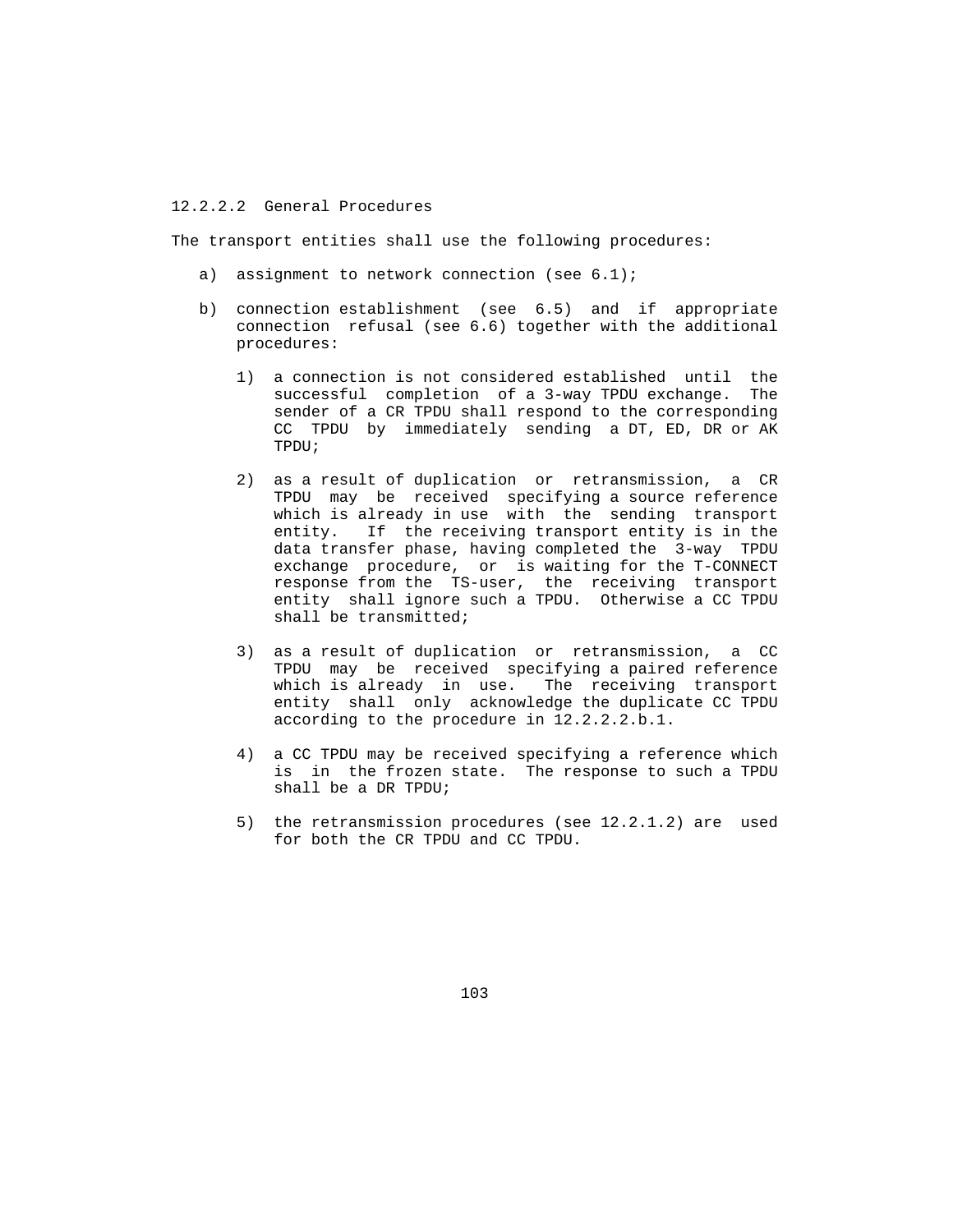12.2.3 Procedures for Data Transfer

12.2.3.1 Timers used in Data Transfer

The data transfer procedures use two additional timers:

a) Inactivity Time (I)

 To protect against unsignalled breaks in the network connection or failure of the peer transport entity (half-open connections), each transport entity maintains an inactivity interval. The interval must be greater than E.

 NOTE - A suitable value for I is given by  $2 * (N * maximum of (T1, W))$ unless local needs indicate another more appropriate value.

b) Window Time (W)

 A transport entity maintains a timer interval to ensure that there is a bound on the maximum interval between window updates.

12.2.3.2 General Procedures for data transfer

The transport entities shall use the following procedures:

- a) inactivity control (see 6.21);
- b) expedited data (see 6.11);
- c) explicit flow control (see 6.16).

 The sending transport entity shall use the following procedures in the following order:

- d) segmenting (see 6.3);
- e) DT TPDU numbering (see 6.10).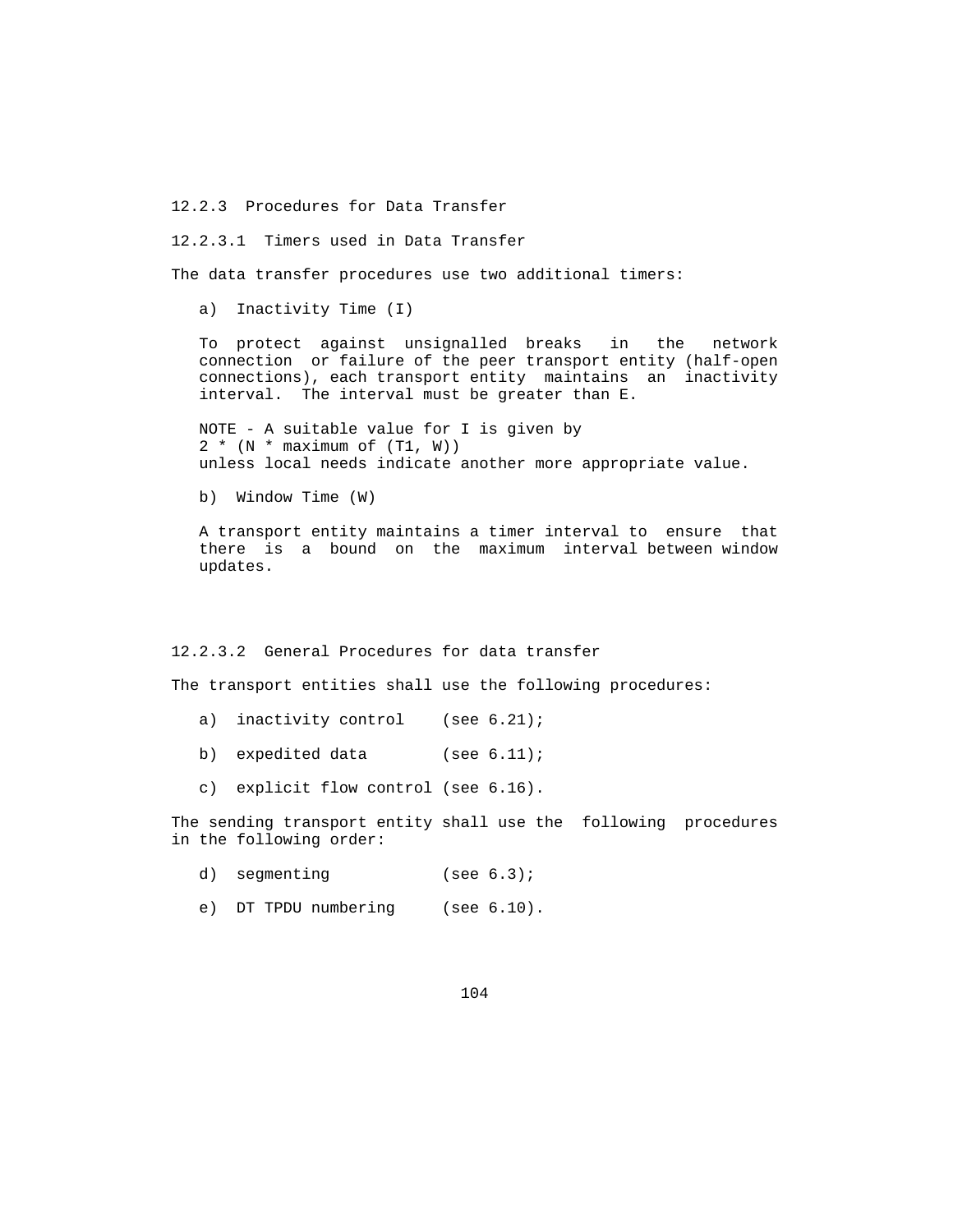The receiving transport entity shall use the following procedures in the following order:

- f) DT TPDU numbering (see 6.10);
- g) resequencing (see 6.20);
- h) reassembling (see 6.3).

### 12.2.3.3 Inactivity Control

 If the interval of the inactivity timer I expires without receipt of some TPDU, the transport entity shall initiate the release procedures. To prevent expiration of the remote transport entity's inactivity timer when no data is being sent, the local transport entity must send AK TPDUs at suitable intervals in the absence of data, having regard to the probability of TPDU loss. The window synchronization procedures (see 12.2.3.8) ensure that this requirement is met.

 NOTE - It is likely that the release procedure initiated due to the expiration of the inactivity timer will fail, as such expiration indicates probable failure of the supporting network connection or of the remote transport entity.

## 12.2.3.4 Expedited Data

 The transport entities shall follow the network normal data variant of the expedited data transfer procedures (see 6.11), if the use of transport expedited service option has been agreed during connection establishment.

 The ED TPDU shall have a TPDU-NR which is allocated from a separate sequence space from that of the DT TPDUs.

 A transport entity shall allocate the sequence number zero to the ED TPDU-NR of the first ED TPDU which it transmits for a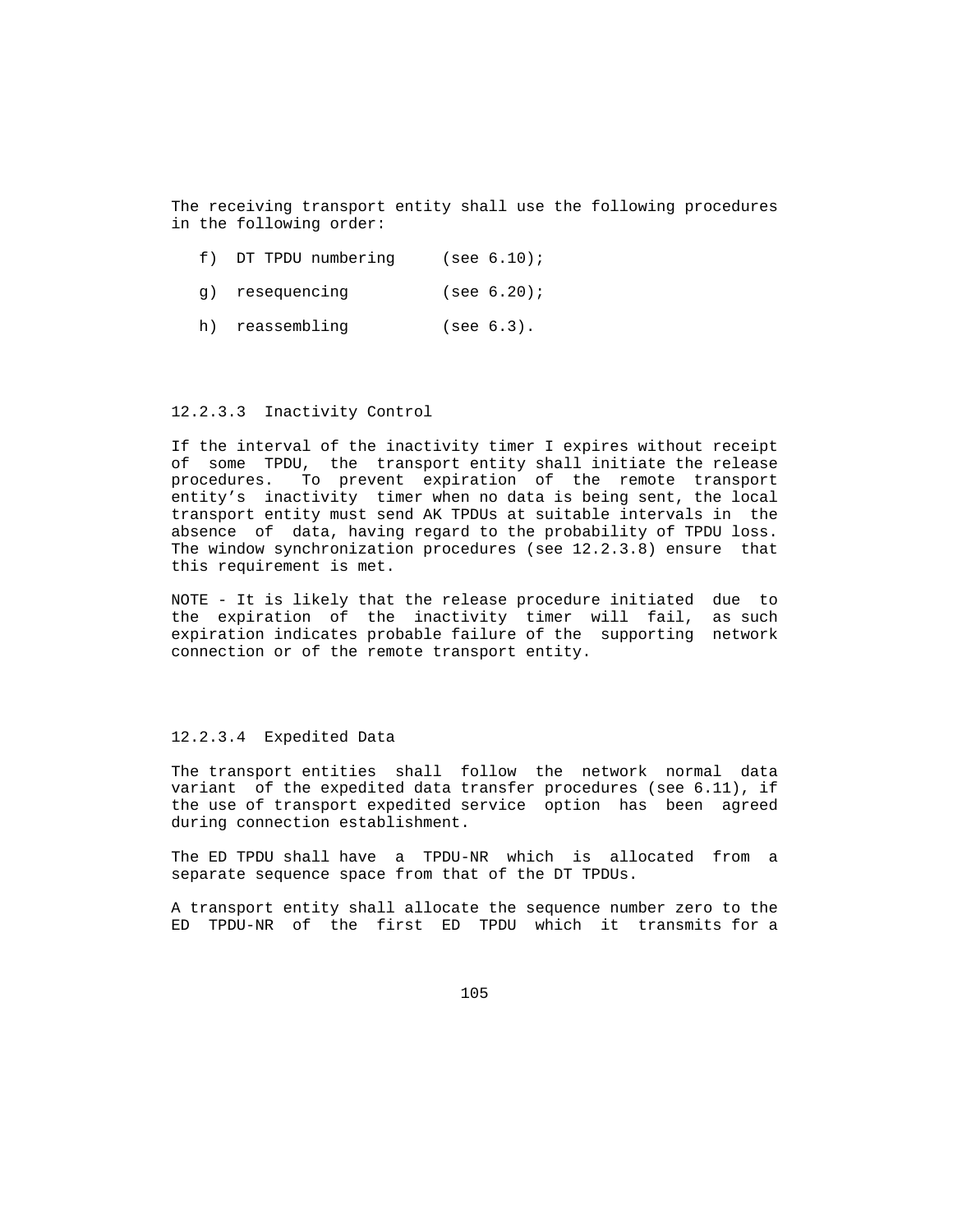transport connection. For subsequent ED TPDU sent on the same transport connection, the transport entity shall allocate a sequence number one greater than the previous one.

 Modulo 2\*\*7 arithmetic shall be used when normal formats have been selected and modulo 2\*\*31 arithmetic shall be used when extended formats have been selected.

 The receiving transport entity shall transmit an EA TPDU with the same sequence number in its YR-ETDU-NR field. If this number is one greater than in the previously in sequence received ED TPDU, the receiving transport entity shall transfer the data in the ED TPDU to the TS-user.

 If a transport entity does not receive an EA TPDU in acknowledgement to an ED TPDU it shall follow the retransmission procedures (see note and 12.2.1.2).

 The sender of an ED TPDU shall not send any new DT TPDU with higher TPDU-NR until it receives the EA TPDU.

 NOTE - This procedure ensures that ED TPDUs are delivered to the TS-user in sequence and that the TS-user does not receive data corresponding to the same ED TPDU more than once. Also it guarantees the arrival of the ED TPDU before any subsequently sent DT TPDU.

## 12.2.3.5 Resequencing

 The receiving transport entity shall deliver all DT TPDUs to the TS-user in the order specified by the sequence number field.

 DT TPDUs received out-of-sequence but within the transmit window shall not be delivered to the TS-user until all in-sequence TPDUs have been received. DT TPDU received out-of-sequence and outside the transmit window shall be discarded.

 Duplicate TPDUs can be detected because the sequence number matches that of preciously received TPDUs. Sequence numbers shall not be reused for the period L after their previous use.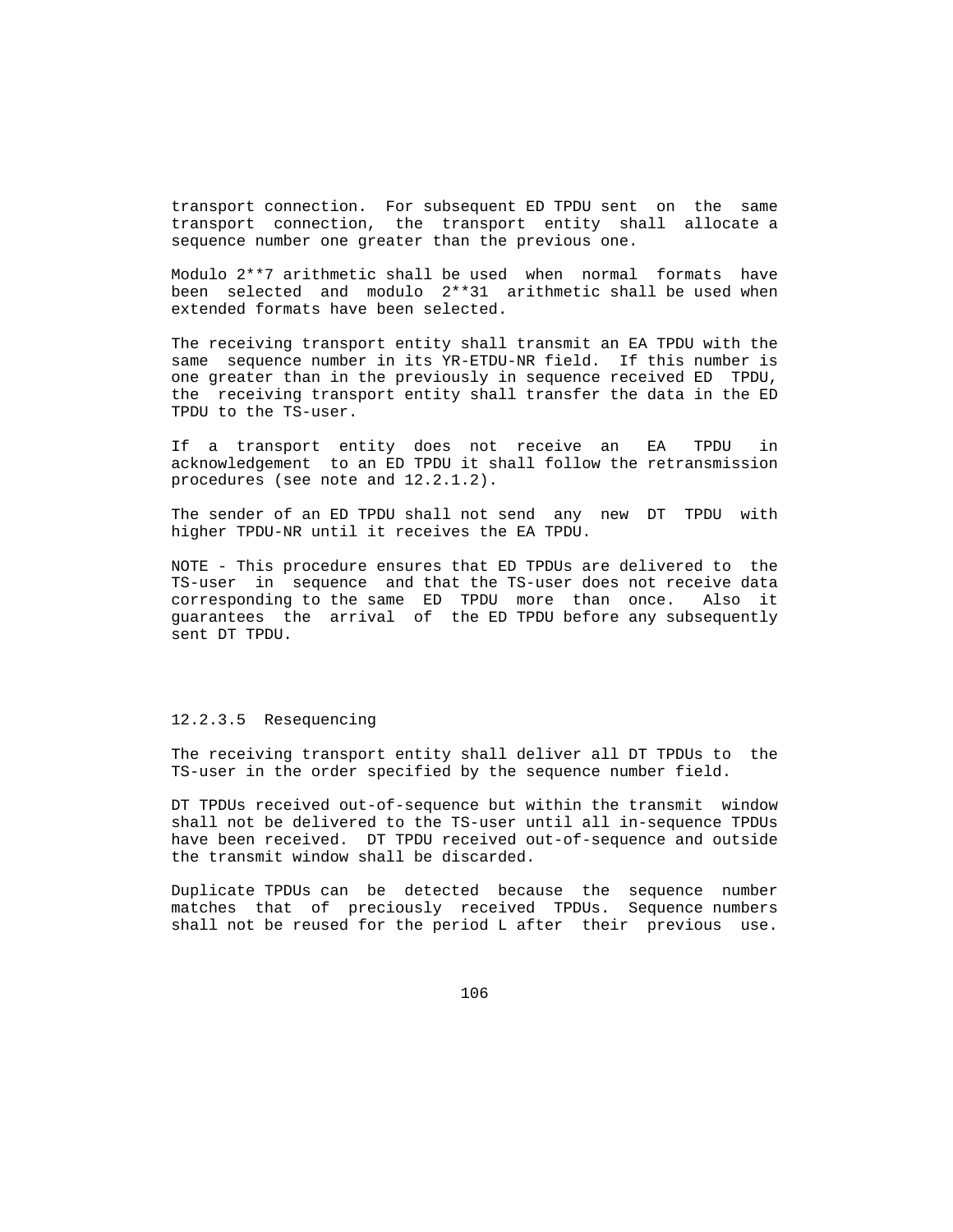Otherwise, a new, valid TPDU could be confused with a duplicated TPDU which had previously been received and acknowledged.

 Duplicated DT TPDUs shall be acknowledged, since the duplicated TPDU may be the result of a retransmission resulting from the loss of an AK TPDU.

The data contained in a duplicated DT TPDU shall be ignored.

### 12.2.3.6 Explicit Flow Control

 The transport entities shall send an initial credit (which may take the value 0) in the CDT field of the CR TPDU or CC TPDU. This credit represents the initial value of the upper window edge of the peer entity.

 The transport entity which receives the CR TPDU or CC TPDU shall consider its lower window edge as zero and its upper window edge as the value in the CDT field in the received TPDU.

 In order to authorize the transmission of DT TPDUs by its peer, a transport entity may transmit an AK TPDU at any time.

 The sequence number of an AK TPDU shall not exceed the sequence number of the next expected DT TPDU, i.e. it shall not be greater than the highest sequence number of a received DT TPDU, plus one.

 A transport entity may send a duplicate AK TPDU containing the same sequence number, CDT, and subsequence number field at any time.

 A transport entity which receives an AK TPDU shall consider the value of the YR-TU-NR field as its new lower window edge if it is greater than any previously received in a YR-TU-NR field, and the sum of YR-TU-NR and CDT as its new upper window edge subject to the procedures for sequencing AK TPDUs (see 12.2.3.8). A transport entity shall not transmit or retransmit a DT TPDU with a sequence number outside the transmit window.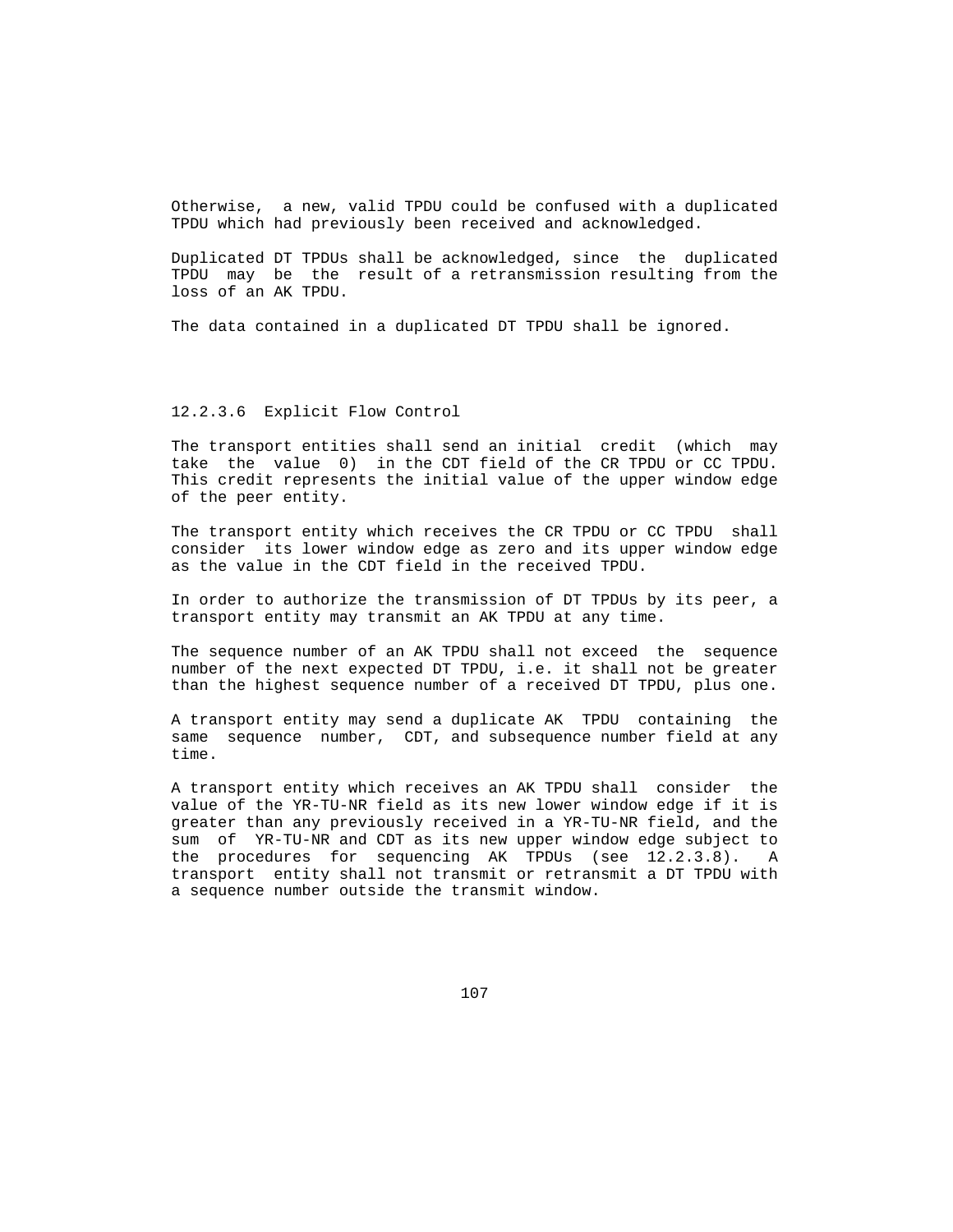12.2.3.7 Sequencing of received AK TPDUs

 To allow a receiving transport entity to properly sequence a series of AK TPDUs that all contain the same sequence number and thereby use the correct CDT value, AK TPDUs may contain a subsequence parameter. For the purpose of determining the correct sequence of AK TPDUs, the absence of the subsequence parameter shall be equivalent to the value of the parameter set to zero.

An AK TPDU is defined to be in sequence if:

- a) the sequence number is greater than in any previously received AK TPDU, or
- b) the sequence number is equal to the highest in any previously received AK TPDU, and the subsequence parameter is greater than in any previously received AK TPDU having the same value for YR-TU-NR field, or
- c) the sequence number and subsequence parameter are both equal to the highest in any previously received AK TPDU and the credit field is greater than or equal to that in any previously received AK TPDU having the same YR-TU-NR field.

 A transport entity is not required to include the subsequence number in its AK TPDUs. It may also choose not to use the subsequence parameter in sequencing received AK TPDUs. If a transport entity chooses not to recognize the subsequence parameter it shall still sequence received AK TPDUs according to 12.2.3.7.a.

 When the receiving transport entity recognizes an out of sequence AK TPDU it shall ignore it.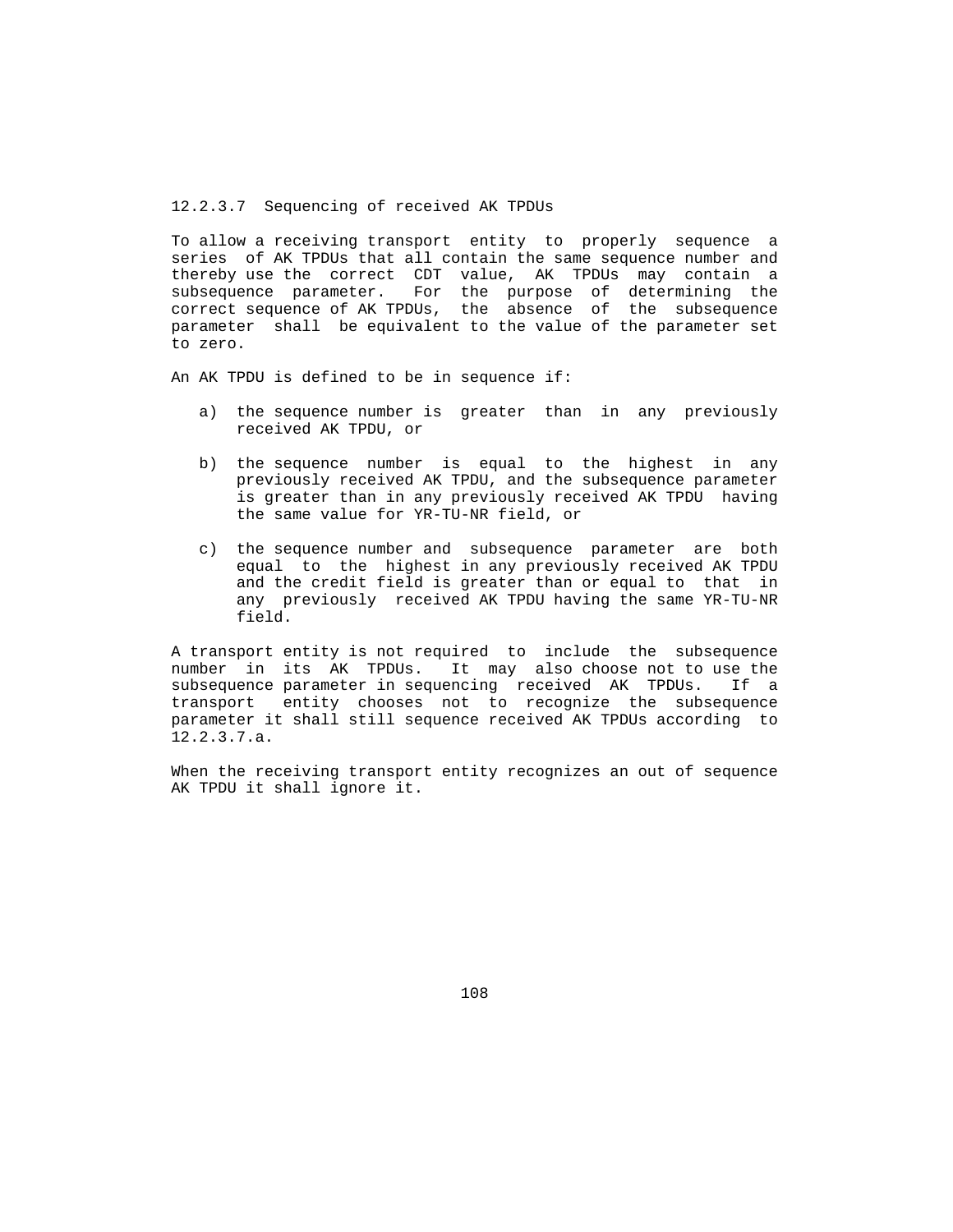12.2.3.8 Procedure for transmission of AK TPDUs

12.2.3.8.1 Retransmission of AK TPDUs for window synchronization

 A transport entity shall not allow an interval W to pass without the transmission of an AK TPDU. if the transport entity is not using the procedure following setting CDT to zero (see 12.2.3.8.3) or reduction of the upper window edge (see 12.2.3.8.4), and does not have to acknowledge receipt of any DT TPDU, then it shall achieve this by retransmission of the most recent AK TPDU, with up-to-date window information.

 NOTE - The use of the procedures defined in 12.2.3.8.3 and 12.2.3.8.4 are optional for any transport entity. The protocol operates correctly either with or without these procedures which are defined to enhance the efficiency of its operation. However, if these procedures are not used then W must be set to ensure enough retransmissions of the AK TPDU so that release of TC is avoided. The value of W should be approximately  $W = (T1 * N)/(N-1)$  when the procedures are not used.

# 12.2.3.8.2 Sequence control for transmission of AK TPDUs

 To allow the receiving transport entity to process AK TPDUs in the correct sequence, as described in 12.2.3.7, the subsequence parameter may be included following reduction of CDT. If the value of the subsequence number to be transmitted is zero, then the parameter should be omitted.

 The value of the subsequence parameter, if used, shall be zero (either explicitly or by absence of the parameter) if the sequence number is greater than the field in previous AK TPDUs, sent by the transport entity.

 If the sequence number is the same as the previous AK TPDU sent and the CDT field is equal to or greater than the CDT field in the previous AK TPDU sent then the subsequence parameter, if used, shall be equal to that in the previously sent AK TPDU.

If the sequence number is the same as the previous AK TPDU sent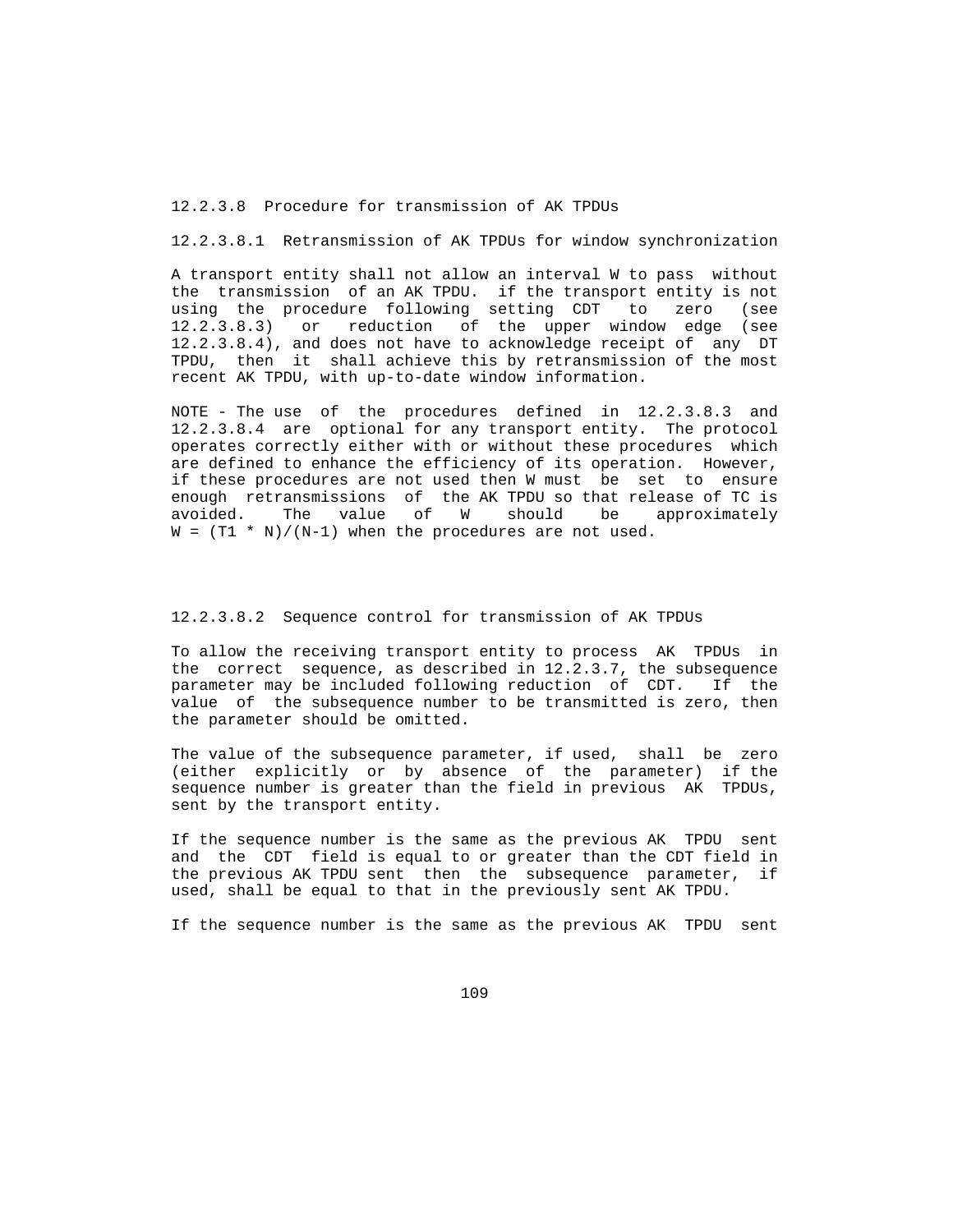and the CDT field is less than the value of the CDT field in the previous AK TPDU sent than the subsequence parameter, if used, shall be one greater than the value in the previous AK TPDU..

12.2.3.8.3 Retransmission of AK TPDUs after CDT set to zero

 Due to the possibility of loss of AK TPDUs, the upper window edge as perceived by the transport entity transmitting an AK TPDU may differ from that perceived by the intended recipient. To avoid the possibility of extra delay, the retransmission procedure (see 12.2.1.2) should be followed for an AK TPDU, if it opens the transmit window which has previously been closed by sending an AK TPDU with CDT field set to zero.

 The retransmission procedure, if used, terminates and the procedure in 12.2.3.8.1 is used when:

- a) an AK TPDU is received containing the flow control confirmation parameter, whose lower window edge and your subsequence fields are equal to the sequence number and subsequence number in the retained AK TPDU and whose credit field is not zero.
	- b) an AK TPDU is transmitted with a sequence number higher than that in the retained AK TPDU, due to reception of a DT TPDU whose sequence number is equal to the lower window edge;
	- c) N transmissions of the retained AK TPDU have taken place. In this case the transport entity shall continue to transmit the AK TPDU at an interval of W.

 An AK TPDU which is subject to the retransmission procedure shall not contain the flow control confirmation parameter. If it is required to transmit this parameter concurrently, an additional AK TPDU shall be transmitted having the same values in the sequence, subsequence (if applicable) and credit fields.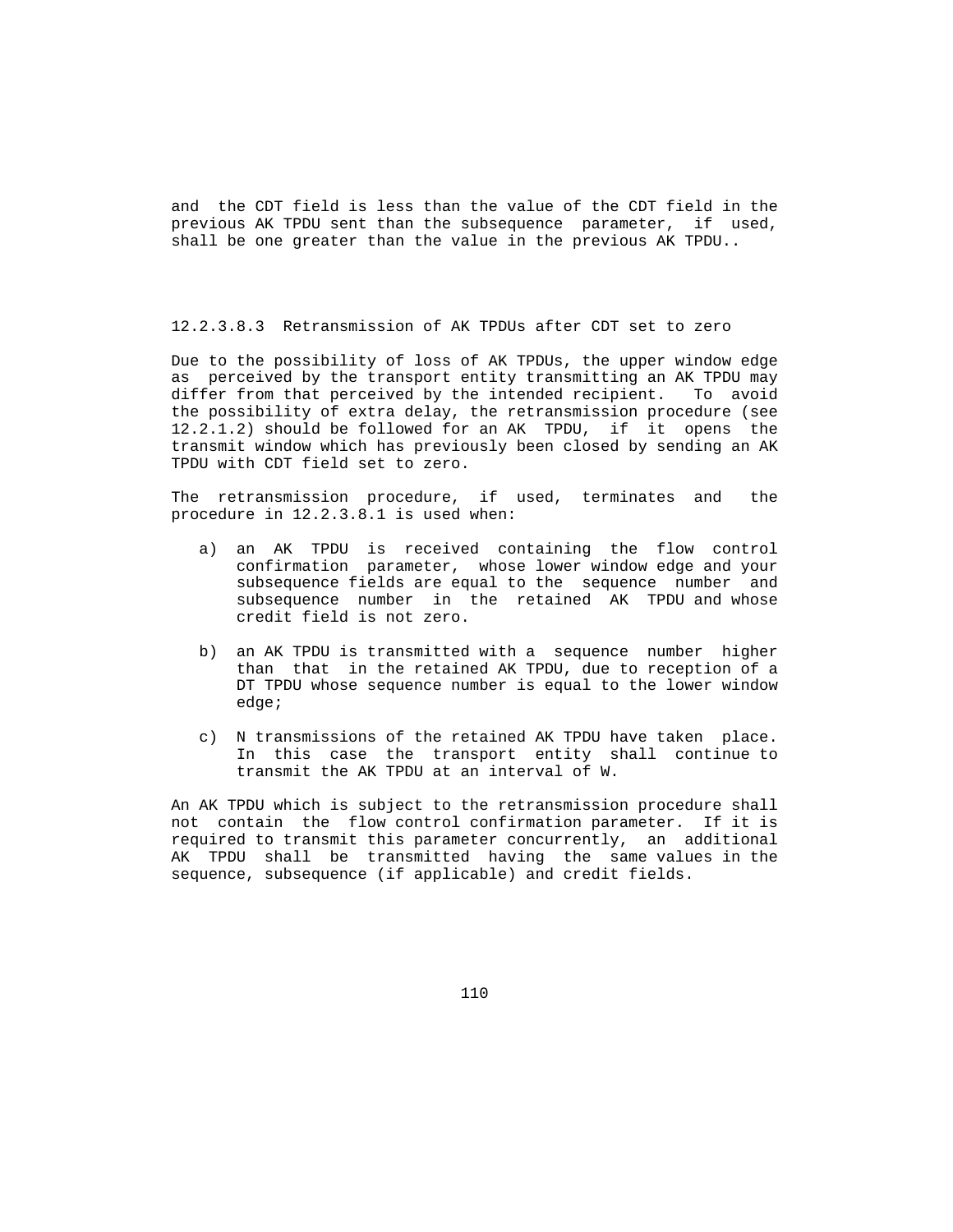12.2.3.8.4 Retransmission procedures following reduction of the

### upper window edge

 This subclause specifies the procedure for retransmission of AK TPDUs after a transport entity has reduced the upper window edge (see 12.2.3.6) or for an AK TPDU with the credit field set to zero. This procedure is used until the lower window edge exceeds the highest value of the upper window edge ever transmitted (i.e. the value existing at the time of credit reduction, unless a higher value is retained from a previous credit reduction).

 This retransmission procedure should be followed for any AK TPDU which increases the upper window edge, unless an AK TPDU has been received containing a flow control confirmation parameter, which corresponds to an AK TPDU transmitted following credit reduction, for which the sum of the credit and lower window edge fields (i.e. the upper window edge value) is greater than the lower window edge (YR-TU-NR field) of the transmitted AK TPDU.

 This retransmission procedure for any particular AK TPDU shall terminate when:

- a) an AK TPDU is received containing the flow control confirmation parameter, whose lower window edge and your subsequence fields are equal to the lower window edge and subsequence number in the retained AK TPDU; or
- b) N transmissions of the retained AK TPDU have taken place. In this case the transport entity shall continue to transmit the AK TPDU at an interval of W.

 An AK TPDU which is subject to the retransmission procedure shall not contain the flow control confirmation parameter. If it is required to transmit this parameter concurrently, an additional AK TPDU shall be transmitted having the same values in the sequence, subsequence (if applicable) and credit fields.

 NOTE - Retransmission of AK TPDUs is normally not necessary, except following explicit closing of the window (i.e. transmission of an AK TPDU with CDT field set to zero). If data is available to be transmitted, the retransmission procedure for DT TPDUs will ensure that an AK TPDU is received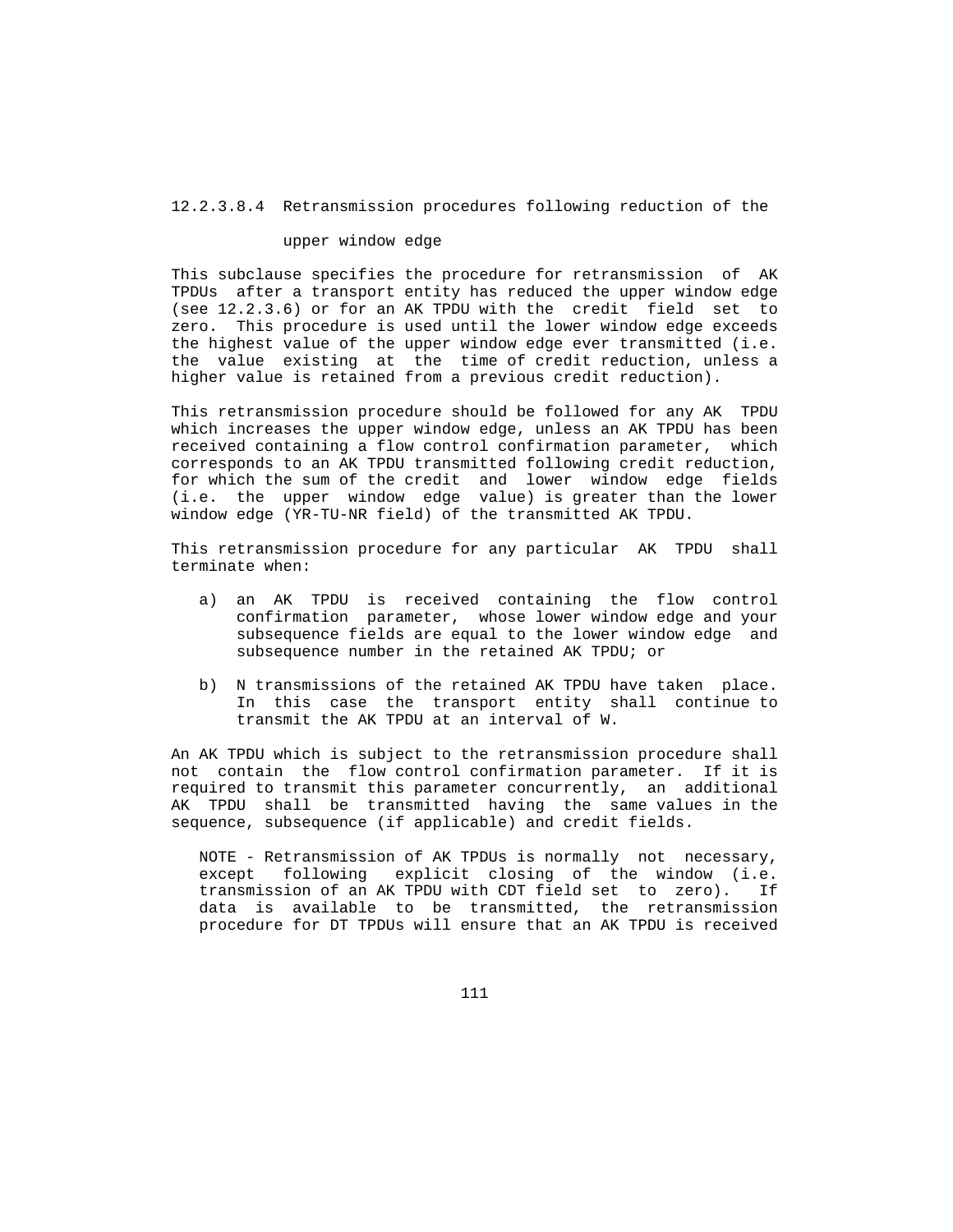granting further credit where this is available. Following credit reduction, this may no longer be so, because retransmission may be inhibited by the credit reduction. The rules described in this clause avoid extra delay.

 The rules for determining whether to apply the retransmission procedure to an AK TPDU may be expressed alternatively as follows. Let:

 LWE = lower window edge UWE = upper window edge KUWE = lower bound on upper window edge held by remote transport entity

The retransmission procedure is to be used whenever:

(UWE>LWE) and (KUWE = LWE)

 i.e. when the window is opened and it is not known definitely that the remote transport entity is aware of this.

 KUWE is maintained as follows. When credit is reduced, KUWE is set to LWE. Subsequently, it is increased only upon receipt of a valid flow control confirmation (i.e. one which matches the retained lower window edge and subsequence). In this case KUWE is set to the implied upper window edge of the flow control confirmation, i.e. the sum of its lower window edge and your credit fields. By this means, it can be ensured that KUWE is always less than or equal to the actual upper window edge in use by the transmitter of DT TPDUs.

12.2.3.9 Use of Flow Control Confirmation parameter

 At any time, an AK TPDU may be transmitted containing a flow control confirmation parameter. The lower window edge, your subsequence and your credit fields shall be set to the same values as the corresponding fields in the most recently received in sequence AK TPDU.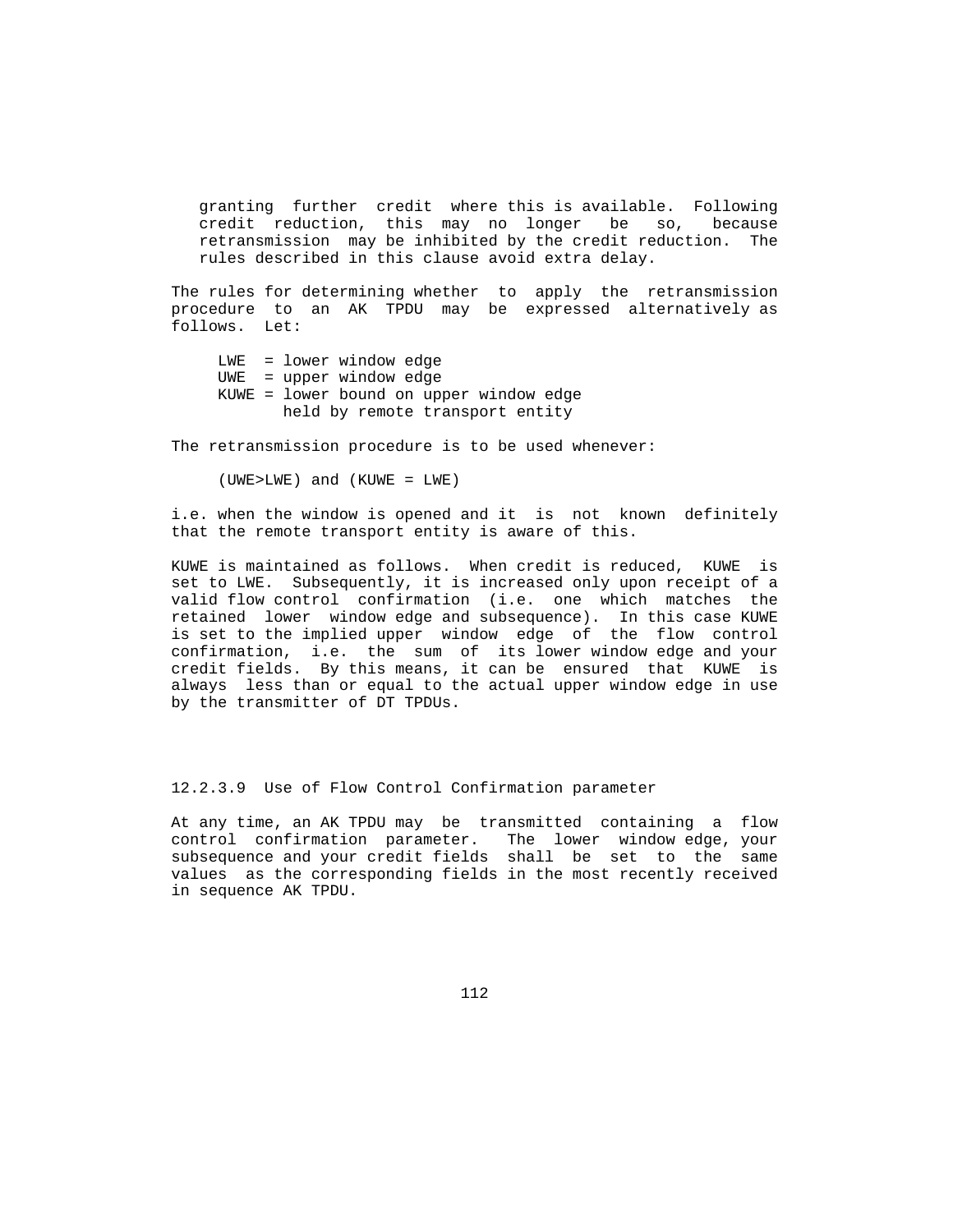An AK TPDU containing a flow control confirmation parameter should be transmitted whenever:

- a) a duplicate AK TPDU is received, with the value of YR-TU- NR, CDT, and subsequence fields equal to the most recently received AK TPDU, but not itself containing the flow control confirmation parameter;
- b) an AK TPDU is received which increases the upper window edge but not the lower window edge, and the upper window edge was formerly equal to the lower window edge; or
- c) an AK TPDU is received which increases the upper window edge but not the lower window edge, and the lower window edge is lower than the highest value of the upper window edge received and subsequently reduced (i.e. following credit reduction).

12.2.4 Procedures for Release

12.2.4.1 Timers used for Release

There are no timers used only for release.

12.2.4.2 General Procedures for Release

 The transport entity shall use the explicit variant of normal release (see 6.7).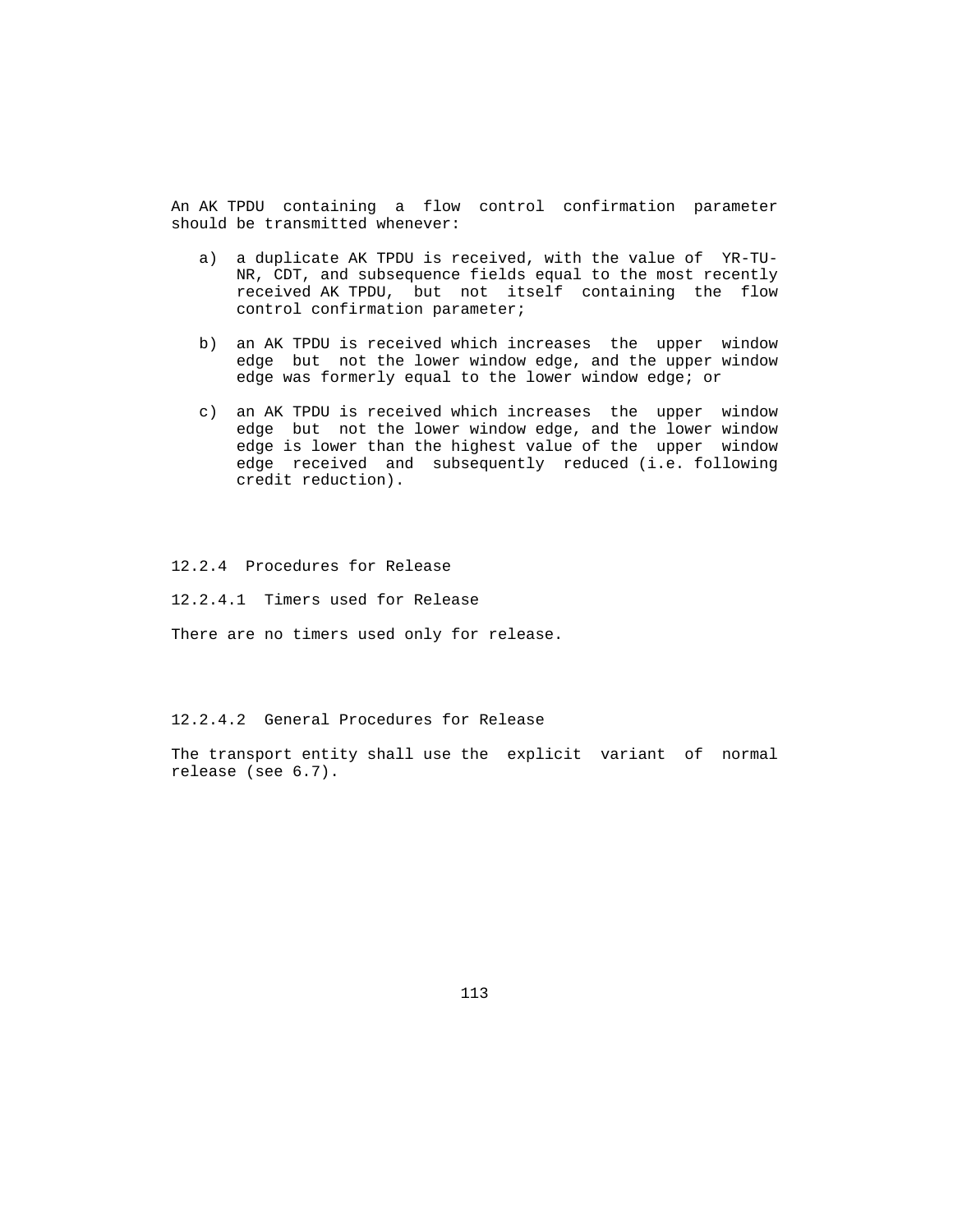13 STRUCTURE AND ENCODING OF TPDUs

13.1 Validity

 Table 8 specifies those TPDUs which are valid for each class and the code for each TPDU.

| KEY: |      | xxxx (bits $4-1$ ): used to signal the CDT (set to 0000<br>in classes 0 and 1)      |
|------|------|-------------------------------------------------------------------------------------|
|      |      | zzzz (bits $4-1$ ): used to signal CDT in classes 2, 3,<br>4 set to 1111 in class 1 |
|      | NF:  | Not available when the non explicit<br>flow control option is selected.             |
|      | NRC: | Not available when the receipt<br>confirmation option is selected.                  |

 NOTE - These codes are already in use in related protocols defined by standards oganizations other than CCITT/ISO.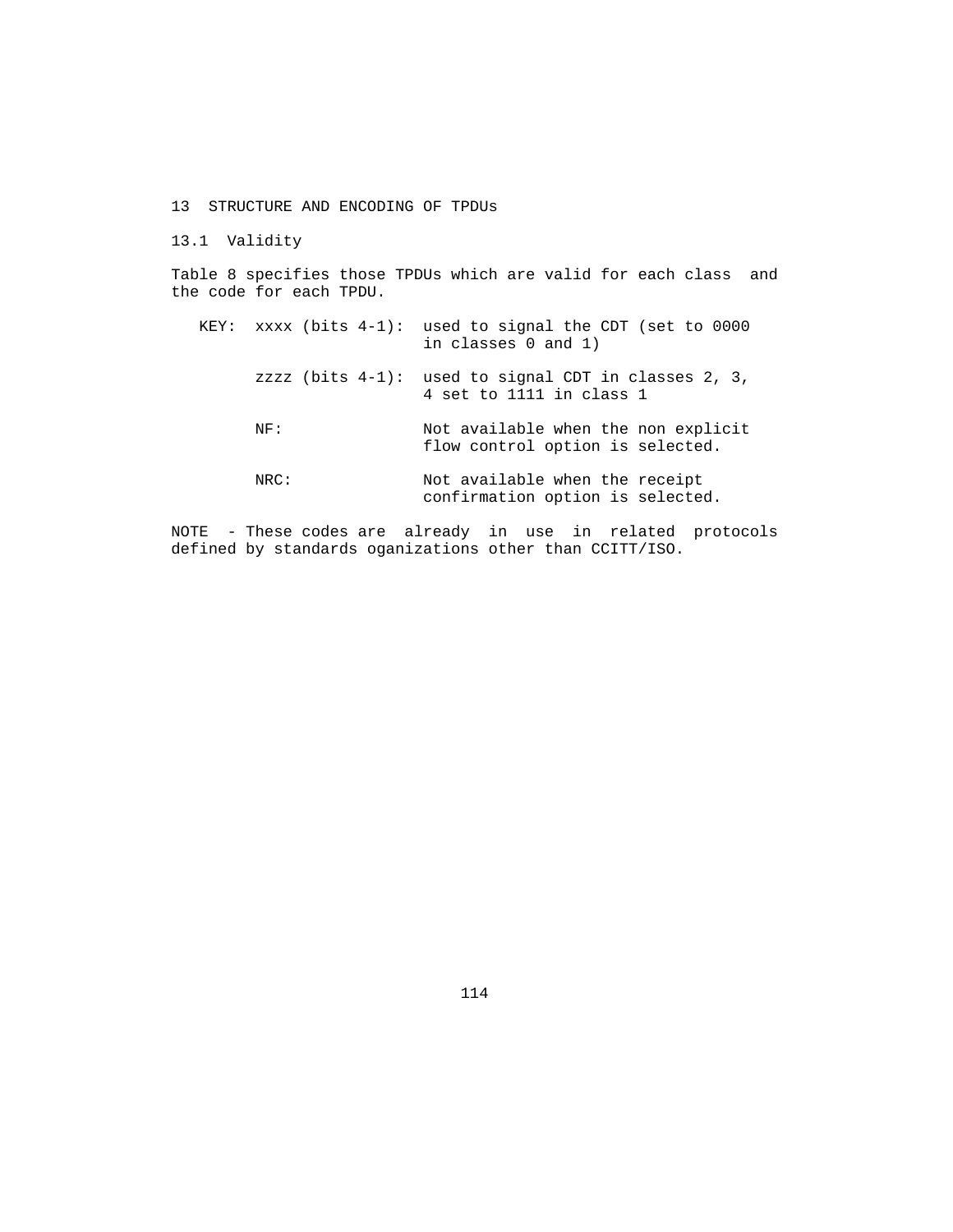|                                      | classes      |     |                                                                                                                                                                                                                                                                                                                                                                                                                                                                                                                                                                                             |  |  | see | Code        |
|--------------------------------------|--------------|-----|---------------------------------------------------------------------------------------------------------------------------------------------------------------------------------------------------------------------------------------------------------------------------------------------------------------------------------------------------------------------------------------------------------------------------------------------------------------------------------------------------------------------------------------------------------------------------------------------|--|--|-----|-------------|
|                                      |              |     | Validity within<br>Clause<br>$0 \mid 1 \mid 2 \mid 3 \mid 4$<br>13.3<br>$\mathbf x$<br>$\mathbf x$<br>$\mathbf{x}$<br>$\mathbf{x}$<br>13.4<br>X<br>x<br>$\mathbf{x}$<br>$\mathbf{x}$<br>13.5<br>X.<br>$\mathbf x$<br>$\mathbf{x}$<br>$\mathbf{x}$<br>13.6<br>X.<br>X<br>X.<br>x<br>13.7<br>$\mathbf{x}$<br>X<br>X.<br>$\mathbf x$<br>13.8<br>NF<br>$\mathbf{x}$<br>$\mathbf{x}$<br>X<br>$---$<br>$- - -$<br>$- - -$<br>13.9<br>NF<br>$\mathbf{x}$<br>$\mathbf{x}$<br>13.10<br>NF<br>x<br>$\mathbf{x}$<br>$\mathbf{x}$<br>13.11<br>$\mathbf x$<br>X<br>13.12<br>x<br>x<br>X.<br>$\mathbf{x}$ |  |  |     |             |
| CR Connection Request                | x            |     |                                                                                                                                                                                                                                                                                                                                                                                                                                                                                                                                                                                             |  |  |     | 1110 xxxx   |
| CC Connection Confirm                | x            |     |                                                                                                                                                                                                                                                                                                                                                                                                                                                                                                                                                                                             |  |  |     | 1101 xxxx   |
| DR Disconnect Request                | $\mathbf{x}$ |     |                                                                                                                                                                                                                                                                                                                                                                                                                                                                                                                                                                                             |  |  |     | 1000 0000   |
| DC Disconnect Confirm                |              |     |                                                                                                                                                                                                                                                                                                                                                                                                                                                                                                                                                                                             |  |  |     | 1100 0000   |
| DT Data                              | $\mathbf{x}$ |     |                                                                                                                                                                                                                                                                                                                                                                                                                                                                                                                                                                                             |  |  |     | 1111 0000   |
| ED Expedited Data                    | $- - -$      |     |                                                                                                                                                                                                                                                                                                                                                                                                                                                                                                                                                                                             |  |  |     | 0001 0000   |
| AK Data Acknowledgement              |              | NRC |                                                                                                                                                                                                                                                                                                                                                                                                                                                                                                                                                                                             |  |  |     | $0110$ zzzz |
| EA Expedited Data<br>Acknowledgement |              |     |                                                                                                                                                                                                                                                                                                                                                                                                                                                                                                                                                                                             |  |  |     | 0010 0000   |
| RJ Reject                            |              |     |                                                                                                                                                                                                                                                                                                                                                                                                                                                                                                                                                                                             |  |  |     | 0101 zzzz   |
| ER TPDU Error                        | $\mathbf{x}$ |     |                                                                                                                                                                                                                                                                                                                                                                                                                                                                                                                                                                                             |  |  |     | 0111 0000   |
|                                      |              |     |                                                                                                                                                                                                                                                                                                                                                                                                                                                                                                                                                                                             |  |  |     | 0000 0000   |
| not available                        |              |     |                                                                                                                                                                                                                                                                                                                                                                                                                                                                                                                                                                                             |  |  |     | 0011 0000   |
| (see note)                           |              |     |                                                                                                                                                                                                                                                                                                                                                                                                                                                                                                                                                                                             |  |  |     | 1001 xxxx   |
|                                      |              |     |                                                                                                                                                                                                                                                                                                                                                                                                                                                                                                                                                                                             |  |  |     | 1010 xxxx   |

Table 8. TPDU code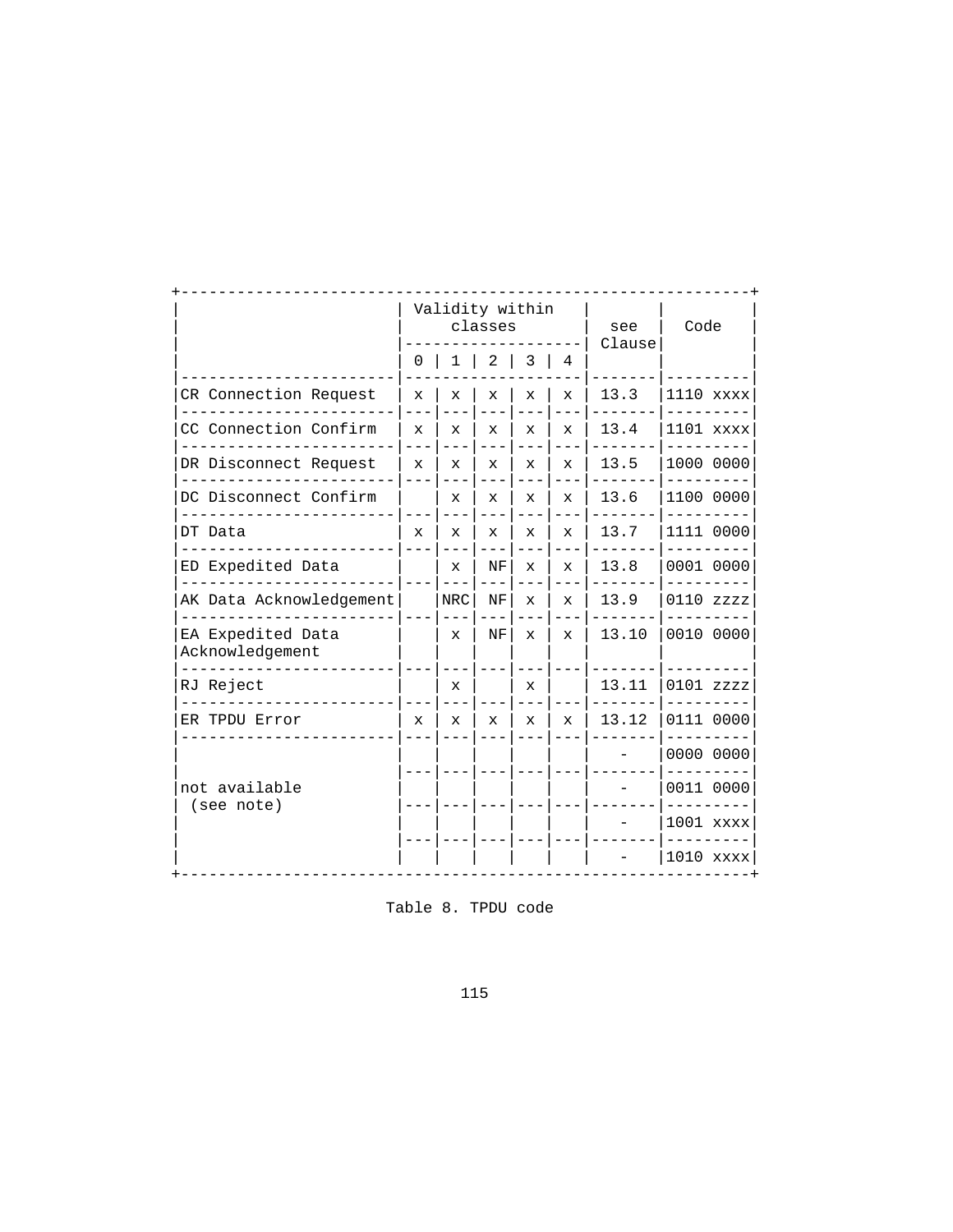# 13.2 Structure

 All the transport protocol data units (TPDUs) shall contain an integral number of octets. The octets in a TPDU are numbered starting from 1 and increasing in the order they are put into an NSDU. The bits in an octet are numbered from 1 to 8, where bit 1 is the low-ordered bit.

When consecutive octets are used to represent a binary number, the lower octet number has the least significant value.

 NOTE - When the encoding of a TPDU is represented using a diagram in this clause, the following representation is used:

- a) octets are shown with the lowest numbered octet to the left, higher numbered octets being further to the right;
- b) within an octet, bits are shown with bit 8 to the left and bit 1 to the right.

TPDUs shall contain, in the following order:

- a) the header, comprising:
	- 1) the length indicator (LI) field;
	- 2) the fixed part;
	- 3) the variable part, if present;
- b) the data field, if present.

This structure is illustrated below:

|  |  | octet $1 \t2 \t3 \t4 \t n \t n+1 \t p \t p+1 \t$ |  |  |
|--|--|--------------------------------------------------|--|--|
|  |  | LI  fixed part   variable part  data field       |  |  |
|  |  | <--------------- header ------>                  |  |  |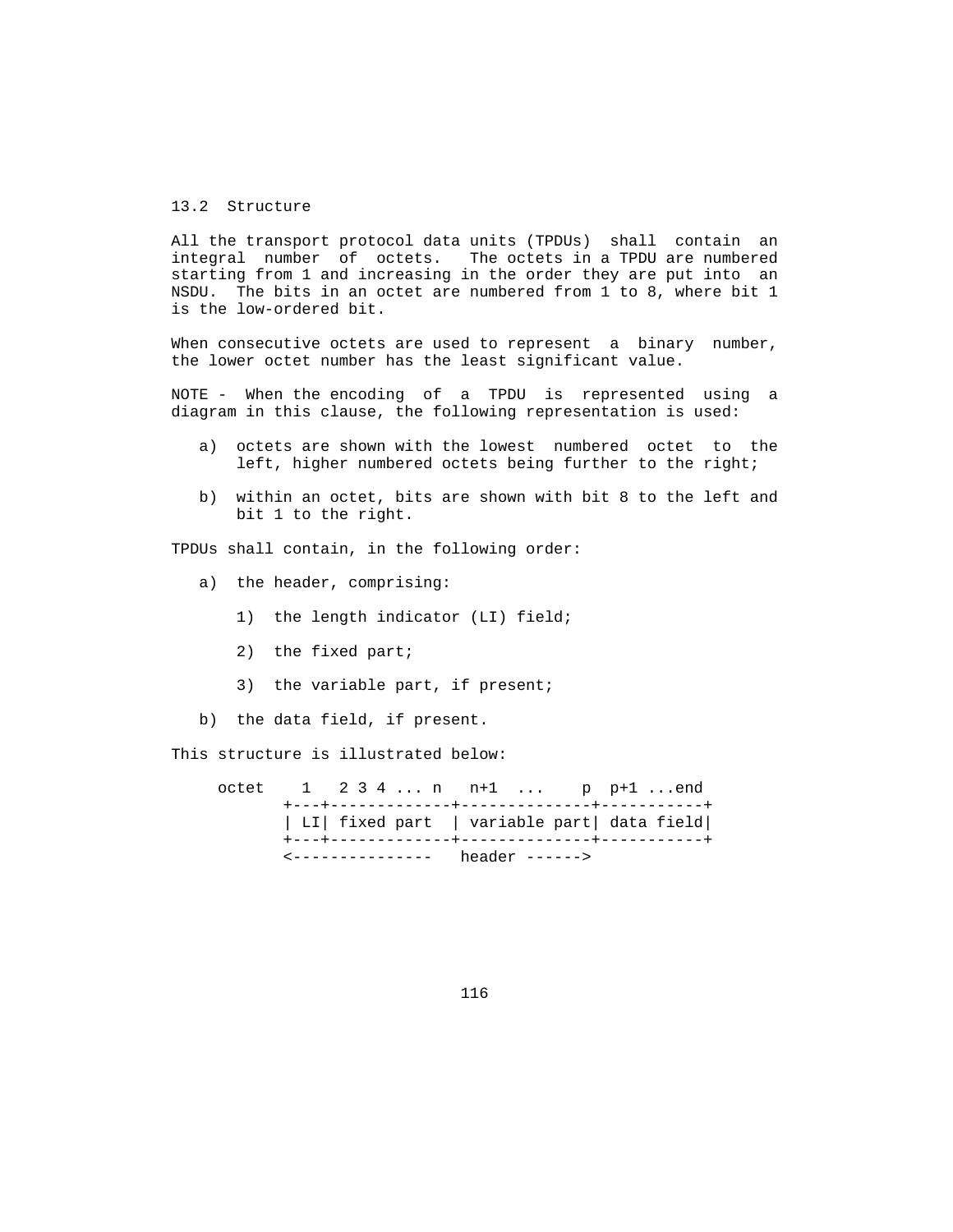## 13.2.1 Length indicator field

 This field is contained in the first octet of the TPDUs. The length is indicated by a binary number, with a maximum value of 254 (1111 1110). The length indicated shall be the header length in octets including parameters, but excluding the length indicator field and user data, if any. The value 255 (1111 1111) is reserved for possible extensions. If the length indicated exceeds the size of the NS-user data which is present, this is a protocol error.

#### 13.2.2 Fixed part

### 13.2.2.1 General

 The fixed part contains frequently occurring parameters including the code of the TPDU. The length and the structure of the fixed part are defined by the TPDU code and in certain cases by the protocol class and the formats in use (normal or extended). If any of the parameters of the fixed part have an invalid value, or if the fixed part cannot be contained with the header (as defined by LI) this is a protocol error.

 NOTE - In general, the TPDU code defines the fixed part unambiguously. However, different variants may exist for the same TPDU code (see normal and extended formats).

# 13.2.2.2 TPDU code

 This field contains the TPDU code and is contained in octet 2 of the header. It is used to define the structure of the remaining header. This field is a full octet except in the following cases: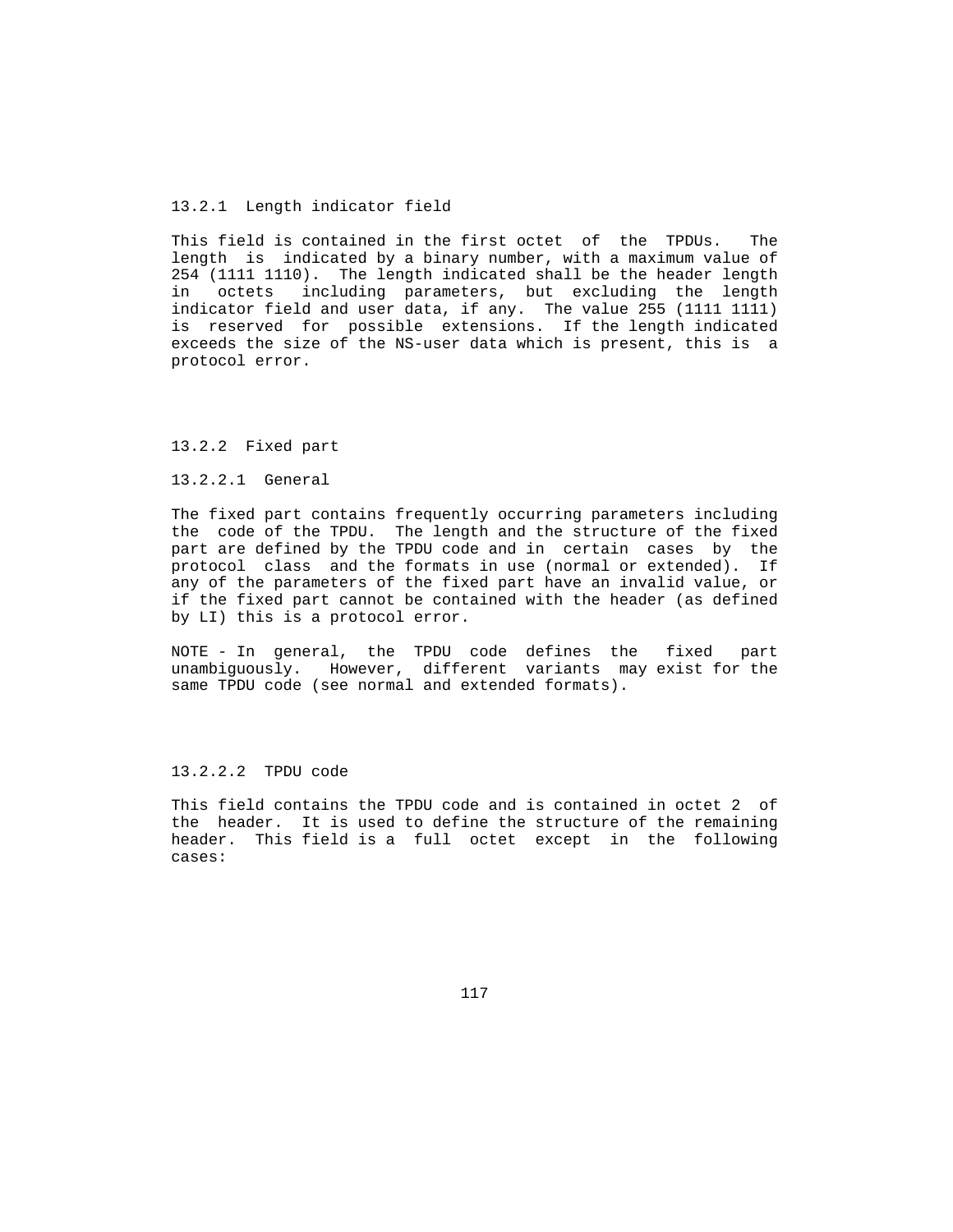| $1110$ xxxx | Connection Request   |
|-------------|----------------------|
| $1101$ xxxx | Connection Confirm   |
| $0101$ xxxx | Reject               |
| $0110$ xxxx | Data Acknowledgement |

where xxxx (bits 4-1) is used to signal the CDT.

Only those codes defined in 13.1 are valid.

# 13.2.3 Variable part

 The variable part is used to define less frequently used parameters. If the variable part is present, it shall contain one or more parameters.

 NOTE - The number of parameters that may be contained in the variable part is indicated by the length of the variable part which is LI minus the length of the fixed part.

 Each parameter contained within the variable part is structured as follows:

|                 | <b>Bits</b> | 8 | 6 | $5 -$               | 4 | 2 |  |
|-----------------|-------------|---|---|---------------------|---|---|--|
| Octets<br>$n+1$ |             |   |   | Parameter Code      |   |   |  |
|                 |             |   |   |                     |   |   |  |
| $n+2$           |             |   |   | Parameter Length    |   |   |  |
|                 |             |   |   | Indication (e.g. m) |   |   |  |
| $n+3$           |             |   |   |                     |   |   |  |
|                 |             |   |   | Parameter Value     |   |   |  |
| $n + 2 + m$     |             |   |   |                     |   |   |  |
|                 |             |   |   |                     |   |   |  |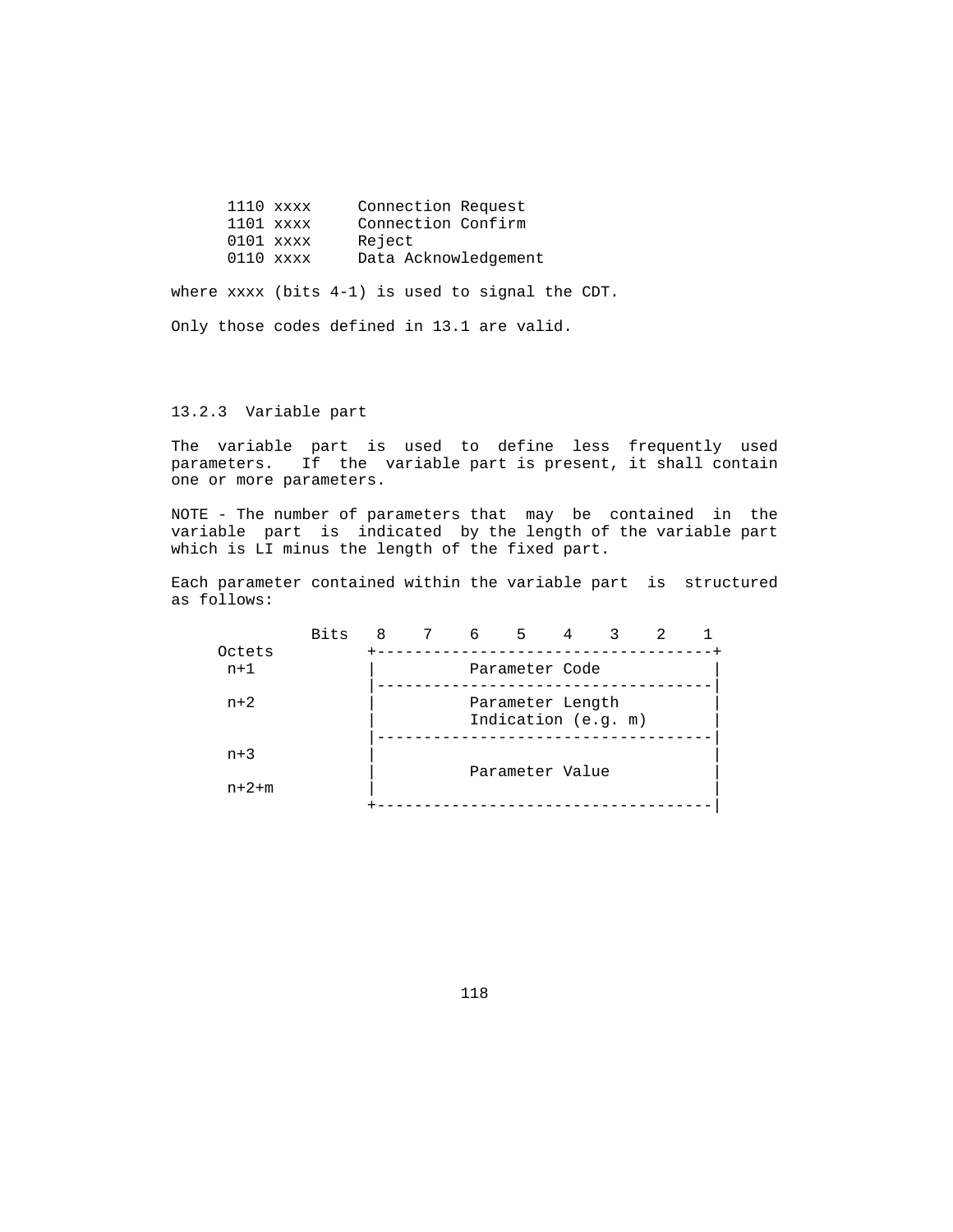- The parameter code field is coded in binary;

 NOTE - Without extensions, it provides a maximum number of 255 different parameters. However, as noted below, bits 8 and 7 cannot take every possible value, so the practical maximum number of different parameters is less. Parameter code 1111 1111 is reserved for possible extensions of the parameter code.

 - The parameter length indication indicates the length, in octets, of the parameter value field.

 NOTE - The length is indicated by a binary number, m, with a theoretical maximum value of 255. The practical maximum value of m is lower. For example, in the case of a single parameter contained within the variable part, two octets are required for the parameter code and the parameter length indication itself. Thus, the value of m is limited to 248. For larger fixed parts of the header and for each succeeding parameter, the maximum value of m decreases.

- The parameter value field contains the value of the parameter identified in the parameter code field.
- No parameter codes use bits 8 and 7 with the value 00.
- The parameters defined in the variable part may be in any order. If any parameter is duplicated then the later value shall be used. A parameter not defined in this International Standard shall be treated as a protocol error in any received TPDU except a CR TPDU; in a CR TPDU it shall be ignored. If the responding transport entity selects a class for which a parameter of the CR TPDU is not defined, it may ignore this parameter, except the class and option, and alternative protocol class parameters which shall always be interpreted. A parameter defined in this International Standard but having an invalid value shall be treated as a protocol error in any received TPDU except a CR TPDU. In a CR TPDU it shall be treated as a protocol error if it is either the class and option parameter or the alternative class parameter or the additional option parameter; otherwise it shall be either ignored or treated as a protocol error.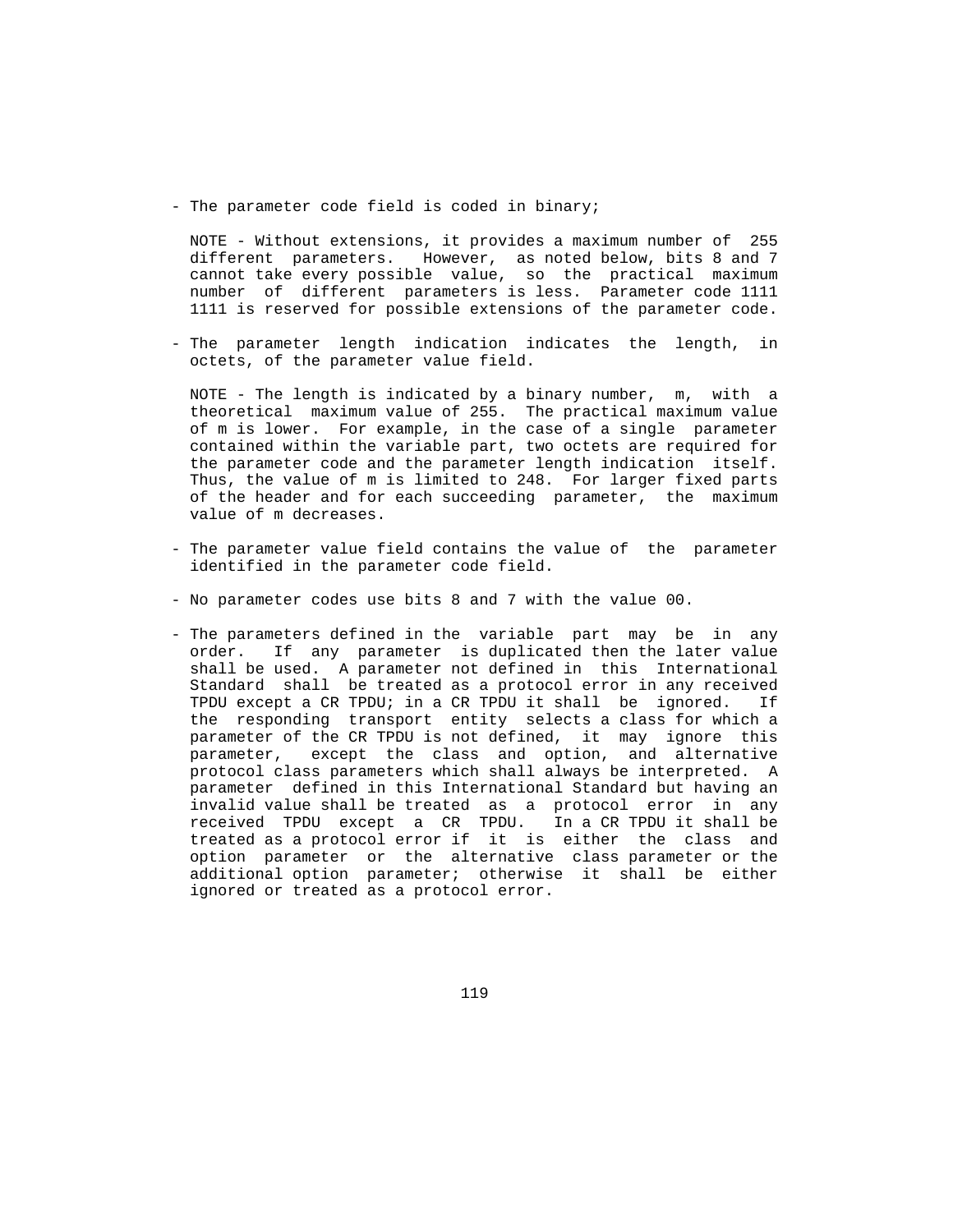13.2.3.1 Checksum Parameter (Class 4 only)

 All TPDU types may contain a 16-bit checksum parameter in their variable part. This parameter shall be present in a CR TPDU and shall be present in all other TPDUs except when the non use of checksum option is selected.

Parameter Code: 1100 0011 Parameter Length: 2 Parameter Value: Result of checksum algorithm. This algorithm is specified in 6.17.

13.2.4 Data Field

 This field contains transparent user data. Restrictions on its size are noted for each TPDU.

13.3 Connection Request (CR) TPDU

The length of the CR TPDU shall not exceed 128 octets.

# 13.3.1 Structure

The structure of the CR TPDU shall be as follows:

|  |                                                                                                                         |  |  |  | 5 6 7 8 p p+1end |  |
|--|-------------------------------------------------------------------------------------------------------------------------|--|--|--|------------------|--|
|  | LI CR CDT      DST - REF      SRC-REF CLASS  VARIAB. USER<br>    1110   0000 0000 0000 0000         OPTION PART    DATA |  |  |  |                  |  |
|  |                                                                                                                         |  |  |  |                  |  |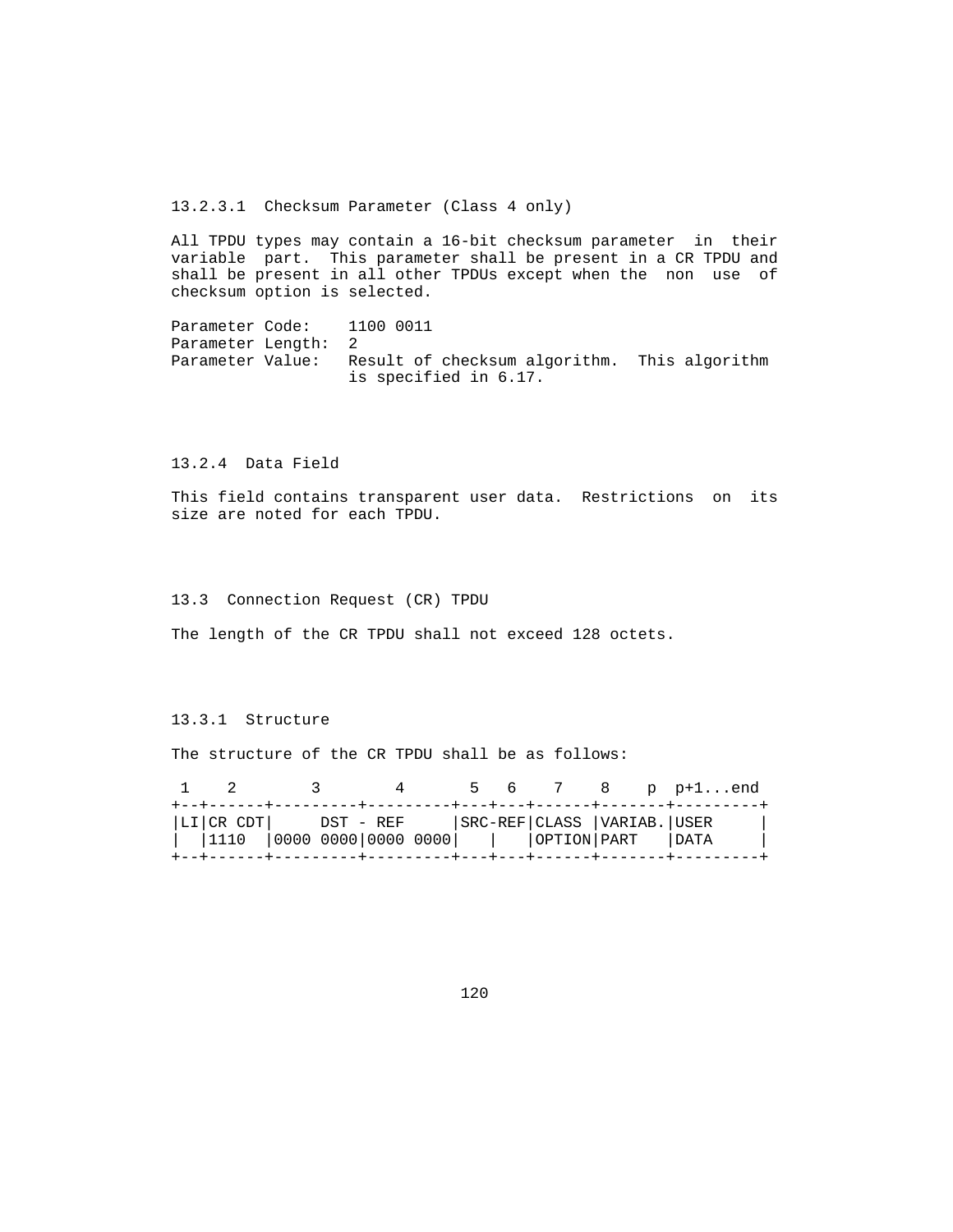13.3.2 LI

See 13.2.1

13.3.3 Fixed Part (Octets 2 to 7)

The structure of this part shall contain:

- a) CR : Connection Request Code: 1110. Bits 8-5 of octet 2;
- b) CDT : Initial Credit Allocation (set to 0000 in Classes 0 and 1 when specified as preferred class). Bits 4-1 of octet 2;
- c) DST-REF : Set to zero;
- d) SRC-REF : Reference selected by the transport entity initiating the CR TPDU to identify the requested transport connection;
	- e) CLASS and Bits 8-5 of octet 7 defines the preferred transport protocol class to be operated over the requested transport connection. This field shall take one of the following values:
		- 0000 Class 0 0001 Class 1 0010 Class 2 0011 Class 3 0100 Class 4

 The CR TPDU contains the first choice of class in the fixed part. Second and subsequent choices are listed in the variable part if required.

 Bits 4-1 of octet 7 define options to be used on the requested transport connection as follows: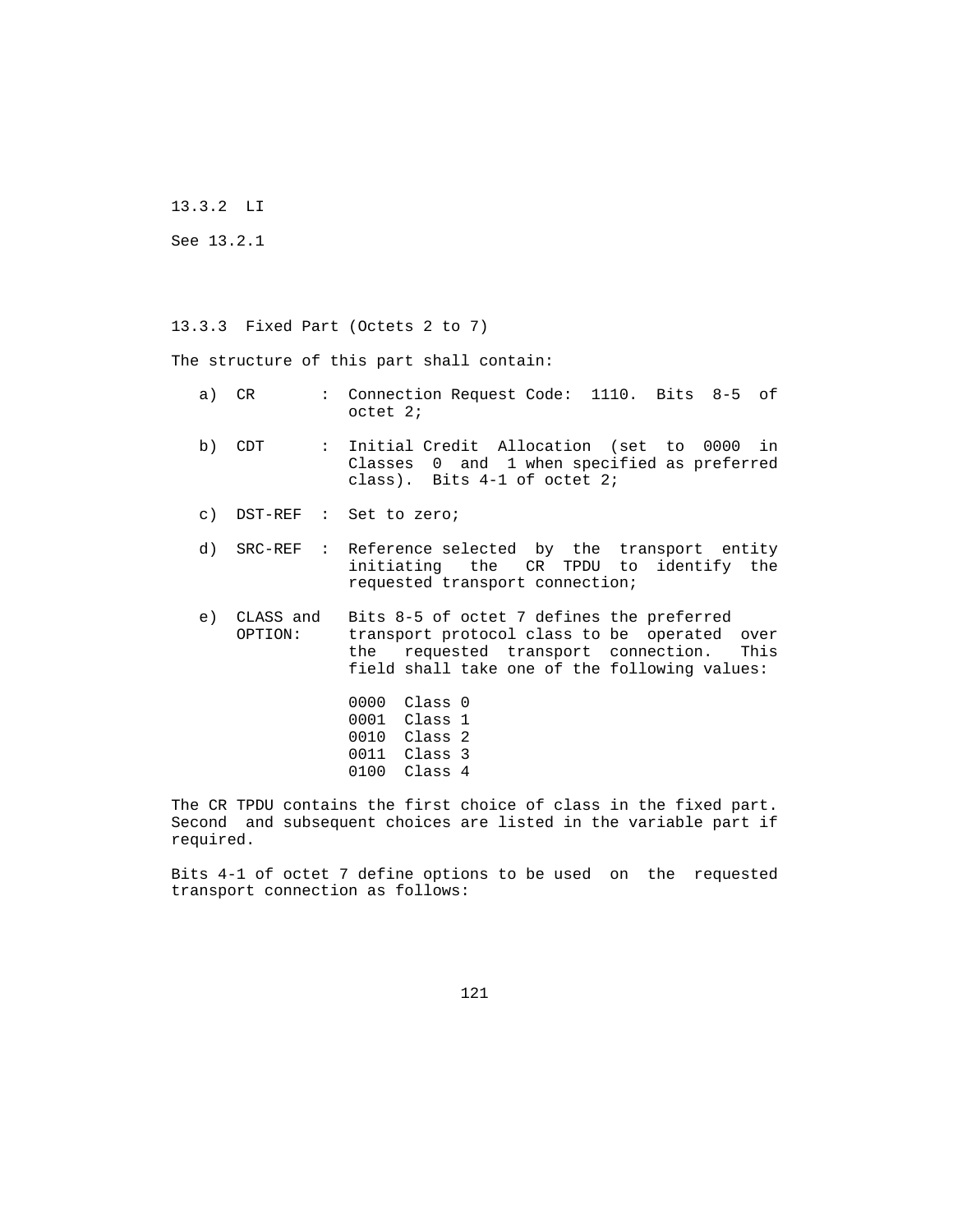+-----|-----------------------------------------------+ | BIT | OPTION | |-----|-----------------------------------------------| 4 | 0 always | | |  $3 \mid 0$  always | | |  $2 \mid 0$  use of normal formats in all classes  $=1$  use of extended formats in Classes 2,3,4 | | |  $1 \mid 0$  use of explicit flow control in Class 2 =1 no use of explicit flow control in Class 2 +-----------------------------------------------------+

# NOTES

- 1. The connection establishment procedure (see 6.5) does not permit a given CR TPDU to request use of transport expedited data transfer service (additional option parameter) and no use of explicit flow control in Class 2 (bit  $1 = 1$ ).
- 2. Bits 4 to 1 are always zero in Class 0 and have no meaning.

# 13.3.4 Variable Part (Octets 8 to p)

The following parameters are permitted in the variable part:

a) Transport Service Access Point Identifier (TSAP-ID)

| Parameter code:   | 1100 0001 for the identifier of the |  |  |  |
|-------------------|-------------------------------------|--|--|--|
|                   | Calling TSAP.                       |  |  |  |
|                   | 1100 0010 for the identifier of the |  |  |  |
|                   | Called TSAP                         |  |  |  |
| Parameter length: | not defined in this standard        |  |  |  |
| Parameter value:  | identifier of the calling or called |  |  |  |
|                   | TSAP respectively.                  |  |  |  |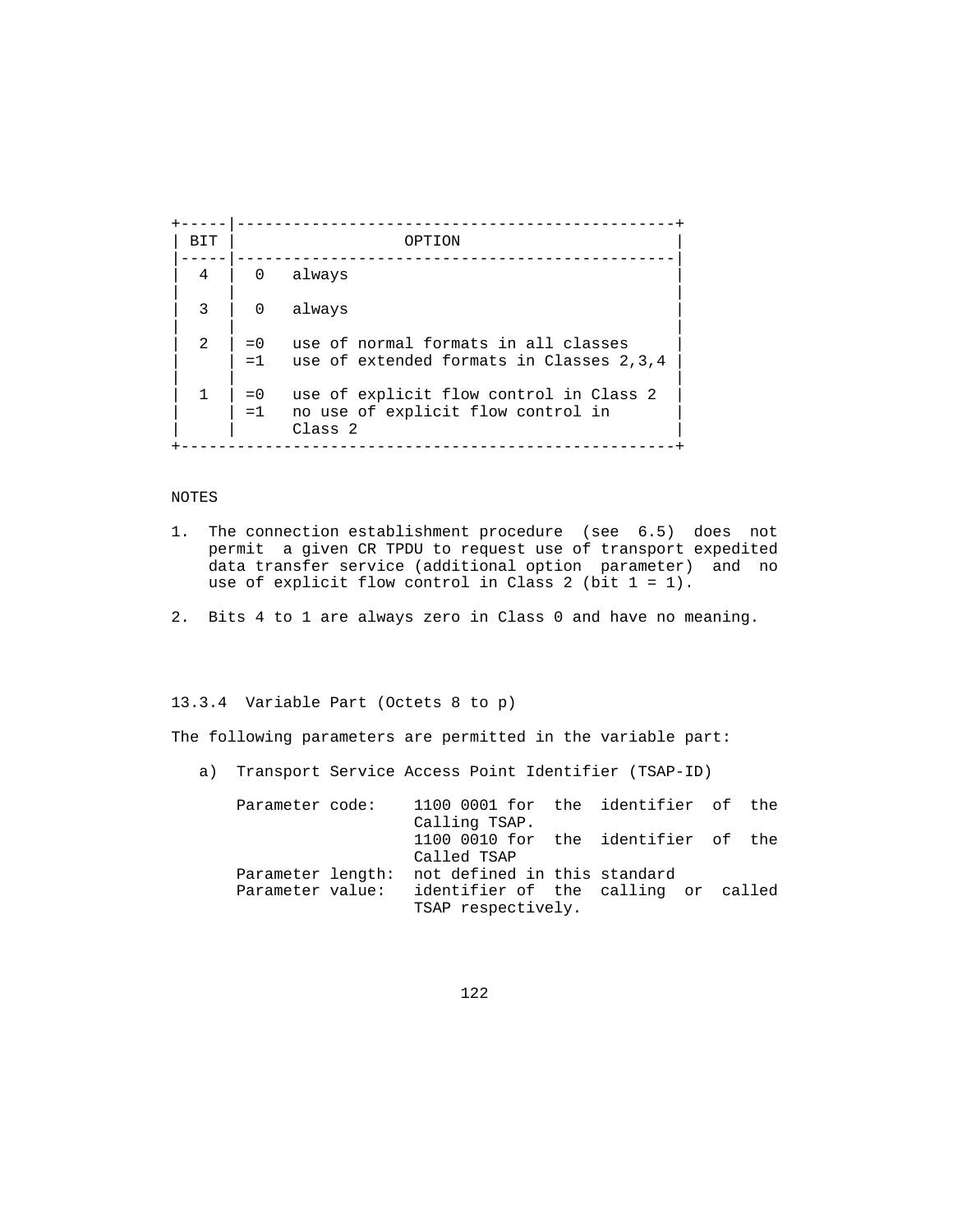If a TSAP-ID is given in the request it may be returned in the confirmation.

b) TPDU size

 This parameter defines the proposed maximum TPDU size (in octets including the header) to be used over the requested transport connection. The coding of this parameter is:

 Parameter code: 1100 0000 Parameter Length: 1 octet

Parameter value:

 0000 1101 8192 octets (not allowed in Class 0) 0000 1100 4096 octets (not allowed in Class 0) 0000 1011 2048 octets 0000 1010 1024 octets<br>0000 1001 512 octets 512 octets 0000 1000 256 octets 0000 0111 128 octets

Default value is 0000 0111 (128 octets)

 c) Version Number (not used if Class 0 is the preferred class)

 Parameter code: 1100 0100 Parameter length: 1 octet Parameter value field: 0000 0001

Default value is 0000 0001 (not used in Class 0)

 d) Security Parameters (not used if Class 0 is the preferred class)

 This parameter is user defined. Parameter code: 1100 0101 Parameter length: user defined Parameter value: user defined

 e) Checksum (used only if class 4 is the preferred class) (see 13.2.3.1)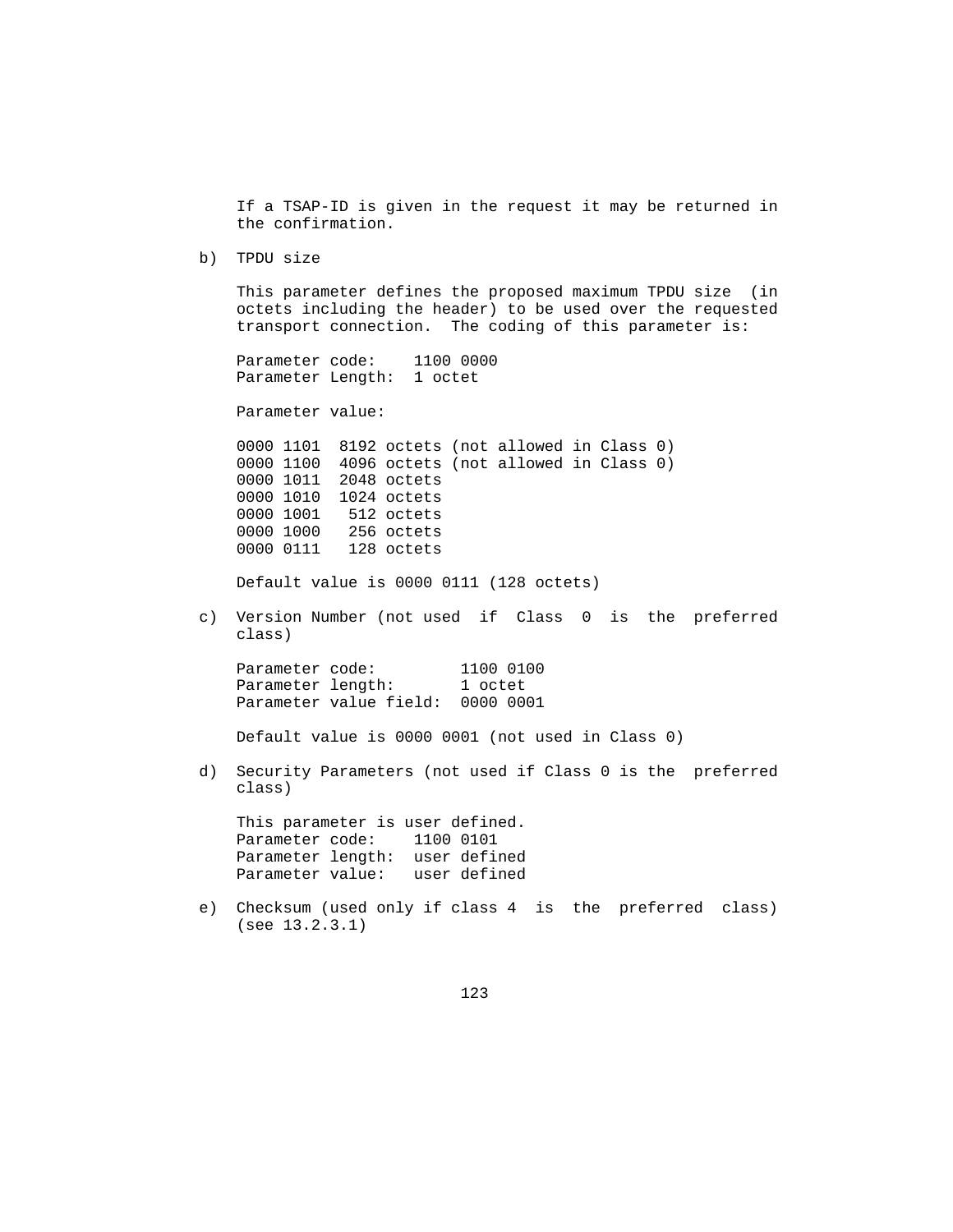This parameter shall always be present in a CR TPDU requesting Class 4, even if the checksum selection parameter is used to request non-use of the checksum facility.

 f) Additional Option Selection (not used if Class 0 is the preferred class)

 This parameter defines the selection to be made as to whether or not additional options are to be used.

Parameter code: 1100 0110 Parameter length: 1 Parameter value:

 +------------------------------------------------------+ | BIT| OPTION |---|--------------------------------------------------|  $4$  | 1= Use of network expedited in Class 1 0= Non use of network expedited in Class 1 | | | | 3 | 1= Use of receipt confirmation in Class 1 | 0= Use of explicit AK variant in Class 1 | | |  $2$  | 0= 16-bit checksum defined in 6.17 is to be used in Class 4 1= 16-bit checksum defined in 6.17 is not to be used on Class 4 | | | | 1 | 1= Use of transport expedited data transfer | service 0= No use of transport expedited data transfer service +------------------------------------------------------+

Default value is 000 0001

 Bits related to options particular to a class are not meaningful if that class is not proposed and may take any value.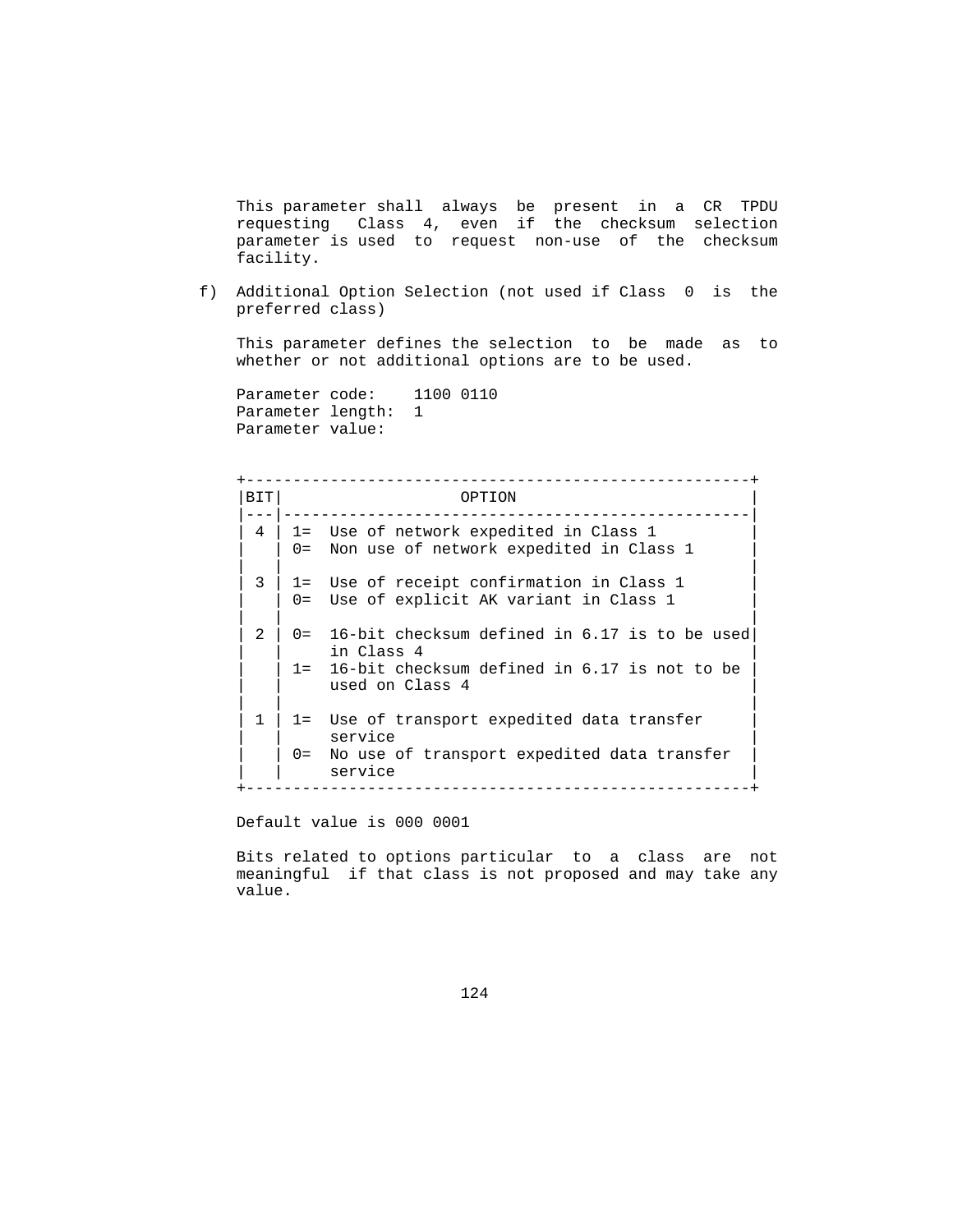g) Alternative protocol class(es) (not used if Class 0 is the preferred class)

Parameter code: 1100 0111 Parameter length: n

 Parameter value encoded as a sequence of single octets. Each octet is encoded as for octet 7 but with bits 4-1 set to zero (i.e. no alternative option selections permitted).

 h) Acknowledge Time (used only if class 4 is the preferred class)

 This parameter conveys the maximum acknowledge time AL to the remote transport entity. It is an indication only, and is not subject to negotiation (see 12.2.1.1.3) Parameter code: 1000 0101 Parameter length: 2 Parameter value: n, a binary number where n is the maximum acknowledge time, expressed in milliseconds.

j) Throughput (not used if class 0 is the preferred class)

Parameter code: 1000 1001 Parameter length: 12 or 24 Parameter value:

1st 12 Octets: maximum throughput, as follows:

 1st 3 octets: Target value, calling-called user direction 2nd 3 octets: Min. acceptable, calling-called user direction 3rd 3 octets: Target value, called-calling user direction 4th 3 octets: Min. acceptable, called-calling user direction

2nd 12 octets (optional): average throughput, as follows:

 5th 3 octets: Target value, calling-called user direction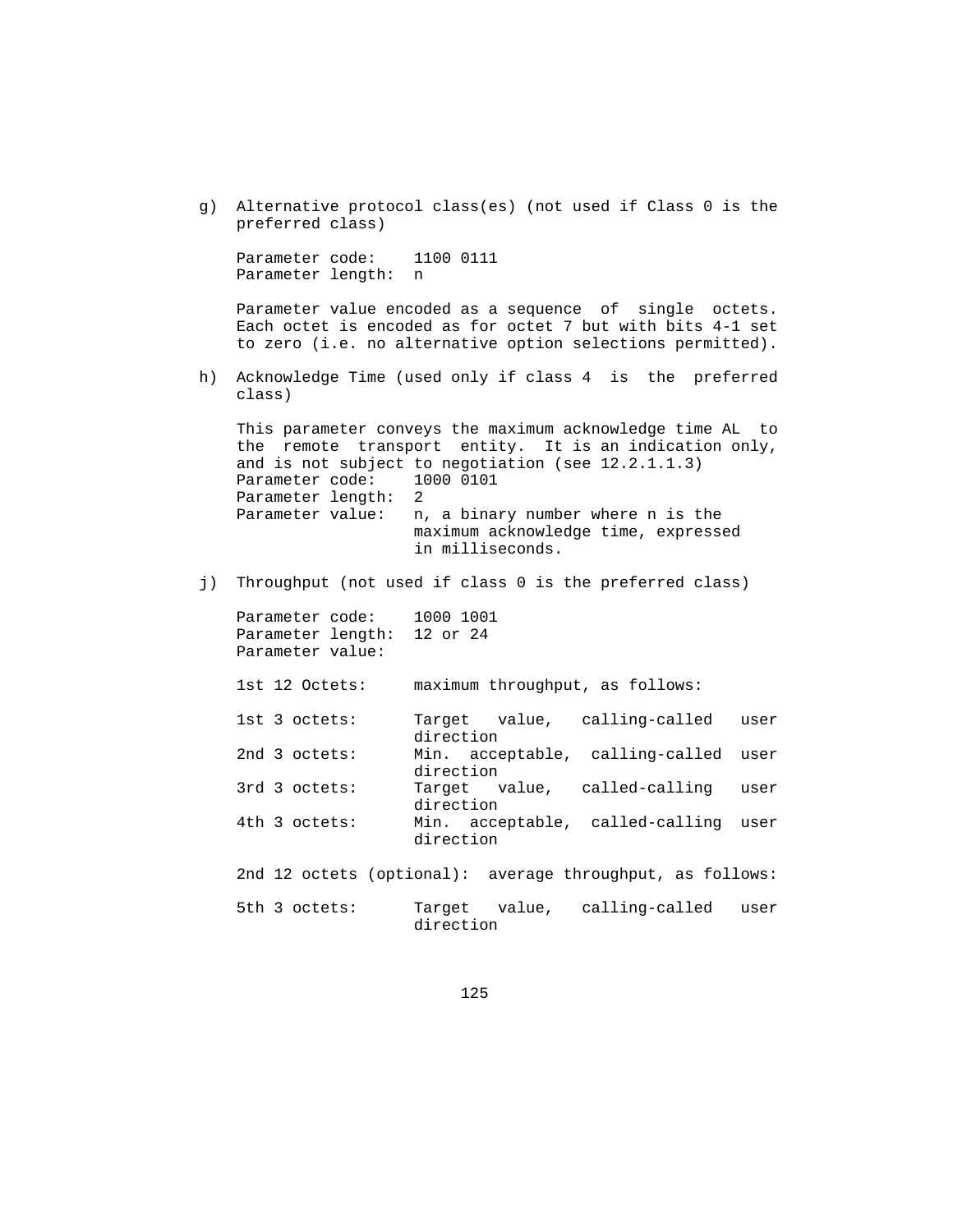| 6th 3 octets: | Min. acceptable, calling-called user<br>direction |
|---------------|---------------------------------------------------|
| 7th 3 octets: | Target value, called-calling user<br>direction    |
| 8th 3 octets: | Min. acceptable, called-calling user<br>direction |

 Where the average throughput is omitted, it is considered to have the same value as the maximum throughput.

Values are expressed in octets per second.

 k) Residual error rate (not used if class 0 is the preferred class)

| Parameter code:   | 1000 1001                            |      |
|-------------------|--------------------------------------|------|
| Parameter length: | 12                                   |      |
| 1st 3 octets:     | Target value, calling-called         | user |
|                   | direction                            |      |
| 2nd 3 octets:     | Min. acceptable, calling-called user |      |
|                   | direction                            |      |
| 3rd 3 octets:     | Target value, called-calling         | user |
|                   | direction                            |      |
| 4th 3 octets:     | Min. acceptable, called-calling user |      |
|                   | direction                            |      |

 l) Residual error rate (not used if class 0 is the preferred class)

| Parameter code: 1000 0110 |                                                     |  |
|---------------------------|-----------------------------------------------------|--|
| Parameter length: 3       |                                                     |  |
| Parameter value:          |                                                     |  |
| lst octet:                | Target value, power of 10                           |  |
| 2nd $octet:$              | Min. acceptable, power of 10                        |  |
| 3rd octet:                | TSDU size of interest, expressed as a<br>power of 2 |  |
|                           |                                                     |  |

m) Priority (not used if class 0 is the preferred class)

| Parameter code:     | 1000 0111 |  |  |                                     |
|---------------------|-----------|--|--|-------------------------------------|
| Parameter length: 2 |           |  |  |                                     |
| Parameter value:    |           |  |  | Integer (0 is the highest priority) |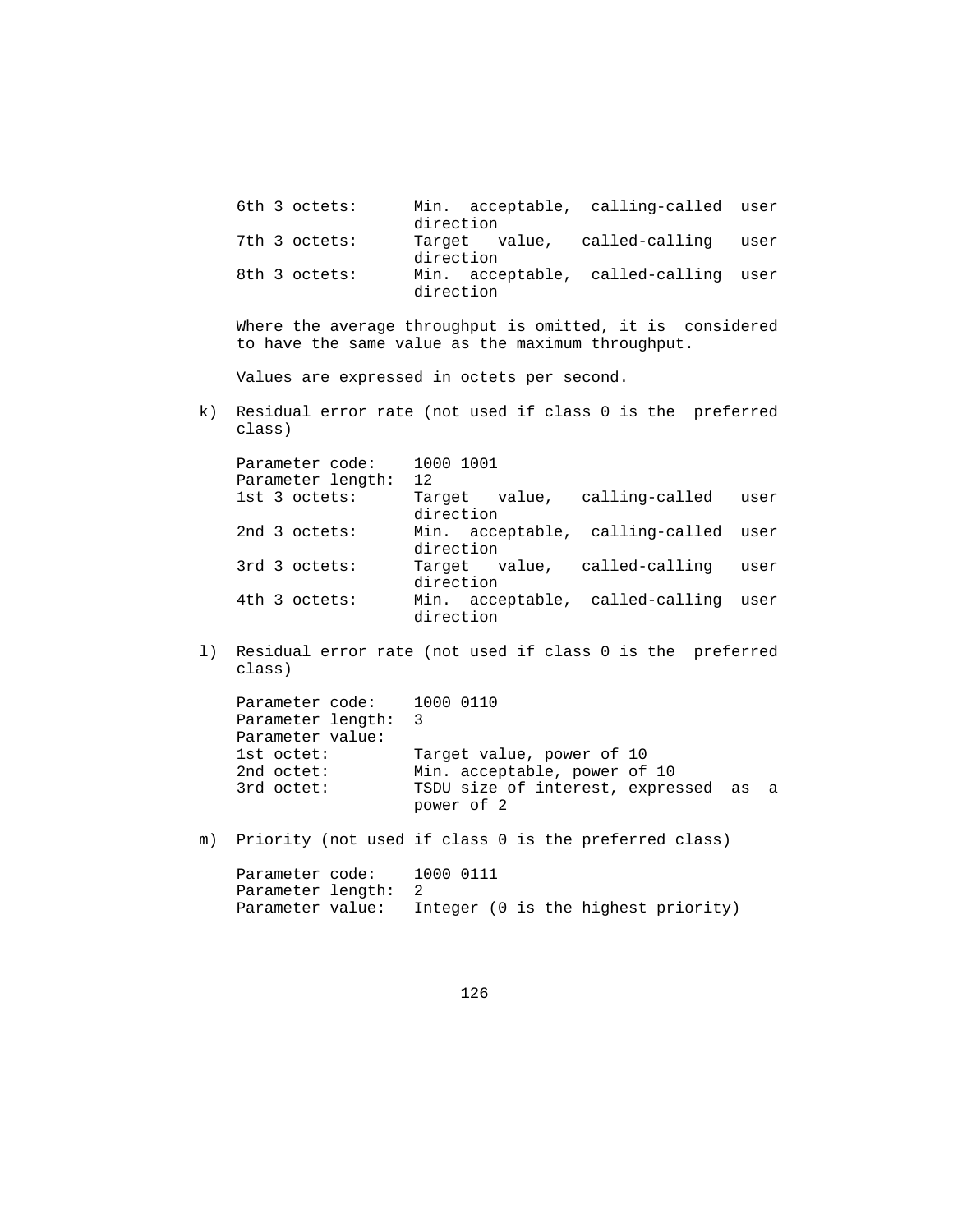n) Transit delay (not used if class 0 is the preferred class)

| Parameter code: 1000 1000 |                                      |      |
|---------------------------|--------------------------------------|------|
| Parameter length:         | 8                                    |      |
| Parameter value:          |                                      |      |
| $1st$ 2 octets:           | Target value, calling-called         | user |
|                           | direction                            |      |
| 2nd 2 octets:             | Max. acceptable, calling-called user |      |
|                           | direction                            |      |
| 3rd 2 octets:             | Target value, called-calling         | user |
|                           | direction                            |      |
| 4th 2 octets:             | Max. acceptable, called-calling user |      |
|                           | direction                            |      |

 Values are expressed in milliseconds, and are based upon a TSDU size of 128 octets.

 p) assignment time (not used if class 0, 2 or class 4 is the preferred class)

 This parameter conveys the Time to Try Reassignment (TTR) which will be used when following the procedure for Reassignment after Failure (see 6.12).<br>Parameter code: 1000 1011 Parameter code: Parameter length: 2 Parameter value: n, a binary number where n is the TTR value expressed in seconds.

13.3.5 User Data (Octets p+1 to the end)

 No user data are permitted in Class 0, and are optional in the other classes. Where permitted, it may not exceed 32 octets.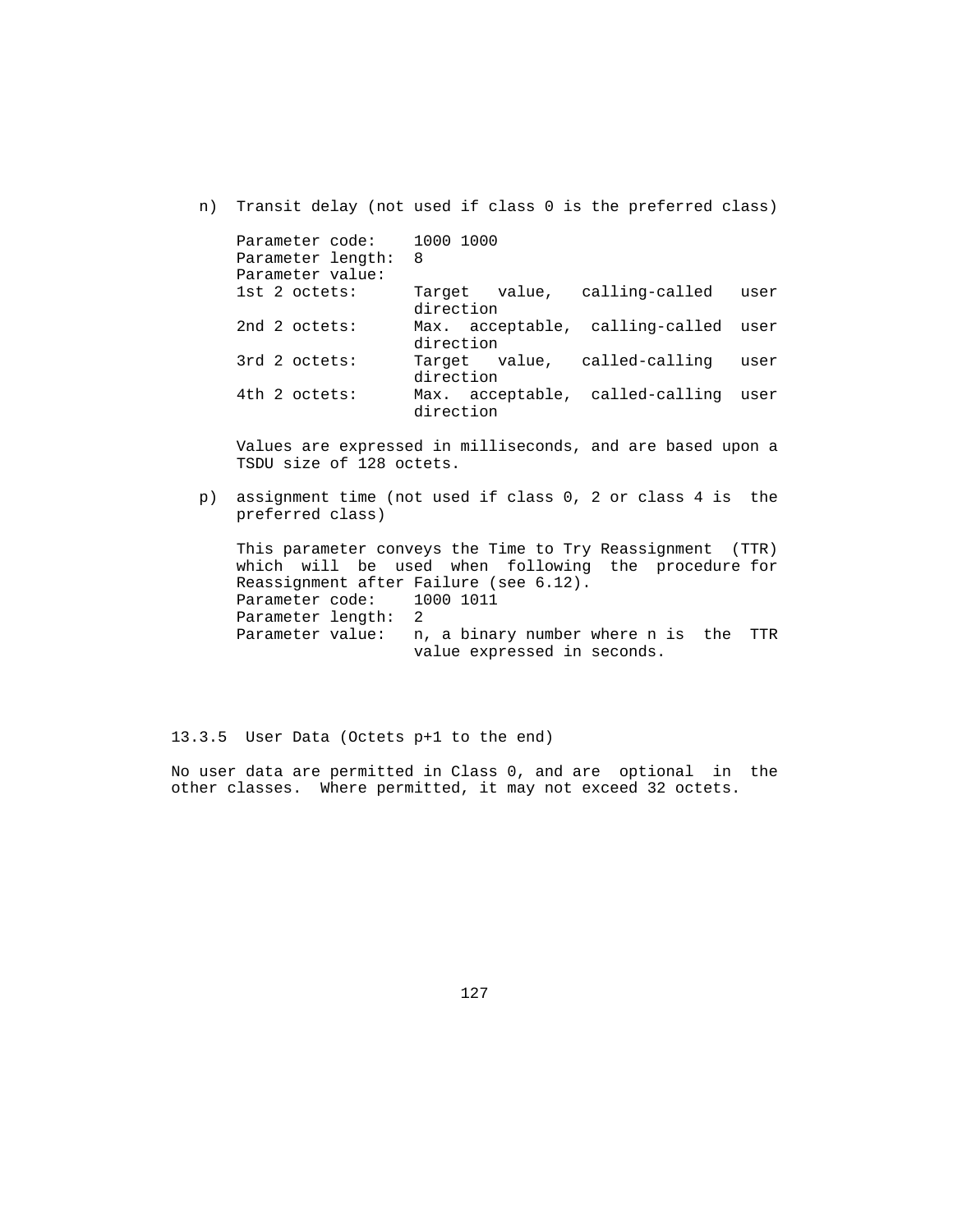13.4 Connection Confirm (CC) TPDU

13.4.1 Structure

The structure of the CC TPDU shall be as follows:

|  |  |  | 1 2 3 4 5 6 7 8 p p+1end                           |  |  |
|--|--|--|----------------------------------------------------|--|--|
|  |  |  | LI   CC CDT DST-REF SRC-REF  CLASS  VARIABLE  USER |  |  |
|  |  |  | 1101              OPTION  PART   DATA              |  |  |

13.4.2 LI

See 13.2.1

# 13.4.3 Fixed Part (Octets 2 to 7)

The fixed part shall contain:

- a) CC: Connection Confirm Code: 1101. Bits 8-5 of octet 2;
- b) CDT: Initial Credit Allocation (set to 0000 in Classes 0 and 1). Bits 4-1 of octet 2;
- c) DST-REF: Reference identifying the requested transport connection at the remote transport entity;
- d) SRC-REF: Reference identifying the requested transport connection at the remote transport entity.
- e) Class and Option: Defines the selected transport protocol class and option to be operated over the accepted transport connection according to the negotiation rules specified in 6.5;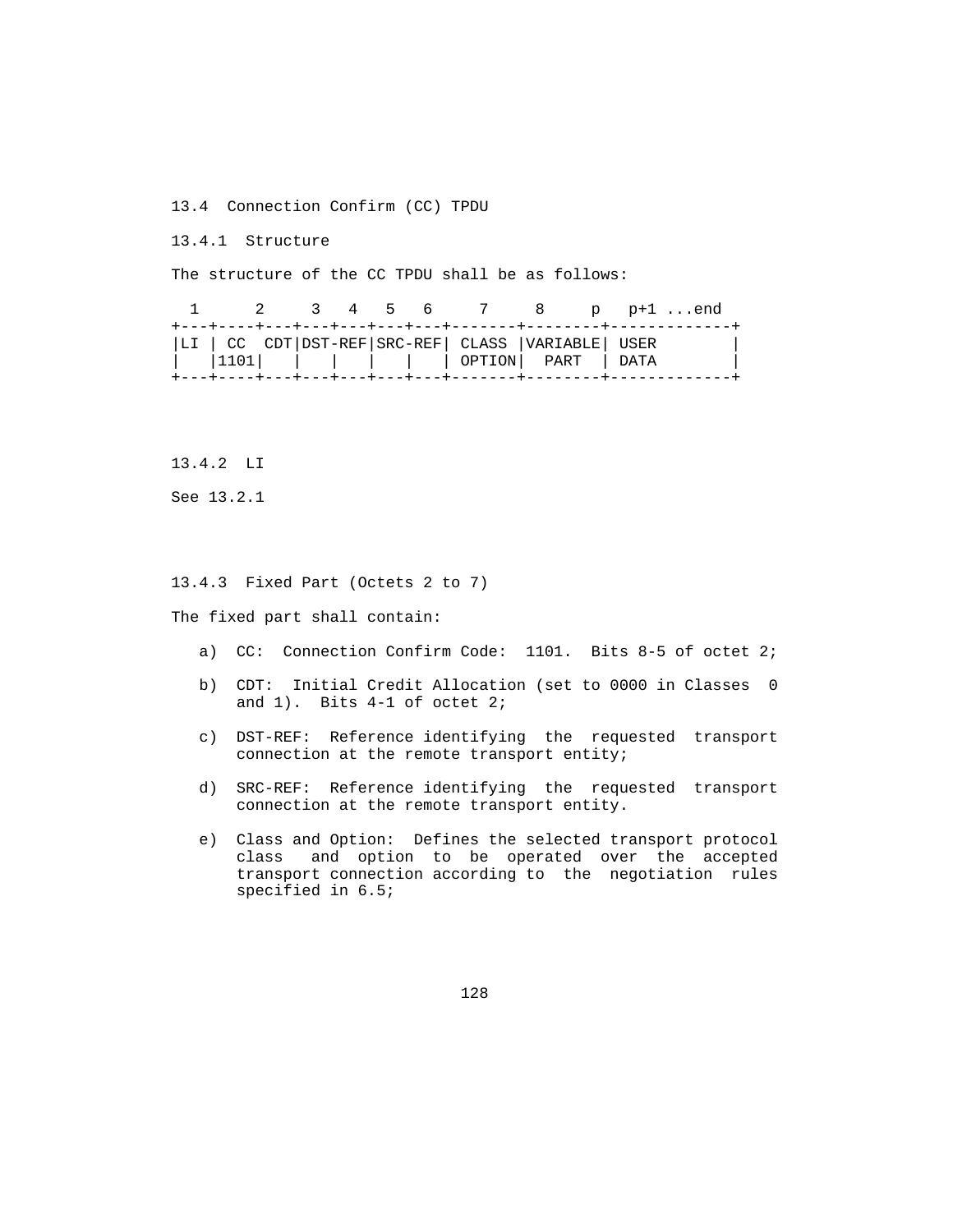13.4.4 Variable Part (Octet 8 to p)

 The parameters are defined in 13.3.4 and are subject to the constraints states in 6.5 (connection establishment). Parameters ruled out by selection of an alternative class and option shall not be present.

### 13.4.5 User Data (Octets p+1 to the end)

 No user data are permitted in class 0, and are optional in the other classes. Where permitted, it may not exceed 32 octets. The user data are subject to the constraints of the negotiation rules (see 6.5).

13.5 Disonnect Request (DR) TPDU

13.5.1 Structure

The structure of the DR TPDU shall be as follows:

|  |                                                                                                | $\sim$ 3 |  |  | 4 5 6 7 8 p p+1end |  |
|--|------------------------------------------------------------------------------------------------|----------|--|--|--------------------|--|
|  | LI  DR   DST-REF.   SRC-REF.  REASON VARIABLE  USER<br>   1000 0001                PART   DATA |          |  |  |                    |  |
|  |                                                                                                |          |  |  |                    |  |

13.5.2 LI

See Section 13.2.1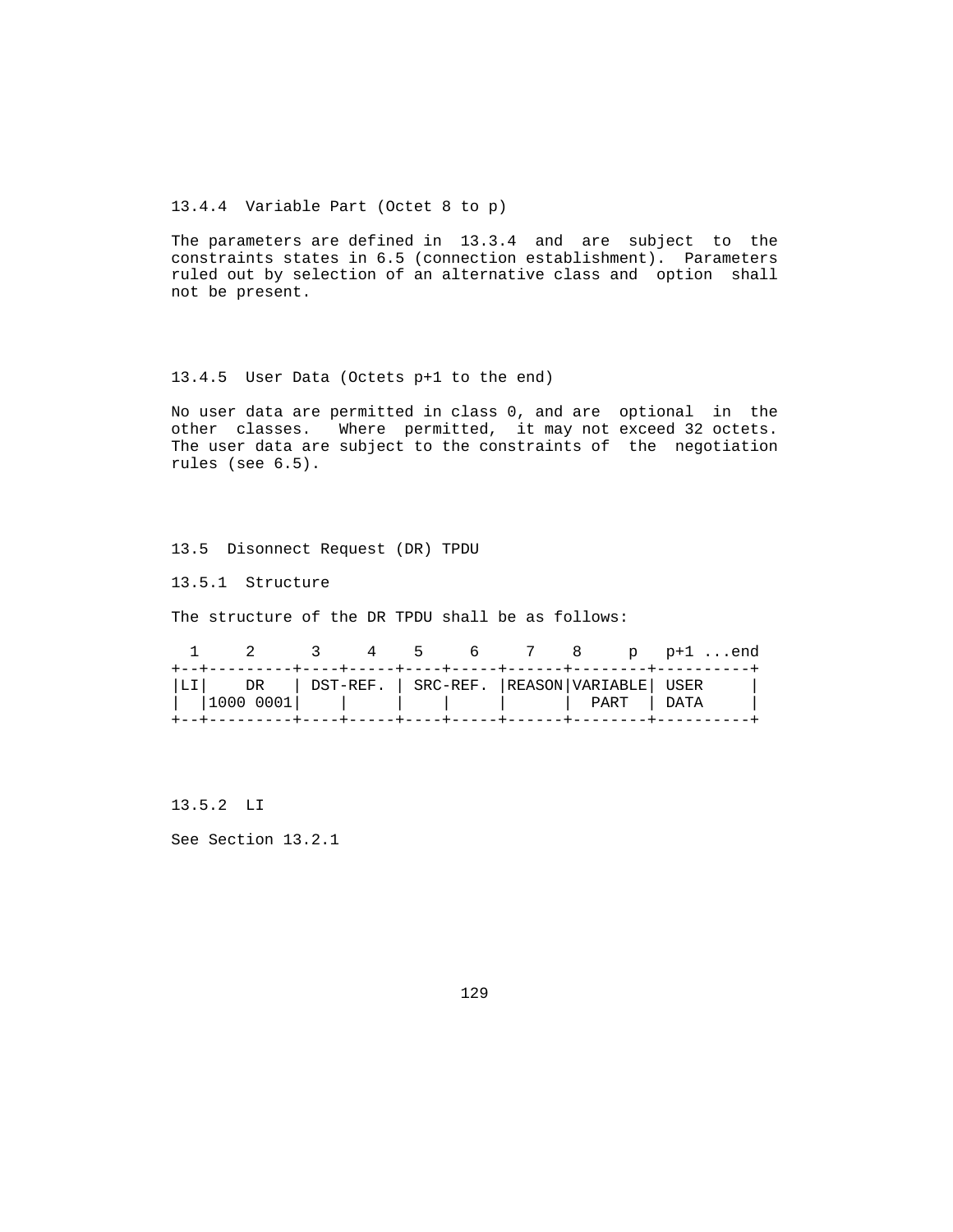13.5.3 Fixed Part (Octets 2 to 7

The fixed part shall contain:

- a) DR: Disconnect Request Code: 1000 0000;
- b) DST-REF: Reference identifying the transport connection at the remote transport entity;
- c) SRC-REF: Reference identifying the transport connection at the transport entity initiating the TPDU. Value zero when reference is unassigned;
- d) REASON: Defines the reason for disconnecting the transport connection. This field shall take one of the following values:

The following values may be used for Classes 1 to 4:

- 1) 128 + 0 Normal disconnect initiated by session entity
- 2) 128 + 1 Remote transport entity congestion at connect request time
- 3) \*128 + 2 Connection negotiation failed (i.e. proposed class(es) not supported)
- 4) 128 + 3 Duplicate source reference detected for the same pair of NSAPS.
- 5) 128 + 4 Mismatched references
- 6) 128 + 5 Protocol error
- 7) 128 + 6 Not used
- 8) 128 + 7 Reference overflow
- 9) 128 + 8 Connection request refused on this network connection
- 10) 128 + 9 Not used
- 11) 128 + 10- Header or parameter length invalid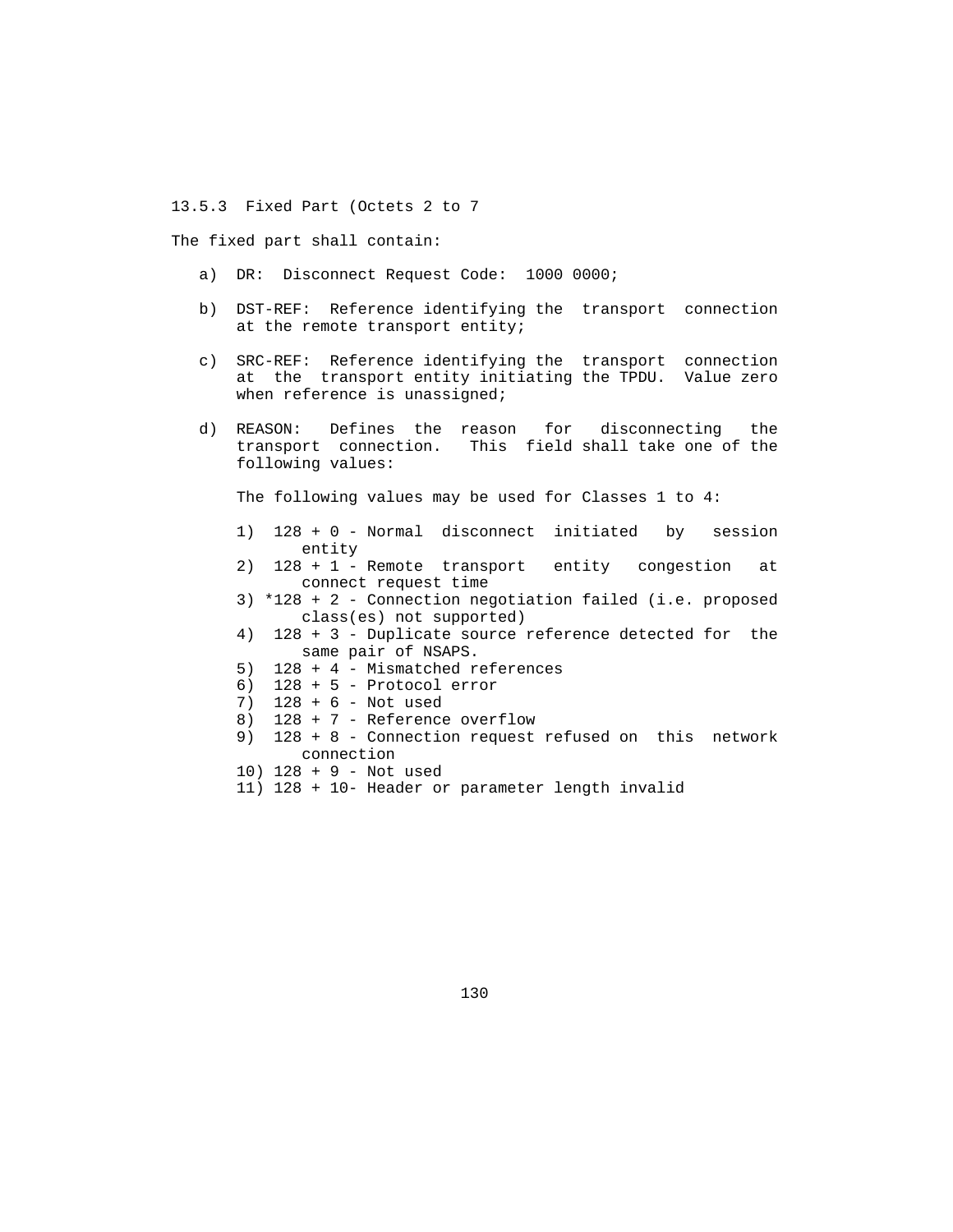The following values can be used for all classes:

| 12) | 0 - Reason not specified                 |
|-----|------------------------------------------|
| 13) | 1 - Congestion at TSAP                   |
| 14) | *2 - Session entity not attached to TSAP |
| 15) | *3 - Address unknown                     |

 NOTE - Reasons marked with an asterisk (\*) may be reported to the TS-user as persistent, other reasons as transient.

### 13.5.4 Variable Part (Octets 8 to p)

The variable part may contain

 a) A parameter allowing additional information related to the clearing of the connection.

|                   | Parameter code: 1110 0000               |
|-------------------|-----------------------------------------|
| Parameter length: | Any value provided that the length of   |
|                   | the DR TPDU does not exceed the maximum |
|                   | agreed TPDU size or 128 when the DR     |
|                   | TPDU is used during the connection      |
|                   | refusal procedure                       |
| Parameter value:  | Additional information. The content of  |
|                   | this field is user defined.             |

b) Checksum (see 13.2.3.1)

# 13.5.5 User Data (Octets p+1 to the end)

 This field shall not exceed 64 octets and is used to carry TS user data. The successful transfer of this data is not guaranteed by the transport protocol. When a DR TPDU is used in Class 0 it shall not contain this field.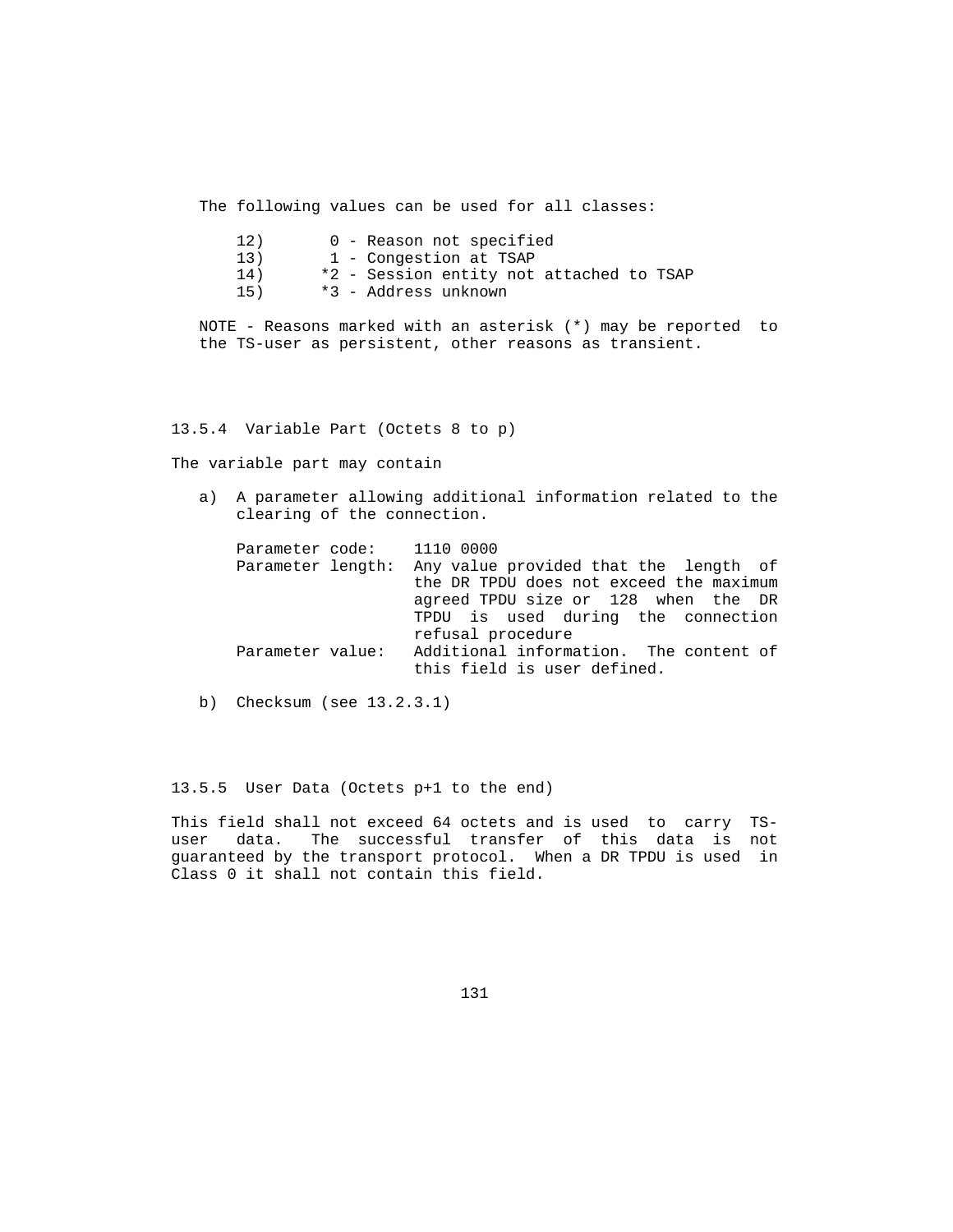13.6 Disconnect Confirm (DC) TPDU

This TPDU shall not be used in Class 0.

13.6.1 Structure

The structure of DC TPDU shall be as follows:

|  |                 |  | - 5 |                                       |  |
|--|-----------------|--|-----|---------------------------------------|--|
|  | DC<br>1100 0000 |  |     | !   DST REF   SRC REF   Variable Part |  |
|  |                 |  |     |                                       |  |

13.6.2 LI

See 13.2.1

13.6.3 Fixed Part (Octets 2 to 6)

The fixed part shall contain:

- a) DC: Disconnect Confirm Code: 1100 0000;
- b) DST-REF: See 13.4.3;
- c) SRC-REF: See 13.4.3.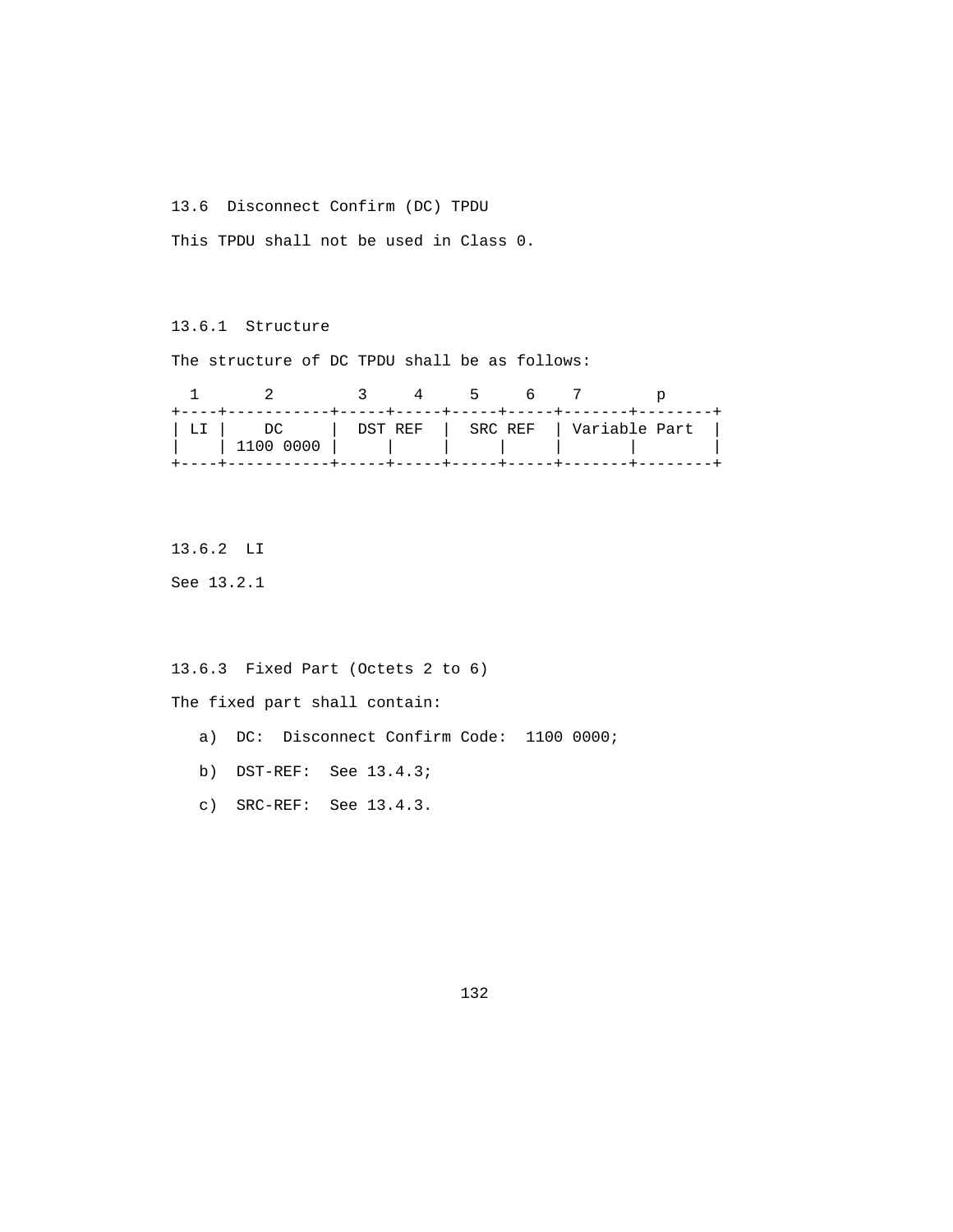13.6.4 Variable Part

 The variable part shall contain the checksum parameter if the condition in (see 13.2.3.1) applies.

13.7 Data (DT) TPDU

13.7.1 Structure

 Depending on the class and the option the DT TPDU shall have one of the following structures.

a) Normal format for Classes 0 and 1

|    |                     |                                |  | ∩∩A |
|----|---------------------|--------------------------------|--|-----|
| ЬT | DT<br>$'$ 1111 0000 | TPDU-NR   User Data<br>and EOT |  |     |

b) Normal format for Classes 2, 3 and 4

|  | 2 3 4 5 6 p                                                                           |  |  | $D+1$ | end |
|--|---------------------------------------------------------------------------------------|--|--|-------|-----|
|  | ULI   DT   DST-REF TPDU-NR Variable Part User Data<br>$ 1111 0000 $   $ $ and EOT $ $ |  |  |       |     |
|  |                                                                                       |  |  |       |     |

 c) Extended Format for use in Classes 2, 3 and 4 when selected during connection establishment.

|  |                                                                                       |  | 2 3 4 5.6 7.8 9 p p+1  end |  |  |  |
|--|---------------------------------------------------------------------------------------|--|----------------------------|--|--|--|
|  | LI   DT   DST-REF  TPDU-NR   Variable   User Data<br>$ 1111 0000 $     and EOT   Part |  |                            |  |  |  |
|  |                                                                                       |  |                            |  |  |  |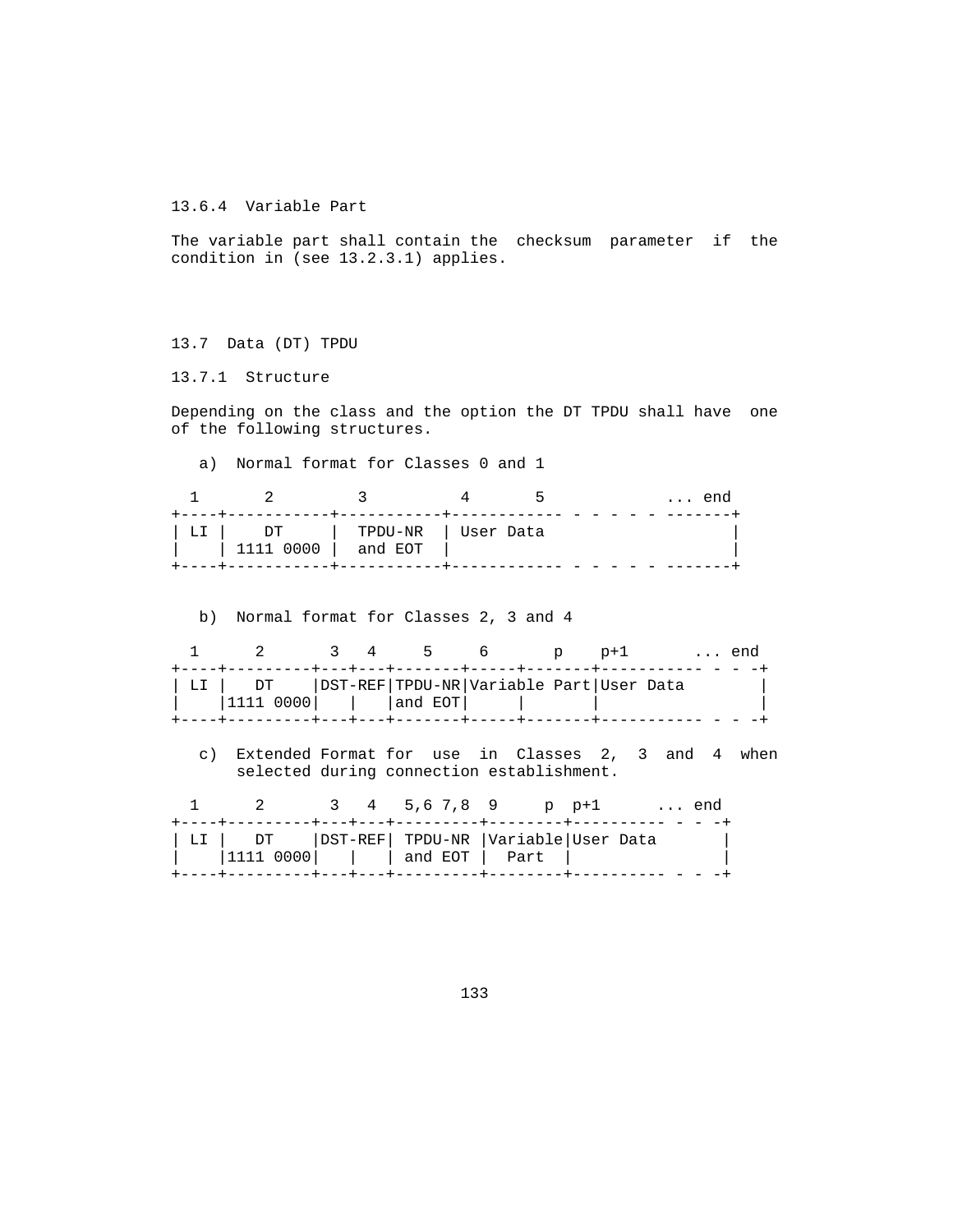13.7.2 LI

See 13.2.1

13.7.3 Fixed Part

The fixed part shall contain:

- a) DT: Data Transfer Code: 1111 0000;
- b) DST-REF: See 13.4.3;
- c) EOT: When set to ONE, indicates that the current DT TPDU is the last data unit of a complete DT TPDU sequence (End of TSDU). EOT is bit 8 of octet 3 in class 0 and 1, bit 8 of octet 5 for normal formats for classes 2, 3 and 4 and bit 8 of octet 8 for extended formats;
- d) TPDU-NR: TPDU send Sequence Number (zero in Class 0). May take any value in Class 2 without explicit flow control. TPDU-NR is bits 7-1 of octet 3 for classes 0 and 1, bits 7-1 of octet 5 for normal formats in classes 2, 3 and 4, octets 5, 6 and 7 together with bits 7-1 of octet 8 for extended formats.
- NOTE Depending on the class, the fixed part of the DT TPDU uses the following octets:

Classes 0 and 1: 0ctets 2 to 3; Classes 2,3,4 normal format: Octets 2 to 5; Classes 2,3,4 extended format: Octets 2 to 8.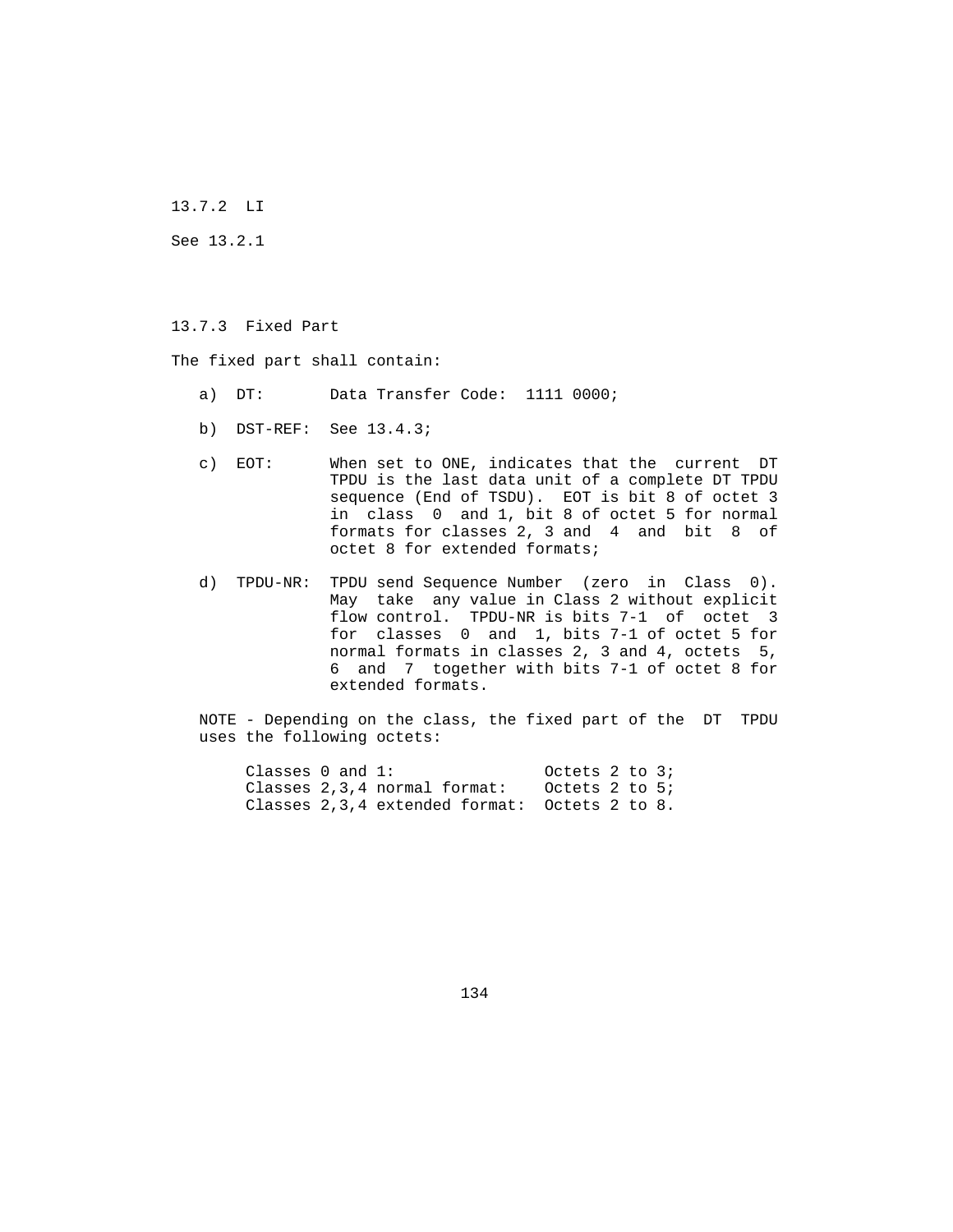### 13.7.4 Variable Part

 The variable part shall contain the checksum parameter if the condition in see 13.2.3.1 applies.

### 13.7.5 User Data Field

This field contains data of the TSDU being transmitted.

 NOTE - The length of this field is limited to the negotiated TPDU size for this transport connection minus 3 octets in Classes 0 and 1, and minus 5 octets (normal header format) or 8 octets (extended header format) in the other classes. The variable part, if present, may further reduce the size of the user data field.

#### 13.8 Expedited Data (ED) TPDU

 The ED TPDU shall not be used in Class 0 or in Class 2 when the no explicit flow control option is selected or when the expedited data transfer service has not been selected for the connection.

### 13.8.1 Structure

 Depending on the format negotiated at connection establishment the ED TPDU shall have one of the following structures: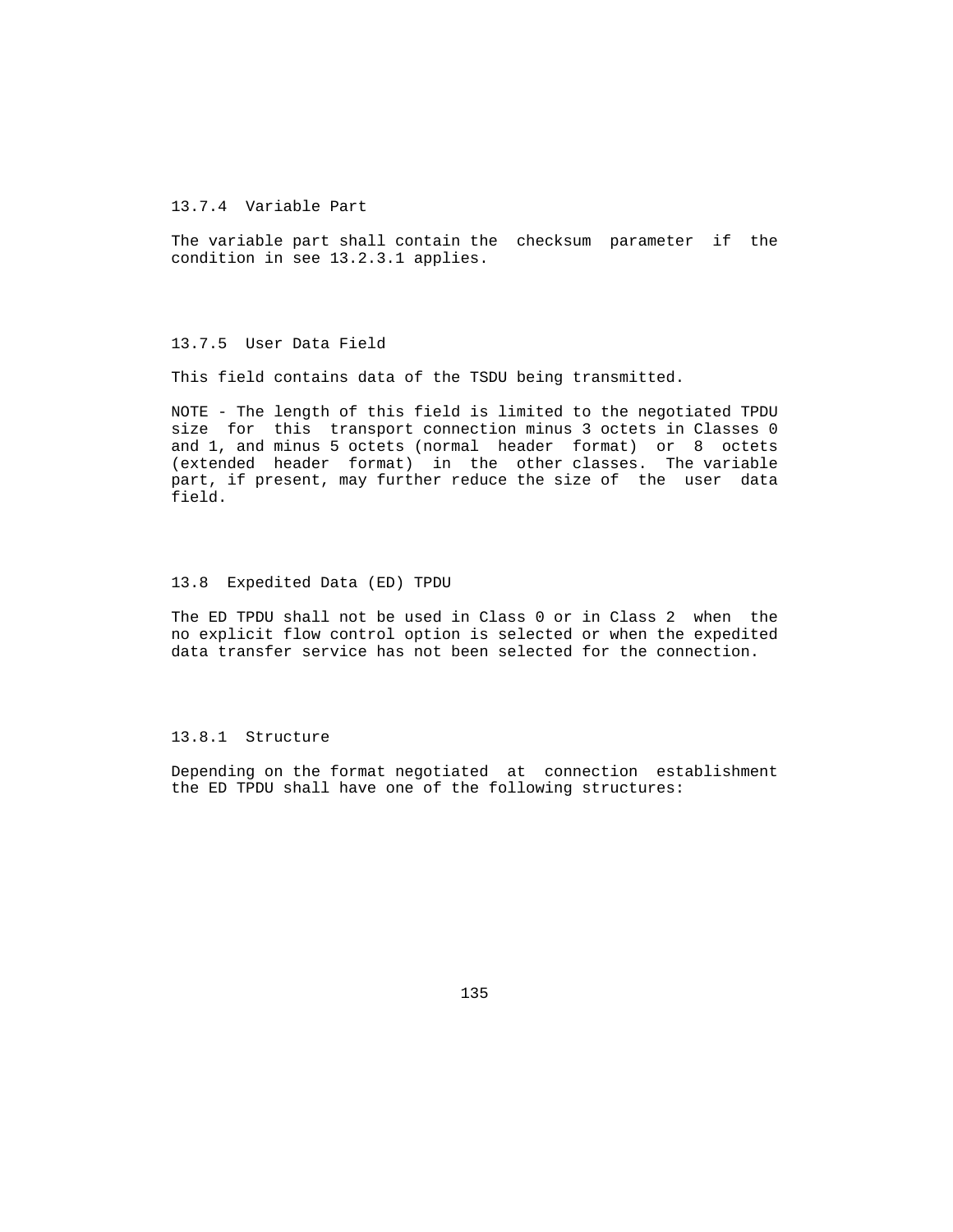a) Normal Format (classes 1, 2, 3, 4)

|  |                                                                                | $\sim$ 3 4 | <u>ь</u> 6 |  | p p+1 end |  |
|--|--------------------------------------------------------------------------------|------------|------------|--|-----------|--|
|  | LI  ED   DST-REF EDTPDU-NR Variable Part User Data<br>   0001 0000     and EOT |            |            |  |           |  |
|  |                                                                                |            |            |  |           |  |

 b) Extended Format (for use in classes 2, 3, 4 when selected during connection establishment).

|                                                                                |  |  | 3 4 5.6.7.8 9 |  | p p+1 |  | end |
|--------------------------------------------------------------------------------|--|--|---------------|--|-------|--|-----|
| LI  ED   DST-REF EDTPDU-NR Variable Part User Data<br>   0001 0000     and EOT |  |  |               |  |       |  |     |
|                                                                                |  |  |               |  |       |  |     |

13.8.2 LI

See 13.2.1

#### 13.8.3 Fixed Part

The fixed part shall contain:

- a) ED: Expedited Data code: 0001 0000;
- b) DST-REF: see 13.4.3;
- c) ED-TPDU-NR: Expedited TPDU identification number. ED- TPDU-NR is used in classes 1, 3 and 4 and may take any value in Class 2. Bits 7-1 of octet 5 for normal formats and octets 5, 6 and 7 together with bits 7-1 of octet 8 for extended formats;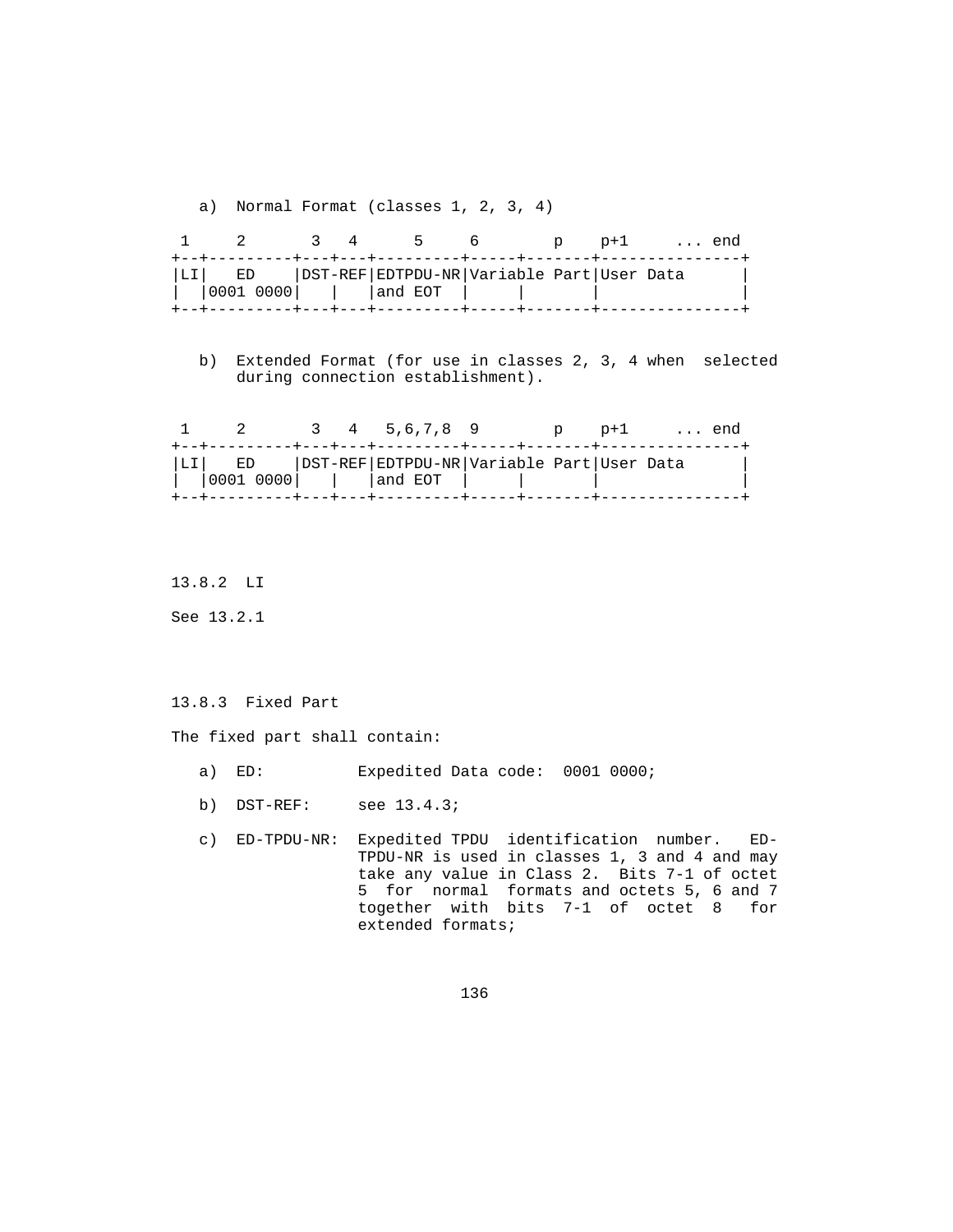d) EOT: end of TSDU always set to 1 (bit 8 of octet 5 for normal formats and bit 8 of octet 8 for extended formats).

 NOTE - Depending on the format the fixed part shall be either octets 2 to 5 or 2 to 8.

# 13.8.4 Variable Part

 The variable part shall contain the checksum parameter if the condition defined in 13.2.3.1 applies.

13.8.5 User Data Field

This field contains an expedited TSDU (1 to 16 octets).

### 13.9 Data Acknowledgement (AK) TPDU

 This TPDU shall not be used for Class 0 and Class 2 when the "no explicit flow control" option is selected, and for Class 1 when the network receipt confirmation option is selected.

### 13.9.1 Structure

 Depending on the class and option agreed the AK TPDU shall have one of the following structures: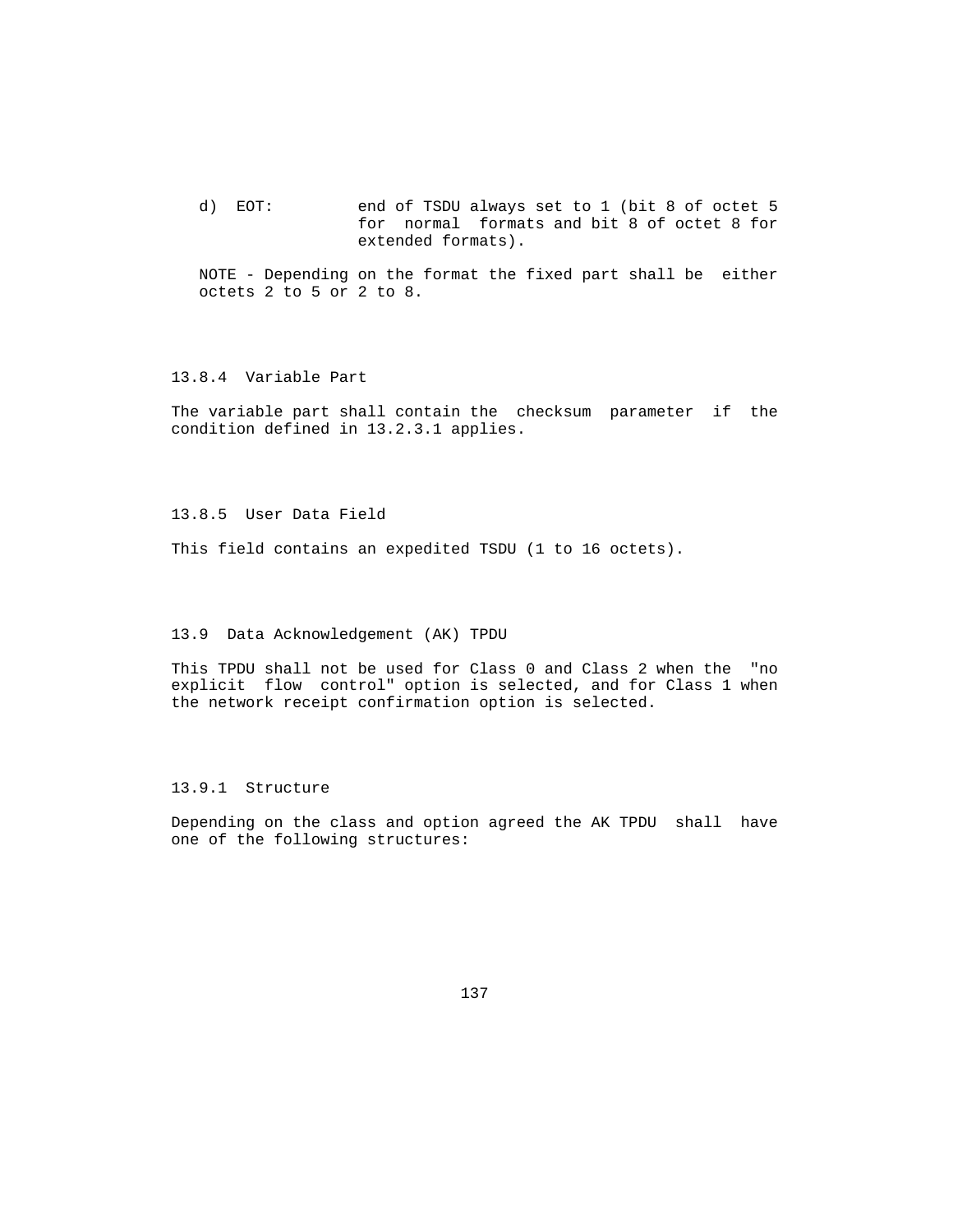a) Normal Format (classes 1, 2, 3, 4)

| LI  AK CDT   DST-REF<br>$\begin{matrix} 1 & 0 & 1 & 1 & 0 \end{matrix}$ |  |  | YR-TU-NR   Variable Part |  |
|-------------------------------------------------------------------------|--|--|--------------------------|--|

 b) Extended Format (for use in classes 2, 3, 4 when selected during connection establishment).

|  |  | 3 4 5,6,7,8 9,10 11                                                        |  |
|--|--|----------------------------------------------------------------------------|--|
|  |  | LI  AK   DST-REF   YR-TU-NR   CDT  Variable <br> 0110 0000            Part |  |
|  |  |                                                                            |  |

13.9.2 LI

See 13.2.1

### 13.9.3 Fixed Part

 The fixed part shall contain (in octet 2 to 5 when normal format is used, 2 to 10 otherwise) the following parameters:

- a) AK: Acknowledgement code: 0110;
- b) CDT: Credit Value (set to 1111 in class 1). Bits 4-1 of octet 2 for normal formats and octets 9 and 10 for extended formats;
- c) DST-REF: See 13.4.3;
- d) YR-TU-NR: Sequence number indicating the next expected DT TPDU number. For normal formats, bits 7-1 of octet 5; bit 8 of octet 5 is not significant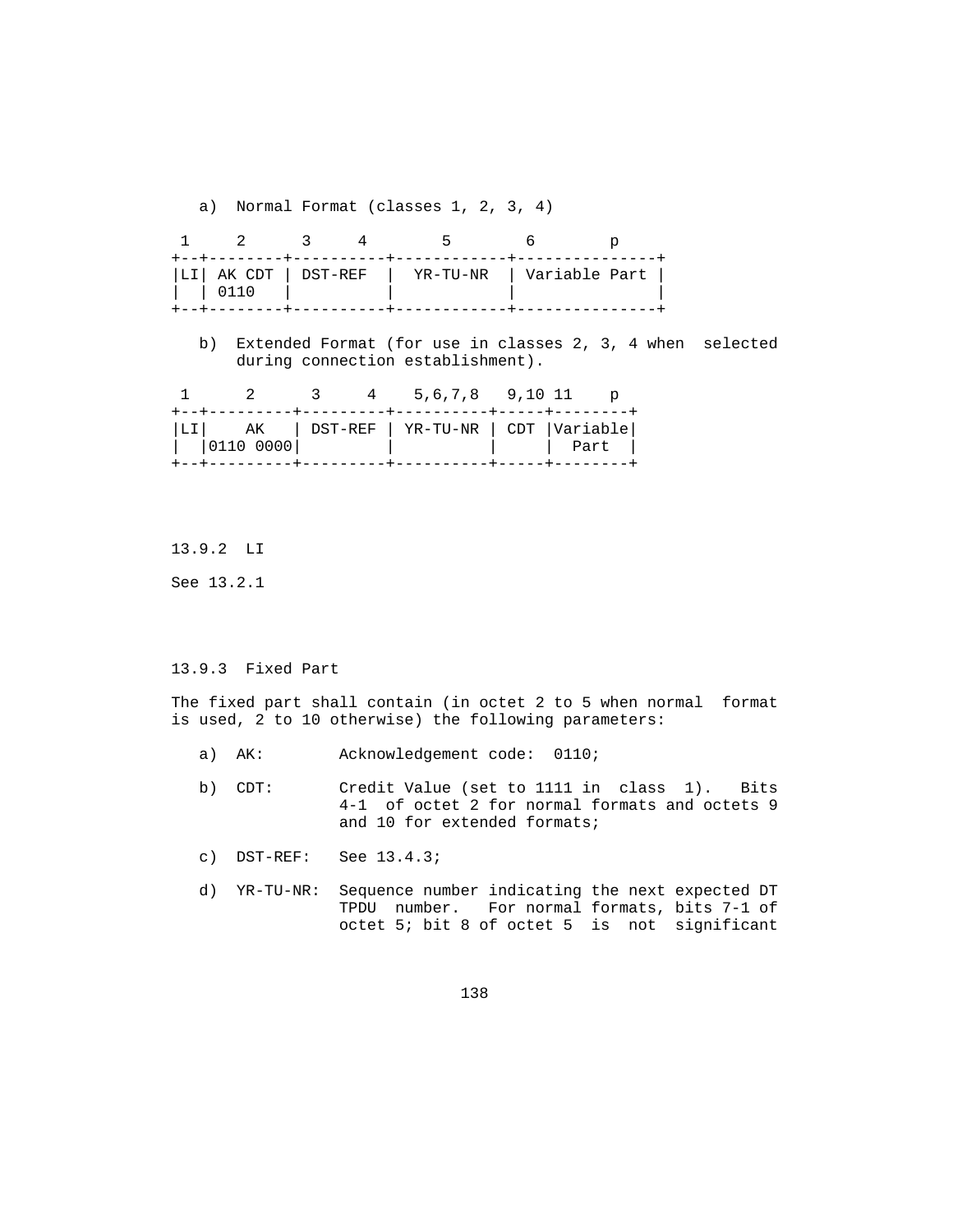and shall take the value 0. For extended formats, octets 5, 6 and 7 together with bits 7-1 of octet 8; bit 8 of octet 8 is not significant and shall take the value 0.

#### 13.9.4 Variable Part

The variable part contains the following parameters:

- a) Checksum See 13.2.3.1 if the condition in 13.2.3.1 applies;
- b) Subsequence number when optionally used under the conditions defined in class 4. This parameter is used to ensure that AK TPDUs are processed in the correct sequence. If it is absent, this is equivalent to transmitting the parameter with a value of zero. Parameter code: 1000 1010 Parameter length: 2 Parameter value: 16-bit sub-sequence number;
- c) Flow Control Confirmation Class 4 when optionally used under the conditions defined in class 4. This parameter contains a copy of the information received in an AK TPDU, to allow the transmitter of the AK TPDU to be certain of the state of the receiving transport entity (see 12.2.3.10). Parameter code: 1000 1011 Parameter length: 8 Parameter value: defined as follows
	- 1. Lower Window Edge (32 bits) Bit 8 of octet 4 is set to zero, the remainder contains the YR-TU-NR value of the received AK TPDU. When normal format has been selected, only the least significant seven bits (bits 1 to 7 of octet 1) of this field are significant.
	- 2. Your Sub-Sequence (16 bits) Contains the value of the sub-sequence parameter of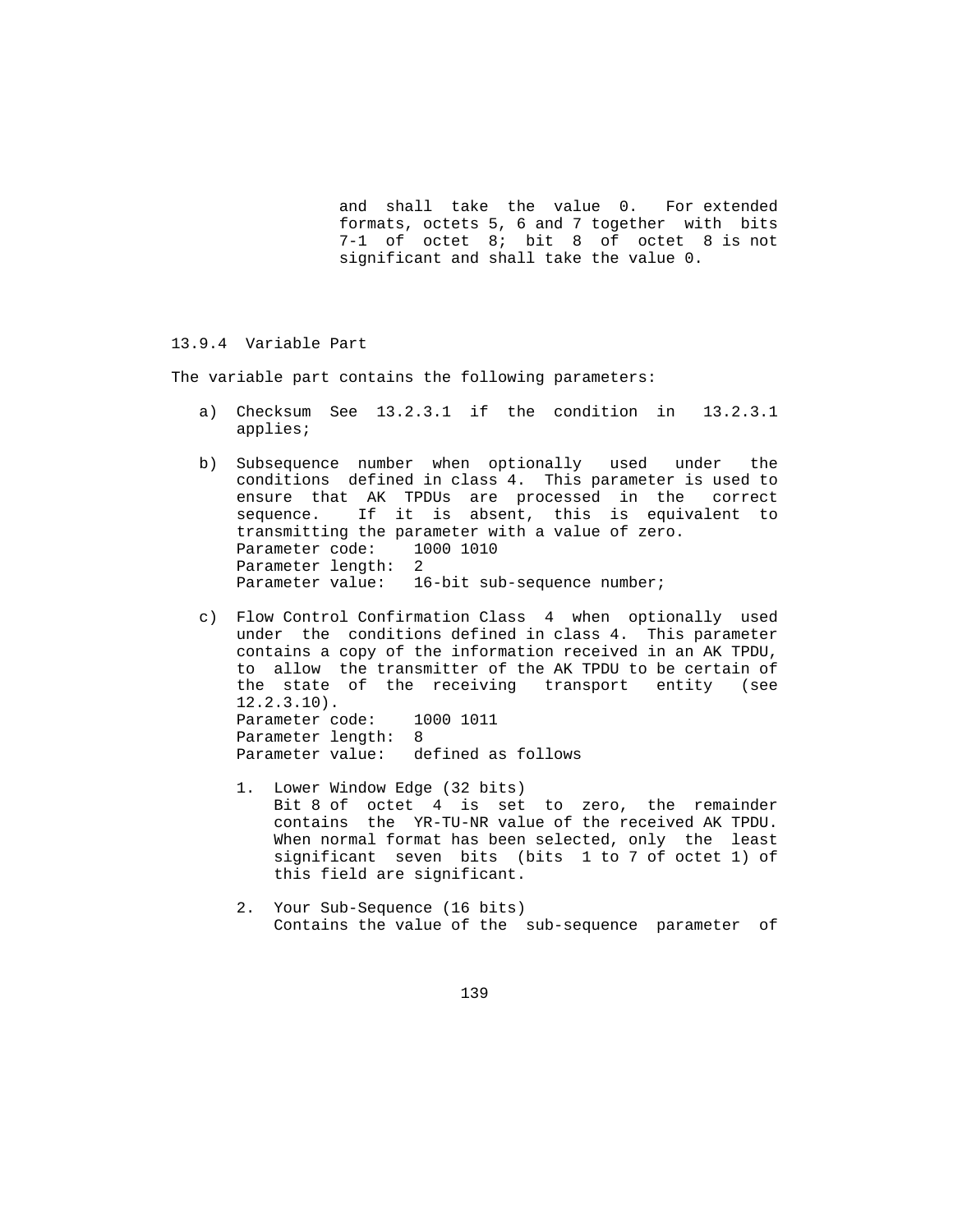the received AK TPDU, or zero if this parameter was not present.

 3. Your Credit (16 bits) Contains the value of the CDT field of the received AK TPDU. When normal format has been selected, only the least significant four bits (bits 1 to 4 of octet 1) of this field are significant.

### 13.10 Expedited Data Acknowledgement (EA) TPDU

 This TPDU shall not be used for Class 0 and Class 2 when the no explicit flow control option is selected.

# 13.10.1 Structure

 Depending on the option (normal or extended format) the TPDU structure shall be:

a) Normal Format (classes 1,2,3,4)

|  |           |  | $\sim$ $\sim$ $\sim$<br>------+---------+----------+-----+----+--- |  |
|--|-----------|--|--------------------------------------------------------------------|--|
|  | 0010 0000 |  | LI  EA   DST-REF   YR-TU-NR  Variable Part                         |  |
|  |           |  |                                                                    |  |

 b) Extended Format (for use in classes 2, 3, 4 if selected during connection establishment)

|  | $\sim$ 2  |  | 4 5.6.7.8 9                                |  |
|--|-----------|--|--------------------------------------------|--|
|  | 0010 0000 |  | LI  EA   DST-REF   YR-TU-NR  Variable Part |  |
|  |           |  |                                            |  |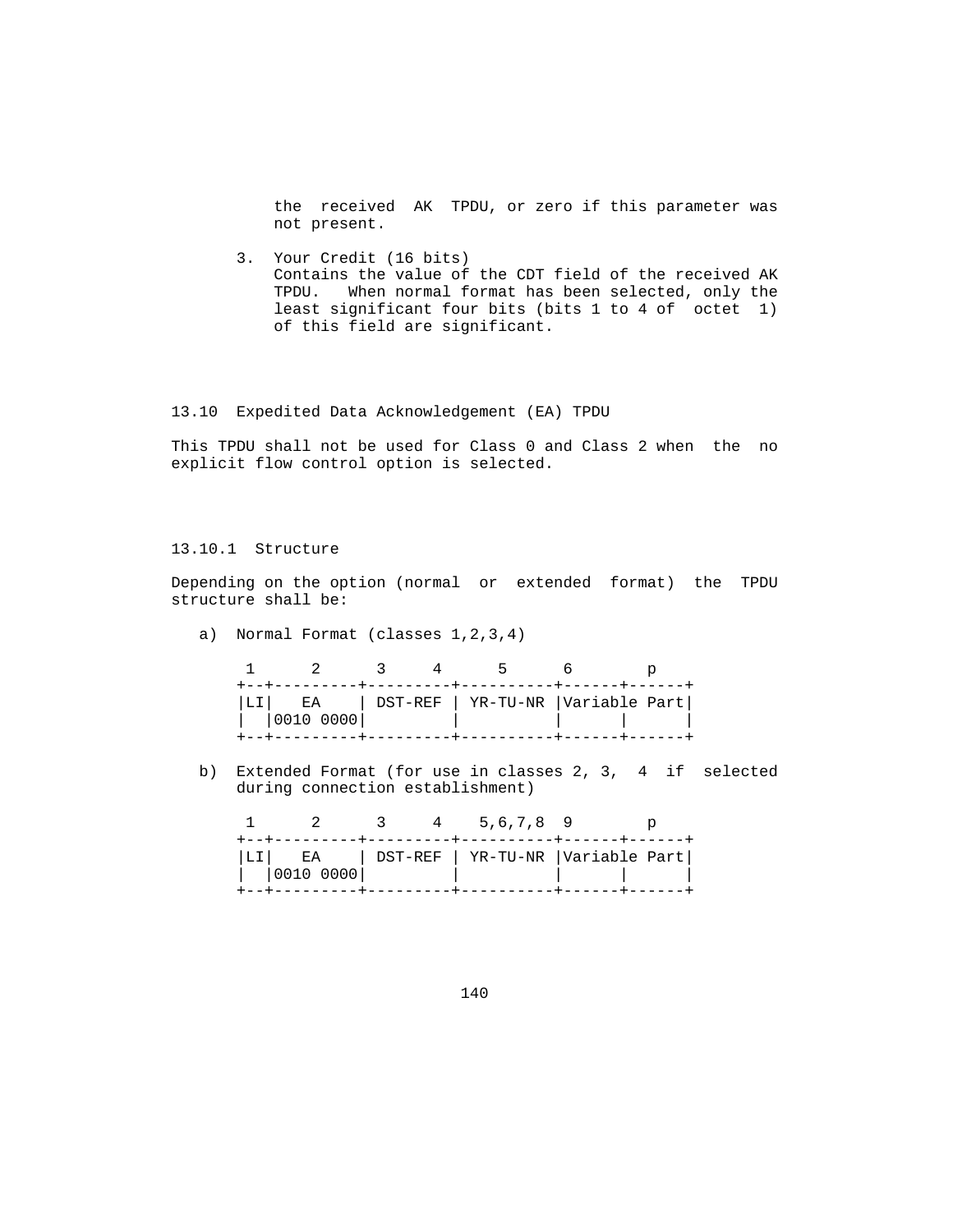13.10.2 LI

See 13.2.1

13.10.3 Fixed Part

 The fixed part shall contain (in octets 2 to 5 when normal format is used, in octets 2 to 8 otherwise):

- a) EA: Expedited Acknowledgement code: 0010 0000;
- b) DST-REF: See 13.4.3;
- c) YR-EDTU-NR: Identification of the ED TPDU being acknowledged. May take any value in Class 2;

 For normal formats bits 7-1 of octet 5; bit 8 of octet 5 is not significant and shall take the value 0. For extended formats, octets 5,6 and 7 together with bits 7-1 of octet 8; bit 8 of octet 8 is not significant and shall take the value 0.

13.10.4 Variable Part

 The variable part may contain the checksum parameter (see 13.2.3.1).

13.11 Reject (RJ) TPDU

The RJ TPDU shall not be used in Classes 0, 2 and 4.

141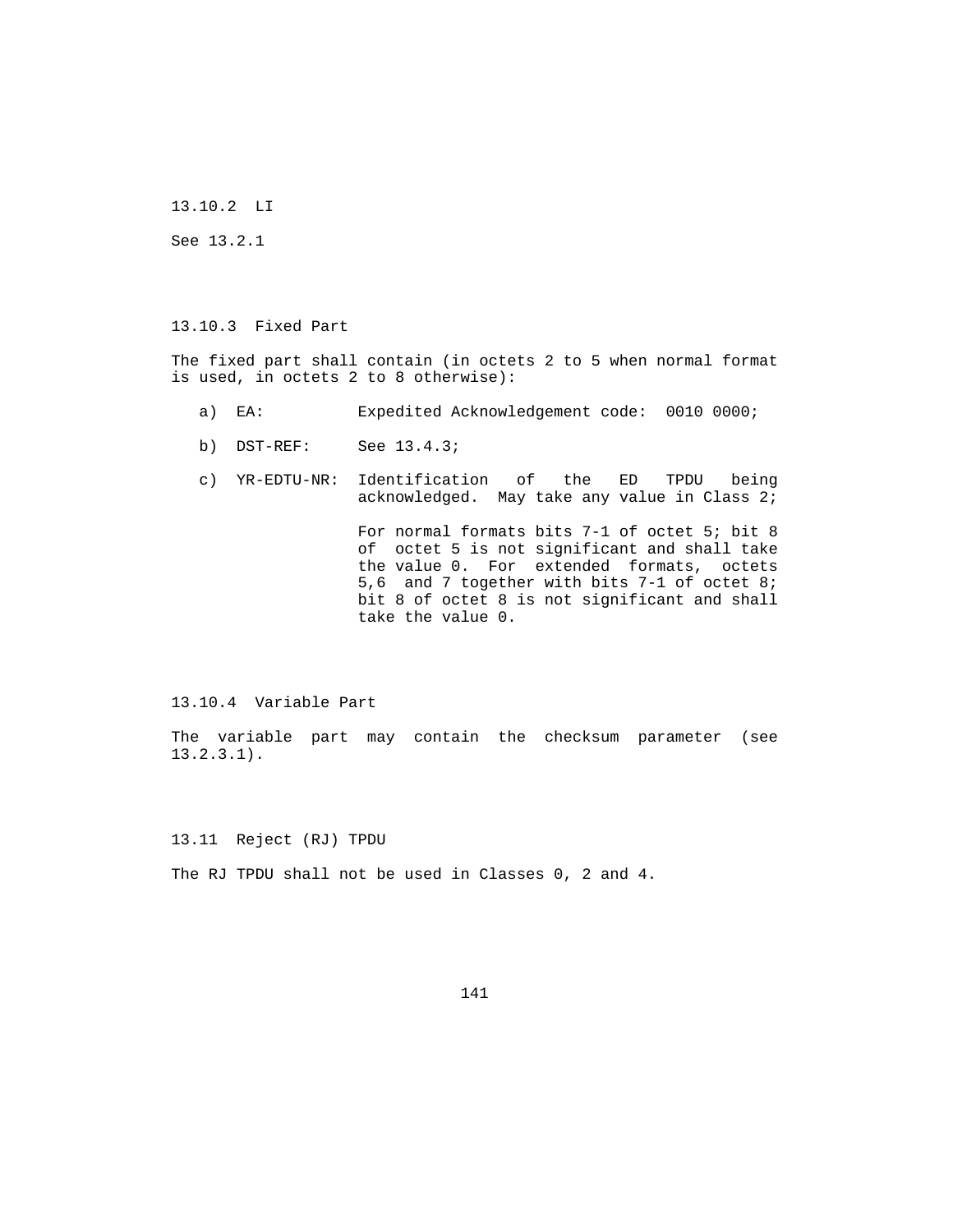### 13.11.1 Structure

The RJ TPDU shall have one of the following formats:

a) Normal Format (classes 1 and 3)

|  | ---------+----+----+------------ |
|--|----------------------------------|
|  | LI   RJ CDT   DST-REF   YR-TU-NR |
|  |                                  |

 b) Extended Format (for use in classes 3 if selected during connection establishment).

|  |  | 2 3 4 5.6.7.8 9.10<br>----------+----+----+-----------+-----+ |  |
|--|--|---------------------------------------------------------------|--|
|  |  | LI  RJ   DST-REF   YR-TU-NR   CDT                             |  |

## 13.11.2 LI

See 13.2.1.

## 13.11.3 Fixed Part

 The fixed part shall contain (in octets 2 to 5 when normal format is used, in octets 2 to 10 otherwise):

- a) RJ: Reject Code: 0101. Bits 8-5 of octet 2;
- b) CDT: Credit Value (set to 1111 in class 1). Bits 4-1 of octet 2 for normal formats and octets 9 and 10 for extended formats;
- c) DST-REF: See 13.4.3;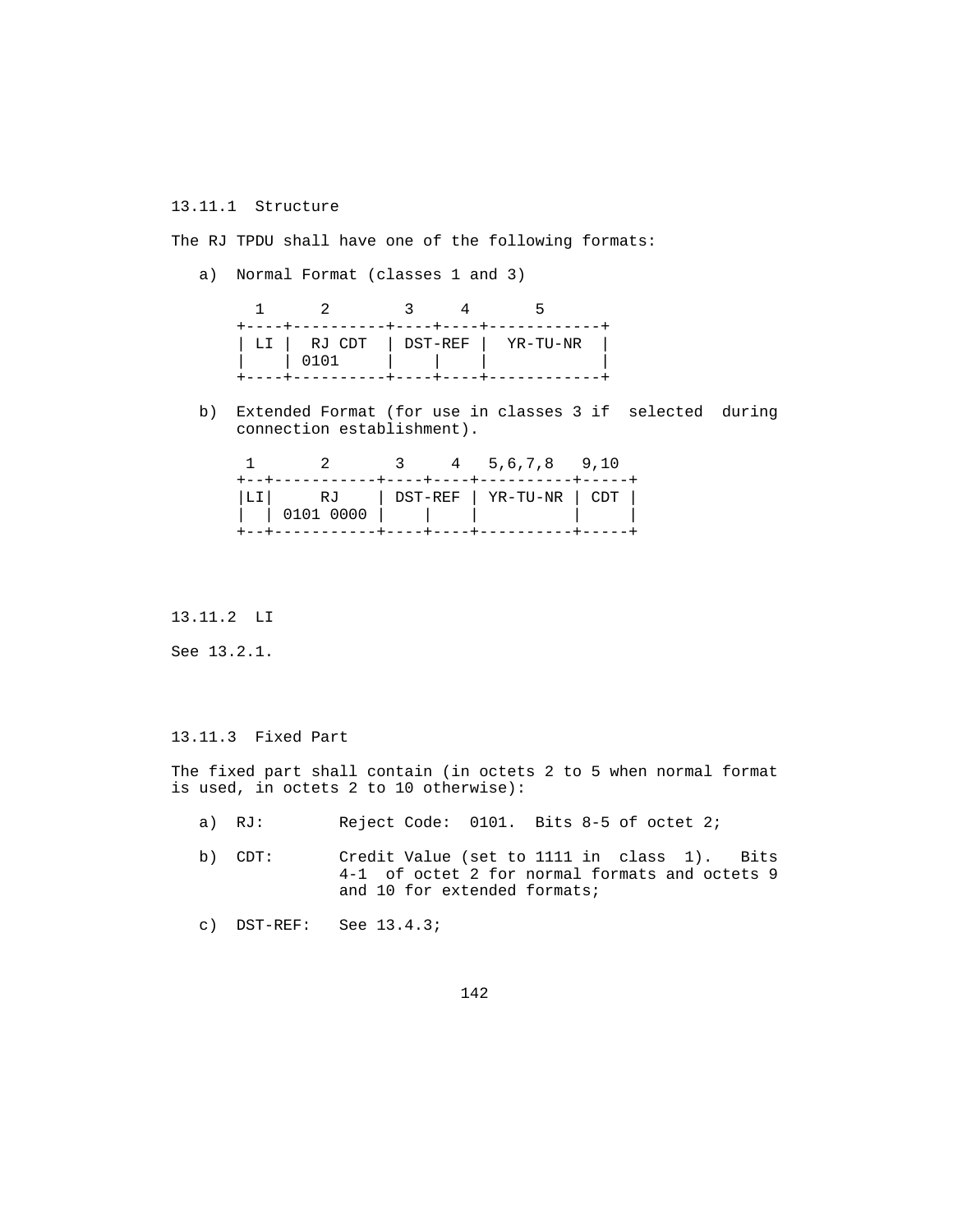d) YR-TU-NR: Sequence number indicating the next expected TPDU from which retransmission should occur.

> For normal formats, bits 7-1 of octet 5; bit 8 of octet 5 is not significant and shall take the value 0. For extended formats, octets 5,6 and 7 together with bits 7-1 of octet 8; bit 8 of octet 8 is not significant and shall take the value 0.

13.11.4 Variable Part

There is no variable part for this TPDU type.

13.12 TPDU Error (ER) TPDU

13.12.1 Structure

|                                                                                      |  | $\overline{\phantom{a}}$ | +----+----+--------+-------- |  |
|--------------------------------------------------------------------------------------|--|--------------------------|------------------------------|--|
| LI       ER        DST-REF   Reject   Variable  <br>  0111 0000         Cause   Part |  |                          |                              |  |

13.12.2 LI

See 13.2.1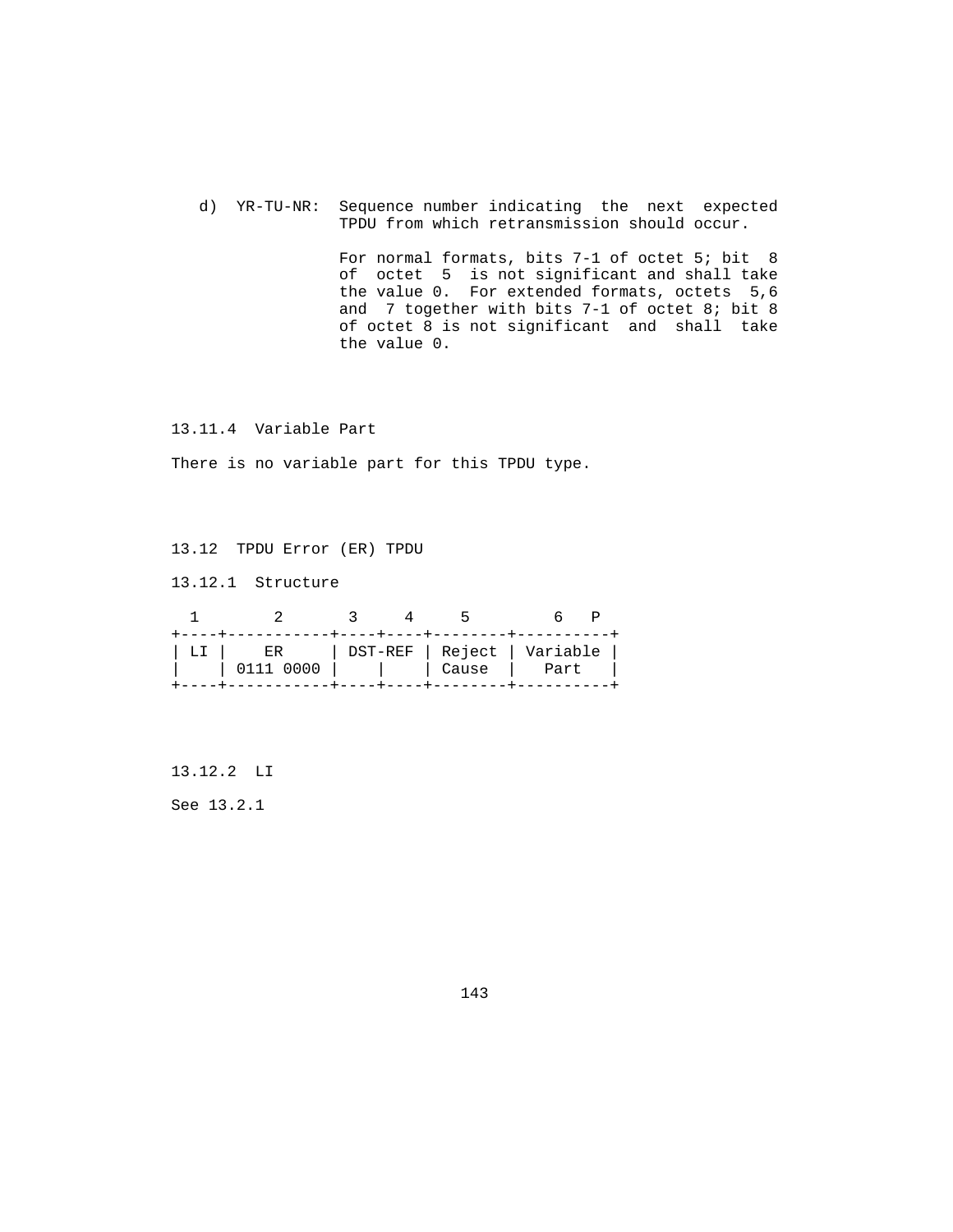13.12.3 Fixed Part

The fixed part shall contain:

 a) ER: TPDU Error Code: 0111 0000; b) DST-REF: See 13.4.3; c) REJECT CAUSE: 0000 0000 Reason not specified 0000 0001 Invalid parameter code 0000 0010 Invalid TPDU type 0000 0011 Invalid parameter value.

## 13.12.4 Variable Part

The variable part may contain the following parameters:

a) Invalid TPDU

Parameter code: 1100 0001 Parameter length: number of octets of the value field Parameter Value: Contains the bit pattern of the rejected TPDU up to and including the octet which caused the rejection. This parameter is mandatory in Class 0.

b) Checksum

 This parameter shall be present if the condition in 13.2.3.1 applies.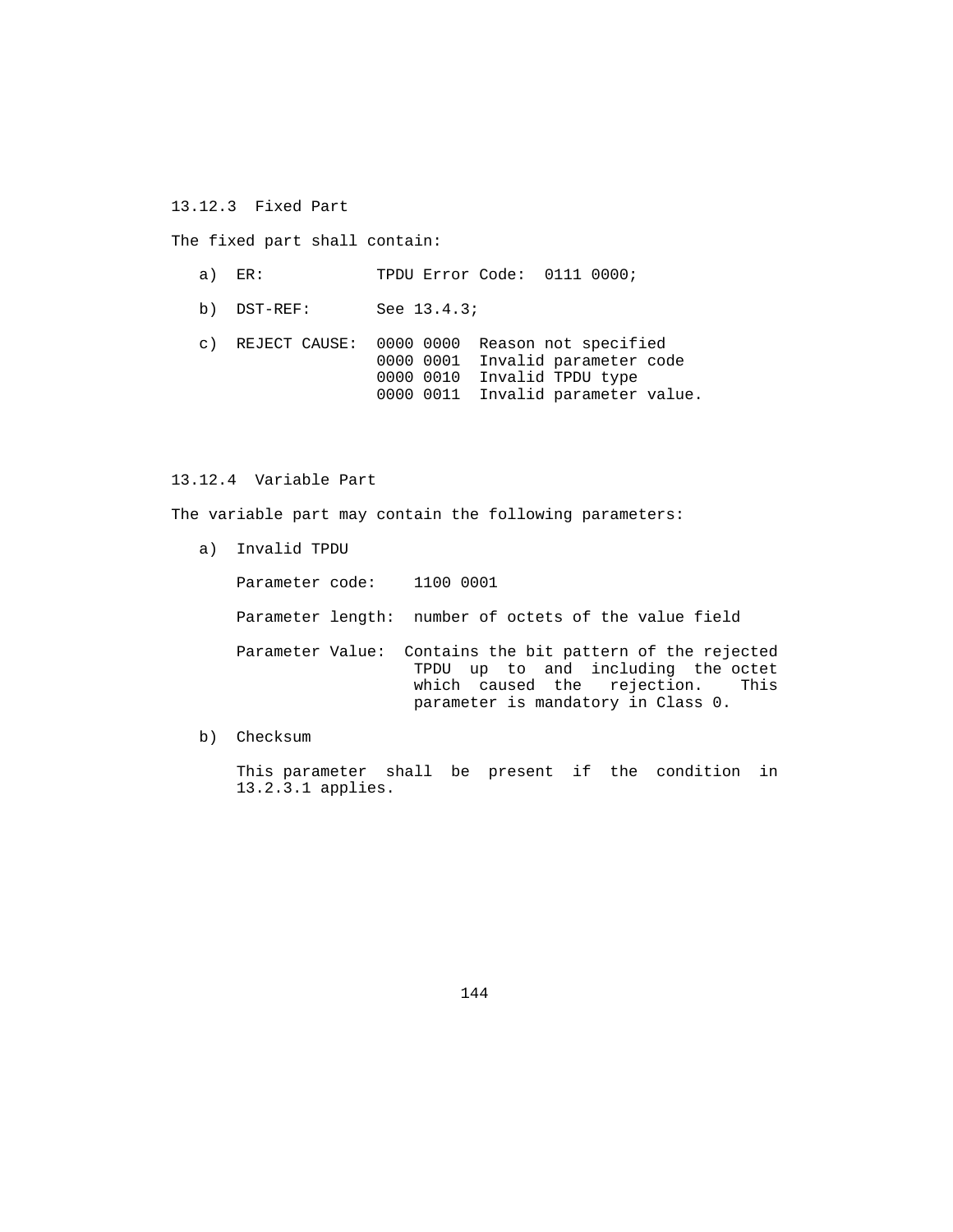SECTION THREE. CONFORMANCE

### 14 CONFORMANCE

# 14.1

 A system claiming to implement the procedures specified in this standard shall comply with the requirements in 14.2 - 14.5.

# 14.2

The system shall implement Class 0 or Class 2 or both.

## 14.3

 If the system implements Class 3 or Class 4, it shall also implement Class 2.

#### 14.4

 If the system implements Class 1, it shall also implement Class 0.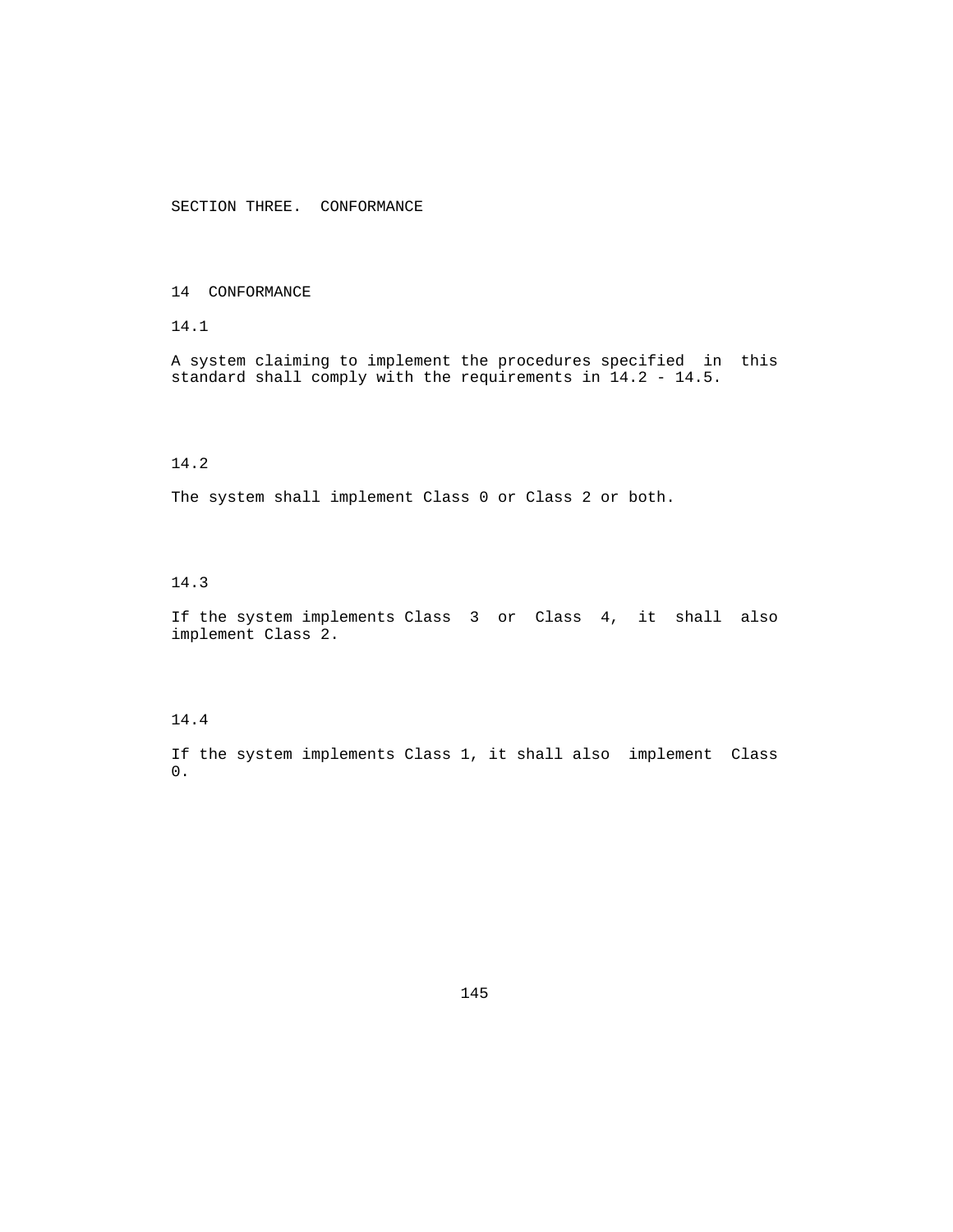### 14.5

 For each class which the system claims to implement, the system shall be capable of:

- a) initiating CR TPDUs or responding to CR TPDUs with CC TPDUs or both;
- b) responding to any other TPDU and operating network service in accordance with the procedures for the class;
- c) operating all the procedures for the class listed as mandatory in table 9;
- d) operating those procedures for the class listed as optional in table 9 for which conformance is claimed;
- e) handling all TPDUs of lengths up to the lesser value of:
	- 1) the maximum length for the class;
	- 2) the maximum for which conformance is claimed.

 NOTE - This requirement indicates that TPDU sizes of 128 octets are always implemented.

#### 14.6 Claims of Conformance Shall State

- a) which class or classes of protocol are implemented;
- b) whether the system is capable of initiating or responding to CR TPDUs or both;
- c) which of the procedures listed as optional in table 9 are implemented;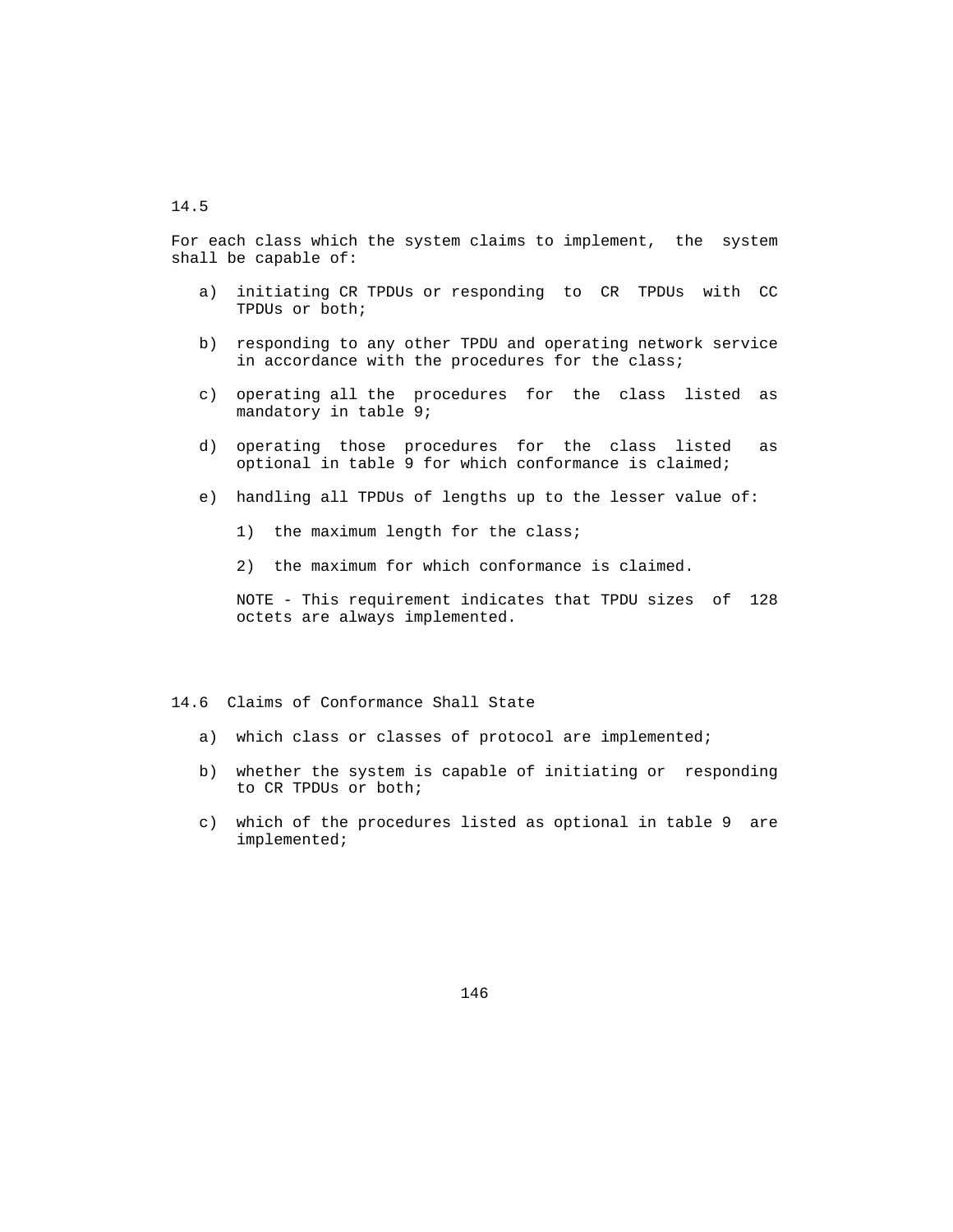d) the maximum size of TPDU implemented; the value shall be chosen from the following list and all values in the list which are less than this maximum shall be implemented:

128, 256, 512, 1024, 2048, 4096 or 8192 octets.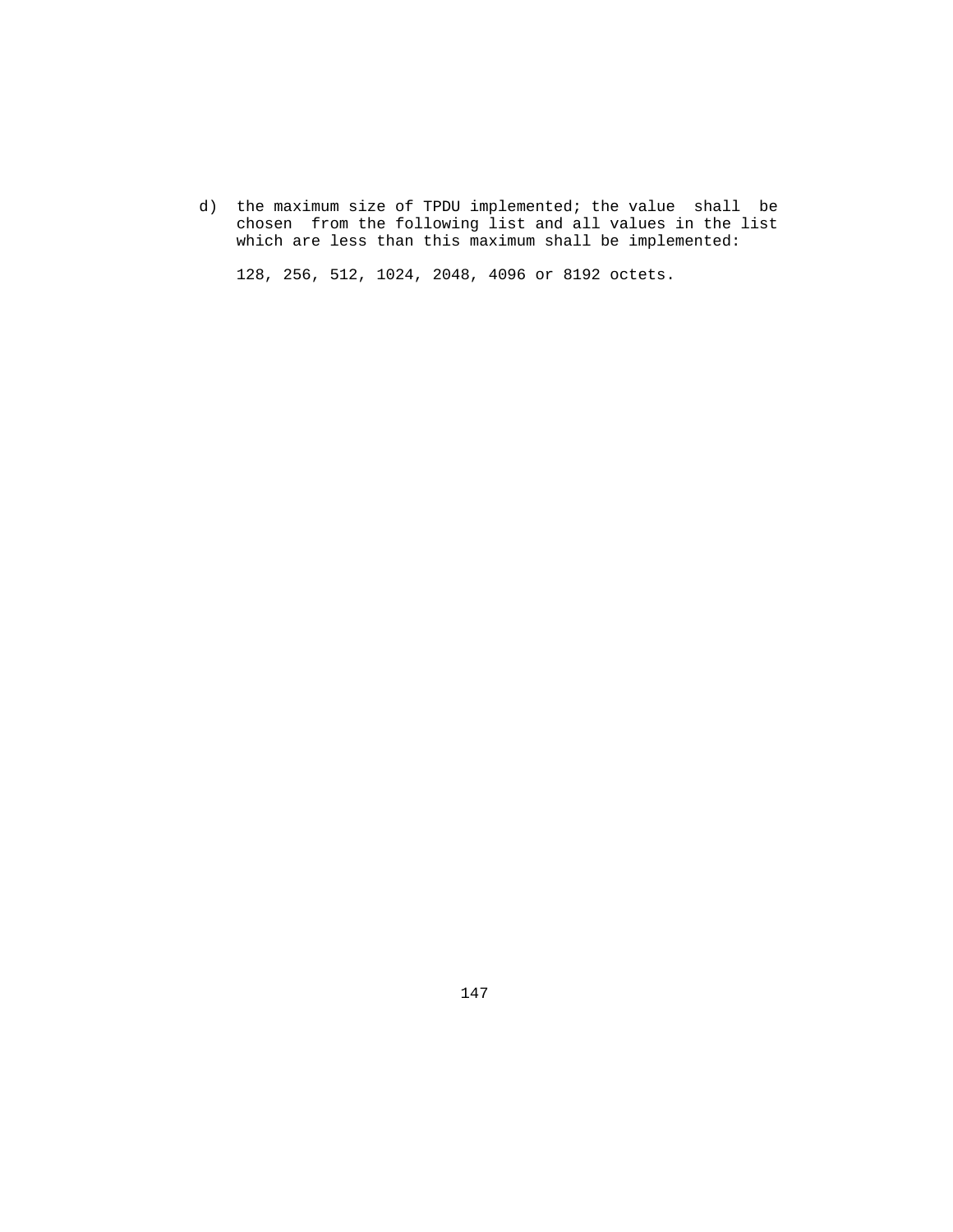| PROCEDURE                                                                                     | CLASS 0   | CLASS <sub>1</sub>    |
|-----------------------------------------------------------------------------------------------|-----------|-----------------------|
| TPDU with checksum                                                                            | NA        | NA                    |
| TPDU wihout checksum                                                                          | mandatory | mandatory             |
| Expedited data transfer                                                                       | NA        | mandatory             |
| No expedited data transfer                                                                    | mandatory | mandatory             |
| Flow control in Class 2                                                                       | NA        | NA                    |
| No flow control in Class 2                                                                    | ΝA        | NA                    |
| Normal formats                                                                                | mandatory | mandatory             |
| Extended formats                                                                              | NA        | ΝA                    |
| Use of receipt confirma-<br>tion in Class 1<br>No use of receipt con-<br>firmation in Class 1 | NA<br>NA  | optional<br>mandatory |
| Use of network expedited<br>in Class 1<br>No use of network expedi-<br>ted in Class 1         | NA<br>NA  | optional<br>mandatory |

 NA indicates the procedure is not applicable. Table 9. (First of 2 pages) Provision of options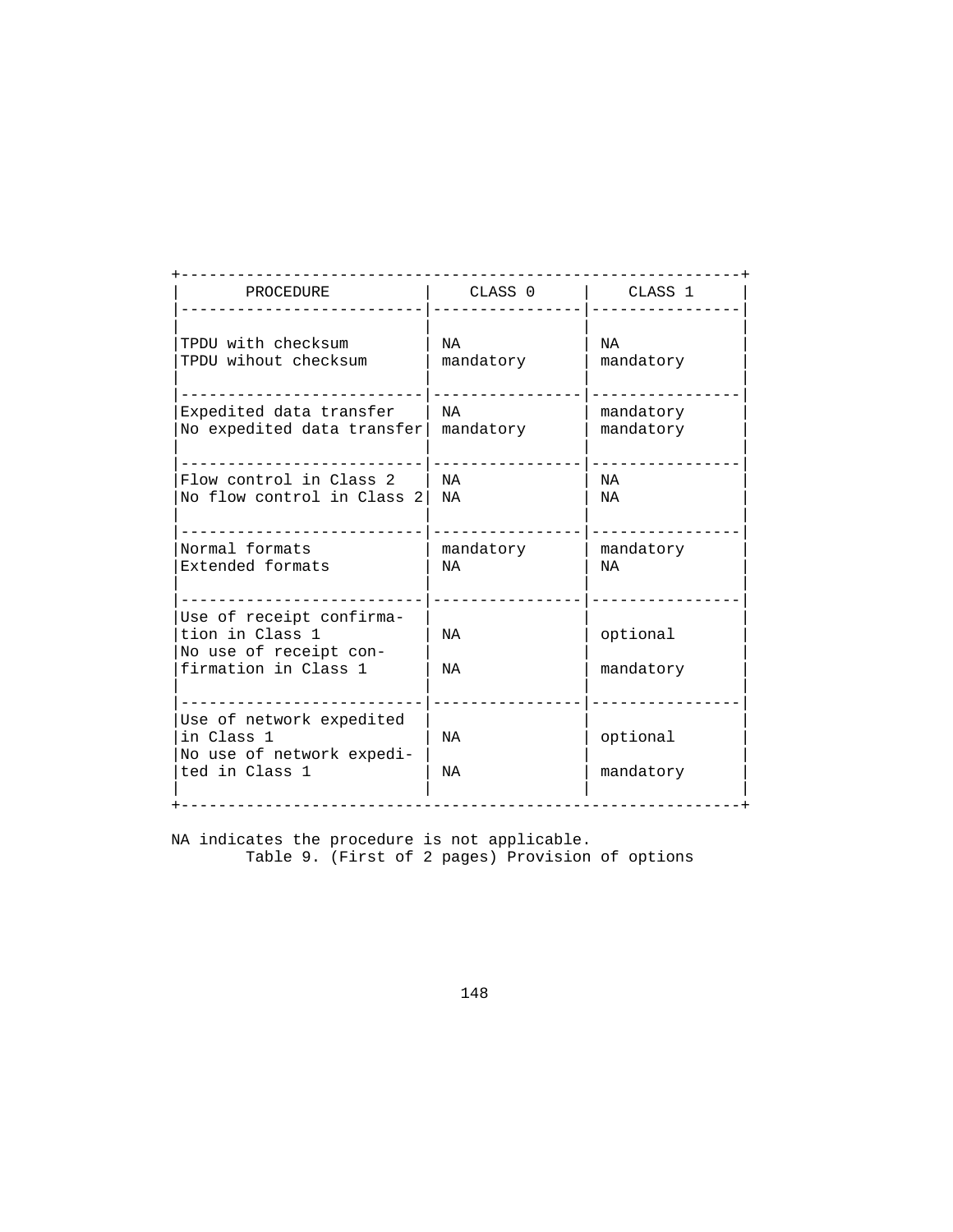| PROCEDURE                                                                                     | CLASS <sub>2</sub> | CLASS <sub>3</sub> | CLASS <sub>4</sub> |
|-----------------------------------------------------------------------------------------------|--------------------|--------------------|--------------------|
| TPDU with checksum                                                                            | NA                 | NA                 | mandatory          |
| TPDU wihout checksum                                                                          | mandatory          | mandatory          | optional           |
| Expedited data transfer                                                                       | mandatory          | mandatory          | mandatory          |
| No expedited data transfer                                                                    | mandatory          | mandatory          | mandatory          |
| Flow control in Class 2                                                                       | mandatory          | NA                 | NA                 |
| No flow control in Class 2                                                                    | optional           | NA                 | NA                 |
| Normal formats                                                                                | mandatory          | mandatory          | mandatory          |
| Extended formats                                                                              | optional           | optional           | optional           |
| Use of receipt confirma-<br>tion in Class 1<br>No use of receipt con-<br>firmation in Class 1 | NA<br>NA           | NA<br>NA           | NA<br>NA           |
| Use of network expedited<br>in Class 1<br>No use of network expedi-<br>ted in Class 1         | NA<br>NA           | NA<br>NA           | NA<br>NA           |

 NA indicates the procedure is not applicable Table 9. (Second of 2 pages) Provision of options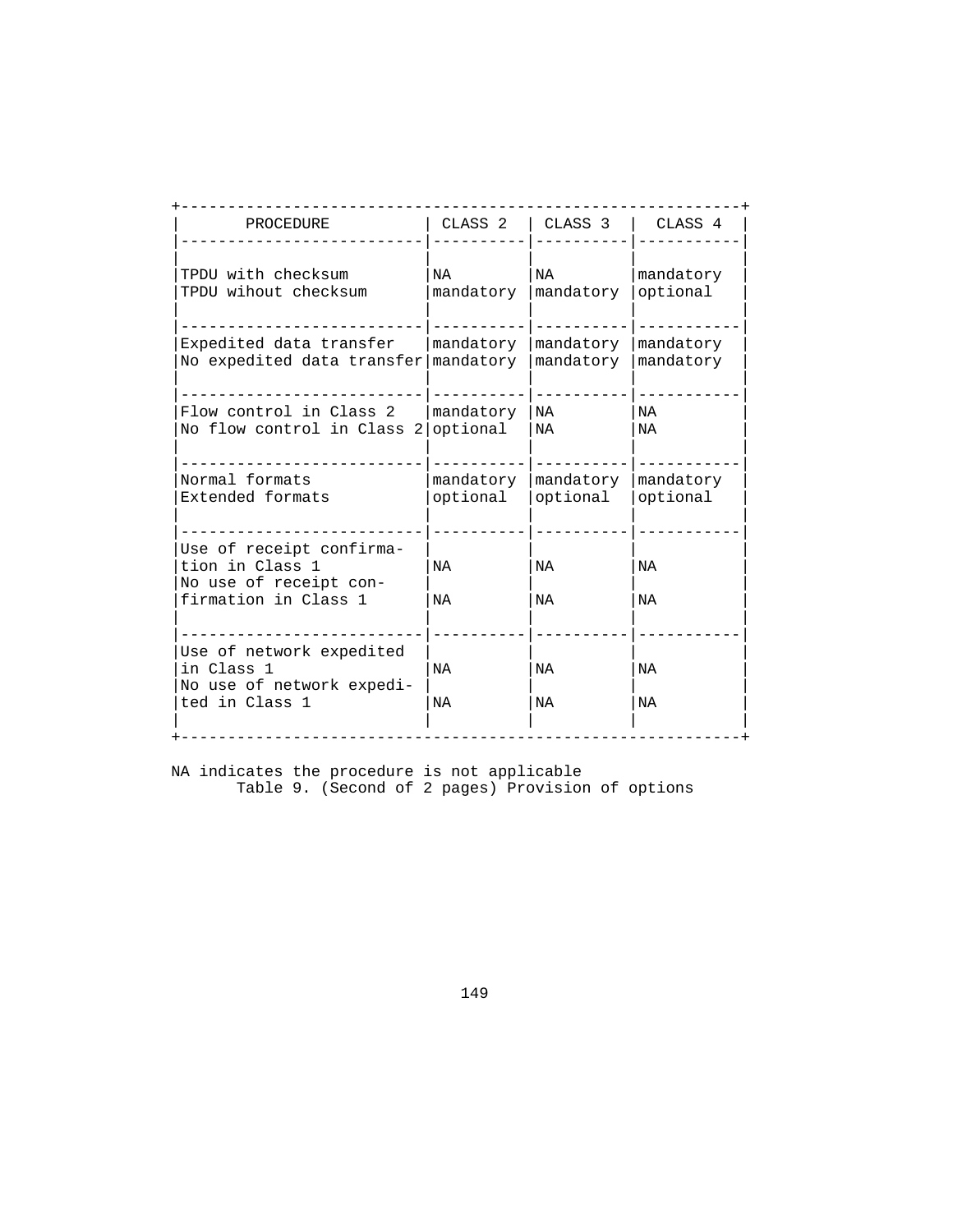ANNEX A - STATE TABLES

 This annex is an integral part of the body of this International Standard.

 This Annex provides a more precise description of the protocol. In the event of a discrepancy between the description in these tables and that contained in the text, the text takes precedence.

 The state table also define the mapping between service and protocol events that TS-users can expect.

 This annex describes the transport protocol in terms of state tables. The state tables show the state of a transport connection, the events that occur in the protocol, the actions taken and the resultant state.

[The state tables have been omitted from this copy.]

150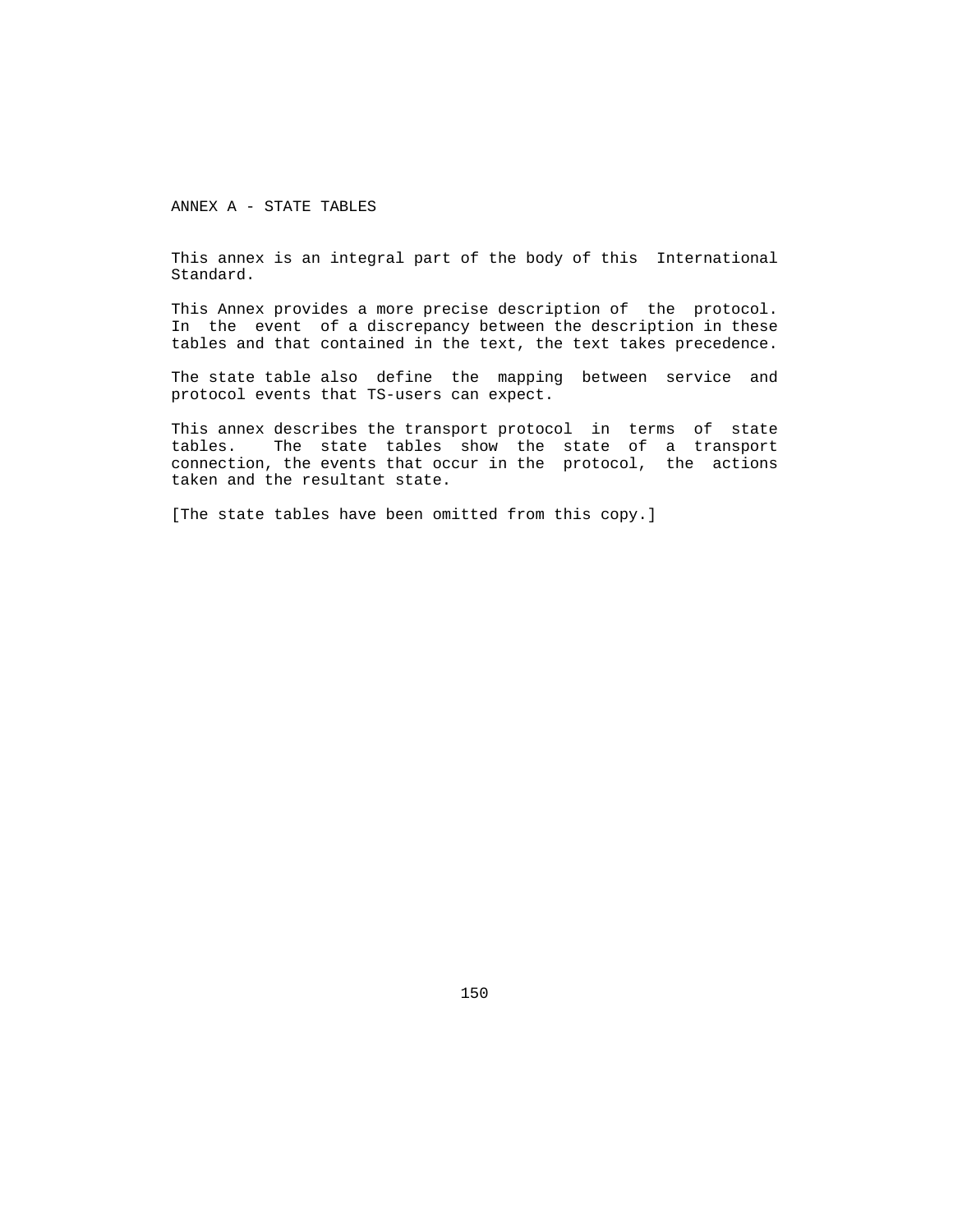ANNEX B - CHECKSUM ALGORITHMS

 (This annex is provided for information for implementors and is not an integral part of the body of the standard.)

#### B.1 SYMBOLS

The following symbols are used:

- C0 variables used in the algorithms  $C1$
- i number (i.e. position) of an octet within the TPDU (see 12.1)
- n number (i.e. position) of the first octet of the checksum parameter
- L length of the complete TPDU
- X value of the first octet of the checksum parameter
- Y value of the second octet of the checksum parameter.

#### B.2 ARITHMETIC CONVENTIONS

Addition is performed in one of the two following modes:

- a) modulo 255 arithmetic;
- b) one's complement arithmetic in which if any of the variables has the value minus zero (i.e. 255) it shall be regarded as though it was plus zero (i.e. 0).

#### B.3 ALGORITHM FOR GENERATING CHECKSUM PARAMETERS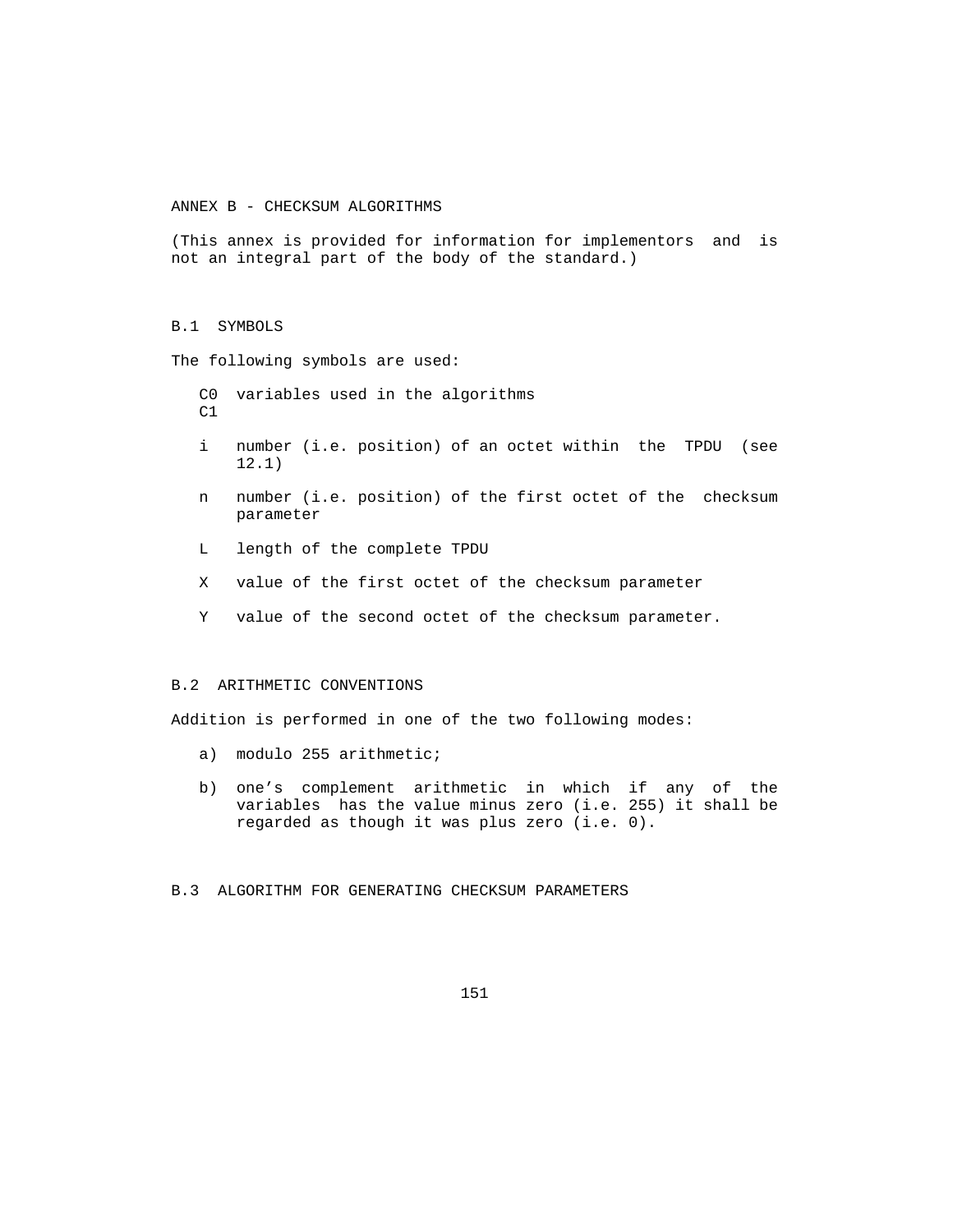B.3.1 Set up the complete TPDU with the value of the checksum parameter field set to zero.

B.3.2 Initialize C0 and C1 to zero.

B.3.3 Process each octet sequentially from i = 1 to L by:

- a) adding the value of the octet to C0; then
- b) adding the value of C0 to C1.

B.3.4 Calculate X and Y such that

 $X = -C1 + (L-n) .CO$  $Y = C1 - (L-n+1) .C0$ 

 B.3.5 Place the values X and Y in octets n and (n + 1) respectively.

 [A Note describing the above algorithm in mathematical notation has been omitted from this copy.]

B.4 ALGORITHM FOR CHECKING CHECKSUM PARAMETERS

B.4.1 Initialize C0 and C1 to zero.

 B.4.2 Process each octet of the TPDU sequentially from i = 1 to L by:

a) adding the value of the octet to C0; then

b) adding the value of C0 to C1.

152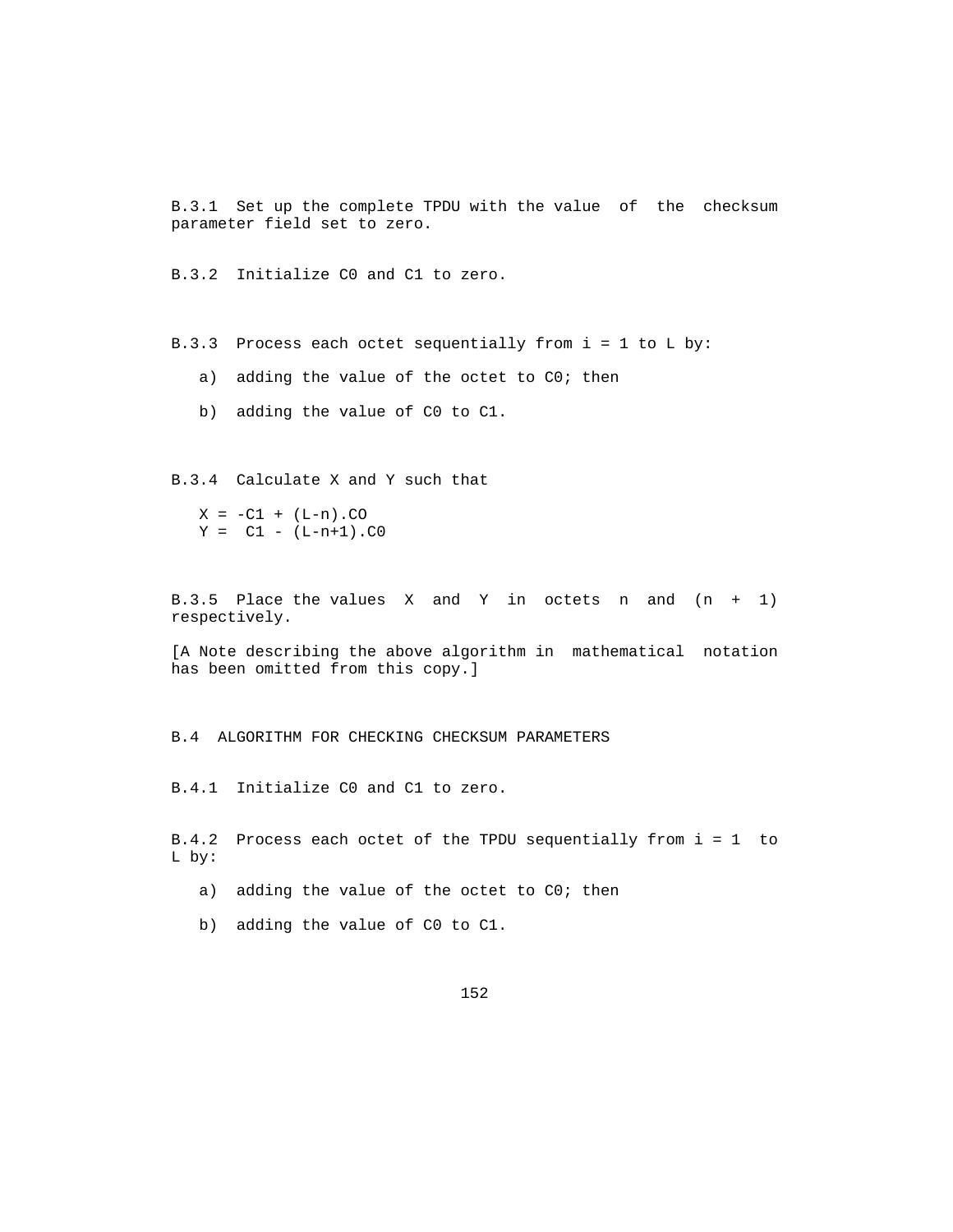B.4.3 If, when all the octets have been processed, either or both of C0 and C1 does not have the value zero, the checksum formulas in 6.17 have not been satisfied.

 NOTE - The nature of the algorithm is such that it is not necessary to compare explicitly the stored checksum bytes.